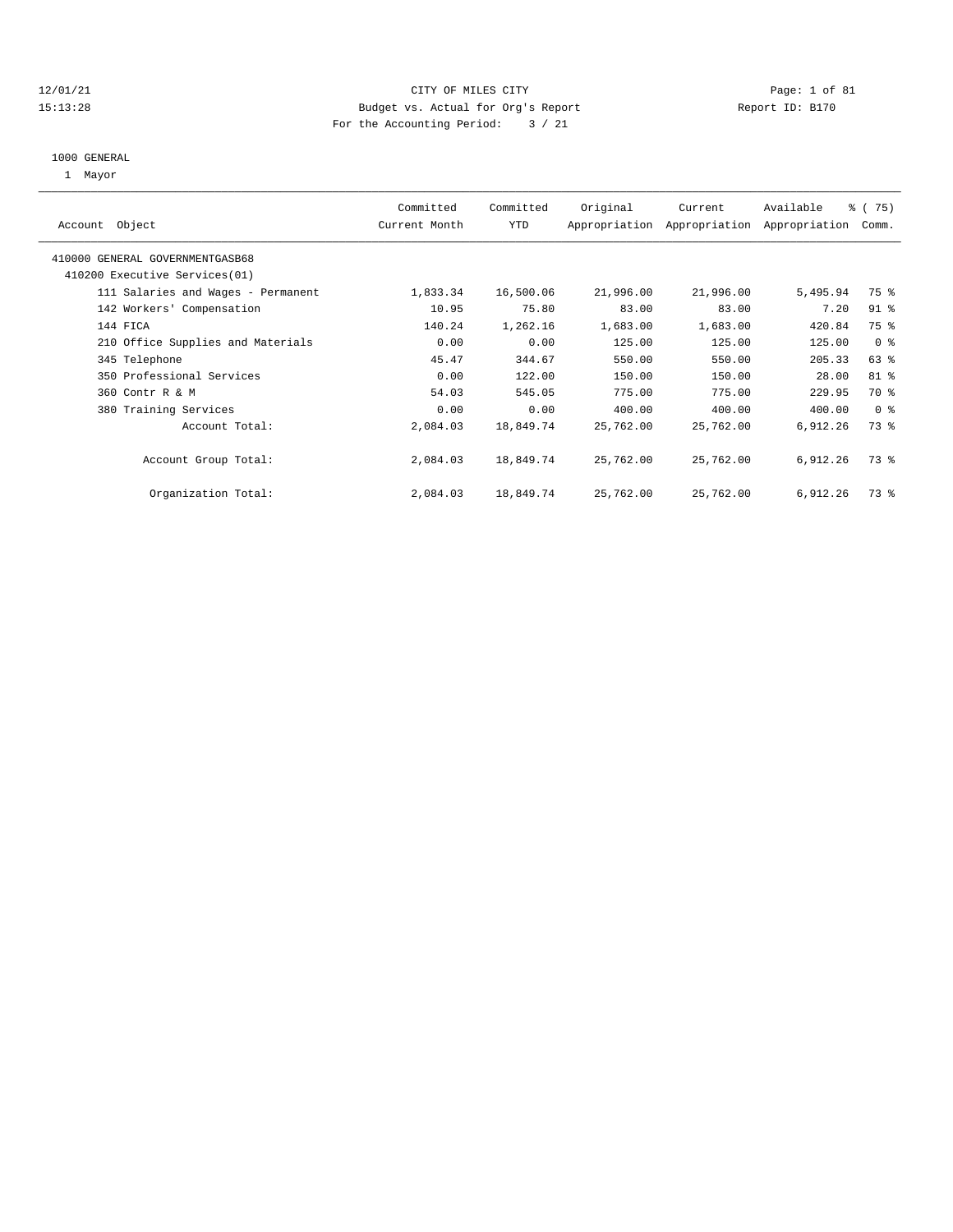#### 12/01/21 CITY OF MILES CITY Page: 2 of 81 15:13:28 Budget vs. Actual for Org's Report Report ID: B170 For the Accounting Period: 3 / 21

#### 1000 GENERAL

2 City Council

| Account Object                           | Committed<br>Current Month | Committed<br><b>YTD</b> | Original   | Current   | Available<br>Appropriation Appropriation Appropriation Comm. | % (75)         |
|------------------------------------------|----------------------------|-------------------------|------------|-----------|--------------------------------------------------------------|----------------|
| 410000 GENERAL GOVERNMENTGASB68          |                            |                         |            |           |                                                              |                |
| 410100 Legislative Services(02)          |                            |                         |            |           |                                                              |                |
| 111 Salaries and Wages - Permanent       | 2,666.72                   | 22,833.79               | 31,968.00  | 31,968.00 | 9,134.21                                                     | 71 %           |
| 142 Workers' Compensation                | 15.98                      | 105.89                  | 121.00     | 121.00    | 15.11                                                        | 88 %           |
| 144 FICA                                 | 204.00                     | 1,746.75                | 2,445.00   | 2,445.00  | 698.25                                                       | 71 %           |
| 145 PERS                                 | 29.24                      | 116.96                  | 350.00     | 350.00    | 233.04                                                       | 338            |
| 220 Operating Expenses                   | 0.00                       | 0.00                    | 100.00     | 100.00    | 100.00                                                       | 0 <sup>8</sup> |
| 370 Travel                               | 0.00                       | 177.34                  | 380.00     | 380.00    | 202.66                                                       | 47.8           |
| 380 Training Services                    | 0.00                       | 0.00                    | 500.00     | 500.00    | 500.00                                                       | 0 <sup>8</sup> |
| Account Total:                           | 2,915.94                   | 24,980.73               | 35,864.00  | 35,864.00 | 10,883.27                                                    | 70 %           |
| 410105 Safety Culture-Supplies           |                            |                         |            |           |                                                              |                |
| 230 Repair and Maintenance Supplies      | 0.00                       | 0.00                    | 250.00     | 250.00    | 250.00                                                       | 0 <sup>8</sup> |
| Account Total:                           | 0.00                       | 0.00                    | 250.00     | 250.00    | 250.00                                                       | 0 <sup>8</sup> |
| Account Group Total:                     | 2,915.94                   | 24,980.73               | 36, 114.00 | 36,114.00 | 11, 133. 27                                                  | 69 %           |
| 470000 Housing and Community Development |                            |                         |            |           |                                                              |                |
| 470300 Ecomonic Development              |                            |                         |            |           |                                                              |                |
| 350 Professional Services                | 0.00                       | 15,330.00               | 15,330.00  | 15,330.00 | 0.00                                                         | $100*$         |
| Account Total:                           | 0.00                       | 15,330.00               | 15,330.00  | 15,330.00 | 0.00                                                         | $100*$         |
| Account Group Total:                     | 0.00                       | 15,330.00               | 15,330.00  | 15,330.00 |                                                              | $0.00 100$ %   |
| Organization Total:                      | 2,915.94                   | 40, 310.73              | 51,444.00  | 51,444.00 | 11, 133. 27                                                  | 78 %           |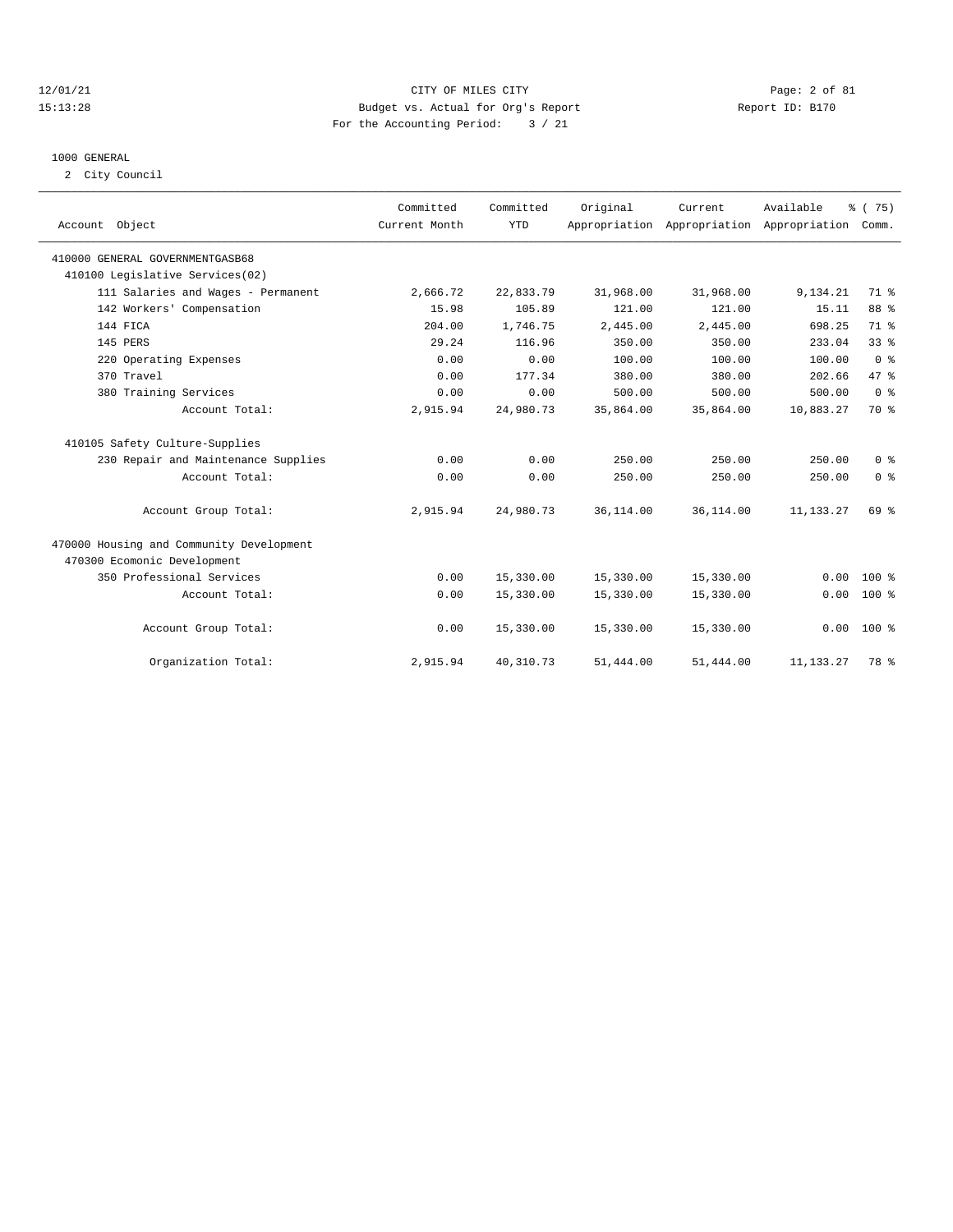#### 12/01/21 CITY OF MILES CITY Page: 3 of 81 15:13:28 Budget vs. Actual for Org's Report Report ID: B170 For the Accounting Period: 3 / 21

————————————————————————————————————————————————————————————————————————————————————————————————————————————————————————————————————

## 1000 GENERAL

3 City Clerk

| Account Object |                                            | Committed<br>Current Month | Committed<br><b>YTD</b> | Original    | Current     | Available<br>Appropriation Appropriation Appropriation Comm. | 8 (75)          |  |
|----------------|--------------------------------------------|----------------------------|-------------------------|-------------|-------------|--------------------------------------------------------------|-----------------|--|
|                | 410000 GENERAL GOVERNMENTGASB68            |                            |                         |             |             |                                                              |                 |  |
|                | 410500 Financial Services(03)              |                            |                         |             |             |                                                              |                 |  |
|                | 111 Salaries and Wages - Permanent         | 7,004.45                   | 77,761.33               | 99,604.00   | 99,604.00   | 21,842.67                                                    | 78 %            |  |
|                | 131 VACATION                               | 324.37                     | 13,717.12               | 15,000.00   | 15,000.00   | 1,282.88                                                     | $91$ %          |  |
|                | 132 SICK LEAVE                             | 246.64                     | 4,812.88                | 4,100.00    | 4,100.00    | $-712.88$                                                    | 117 %           |  |
|                | 133 OTHER LEAVE PAY                        | 0.00                       | 2,151.21                | 3,283.00    | 3,283.00    | 1,131.79                                                     | 66 %            |  |
|                | 141 Unemployment Insurance                 | 11.35                      | 148.30                  | 183.00      | 183.00      | 34.70                                                        | 81 %            |  |
|                | 142 Workers' Compensation                  | 41.83                      | 569.46                  | 1,957.00    | 1,957.00    | 1,387.54                                                     | 29%             |  |
|                | 143 Health Insurance                       | 1,709.05                   | 19,952.40               | 28,199.00   | 28,199.00   | 8,246.60                                                     | 71 %            |  |
|                | 144 FICA                                   | 577.17                     | 7,542.75                | 9,332.00    | 9,332.00    | 1,789.25                                                     | 81 %            |  |
|                | 145 PERS                                   | 664.37                     | 8,450.01                | 10,698.00   | 10,698.00   | 2,247.99                                                     | 79 %            |  |
|                | 196 CLOTHING ALLOTMENT                     | 0.00                       | 435.00                  | 450.00      | 450.00      | 15.00                                                        | 97 <sub>8</sub> |  |
|                | 210 Office Supplies and Materials          | 37.68                      | 919.62                  | 2,200.00    | 2,200.00    | 1,280.38                                                     | $42$ %          |  |
|                | 214 Small Items of Equipment               | 0.00                       | 0.00                    | 2,000.00    | 2,000.00    | 2,000.00                                                     | 0 <sup>8</sup>  |  |
|                | 220 Operating Expenses                     | 220.01                     | 2,935.18                | 5,457.00    | 5,457.00    | 2,521.82                                                     | 54 %            |  |
|                | 311 Postage, Box Rent, Etc.                | $-114.12$                  | 170.52                  | 2,500.00    | 2,500.00    | 2,329.48                                                     | 7 <sup>8</sup>  |  |
|                | 320 Printing, Duplicating, Typing &        | 0.00                       | 87.85                   | 100.00      | 100.00      | 12.15                                                        | 88 %            |  |
|                | 330 Publicity, Subscriptions & Dues        | 0.00                       | 686.40                  | 2,200.00    | 2,200.00    | 1,513.60                                                     | $31$ %          |  |
|                | 331 Publication of Formal & Legal Notices  | 43.33                      | 43.33                   | 0.00        | 0.00        | $-43.33$                                                     | $***$ $%$       |  |
|                | 334 Memberships, Registrations & Dues      | 0.00                       | 3,157.68                | 3,300.00    | 3,300.00    | 142.32                                                       | 96%             |  |
|                | 345 Telephone                              | 71.81                      | 554.78                  | 650.00      | 650.00      | 95.22                                                        | 85 %            |  |
|                | 347 Internet                               | 8.70                       | 69.60                   | 250.00      | 250.00      | 180.40                                                       | $28$ %          |  |
|                | 350 Professional Services                  | 0.00                       | 32,689.90               | 20,500.00   | 20,500.00   | $-12, 189.90$                                                | 159 %           |  |
|                | 360 Contr R & M                            | 162.09                     | 10,319.80               | 16,500.00   | 16,500.00   | 6,180.20                                                     | 63 %            |  |
|                | 370 Travel                                 | 0.00                       | 0.00                    | 2,800.00    | 2,800.00    | 2,800.00                                                     | 0 <sup>8</sup>  |  |
|                | 380 Training Services                      | 0.00                       | 175.00                  | 1,600.00    | 1,600.00    | 1,425.00                                                     | $11$ %          |  |
|                | 382 Books                                  | 0.00                       | 0.00                    | 350.00      | 350.00      | 350.00                                                       | 0 <sup>8</sup>  |  |
|                | 390 Other Purchased Services (Recorded     | 0.00                       | 0.00                    | 100.00      | 100.00      | 100.00                                                       | 0 <sup>8</sup>  |  |
|                | 513 Liability                              | 0.00                       | 97,748.87               | 97,749.00   | 97,749.00   | 0.13                                                         | $100*$          |  |
|                | 521 Surety Bonds for Officials & Employees | 0.00                       | 750.00                  | 750.00      | 750.00      | 0.00                                                         | $100$ %         |  |
|                | 555 Bank Service Charges                   | 36.66                      | 351.77                  | 500.00      | 500.00      | 148.23                                                       | 70 %            |  |
|                | Account Total:                             | 11,045.39                  | 286,200.76              | 332,312.00  | 332,312.00  | 46, 111.24                                                   | 86 %            |  |
|                | 411101 Labor Negotiations                  |                            |                         |             |             |                                                              |                 |  |
|                | 350 Professional Services                  | 0.00                       | 1,140.00                | 10,000.00   | 10,000.00   | 8,860.00                                                     | $11$ %          |  |
|                | Account Total:                             | 0.00                       | 1,140.00                | 10,000.00   | 10,000.00   | 8,860.00                                                     | $11$ %          |  |
|                | Account Group Total:                       | 11,045.39                  | 287, 340.76             | 342, 312.00 | 342, 312.00 | 54,971.24                                                    | 84 %            |  |
|                | Organization Total:                        | 11,045.39                  | 287, 340.76             | 342, 312.00 | 342, 312.00 | 54,971.24                                                    | 84 %            |  |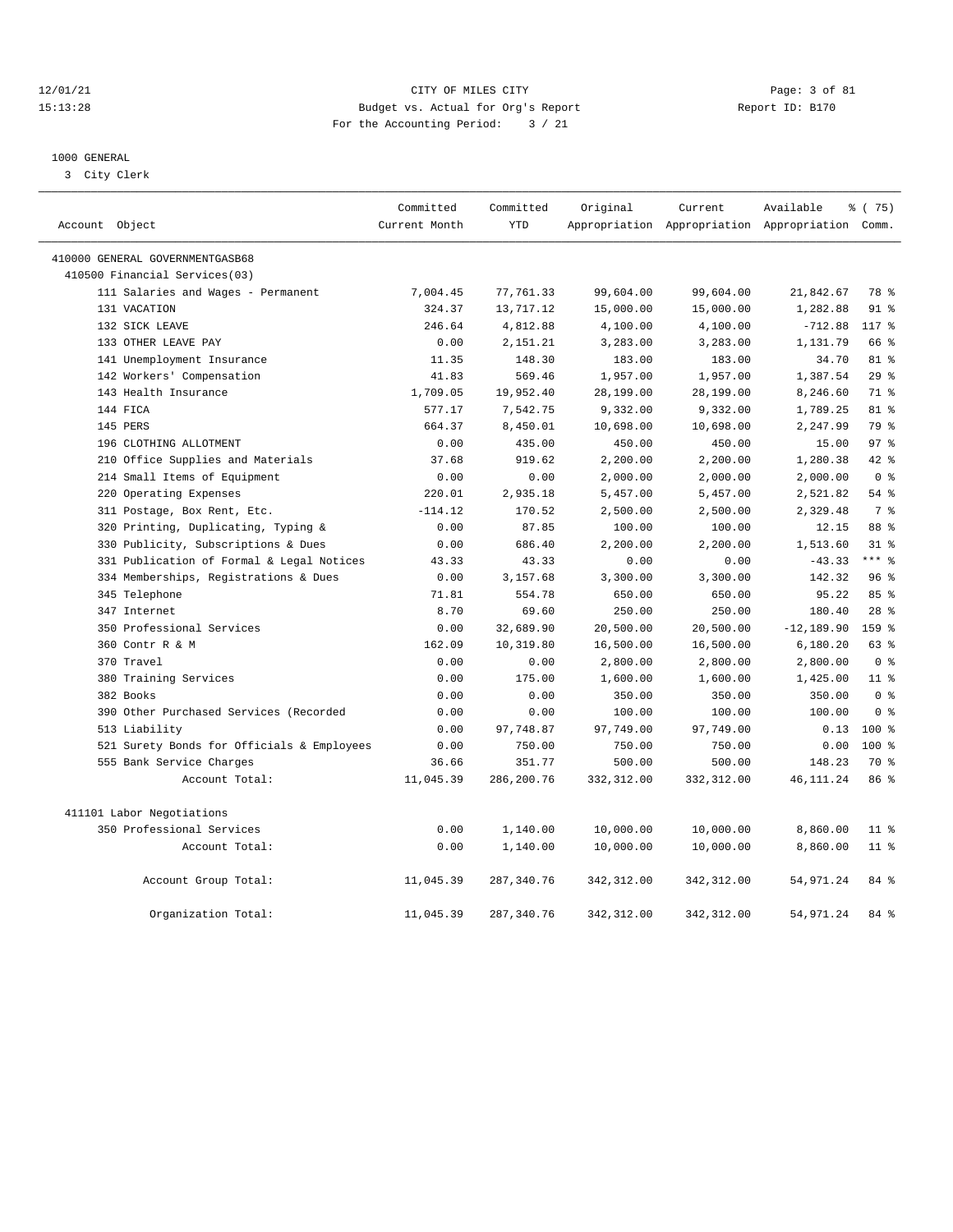#### 12/01/21 CITY OF MILES CITY Page: 4 of 81 15:13:28 Budget vs. Actual for Org's Report Report ID: B170 For the Accounting Period: 3 / 21

# 1000 GENERAL

4 Attorney

| Account Object                     | Committed<br>Current Month | Committed<br><b>YTD</b> | Original   | Current     | Available<br>Appropriation Appropriation Appropriation Comm. | % (75)          |
|------------------------------------|----------------------------|-------------------------|------------|-------------|--------------------------------------------------------------|-----------------|
| 410000 GENERAL GOVERNMENTGASB68    |                            |                         |            |             |                                                              |                 |
| 411100 Legal Services(04)          |                            |                         |            |             |                                                              |                 |
| 111 Salaries and Wages - Permanent | 6,572.80                   | 62,985.81               | 103,880.00 | 103,880.00  | 40,894.19                                                    | $61$ $%$        |
| 131 VACATION                       | 0.00                       | 5,636.16                | 2,700.00   | 2,700.00    | $-2,936.16$                                                  | $209$ $%$       |
| 132 SICK LEAVE                     | 0.00                       | 1,378.66                | 1,900.00   | 1,900.00    | 521.34                                                       | 73.8            |
| 133 OTHER LEAVE PAY                | 0.00                       | 295.38                  | 0.00       | 0.00        | $-295.38$                                                    | $***$ $_{8}$    |
| 141 Unemployment Insurance         | 9.86                       | 105.72                  | 163.00     | 163.00      | 57.28                                                        | 65 %            |
| 142 Workers' Compensation          | 38.01                      | 416.87                  | 760.00     | 760.00      | 343.13                                                       | 55%             |
| 143 Health Insurance               | 854.70                     | 6,842.15                | 10,254.00  | 10,254.00   | 3, 411.85                                                    | 67%             |
| 144 FICA                           | 495.31                     | 5, 312.43               | 8,299.00   | 8,299.00    | 2,986.57                                                     | 64 %            |
| 145 PERS                           | 576.43                     | 6,059.75                | 9,514.00   | 9,514.00    | 3, 454.25                                                    | 64 %            |
| 196 CLOTHING ALLOTMENT             | 0.00                       | 150.00                  | 150.00     | 150.00      | 0.00                                                         | $100*$          |
| 210 Office Supplies and Materials  | 179.62                     | 835.39                  | 1,000.00   | 1,000.00    | 164.61                                                       | 84 %            |
| 214 Small Items of Equipment       | 0.00                       | 0.00                    | 1,000.00   | 1,000.00    | 1,000.00                                                     | 0 <sup>8</sup>  |
| 220 Operating Expenses             | 0.00                       | 484.51                  | 1,000.00   | 1,000.00    | 515.49                                                       | 48 %            |
| 311 Postage, Box Rent, Etc.        | 7.64                       | 141.47                  | 500.00     | 500.00      | 358.53                                                       | 28 <sup>8</sup> |
| 345 Telephone                      | 80.18                      | 621.74                  | 100.00     | 100.00      | $-521.74$                                                    | $622$ $%$       |
| 350 Professional Services          | $-580.55$                  | 9,333.85                | 4,000.00   | 4,000.00    | $-5, 333.85$                                                 | $233$ $%$       |
| 360 Contr R & M                    | 0.00                       | 0.00                    | 207.00     | 207.00      | 207.00                                                       | 0 <sup>8</sup>  |
| 370 Travel                         | 0.00                       | 0.00                    | 700.00     | 700.00      | 700.00                                                       | 0 <sup>8</sup>  |
| Account Total:                     | 8,234.00                   | 100,599.89              | 146,127.00 | 146, 127.00 | 45,527.11                                                    | 69 %            |
| Account Group Total:               | 8,234.00                   | 100,599.89              | 146,127.00 | 146,127.00  | 45,527.11                                                    | 69 %            |
| Organization Total:                | 8,234.00                   | 100,599.89              | 146,127.00 | 146,127.00  | 45,527.11                                                    | 69 %            |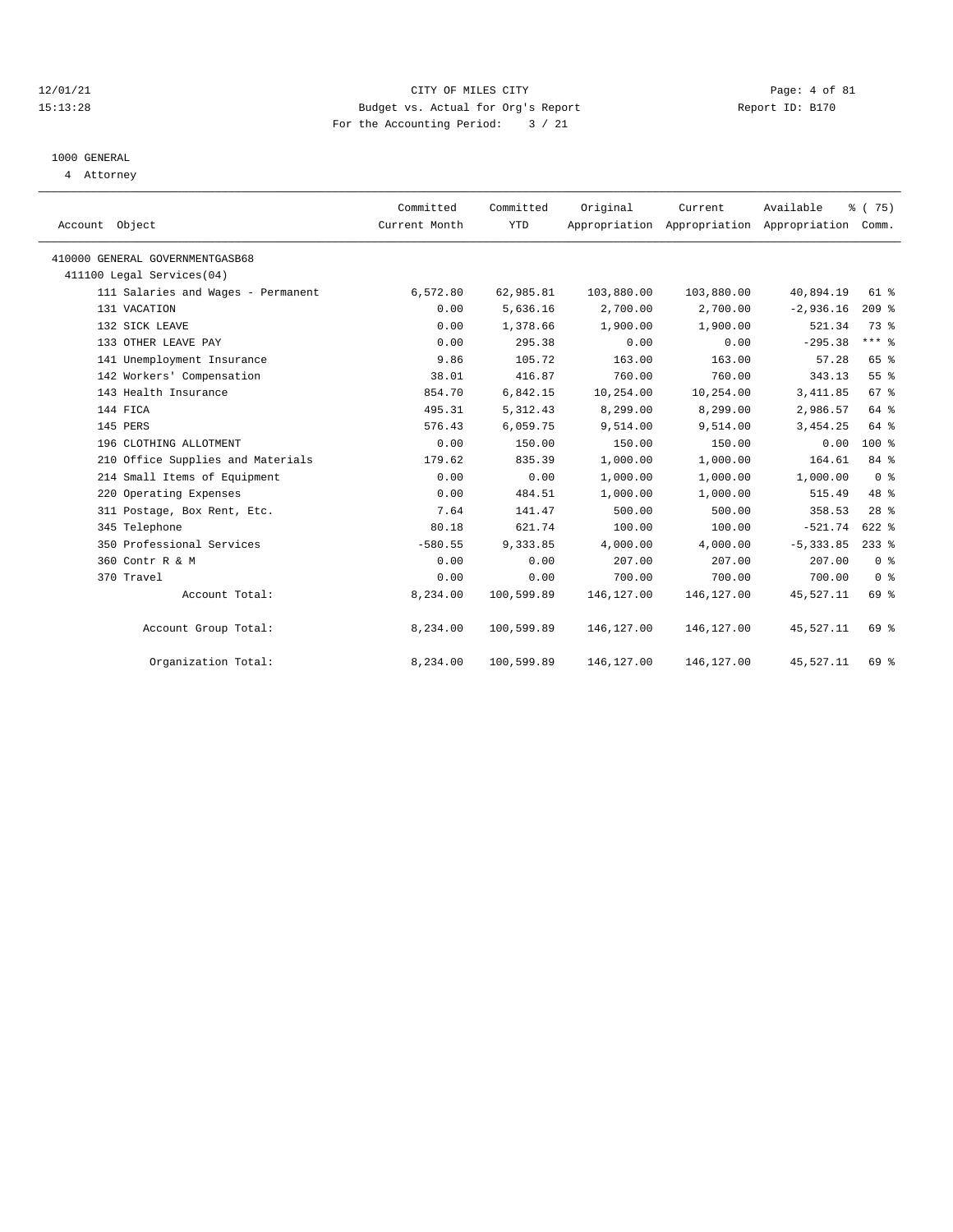#### 12/01/21 Page: 5 of 81 CITY OF MILES CITY OF MILES CITY CONTRIBUTION CONTRIBUTION Page: 5 of 81 CITY OF MILES CITY OF MILES CITY PAGE: 5 OF 81 15:13:28 Budget vs. Actual for Org's Report For the Accounting Period: 3 / 21

#### 1000 GENERAL

5 Police

|                                            | Committed     | Committed                  | Original     | Current      | Available                                       | 8 (75)          |
|--------------------------------------------|---------------|----------------------------|--------------|--------------|-------------------------------------------------|-----------------|
| Account Object                             | Current Month | YTD                        |              |              | Appropriation Appropriation Appropriation Comm. |                 |
| 420000 PUBLIC SAFETY-GASB68                |               |                            |              |              |                                                 |                 |
| 420140 Crime Control and Investigation(05) |               |                            |              |              |                                                 |                 |
| 111 Salaries and Wages - Permanent         | 61,795.77     | 521,516.00                 | 722,888.00   | 722,888.00   | 201,372.00                                      | 72 %            |
| 121 OVERTIME-PERMANENT                     | 3,504.68      | 84,521.93                  | 30,000.00    | 30,000.00    | $-54, 521.93$                                   | $282$ %         |
| 131 VACATION                               | 1,501.86      | 36,705.69                  | 51,000.00    | 51,000.00    | 14,294.31                                       | 72 %            |
| 132 SICK LEAVE                             | 2,062.88      | 13,392.52                  | 25,000.00    | 25,000.00    | 11,607.48                                       | $54$ %          |
| 133 OTHER LEAVE PAY                        | 1,253.57      | 31, 477. 44                | 31,515.00    | 31,515.00    | 37.56                                           | 100 %           |
| 134 HOLIDAY PAY                            | 0.00          | 0.00                       | 10,100.00    | 10,100.00    | 10,100.00                                       | 0 <sup>8</sup>  |
| 141 Unemployment Insurance                 | 113.81        | 1,049.43                   | 1,306.00     | 1,306.00     | 256.57                                          | $80*$           |
| 142 Workers' Compensation                  | 1,918.01      | 26,820.61                  | 37,507.00    | 37,507.00    | 10,686.39                                       | 72 %            |
| 143 Health Insurance                       | 13,674.15     | 119,649.95                 | 158,937.00   | 158,937.00   | 39,287.05                                       | 75 %            |
| 144 FICA                                   | 1,069.15      | 9,877.91                   | 12,622.00    | 12,622.00    | 2,744.09                                        | 78 %            |
| 146 Police Pension                         | 9,427.14      | 80,947.97                  | 116,835.00   | 116,835.00   | 35,887.03                                       | 69 %            |
| 196 CLOTHING ALLOTMENT                     | 5,760.00      | 11,940.00                  | 0.00         | 0.00         | $-11,940.00$                                    | $***$ $_{8}$    |
| 210 Office Supplies and Materials          | 53.96         | 3,836.98                   | 6,500.00     | 6,500.00     | 2,663.02                                        | 59%             |
| 214 Small Items of Equipment               | 0.00          | 1,550.76                   | 8,400.00     | 8,400.00     | 6,849.24                                        | 18 <sup>8</sup> |
| 220 Operating Expenses                     | 2,341.16      | 47,595.53                  | 45,895.00    | 45,895.00    | $-1,700.53$                                     | $104$ %         |
| 226 Clothing and Uniforms                  | 0.00          | 44.94                      | 500.00       | 500.00       | 455.06                                          | 9 <sup>8</sup>  |
| 227 Firearm Supplies                       | 0.00          | 0.00                       | 3,800.00     | 3,800.00     | 3,800.00                                        | 0 <sup>8</sup>  |
| 230 Repair and Maintenance Supplies        | 2,632.80      | 10,112.84                  | 9,000.00     | 9,000.00     | $-1, 112.84$                                    | 112 %           |
| 231 Gas, Oil, Diesel Fuel, Grease, etc.    | 2,545.26      | 13,344.79                  | 25,000.00    | 25,000.00    | 11,655.21                                       | 53%             |
| 311 Postage, Box Rent, Etc.                | 67.15         | 482.27                     | 1,000.00     | 1,000.00     | 517.73                                          | 48 %            |
| 330 Publicity, Subscriptions & Dues        | 766.75        | 766.75                     | 0.00         | 0.00         | $-766.75$                                       | $***$ $_{8}$    |
| 334 Memberships, Registrations & Dues      | 0.00          | 1,430.00                   | 2,000.00     | 2,000.00     | 570.00                                          | 72 %            |
| 345 Telephone                              | 302.31        | 2,398.78                   | 4,000.00     | 4,000.00     | 1,601.22                                        | 60 %            |
| 347 Internet                               | 57.86         | 462.88                     | 800.00       | 800.00       | 337.12                                          | 58 %            |
| 350 Professional Services                  | 7,411.75      | 30,154.92                  | 18,454.00    | 18,454.00    | $-11,700.92$                                    | $163$ %         |
| 360 Contr R & M                            | 40.50         | 283.50                     | 600.00       | 600.00       | 316.50                                          | 47.8            |
| 366 R&M Vehicles - Police/Animal Control   | 4,384.50      | 14,539.53                  | 16,980.00    | 16,980.00    | 2,440.47                                        | 86 %            |
| 370 Travel                                 | 1,282.34      | 4,476.05                   | 4,500.00     | 4,500.00     | 23.95                                           | 99 <sub>8</sub> |
| 380 Training Services                      | 280.00        | 3,982.00                   | 6,600.00     | 6,600.00     | 2,618.00                                        | 60 %            |
| 511 Insurance on Buildings                 | 0.00          | 28.00                      | 28.00        | 28.00        | 0.00                                            | 100 %           |
| 512 Insurance on Vehicles & Equipment      | 0.00          | 1,017.62                   | 1,018.00     | 1,018.00     | 0.38                                            | 100 %           |
| 530 Rent                                   | 3,115.83      | 24,926.64                  | 37,390.00    | 37,390.00    | 12,463.36                                       | 67%             |
| 700 Grants, Contributions & Indemnities    | 0.00          | 4,000.00                   | 0.00         | 0.00         | $-4,000.00$                                     | $***$ $8$       |
| 790 K9 from contributions                  | 0.00          | 365.50                     | 1,000.00     | 1,000.00     | 634.50                                          | 37%             |
| 920 Buildings                              | 0.00          | 265, 314.00                | 0.00         | 0.00         | $-265, 314.00$                                  | $***$ $%$       |
| Account Total:                             |               | 127, 363.19 1, 369, 013.73 | 1,391,175.00 | 1,391,175.00 | 22, 161.27                                      | 98 %            |
| 420144 School Resource Officer             |               |                            |              |              |                                                 |                 |
| 111 Salaries and Wages - Permanent         | 0.00          | 0.00                       | 40,884.00    | 40,884.00    | 40,884.00                                       | 0 <sup>8</sup>  |
| 141 Unemployment Insurance                 | 0.00          | 0.00                       | 61.00        | 61.00        | 61.00                                           | 0 <sup>8</sup>  |
| 142 Workers' Compensation                  | 0.00          | 0.00                       | 1,844.00     | 1,844.00     | 1,844.00                                        | 0 <sup>8</sup>  |
| 143 Health Insurance                       | 0.00          | 0.00                       | 10,254.00    | 10,254.00    | 10,254.00                                       | 0 <sup>8</sup>  |
| 144 FICA                                   | 0.00          | 0.00                       | 593.00       | 593.00       | 593.00                                          | 0 <sup>8</sup>  |
| 146 Police Pension                         | 0.00          | 0.00                       | 5,891.00     | 5,891.00     | 5,891.00                                        | 0 <sup>8</sup>  |
| Account Total:                             | 0.00          | 0.00                       | 59,527.00    | 59,527.00    | 59,527.00                                       | 0 <sup>8</sup>  |
| 420160 Communications-Dispatch             |               |                            |              |              |                                                 |                 |
| 111 Salaries and Wages - Permanent         | 18,955.89     | 177,464.90                 | 253,384.00   | 253,384.00   | 75,919.10                                       | 70 %            |
|                                            |               |                            |              |              |                                                 |                 |

————————————————————————————————————————————————————————————————————————————————————————————————————————————————————————————————————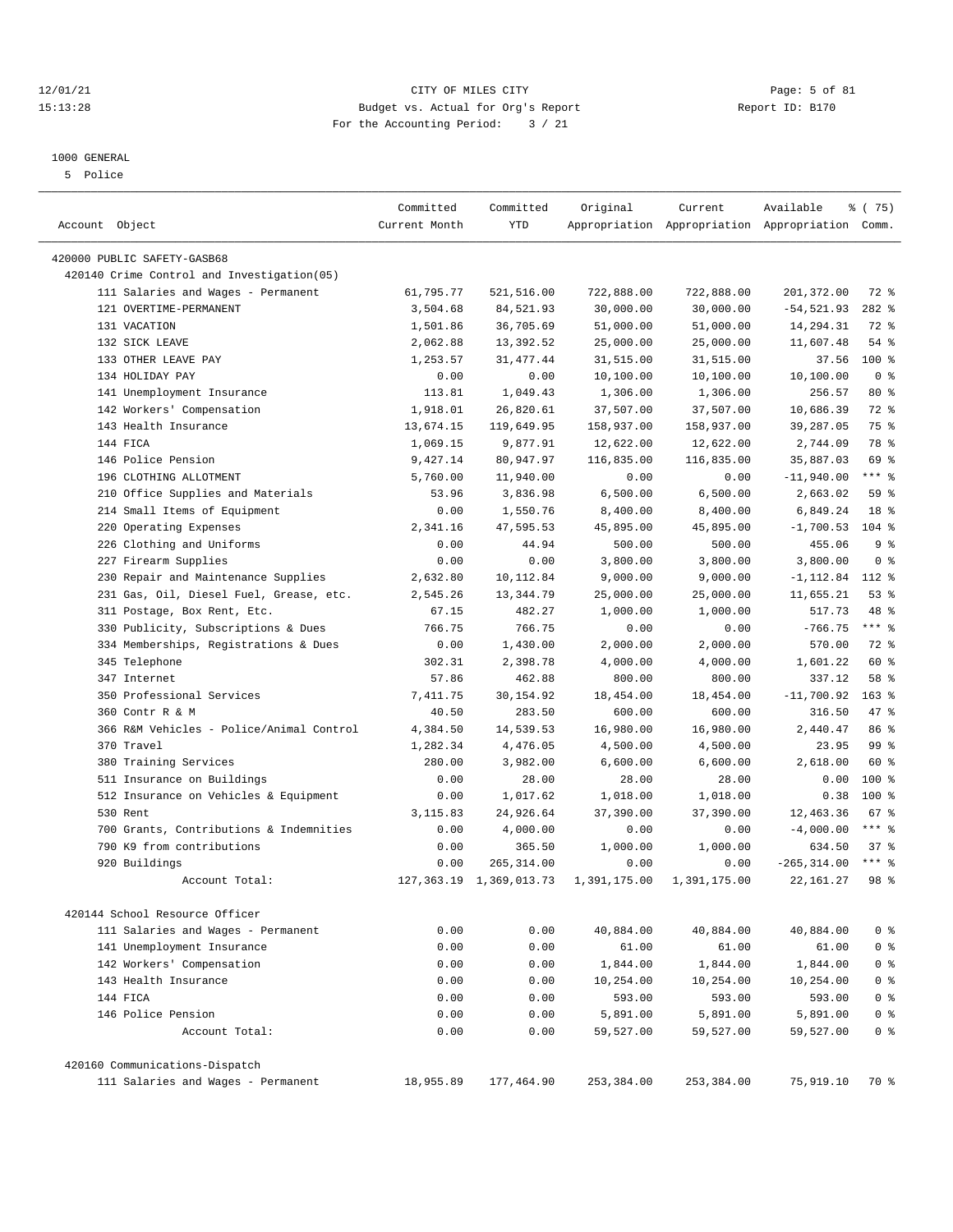#### 12/01/21 CITY OF MILES CITY Page: 6 of 81 15:13:28 Budget vs. Actual for Org's Report Report ID: B170 For the Accounting Period: 3 / 21

#### 1000 GENERAL

5 Police

| Account Object |                                         | Committed<br>Current Month | Committed<br><b>YTD</b> | Original     | Current      | Available<br>Appropriation Appropriation Appropriation Comm. | % (75)         |  |
|----------------|-----------------------------------------|----------------------------|-------------------------|--------------|--------------|--------------------------------------------------------------|----------------|--|
|                | 121 OVERTIME-PERMANENT                  | 1,034.01                   | 20,468.26               | 24,800.00    | 24,800.00    | 4,331.74                                                     | 83 %           |  |
|                | 131 VACATION                            | 1,022.94                   | 11,238.21               | 13,500.00    | 13,500.00    | 2,261.79                                                     | 83 %           |  |
|                | 132 SICK LEAVE                          | 623.51                     | 4,581.73                | 7,400.00     | 7,400.00     | 2,818.27                                                     | 62 %           |  |
|                | 133 OTHER LEAVE PAY                     | 58.08                      | 9,326.97                | 5,272.00     | 5,272.00     | $-4,054.97$                                                  | 177 %          |  |
|                | 134 HOLIDAY PAY                         | 0.00                       | 0.00                    | 3,400.00     | 3,400.00     | 3,400.00                                                     | 0 <sup>8</sup> |  |
|                | 141 Unemployment Insurance              | 33.87                      | 337.26                  | 454.00       | 454.00       | 116.74                                                       | 74 %           |  |
|                | 142 Workers' Compensation               | 569.33                     | 8,836.60                | 12,372.00    | 12,372.00    | 3,535.40                                                     | 71 %           |  |
|                | 143 Health Insurance                    | 4,277.35                   | 38,496.15               | 61,524.00    | 61,524.00    | 23,027.85                                                    | 63 %           |  |
|                | 144 FICA                                | 1,676.94                   | 16,753.14               | 23,140.00    | 23,140.00    | 6,386.86                                                     | 72 %           |  |
|                | 145 PERS                                | 1,902.61                   | 18,907.66               | 26,990.00    | 26,990.00    | 8,082.34                                                     | 70 %           |  |
|                | 196 CLOTHING ALLOTMENT                  | 875.00                     | 1,750.00                | 2,000.00     | 2,000.00     | 250.00                                                       | 88 %           |  |
|                | 210 Office Supplies and Materials       | 269.58                     | 1,689.88                | 2,500.00     | 2,500.00     | 810.12                                                       | 68 %           |  |
|                | 214 Small Items of Equipment            | 1,160.50                   | 1,160.50                | 1,000.00     | 1,000.00     | $-160.50$                                                    | $116$ %        |  |
|                | 220 Operating Expenses                  | 0.00                       | 0.00                    | 1,000.00     | 1,000.00     | 1,000.00                                                     | 0 <sup>8</sup> |  |
|                | 231 Gas, Oil, Diesel Fuel, Grease, etc. | 0.00                       | 1,568.33                | 600.00       | 600.00       | $-968.33$                                                    | $261$ %        |  |
|                | 311 Postage, Box Rent, Etc.             | 0.00                       | 0.00                    | 100.00       | 100.00       | 100.00                                                       | 0 <sup>8</sup> |  |
|                | 320 Printing, Duplicating, Typing &     | 0.00                       | 0.00                    | 200.00       | 200.00       | 200.00                                                       | 0 <sup>8</sup> |  |
|                | 330 Publicity, Subscriptions & Dues     | 0.00                       | 0.00                    | 100.00       | 100.00       | 100.00                                                       | 0 <sup>8</sup> |  |
|                | 334 Memberships, Registrations & Dues   | 0.00                       | 0.00                    | 100.00       | 100.00       | 100.00                                                       | 0 <sup>8</sup> |  |
|                | 345 Telephone                           | 164.29                     | 1,294.62                | 2,000.00     | 2,000.00     | 705.38                                                       | 65 %           |  |
|                | 350 Professional Services               | 0.00                       | 1,490.03                | 1,500.00     | 1,500.00     | 9.97                                                         | 99 %           |  |
|                | 370 Travel                              | 16.00                      | 1,935.58                | 2,000.00     | 2,000.00     | 64.42                                                        | 97%            |  |
|                | 380 Training Services                   | 0.00                       | 0.00                    | 500.00       | 500.00       | 500.00                                                       | 0 <sup>8</sup> |  |
|                | Account Total:                          | 32,639.90                  | 317,299.82              | 445,836.00   | 445,836.00   | 128,536.18                                                   | 71 %           |  |
|                | Account Group Total:                    |                            | 160,003.09 1,686,313.55 | 1,896,538.00 | 1,896,538.00 | 210, 224.45                                                  | 89 %           |  |
|                | Organization Total:                     |                            | 160,003.09 1,686,313.55 | 1,896,538.00 | 1,896,538.00 | 210, 224.45                                                  | 89 %           |  |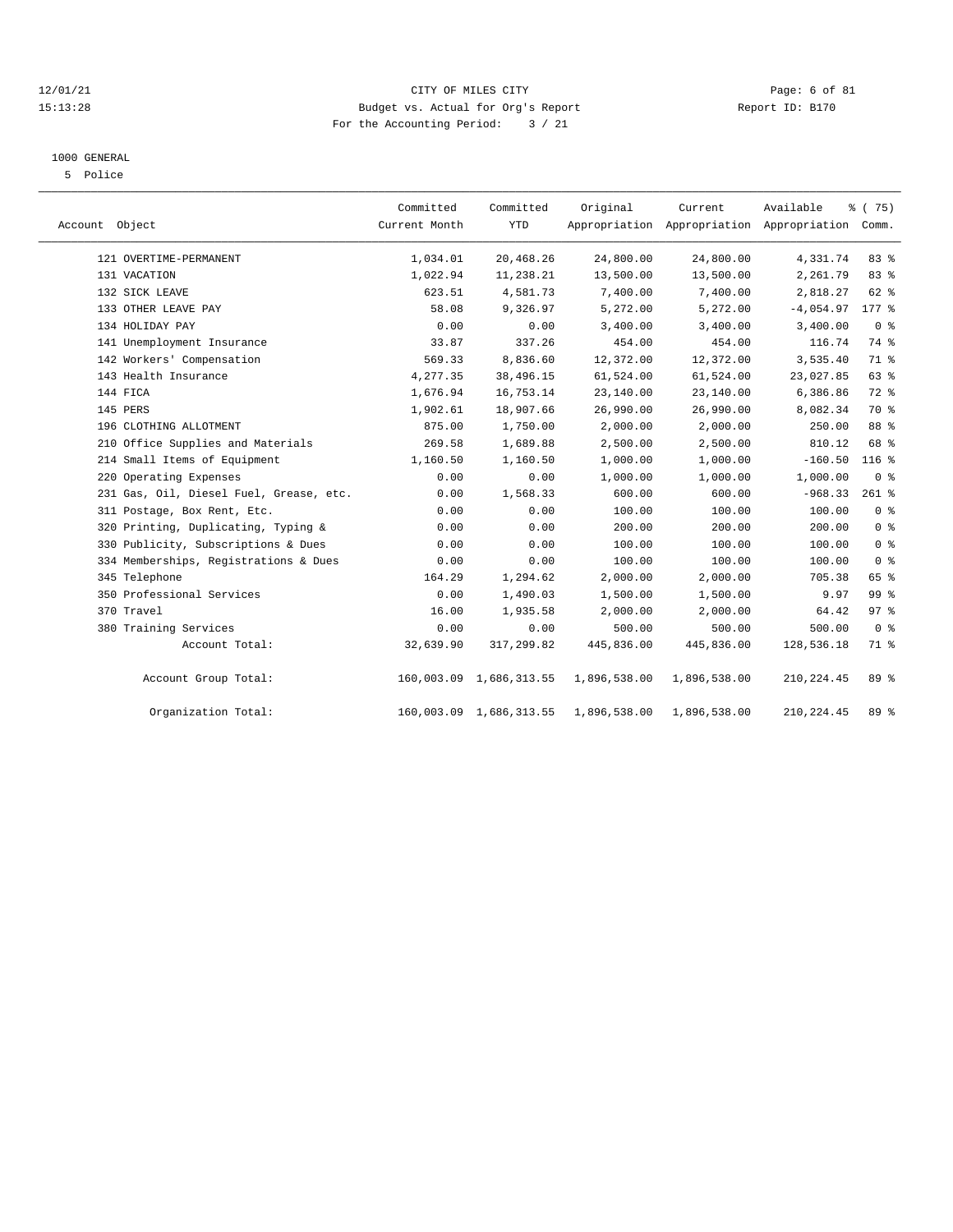#### 12/01/21 CITY OF MILES CITY Page: 7 of 81 15:13:28 Budget vs. Actual for Org's Report Report ID: B170 For the Accounting Period: 3 / 21

# 1000 GENERAL

6 Police Judge

| Account Object                        | Committed<br>Current Month | Committed<br><b>YTD</b> | Original   | Current    | Available<br>Appropriation Appropriation Appropriation Comm. | % (75)           |
|---------------------------------------|----------------------------|-------------------------|------------|------------|--------------------------------------------------------------|------------------|
| 410000 GENERAL GOVERNMENTGASB68       |                            |                         |            |            |                                                              |                  |
| 410300 Judicial Services(06)          |                            |                         |            |            |                                                              |                  |
| 111 Salaries and Wages - Permanent    | 6,646.40                   | 63,753.34               | 82,296.00  | 82,296.00  | 18,542.66                                                    | 77.8             |
| 131 VACATION                          | 44.46                      | 1,871.47                | 4,000.00   | 4,000.00   | 2,128.53                                                     | 47 %             |
| 132 SICK LEAVE                        | 539.68                     | 1,994.60                | 3,500.00   | 3,500.00   | 1,505.40                                                     | 57%              |
| 141 Unemployment Insurance            | 8.10                       | 77.23                   | 102.00     | 102.00     | 24.77                                                        | 76 %             |
| 142 Workers' Compensation             | 37.87                      | 577.42                  | 1,201.00   | 1,201.00   | 623.58                                                       | 48 %             |
| 143 Health Insurance                  | 1,708.70                   | 16,232.65               | 20,508.00  | 20,508.00  | 4,275.35                                                     | 79 %             |
| 144 FICA                              | 553.12                     | 5,164.83                | 6,869.00   | 6,869.00   | 1,704.17                                                     | 75 %             |
| 145 PERS                              | 634.11                     | 5,930.17                | 7,875.00   | 7,875.00   | 1,944.83                                                     | 75 %             |
| 196 CLOTHING ALLOTMENT                | 0.00                       | 300.00                  | 300.00     | 300.00     | 0.00                                                         | 100 %            |
| 210 Office Supplies and Materials     | 34.50                      | 1,395.87                | 2,300.00   | 2,300.00   | 904.13                                                       | $61$ $%$         |
| 220 Operating Expenses                | 0.00                       | 116.83                  | 0.00       | 0.00       | $-116.83$                                                    | $***$ $%$        |
| 311 Postage, Box Rent, Etc.           | 0.00                       | 485.10                  | 450.00     | 450.00     | $-35.10$                                                     | 108 <sup>8</sup> |
| 334 Memberships, Registrations & Dues | 0.00                       | 0.00                    | 450.00     | 450.00     | 450.00                                                       | 0 <sup>8</sup>   |
| 345 Telephone                         | 124.61                     | 966.04                  | 1,900.00   | 1,900.00   | 933.96                                                       | $51$ %           |
| 347 Internet                          | 30.15                      | 241.20                  | 250.00     | 250.00     | 8.80                                                         | 96%              |
| 370 Travel                            | 0.00                       | 0.00                    | 2,000.00   | 2,000.00   | 2,000.00                                                     | 0 <sup>8</sup>   |
| 380 Training Services                 | 0.00                       | 0.00                    | 850.00     | 850.00     | 850.00                                                       | 0 <sup>8</sup>   |
| 382 Books                             | 0.00                       | 0.00                    | 300.00     | 300.00     | 300.00                                                       | 0 <sup>8</sup>   |
| 394 Jury and Witness Fees             | 0.00                       | $-1.00$                 | 500.00     | 500.00     | 501.00                                                       | 0 <sup>8</sup>   |
| Account Total:                        | 10,361.70                  | 99,105.75               | 135,651.00 | 135,651.00 | 36, 545.25                                                   | 73 %             |
| Account Group Total:                  | 10,361.70                  | 99,105.75               | 135,651.00 | 135,651.00 | 36, 545.25                                                   | 73 %             |
| Organization Total:                   | 10,361.70                  | 99,105.75               | 135,651.00 | 135,651.00 | 36, 545.25                                                   | 73 %             |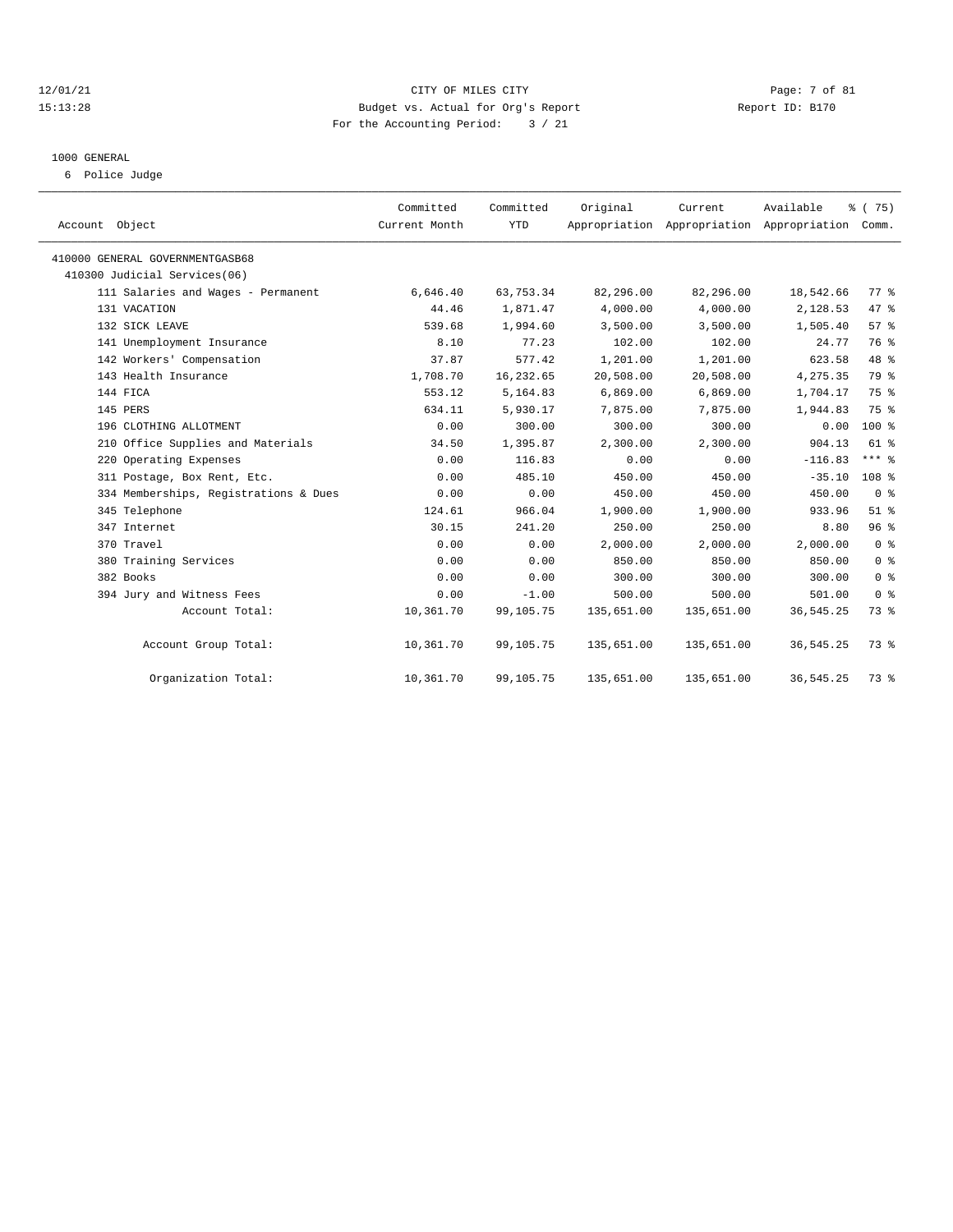#### 12/01/21 CITY OF MILES CITY Page: 8 of 81 15:13:28 Budget vs. Actual for Org's Report Report ID: B170 For the Accounting Period: 3 / 21

————————————————————————————————————————————————————————————————————————————————————————————————————————————————————————————————————

#### 1000 GENERAL

7 Fire

|                                         | Committed     | Committed             | Original     | Current               | Available                                       | 8 (75)          |
|-----------------------------------------|---------------|-----------------------|--------------|-----------------------|-------------------------------------------------|-----------------|
| Account Object                          | Current Month | YTD                   |              |                       | Appropriation Appropriation Appropriation Comm. |                 |
| 420000 PUBLIC SAFETY-GASB68             |               |                       |              |                       |                                                 |                 |
| 420460 Fire Suppression(07)             |               |                       |              |                       |                                                 |                 |
| 111 Salaries and Wages - Permanent      | 35,927.71     | 325,424.87            | 438,580.00   | 438,580.00            | 113, 155. 13                                    | 74 %            |
| 112 SALARIES AND WAGES - PART PAID      | 1,251.00      | 6,721.00              | 7,380.00     | 7,380.00              | 659.00                                          | 91 %            |
| 121 OVERTIME-PERMANENT                  | 1,504.89      | 50,209.40             | 65,000.00    | 65,000.00             | 14,790.60                                       | 77 %            |
| 131 VACATION                            |               |                       |              | 45,600.00             |                                                 | 65 %            |
| 132 SICK LEAVE                          | 3,487.37      | 29,650.98             | 45,600.00    |                       | 15,949.02                                       | 89 %            |
| 133 OTHER LEAVE PAY                     | 4,776.77      | 22,933.81<br>5,962.55 | 25,700.00    | 25,700.00<br>9,578.00 | 2,766.19                                        | 62 %            |
|                                         | 0.00          |                       | 9,578.00     |                       | 3,615.45                                        |                 |
| 134 HOLIDAY PAY                         | 0.00          | 10,421.82             | 12,000.00    | 12,000.00             | 1,578.18                                        | 87%             |
| 141 Unemployment Insurance              | 70.39         | 689.56                | 856.00       | 856.00                | 166.44                                          | 81 %            |
| 142 Workers' Compensation               | 2,188.44      | 27, 218.50            | 29,357.00    | 29,357.00             | 2,138.50                                        | 93%             |
| 143 Health Insurance                    | 7,596.40      | 65,963.98             | 87,569.00    | 87,569.00             | 21,605.02                                       | 75 %            |
| 144 FICA                                | 755.26        | 7,061.22              | 8,274.00     | 8,274.00              | 1,212.78                                        | 85%             |
| 147 Firemen's Pension                   | 6,168.27      | 54,092.61             | 69,819.00    | 69,819.00             | 15,726.39                                       | $77$ $%$        |
| 149 Firemen's 457B Match                | 417.88        | 3,875.58              | 3,081.00     | 3,081.00              | $-794.58$                                       | $126$ %         |
| 210 Office Supplies and Materials       | 101.41        | 2,270.36              | 12,000.00    | 12,000.00             | 9,729.64                                        | 19 <sup>°</sup> |
| 211 Clothing Allotment                  | 3,825.00      | 6,914.80              | 9,600.00     | 9,600.00              | 2,685.20                                        | 72 %            |
| 214 Small Items of Equipment            | 2,216.40      | 5,289.14              | 15,000.00    | 15,000.00             | 9,710.86                                        | 35%             |
| 217 Small Item Equ/Inspector            | 530.04        | 530.04                | 1,000.00     | 1,000.00              | 469.96                                          | 53%             |
| 220 Operating Expenses                  | 108.94        | 5,848.23              | 11,000.00    | 11,000.00             | 5,151.77                                        | 53%             |
| 223 Operating Exp/Inspector             | 0.00          | 1,172.73              | 2,440.00     | 2,440.00              | 1,267.27                                        | 48 %            |
| 226 Clothing and Uniforms               | 934.72        | 6,246.07              | 16,600.00    | 16,600.00             | 10,353.93                                       | 38 %            |
| 230 Repair and Maintenance Supplies     | 31.31         | 831.34                | 4,000.00     | 4,000.00              | 3,168.66                                        | $21$ %          |
| 231 Gas, Oil, Diesel Fuel, Grease, etc. | 755.12        | 4,781.01              | 12,000.00    | 12,000.00             | 7,218.99                                        | 40 %            |
| 241 Consumable Tools                    | 0.00          | 103.95                | 3,000.00     | 3,000.00              | 2,896.05                                        | 3%              |
| 311 Postage, Box Rent, Etc.             | 0.00          | 0.00                  | 150.00       | 150.00                | 150.00                                          | 0 <sup>8</sup>  |
| 320 Printing, Duplicating, Typing &     | 0.00          | 0.00                  | 750.00       | 750.00                | 750.00                                          | 0 <sup>8</sup>  |
| 330 Publicity, Subscriptions & Dues     | 82.72         | 82.72                 | 300.00       | 300.00                | 217.28                                          | $28$ %          |
| 334 Memberships, Registrations & Dues   | 0.00          | 1,460.00              | 2,000.00     | 2,000.00              | 540.00                                          | 73 %            |
| 341 Electric Utility Services           | 539.90        | 4,734.35              | 5,207.00     | 5,207.00              | 472.65                                          | 91 %            |
| 342 Water Utility Services              | 36.00         | 325.97                | 500.00       | 500.00                | 174.03                                          | 65 %            |
| 343 Sewer Utility Services              | 43.11         | 388.99                | 500.00       | 500.00                | 111.01                                          | 78 %            |
| 344 Gas Utility Service                 | 644.96        | 1,772.13              | 2,893.00     | 2,893.00              | 1,120.87                                        | 61 %            |
| 345 Telephone                           | 253.39        | 2,018.93              | 3,241.00     | 3,241.00              | 1,222.07                                        | 62 %            |
| 346 Garbage Service                     | 0.00          | 687.58                | 1,500.00     | 1,500.00              | 812.42                                          | 46%             |
| 347 Internet                            | 50.69         | 405.52                | 1,869.00     | 1,869.00              | 1,463.48                                        | $22$ %          |
| 350 Professional Services               | 179.99        | 6,384.01              | 20,000.00    | 20,000.00             | 13,615.99                                       | $32$ %          |
| 360 Contr R & M                         | 0.00          | 5,569.10              | 13,568.00    | 13,568.00             | 7,998.90                                        | 41 %            |
| 364 R&M Vehicles - Fire/Amb             | 1,681.79      | 25,865.54             | 40,000.00    | 40,000.00             | 14,134.46                                       | 65 %            |
| 370 Travel                              | 0.00          | 0.00                  | 7,000.00     | 7,000.00              | 7,000.00                                        | 0 <sup>8</sup>  |
| 375 Travel/Inspector                    | 350.00        | 928.99                | 2,600.00     | 2,600.00              | 1,671.01                                        | 36%             |
| 380 Training Services                   | 0.00          | 3,529.79              | 11,160.00    | 11,160.00             | 7,630.21                                        | 32%             |
| 382 Books                               | 0.00          | 342.07                | 2,500.00     | 2,500.00              | 2,157.93                                        | $14$ %          |
| 400 BUILDING MATERIALS                  | 332.54        | 3,914.12              | 13,500.00    | 13,500.00             | 9,585.88                                        | 29%             |
| 511 Insurance on Buildings              | 0.00          | 1,578.81              | 1,579.00     | 1,579.00              | 0.19                                            | 100 %           |
| 512 Insurance on Vehicles & Equipment   | 0.00          | 5,170.38              | 5,171.00     | 5,171.00              | 0.62                                            | 100 %           |
| 940 Machinery & Equipment               | 0.00          | 5,815.00              | 10,000.00    | 10,000.00             | 4,185.00                                        | 58 %            |
| Account Total:                          | 76,842.41     | 715,187.55            | 1,035,422.00 | 1,035,422.00          | 320, 234.45                                     | 69 %            |
|                                         |               |                       |              |                       |                                                 |                 |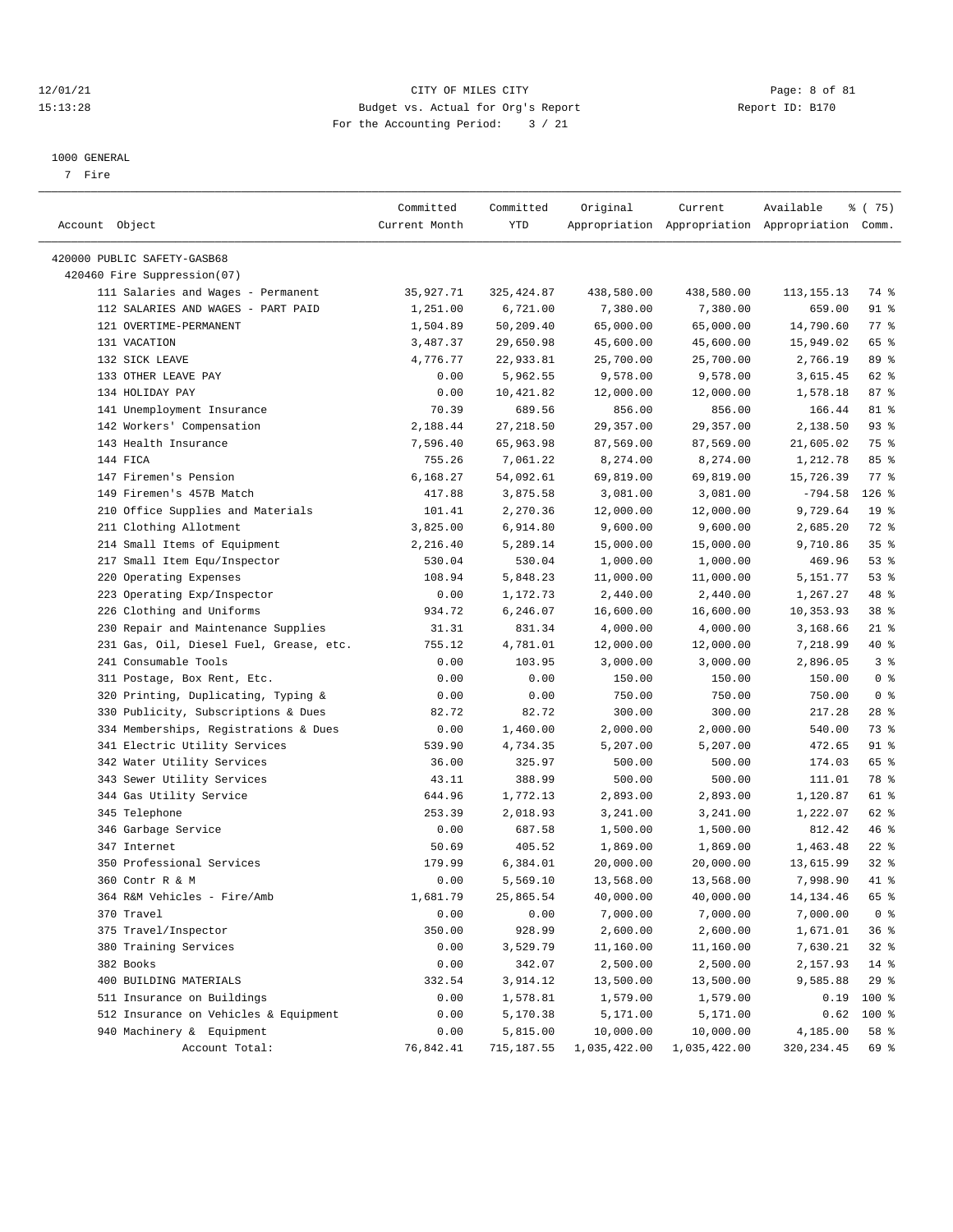#### 12/01/21 Page: 9 of 81 CITY OF MILES CITY OF MILES CITY CONTRIBUTION CONTRIBUTION Page: 9 of 81 CITY OF MILES CITY OF MILES CITY PAGE: 9 OF 81 15:13:28 Budget vs. Actual for Org's Report For the Accounting Period: 3 / 21

#### 1000 GENERAL

7 Fire

| Object<br>Account                                         | Committed<br>Current Month | Committed<br>YTD | Original<br>Appropriation | Current<br>Appropriation | Available<br>Appropriation | % (75)<br>Comm. |
|-----------------------------------------------------------|----------------------------|------------------|---------------------------|--------------------------|----------------------------|-----------------|
| Account Group Total:                                      | 76,842.41                  | 715,187.55       | 1,035,422.00              | 1,035,422.00             | 320, 234.45                | 69 %            |
| 490000 DEBT SERVICE<br>490500 Other Debt Service Payments |                            |                  |                           |                          |                            |                 |
| 654 Training Center- Principal                            | 646.21                     | 5,200.71         | 6,938.00                  | 6,938.00                 | 1,737.29                   | 75 %            |
| 655 Training Center- Interest                             | 516.75                     | 5,265.93         | 7,018.00                  | 7,018.00                 | 1,752.07                   | 75 %            |
| Account Total:                                            | 1,162.96                   | 10,466.64        | 13,956.00                 | 13,956.00                | 3,489.36                   | 75 %            |
| Account Group Total:                                      | 1,162.96                   | 10,466.64        | 13,956.00                 | 13,956.00                | 3,489.36                   | 75 %            |
| Organization Total:                                       | 78,005.37                  | 725,654.19       | 1,049,378.00              | 1,049,378.00             | 323,723.81                 | 69 %            |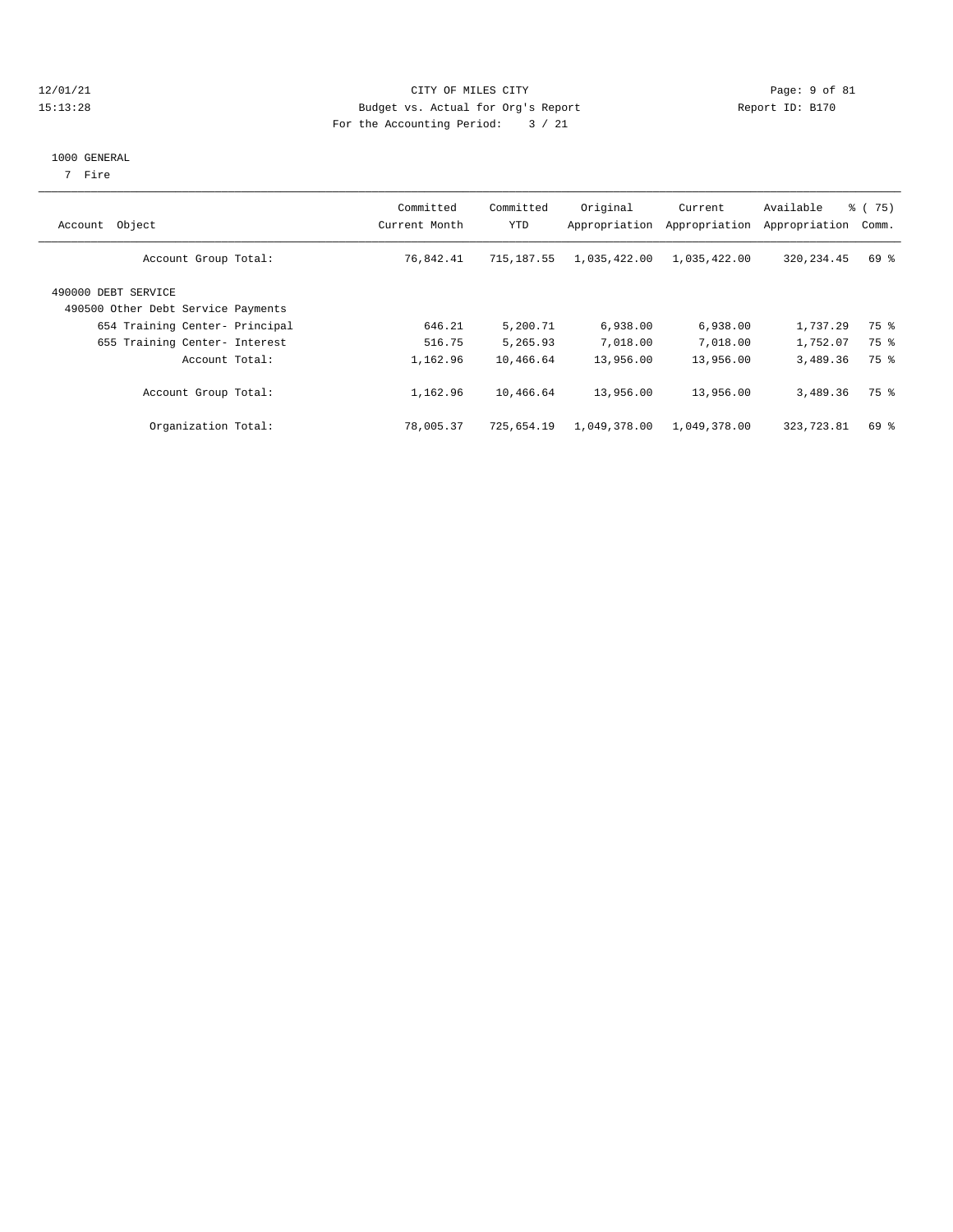#### 12/01/21 Page: 10 of 81 15:13:28 Budget vs. Actual for Org's Report Report ID: B170 For the Accounting Period: 3 / 21

#### 1000 GENERAL

8 City Hall Maintenance

|                                     | Committed     | Committed  | Original  | Current                                   | Available          | % (75)         |
|-------------------------------------|---------------|------------|-----------|-------------------------------------------|--------------------|----------------|
| Account Object                      | Current Month | <b>YTD</b> |           | Appropriation Appropriation Appropriation |                    | Comm.          |
| 410000 GENERAL GOVERNMENTGASB68     |               |            |           |                                           |                    |                |
| 411230 City Hall                    |               |            |           |                                           |                    |                |
| 214 Small Items of Equipment        | 0.00          | 0.00       | 400.00    | 400.00                                    | 400.00             | 0 <sup>8</sup> |
| 220 Operating Expenses              | 0.00          | 3,267.08   | 2,000.00  | 2,000.00                                  | $-1, 267.08$       | $163$ %        |
| 230 Repair and Maintenance Supplies | 583.40        | 1,161.33   | 2,000.00  | 2,000.00                                  | 838.67             | 58 %           |
| 341 Electric Utility Services       | 365.86        | 3,552.72   | 6,000.00  | 6,000.00                                  | 2,447.28           | 59 %           |
| 342 Water Utility Services          | 59.01         | 530.83     | 750.00    | 750.00                                    | 219.17             | 71 %           |
| 343 Sewer Utility Services          | 70.68         | 633.36     | 800.00    | 800.00                                    | 166.64             | 79 %           |
| 344 Gas Utility Service             | 541.53        | 2,047.48   | 2,600.00  | 2,600.00                                  | 552.52             | 79 %           |
| 346 Garbage Service                 | 0.00          | 94.82      | 250.00    | 250.00                                    | 155.18             | 38 %           |
| 360 Contr R & M                     | 700.00        | 13,626.07  | 9,000.00  | 9,000.00                                  | $-4,626.07$        | 151 %          |
| 511 Insurance on Buildings          | 0.00          | 3,360.00   | 3,360.00  | 3,360.00                                  | 0.00               | 100 %          |
| Account Total:                      | 2,320.48      | 28, 273.69 | 27,160.00 | 27,160.00                                 | $-1, 113.69$       | $104$ %        |
| Account Group Total:                | 2,320.48      | 28, 273.69 | 27,160.00 | 27,160.00                                 | $-1, 113.69$ 104 % |                |
| Organization Total:                 | 2,320.48      | 28, 273.69 | 27,160.00 | 27,160.00                                 | $-1, 113.69$       | $104$ %        |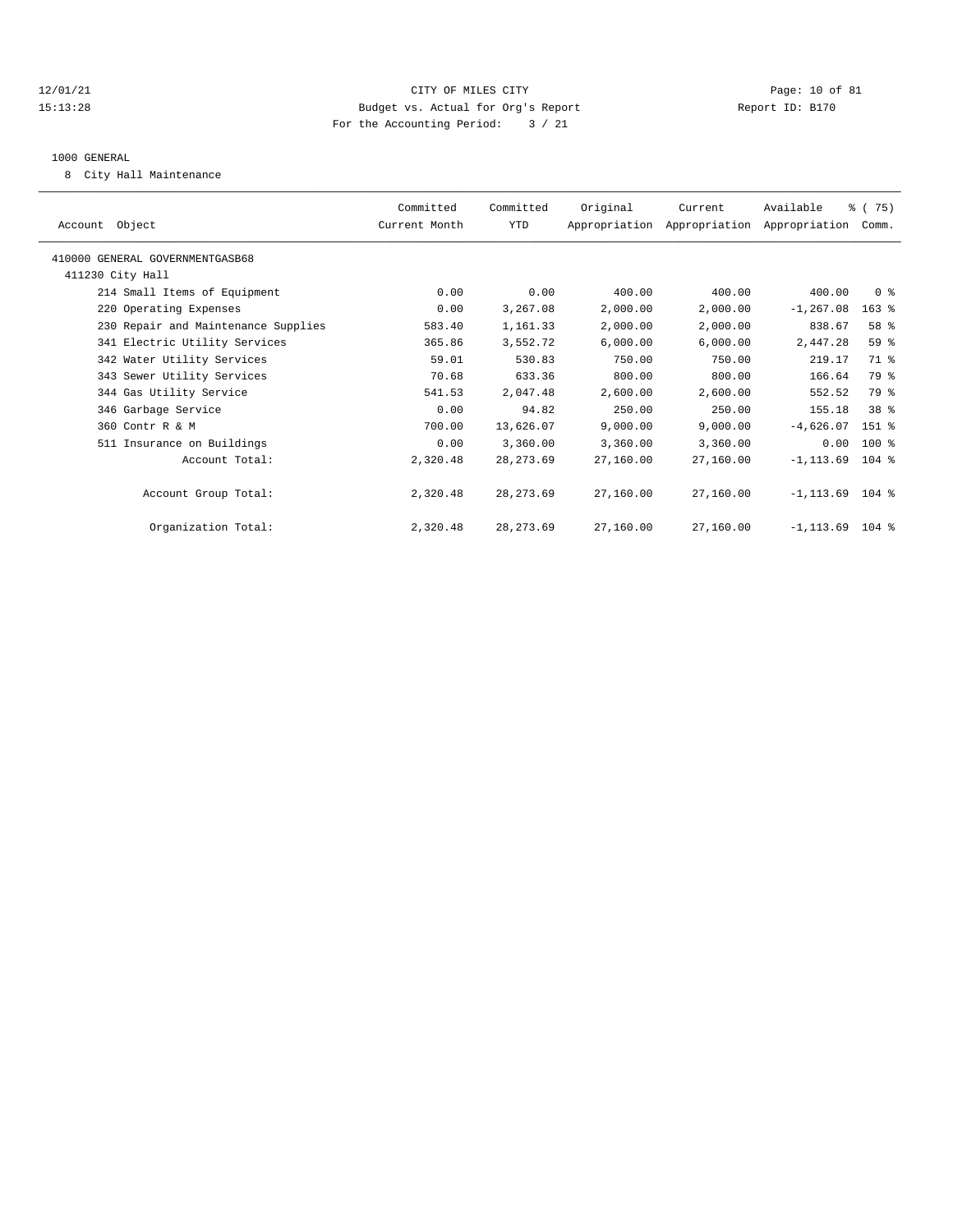#### 12/01/21 Page: 11 of 81 15:13:28 Budget vs. Actual for Org's Report Report ID: B170 For the Accounting Period: 3 / 21

#### 1000 GENERAL

9 Treasurer

| Object<br>Account                  | Committed<br>Current Month | Committed<br><b>YTD</b> | Original  | Current<br>Appropriation Appropriation | Available<br>Appropriation | % (75)<br>Comm.     |  |
|------------------------------------|----------------------------|-------------------------|-----------|----------------------------------------|----------------------------|---------------------|--|
| 410000 GENERAL GOVERNMENTGASB68    |                            |                         |           |                                        |                            |                     |  |
| 410540 City Treasurer(09)          |                            |                         |           |                                        |                            |                     |  |
| 111 Salaries and Wages - Permanent | 1,833.34                   | 16,500.06               | 21,996.00 | 21,996.00                              | 5,495.94                   | 75 %                |  |
| 142 Workers' Compensation          | 10.95                      | 75.80                   | 83.00     | 83.00                                  | 7.20                       | $91$ %              |  |
| 144 FICA                           | 140.24                     | 1,262.16                | 1,683.00  | 1,683.00                               | 420.84                     | 75 %                |  |
| 145 PERS                           | 160.78                     | 1,447.02                | 1,929.00  | 1,929.00                               | 481.98                     | 75 %                |  |
| 214 Small Items of Equipment       | 0.00                       | 199.99                  | 0.00      | 0.00                                   | $-199.99$                  | $***$ $\frac{6}{5}$ |  |
| 345 Telephone                      | 27.04                      | 196.62                  | 50.00     | 50.00                                  | $-146.62$                  | $393$ $%$           |  |
| 350 Professional Services          | 0.00                       | 122.00                  | 550.00    | 550.00                                 | 428.00                     | $22$ $%$            |  |
| 360 Contr R & M                    | 54.03                      | 545.05                  | 1,000.00  | 1,000.00                               | 454.95                     | 55 <sup>8</sup>     |  |
| Account Total:                     | 2,226.38                   | 20,348.70               | 27,291.00 | 27,291.00                              | 6,942.30                   | 75 %                |  |
| Account Group Total:               | 2,226.38                   | 20,348.70               | 27,291.00 | 27,291.00                              | 6,942.30                   | 75 %                |  |
| Organization Total:                | 2,226.38                   | 20,348.70               | 27,291.00 | 27,291.00                              | 6,942.30                   | 75 %                |  |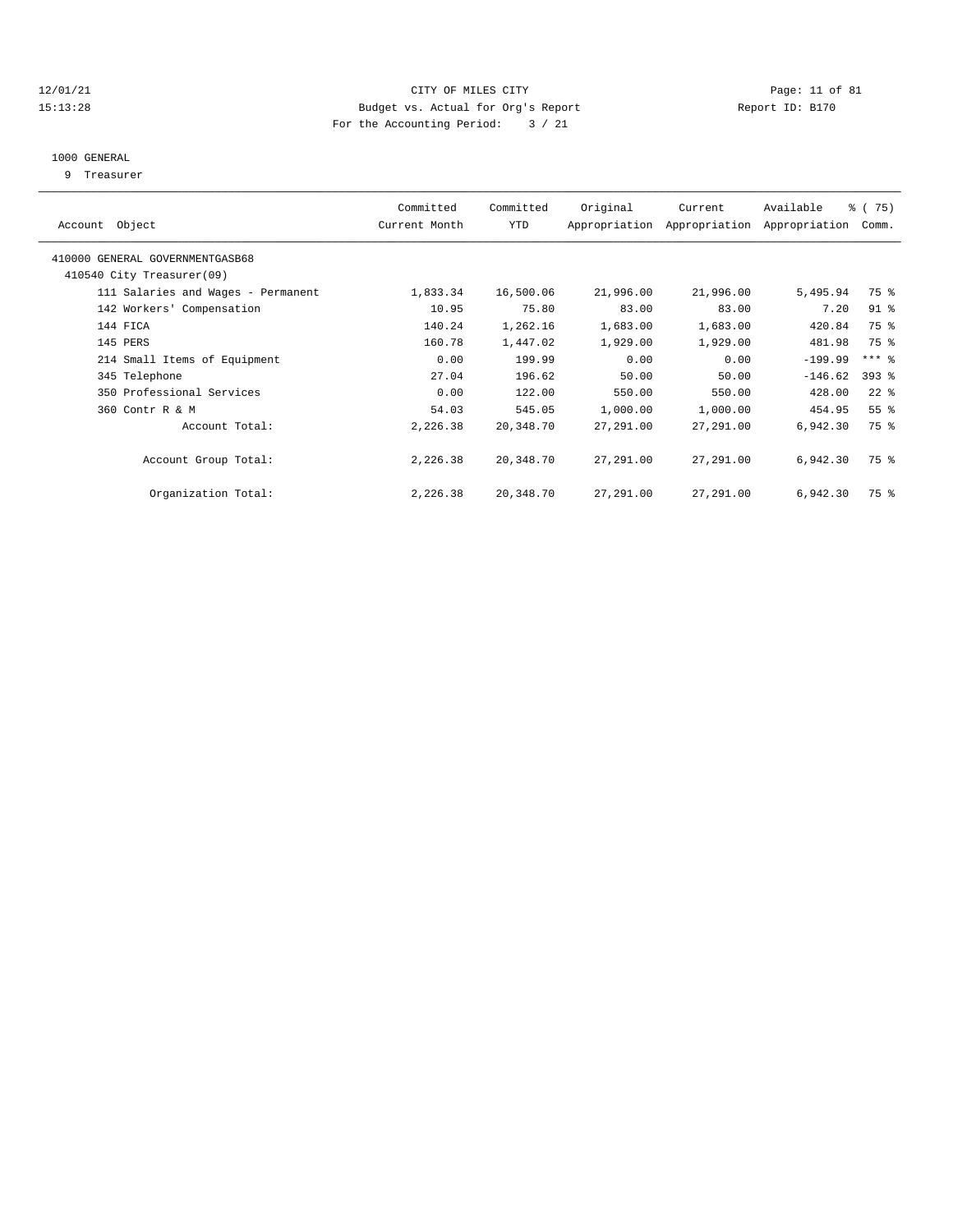## 12/01/21 Page: 12 of 81 15:13:28 Budget vs. Actual for Org's Report Report ID: B170 For the Accounting Period: 3 / 21

#### 1000 GENERAL

11 Historic Preservation

| Account Object                                                          | Committed<br>Current Month | Committed<br>YTD | Original<br>Appropriation | Current<br>Appropriation | Available<br>Appropriation | 75)<br>ී (<br>Comm. |
|-------------------------------------------------------------------------|----------------------------|------------------|---------------------------|--------------------------|----------------------------|---------------------|
| 520000 OTHER FINANCING USES<br>521000 Interfund Operating Transfers Out |                            |                  |                           |                          |                            |                     |
| 820 Transfers to Other Funds                                            | 0.00                       | 3.000.00         | 3.000.00                  | 3,000.00                 | 0.00                       | $100*$              |
| Account Total:                                                          | 0.00                       | 3.000.00         | 3.000.00                  | 3,000.00                 |                            | $0.00$ 100 %        |
| Account Group Total:                                                    | 0.00                       | 3.000.00         | 3.000.00                  | 3,000.00                 |                            | $0.00$ 100 %        |
| Organization Total:                                                     | 0.00                       | 3.000.00         | 3.000.00                  | 3,000.00                 | 0.00                       | $100$ %             |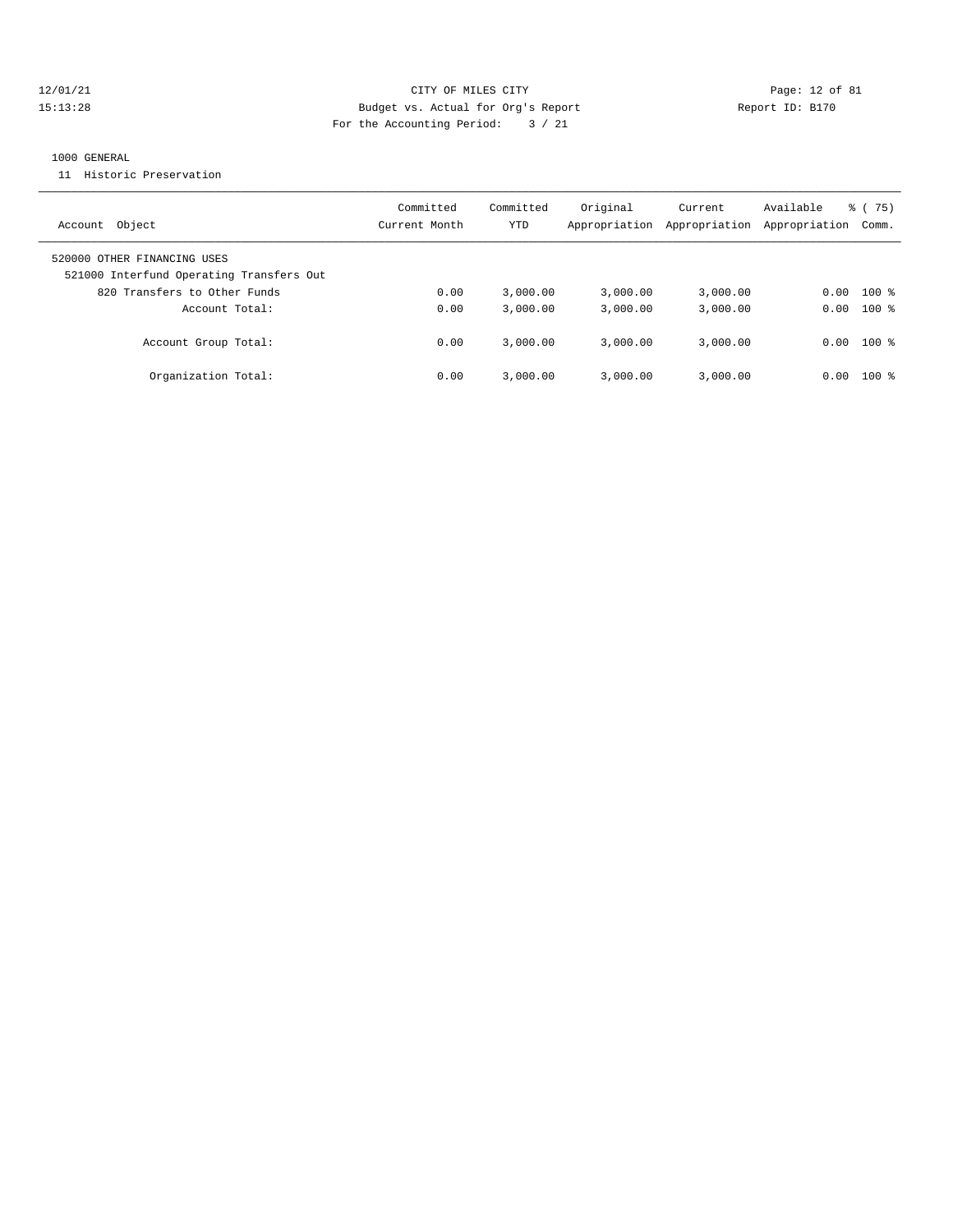## 12/01/21 Page: 13 of 81 CITY OF MILES CITY CONTRIBUTE CONTRIBUTE CONTRIBUTE CITY CONTRIBUTE CITY PAGE: 13 of 81<br>15:13:28 Budget vs. Actual for Org's Report (1995) Report ID: B170 15:13:28 Budget vs. Actual for Org's Report For the Accounting Period: 3 / 21

————————————————————————————————————————————————————————————————————————————————————————————————————————————————————————————————————

#### 1000 GENERAL

13 Park

|                                            | Committed     | Committed  | Original   | Current                                         | Available   | % (75)         |
|--------------------------------------------|---------------|------------|------------|-------------------------------------------------|-------------|----------------|
| Account Object                             | Current Month | YTD        |            | Appropriation Appropriation Appropriation Comm. |             |                |
| 460000 CULTURE AND RECREATION-GASB68       |               |            |            |                                                 |             |                |
| 460433 Park Operations(13)                 |               |            |            |                                                 |             |                |
| 111 Salaries and Wages - Permanent         | 13,678.42     | 134,296.20 | 177,916.00 | 177,916.00                                      | 43,619.80   | 75 %           |
| 121 OVERTIME-PERMANENT                     | 0.00          | 1,471.56   | 7,000.00   | 7,000.00                                        | 5,528.44    | $21$ %         |
| 131 VACATION                               | 1,843.46      | 12,545.82  | 12,100.00  | 12,100.00                                       | $-445.82$   | $104$ %        |
| 132 SICK LEAVE                             | 16.29         | 6,653.24   | 9,400.00   | 9,400.00                                        | 2,746.76    | 71 %           |
| 133 OTHER LEAVE PAY                        | 0.00          | 0.00       | 748.00     | 748.00                                          | 748.00      | 0 <sup>8</sup> |
| 134 HOLIDAY PAY                            | 0.00          | 1,516.44   | 5,500.00   | 5,500.00                                        | 3,983.56    | $28$ %         |
| 141 Unemployment Insurance                 | 23.29         | 236.17     | 323.00     | 323.00                                          | 86.83       | 73 %           |
| 142 Workers' Compensation                  | 215.18        | 6,347.32   | 10,394.00  | 10,394.00                                       | 4,046.68    | 61 %           |
| 143 Health Insurance                       | 3,581.18      | 32,230.77  | 42,964.00  | 42,964.00                                       | 10,733.23   | 75 %           |
| 144 FICA                                   | 1,131.17      | 11,524.57  | 16,445.00  | 16,445.00                                       | 4,920.43    | 70 %           |
| 145 PERS                                   | 1,362.70      | 13,401.12  | 18,348.00  | 18,348.00                                       | 4,946.88    | 73 %           |
| 196 CLOTHING ALLOTMENT                     | 0.00          | 928.50     | 1,000.00   | 1,000.00                                        | 71.50       | 93%            |
| 210 Office Supplies and Materials          | 0.00          | 266.17     | 350.00     | 350.00                                          | 83.83       | 76 %           |
| 214 Small Items of Equipment               | 0.00          | 4,745.86   | 3,000.00   | 3,000.00                                        | $-1,745.86$ | 158 %          |
| 220 Operating Expenses                     | 0.00          | 3,653.16   | 3,500.00   | 3,500.00                                        | $-153.16$   | $104$ %        |
| 222 Chemicals, Lab & Med Supplies          | 37.92         | 2,084.61   | 5,000.00   | 5,000.00                                        | 2,915.39    | $42$ %         |
| 226 Clothing and Uniforms                  | 0.00          | 558.96     | 850.00     | 850.00                                          | 291.04      | 66 %           |
| 230 Repair and Maintenance Supplies        | 1,639.65      | 7,968.50   | 15,000.00  | 15,000.00                                       | 7,031.50    | 53%            |
| 231 Gas, Oil, Diesel Fuel, Grease, etc.    | 351.59        | 5,082.22   | 8,000.00   | 8,000.00                                        | 2,917.78    | 64 %           |
| 334 Memberships, Registrations & Dues      | 0.00          | 255.00     | 300.00     | 300.00                                          | 45.00       | 85%            |
| 341 Electric Utility Services              | 607.09        | 6,405.14   | 10,000.00  | 10,000.00                                       | 3,594.86    | 64 %           |
| 342 Water Utility Services                 | 126.23        | 5,261.81   | 17,000.00  | 17,000.00                                       | 11,738.19   | $31$ %         |
| 343 Sewer Utility Services                 | 78.38         | 1,084.77   | 1,700.00   | 1,700.00                                        | 615.23      | 64 %           |
| 344 Gas Utility Service                    | 514.26        | 2,057.69   | 3,000.00   | 3,000.00                                        | 942.31      | 69 %           |
| 345 Telephone                              | 45.84         | 347.02     | 450.00     | 450.00                                          | 102.98      | 77 %           |
| 346 Garbage Service                        | 0.00          | 474.12     | 800.00     | 800.00                                          | 325.88      | 59%            |
| 347 Internet                               | 26.82         | 214.56     | 450.00     | 450.00                                          | 235.44      | 48 %           |
| 350 Professional Services                  | 6,124.48      | 9,481.75   | 9,000.00   | 9,000.00                                        | $-481.75$   | $105$ %        |
| 360 Contr R & M                            | 5,800.00      | 7,340.59   | 8,000.00   | 8,000.00                                        | 659.41      | $92$ $%$       |
| 363 R&M Vehicles/Equip/Labor-PW            | 3,128.31      | 3,651.27   | 9,000.00   | 9,000.00                                        | 5,348.73    | 41 %           |
| 370 Travel                                 | 0.00          | 0.00       | 600.00     | 600.00                                          | 600.00      | 0 <sup>8</sup> |
| 380 Training Services                      | 0.00          | 0.00       | 400.00     | 400.00                                          | 400.00      | 0 <sup>8</sup> |
| 511 Insurance on Buildings                 | 0.00          | 3,728.77   | 3,729.00   | 3,729.00                                        | 0.23        | 100 %          |
| 512 Insurance on Vehicles & Equipment      | 0.00          | 630.00     | 630.00     | 630.00                                          | 0.00        | $100*$         |
| 940 Machinery & Equipment                  | 0.00          | 3,593.10   | 3,177.00   | 3,177.00                                        | $-416.10$   | $113*$         |
| Account Total:                             | 40,332.26     | 290,036.78 | 406,074.00 | 406,074.00                                      | 116,037.22  | 71 %           |
|                                            |               |            |            |                                                 |             |                |
| 460434 Fish, Wildlife Trailways            |               |            |            |                                                 |             |                |
| 222 Chemicals, Lab & Med Supplies          | $-17.92$      | 0.00       | 0.00       | 0.00                                            | 0.00        | 0 <sup>8</sup> |
| 230 Repair and Maintenance Supplies        | $-412.07$     | 0.00       | 0.00       | 0.00                                            | 0.00        | 0 <sup>8</sup> |
| 363 R&M Vehicles/Equip/Labor-PW            | $-99.55$      | 0.00       | 0.00       | 0.00                                            | 0.00        | 0 <sup>8</sup> |
| Account Total:                             | $-529.54$     | 0.00       | 0.00       | 0.00                                            | 0.00        | 0 <sup>8</sup> |
| 460439 Riverside Park Tennis Court Project |               |            |            |                                                 |             |                |
| 230 Repair and Maintenance Supplies        | 0.00          | 0.00       | 200.00     | 200.00                                          | 200.00      | 0 <sup>8</sup> |
| Account Total:                             | 0.00          | 0.00       | 200.00     | 200.00                                          | 200.00      | 0 <sup>8</sup> |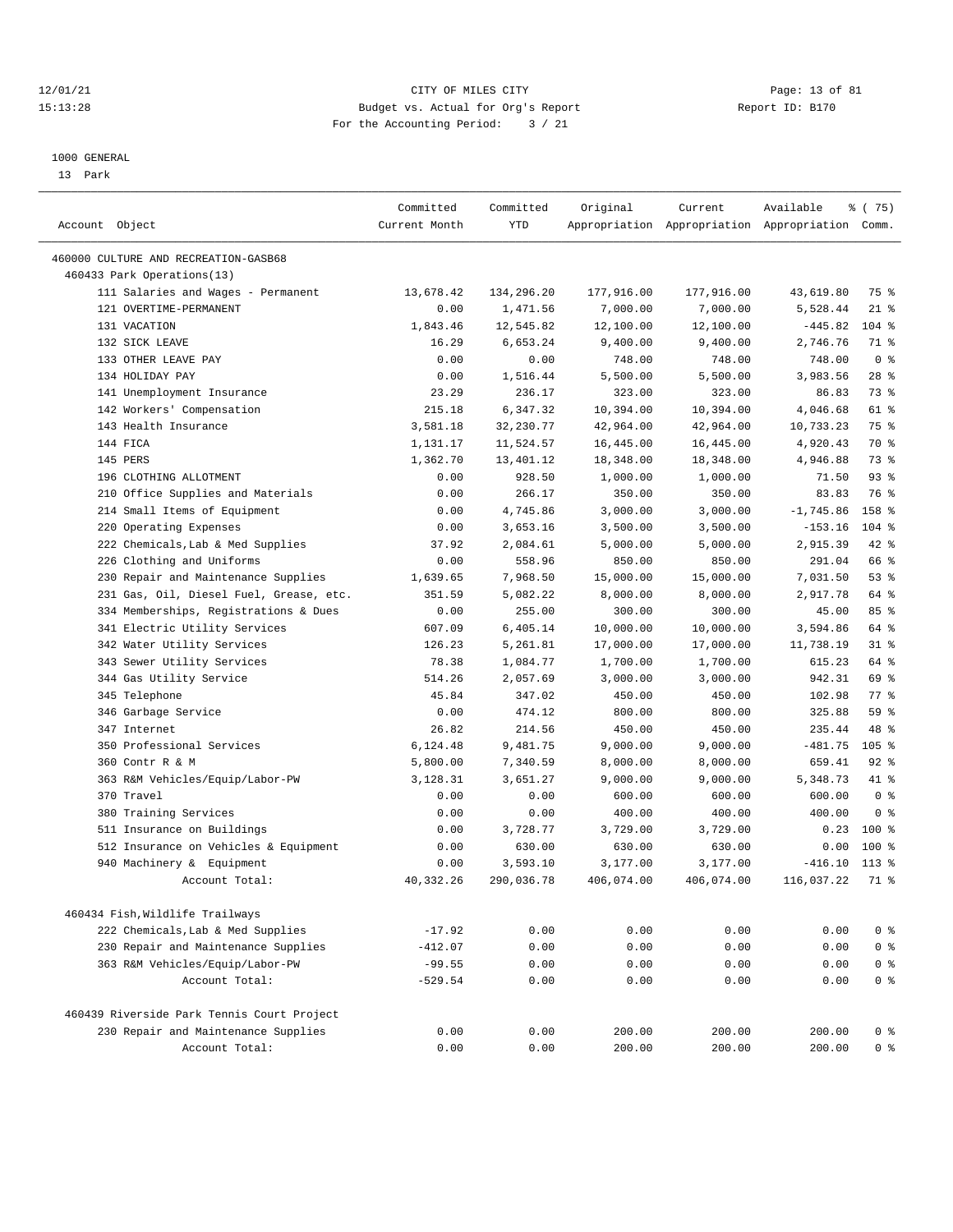#### 12/01/21 Page: 14 of 81<br>
12/01/21 Page: 14 of 81<br>
Budget vs. Actual for Org's Report Physics (Report ID: B170 15:13:28 Budget vs. Actual for Org's Report For the Accounting Period: 3 / 21

#### 1000 GENERAL

13 Park

| Object<br>Account    | Committed<br>Current Month | Committed<br>YTD | Original   | Current      | Available<br>Appropriation Appropriation Appropriation Comm. | 8 (75) |
|----------------------|----------------------------|------------------|------------|--------------|--------------------------------------------------------------|--------|
| Account Group Total: | 39,802.72                  | 290,036.78       | 406,274.00 | 406,274.00   | 116,237.22                                                   | 71 %   |
| Organization Total:  | 39,802.72                  | 290,036.78       | 406,274.00 | 406, 274, 00 | 116,237.22                                                   | 71 %   |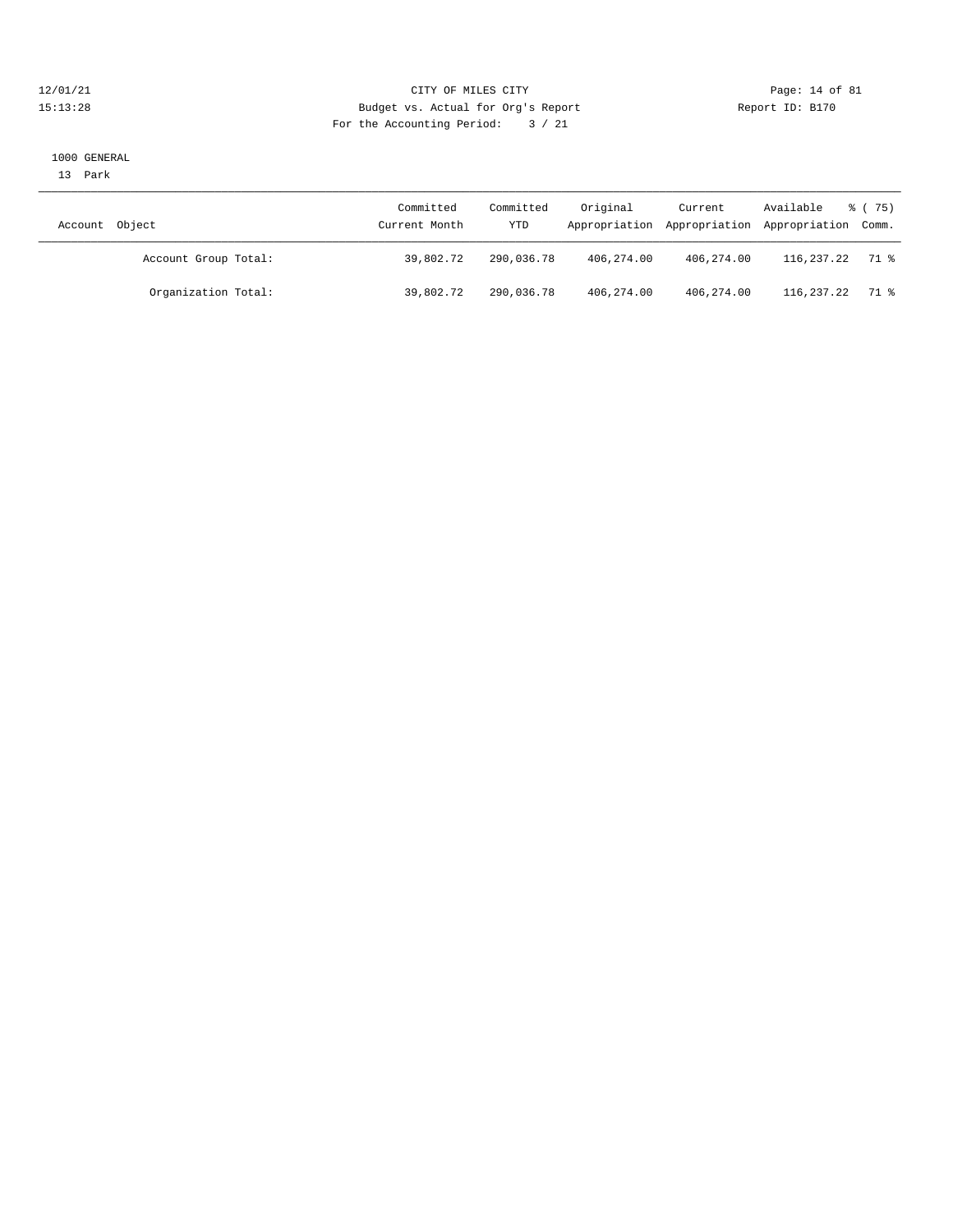#### 12/01/21 Page: 15 of 81 15:13:28 Budget vs. Actual for Org's Report Report ID: B170 For the Accounting Period: 3 / 21

## 1000 GENERAL

14 Swim Pool

| Account Object                       | Committed<br>Current Month | Committed<br><b>YTD</b> | Original  | Current<br>Appropriation Appropriation Appropriation Comm. | Available   | % (75)           |
|--------------------------------------|----------------------------|-------------------------|-----------|------------------------------------------------------------|-------------|------------------|
| 460000 CULTURE AND RECREATION-GASB68 |                            |                         |           |                                                            |             |                  |
| 460445 Swimming Pool                 |                            |                         |           |                                                            |             |                  |
| 111 Salaries and Wages - Permanent   | 0.00                       | 28,730.08               | 46,224.00 | 46,224.00                                                  | 17,493.92   | 62 %             |
| 121 OVERTIME-PERMANENT               | 0.00                       | 799.17                  | 500.00    | 500.00                                                     | $-299.17$   | $160*$           |
| 141 Unemployment Insurance           | 0.00                       | 44.30                   | 70.00     | 70.00                                                      | 25.70       | 63%              |
| 142 Workers' Compensation            | 0.00                       | 1,518.63                | 2,399.00  | 2,399.00                                                   | 880.37      | 63%              |
| 144 FICA                             | 0.00                       | 2,259.05                | 3,536.00  | 3,536.00                                                   | 1,276.95    | 64 %             |
| 145 PERS                             | 0.00                       | 444.80                  | 1,029.00  | 1,029.00                                                   | 584.20      | 43%              |
| 214 Small Items of Equipment         | 0.00                       | 648.18                  | 300.00    | 300.00                                                     | $-348.18$   | $216$ %          |
| 220 Operating Expenses               | 0.00                       | 0.00                    | 1,000.00  | 1,000.00                                                   | 1,000.00    | 0 <sup>8</sup>   |
| 222 Chemicals, Lab & Med Supplies    | 0.00                       | 940.00                  | 3,500.00  | 3,500.00                                                   | 2,560.00    | $27$ $%$         |
| 226 Clothing and Uniforms            | 0.00                       | 0.00                    | 550.00    | 550.00                                                     | 550.00      | 0 <sup>8</sup>   |
| 230 Repair and Maintenance Supplies  | 0.00                       | 0.00                    | 500.00    | 500.00                                                     | 500.00      | 0 <sup>8</sup>   |
| 341 Electric Utility Services        | 102.22                     | 1,495.68                | 1,700.00  | 1,700.00                                                   | 204.32      | 88 %             |
| 342 Water Utility Services           | 0.00                       | 162.07                  | 300.00    | 300.00                                                     | 137.93      | 54%              |
| 343 Sewer Utility Services           | 0.00                       | 184.62                  | 200.00    | 200.00                                                     | 15.38       | $92$ $%$         |
| 345 Telephone                        | 0.00                       | 118.78                  | 150.00    | 150.00                                                     | 31.22       | 79 %             |
| 350 Professional Services            | 0.00                       | 0.00                    | 250.00    | 250.00                                                     | 250.00      | 0 <sup>8</sup>   |
| 360 Contr R & M                      | 0.00                       | 0.00                    | 200.00    | 200.00                                                     | 200.00      | 0 <sup>8</sup>   |
| 363 R&M Vehicles/Equip/Labor-PW      | 0.00                       | 3,944.09                | 300.00    | 300.00                                                     | $-3,644.09$ | $***$ 8          |
| 380 Training Services                | 0.00                       | 840.00                  | 1,000.00  | 1,000.00                                                   | 160.00      | 84 %             |
| 540 Special Assessments              | 0.00                       | 1,362.50                | 700.00    | 700.00                                                     | $-662.50$   | 195 <sub>8</sub> |
| Account Total:                       | 102.22                     | 43, 491.95              | 64,408.00 | 64,408.00                                                  | 20,916.05   | 68 %             |
| Account Group Total:                 | 102.22                     | 43, 491.95              | 64,408.00 | 64,408.00                                                  | 20,916.05   | 68 %             |
| Organization Total:                  | 102.22                     | 43, 491.95              | 64,408.00 | 64,408.00                                                  | 20,916.05   | 68 %             |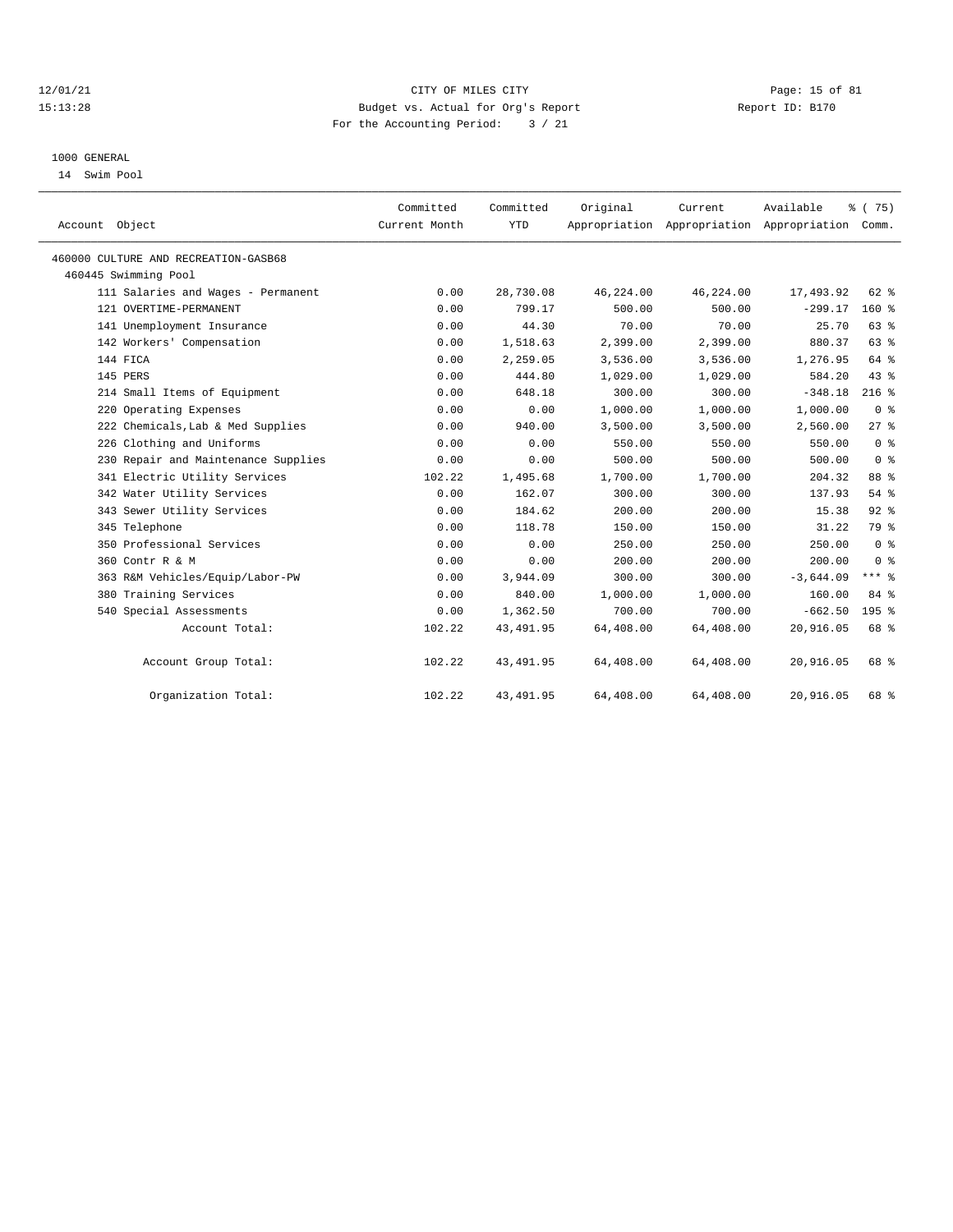#### 12/01/21 Page: 16 of 81 15:13:28 Budget vs. Actual for Org's Report Report ID: B170 For the Accounting Period: 3 / 21

## 1000 GENERAL 16 Library

| Object<br>Account                                                       | Committed<br>Current Month | Committed<br>YTD | Original<br>Appropriation | Current<br>Appropriation | Available<br>Appropriation Comm. | 8 (75) |
|-------------------------------------------------------------------------|----------------------------|------------------|---------------------------|--------------------------|----------------------------------|--------|
| 520000 OTHER FINANCING USES<br>521000 Interfund Operating Transfers Out |                            |                  |                           |                          |                                  |        |
| 820 Transfers to Other Funds                                            | 25,829.58                  | 232,466.22       | 309,955.00                | 309,955.00               | 77,488.78                        | 75 %   |
| Account Total:                                                          | 25,829.58                  | 232,466.22       | 309,955.00                | 309,955.00               | 77,488.78                        | 75 %   |
| Account Group Total:                                                    | 25,829.58                  | 232,466.22       | 309,955.00                | 309,955.00               | 77,488.78                        | 75 %   |
| Organization Total:                                                     | 25,829.58                  | 232,466.22       | 309,955.00                | 309,955.00               | 77,488.78                        | 75 %   |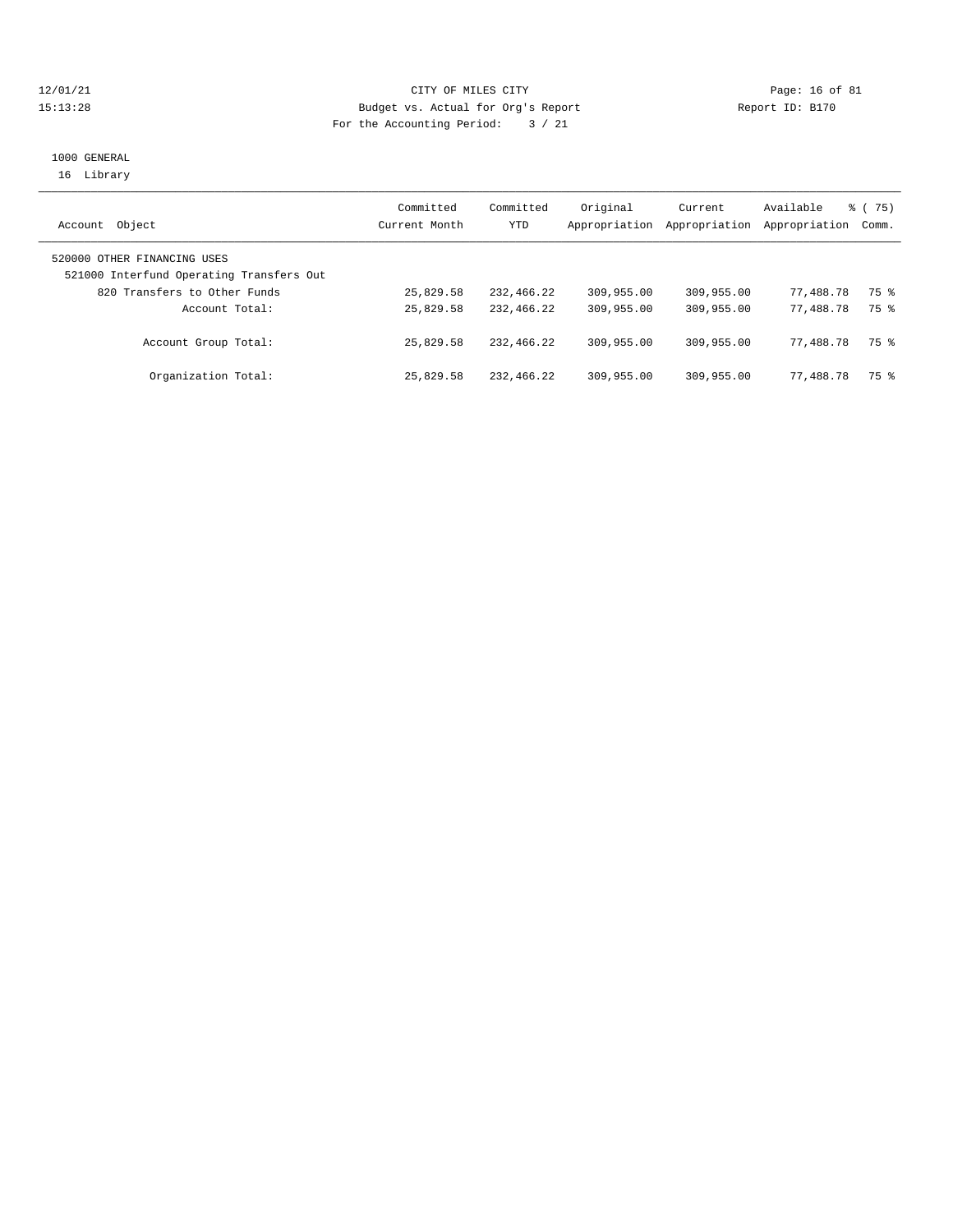#### 12/01/21 Page: 17 of 81 15:13:28 Budget vs. Actual for Org's Report Report ID: B170 For the Accounting Period: 3 / 21

#### 1000 GENERAL

21 Animal Control

|                |                                          | Committed<br>Current Month | Committed<br>YTD | Original  | Current   | Available                                       | <sub>ර</sub> ි (75) |
|----------------|------------------------------------------|----------------------------|------------------|-----------|-----------|-------------------------------------------------|---------------------|
| Account Object |                                          |                            |                  |           |           | Appropriation Appropriation Appropriation Comm. |                     |
|                | 440000 PUBLIC HEALTH-GASB68              |                            |                  |           |           |                                                 |                     |
|                | 440600 Animal Control Services (21)      |                            |                  |           |           |                                                 |                     |
|                | 111 Salaries and Wages - Permanent       | 2,462.40                   | 28,820.34        | 45,056.00 | 45,056.00 | 16,235.66                                       | 64 %                |
|                | 121 OVERTIME-PERMANENT                   | 369.36                     | 615.60           | 500.00    | 500.00    | $-115.60$                                       | $123$ %             |
|                | 131 VACATION                             | 820.80                     | 3,293.46         | 1,500.00  | 1,500.00  | $-1,793.46$                                     | $220$ %             |
|                | 132 SICK LEAVE                           | 0.00                       | 0.00             | 700.00    | 700.00    | 700.00                                          | 0 <sup>8</sup>      |
|                | 133 OTHER LEAVE PAY                      | 0.00                       | 164.16           | 500.00    | 500.00    | 335.84                                          | 33%                 |
|                | 134 HOLIDAY PAY                          | 0.00                       | 0.00             | 300.00    | 300.00    | 300.00                                          | 0 <sup>8</sup>      |
|                | 141 Unemployment Insurance               | 6.13                       | 50.64            | 73.00     | 73.00     | 22.36                                           | 69 %                |
|                | 142 Workers' Compensation                | 99.58                      | 1,359.90         | 2,452.00  | 2,452.00  | 1,092.10                                        | 55 <sup>8</sup>     |
|                | 143 Health Insurance                     | 854.70                     | 7,692.30         | 10,254.00 | 10,254.00 | 2,561.70                                        | 75 %                |
|                | 144 FICA                                 | 312.71                     | 2,582.91         | 3,715.00  | 3,715.00  | 1,132.09                                        | 70 %                |
|                | 145 PERS                                 | 320.33                     | 2,884.81         | 3,622.00  | 3,622.00  | 737.19                                          | $80*$               |
|                | 196 CLOTHING ALLOTMENT                   | 435.00                     | 870.00           | 807.00    | 807.00    | $-63.00$                                        | 108 <sup>8</sup>    |
|                | 210 Office Supplies and Materials        | 0.00                       | 0.00             | 150.00    | 150.00    | 150.00                                          | 0 <sup>8</sup>      |
|                | 214 Small Items of Equipment             | 0.00                       | 0.00             | 400.00    | 400.00    | 400.00                                          | 0 <sup>8</sup>      |
|                | 220 Operating Expenses                   | 20.36                      | 914.19           | 1,200.00  | 1,200.00  | 285.81                                          | 76 %                |
|                | 230 Repair and Maintenance Supplies      | 18.49                      | 18.49            | 250.00    | 250.00    | 231.51                                          | 7 %                 |
|                | 231 Gas, Oil, Diesel Fuel, Grease, etc.  | 107.28                     | 1,222.26         | 1,400.00  | 1,400.00  | 177.74                                          | 87%                 |
|                | 311 Postage, Box Rent, Etc.              | 14.00                      | 118.25           | 80.00     | 80.00     | $-38.25$                                        | $148$ %             |
|                | 320 Printing, Duplicating, Typing &      | 0.00                       | 0.00             | 25.00     | 25.00     | 25.00                                           | 0 <sup>8</sup>      |
|                | 330 Publicity, Subscriptions & Dues      | 0.00                       | 0.00             | 25.00     | 25.00     | 25.00                                           | 0 <sup>8</sup>      |
|                | 341 Electric Utility Services            | 40.56                      | 563.08           | 529.00    | 529.00    | $-34.08$                                        | $106$ %             |
|                | 342 Water Utility Services               | 23.90                      | 216.22           | 350.00    | 350.00    | 133.78                                          | $62$ $%$            |
|                | 343 Sewer Utility Services               | 28.16                      | 252.34           | 150.00    | 150.00    | $-102.34$                                       | $168$ %             |
|                | 344 Gas Utility Service                  | 101.04                     | 410.44           | 635.00    | 635.00    | 224.56                                          | 65 %                |
|                | 345 Telephone                            | 44.49                      | 336.22           | 500.00    | 500.00    | 163.78                                          | 67 %                |
|                | 347 Internet                             | 44.95                      | 359.60           | 560.00    | 560.00    | 200.40                                          | 64 %                |
|                | 350 Professional Services                | 606.58                     | 3,552.89         | 3,000.00  | 3,000.00  | $-552.89$                                       | 118 %               |
|                | 366 R&M Vehicles - Police/Animal Control | 0.00                       | 0.00             | 100.00    | 100.00    | 100.00                                          | 0 <sup>8</sup>      |
|                | 370 Travel                               | 0.00                       | 0.00             | 200.00    | 200.00    | 200.00                                          | 0 <sup>8</sup>      |
|                | 380 Training Services                    | 0.00                       | 0.00             | 100.00    | 100.00    | 100.00                                          | 0 <sup>8</sup>      |
|                | 511 Insurance on Buildings               | 0.00                       | 97.54            | 98.00     | 98.00     | 0.46                                            | $100*$              |
|                | Account Total:                           | 6,730.82                   | 56, 395.64       | 79,231.00 | 79,231.00 | 22,835.36                                       | 71 %                |
|                | Account Group Total:                     | 6,730.82                   | 56, 395.64       | 79,231.00 | 79,231.00 | 22,835.36                                       | 71 %                |
|                | Organization Total:                      | 6,730.82                   | 56, 395.64       | 79,231.00 | 79,231.00 | 22,835.36                                       | 71 %                |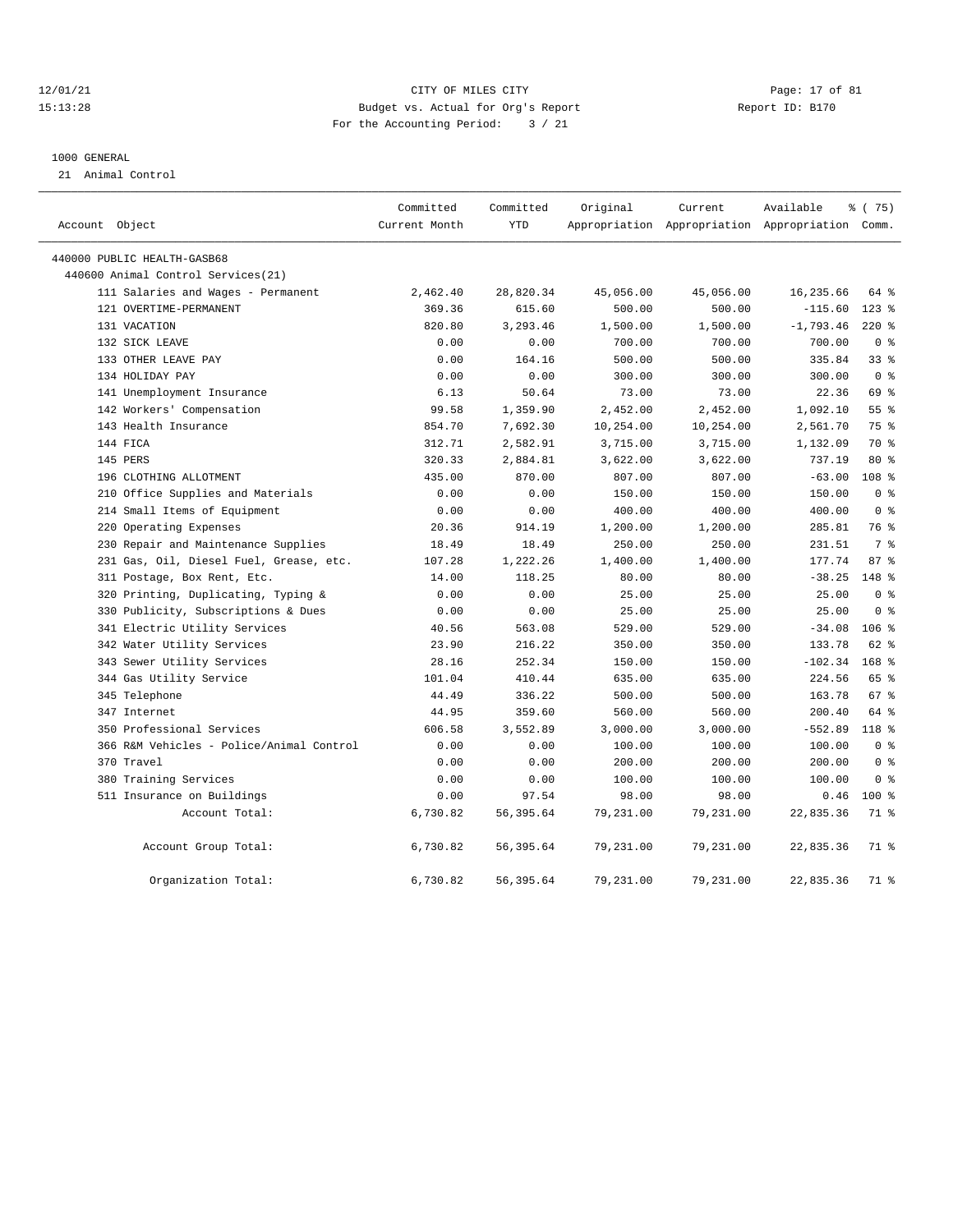#### $12/01/21$  Page: 18 of 81 15:13:28 Budget vs. Actual for Org's Report Report ID: B170 For the Accounting Period: 3 / 21

#### 1000 GENERAL

36 Planning & Community Services

| Account Object                            | Committed<br>Current Month | Committed<br><b>YTD</b> | Original  | Current<br>Appropriation Appropriation Appropriation Comm. | Available | % (75)          |
|-------------------------------------------|----------------------------|-------------------------|-----------|------------------------------------------------------------|-----------|-----------------|
| 410000 GENERAL GOVERNMENTGASB68           |                            |                         |           |                                                            |           |                 |
| 411020 Community Services & Planning      |                            |                         |           |                                                            |           |                 |
| 111 Salaries and Wages - Permanent        | 825.77                     | 7,207.85                | 7,228.00  | 7,228.00                                                   | 20.15     | $100*$          |
| 121 OVERTIME-PERMANENT                    | 0.00                       | 5.42                    | 200.00    | 200.00                                                     | 194.58    | 3 <sup>8</sup>  |
| 131 VACATION                              | 0.00                       | 309.62                  | 2,800.00  | 2,800.00                                                   | 2,490.38  | 11 <sup>8</sup> |
| 132 SICK LEAVE                            | 74.96                      | 733.88                  | 1,300.00  | 1,300.00                                                   | 566.12    | 56%             |
| 133 OTHER LEAVE PAY                       | 0.00                       | 55.13                   | 424.00    | 424.00                                                     | 368.87    | $13*$           |
| 141 Unemployment Insurance                | 1.35                       | 12.48                   | 18.00     | 18.00                                                      | 5.52      | 69 %            |
| 142 Workers' Compensation                 | 5.12                       | 53.05                   | 95.00     | 95.00                                                      | 41.95     | 56 %            |
| 143 Health Insurance                      | 230.68                     | 2,076.26                | 2,769.00  | 2,769.00                                                   | 692.74    | 75 %            |
| 144 FICA                                  | 68.99                      | 639.25                  | 914.00    | 914.00                                                     | 274.75    | 70 %            |
| 145 PERS                                  | 78.98                      | 728.89                  | 1,048.00  | 1,048.00                                                   | 319.11    | 70 %            |
| 196 CLOTHING ALLOTMENT                    | 0.00                       | 40.50                   | 164.00    | 164.00                                                     | 123.50    | 25%             |
| 210 Office Supplies and Materials         | 17.31                      | 237.47                  | 500.00    | 500.00                                                     | 262.53    | 47 %            |
| 214 Small Items of Equipment              | 0.00                       | 465.71                  | 800.00    | 800.00                                                     | 334.29    | 58 %            |
| 220 Operating Expenses                    | 0.00                       | 20.16                   | 300.00    | 300.00                                                     | 279.84    | 7 %             |
| 231 Gas, Oil, Diesel Fuel, Grease, etc.   | 0.00                       | 0.00                    | 400.00    | 400.00                                                     | 400.00    | 0 <sup>8</sup>  |
| 311 Postage, Box Rent, Etc.               | 18.36                      | 18.86                   | 3,000.00  | 3,000.00                                                   | 2,981.14  | 1 <sup>8</sup>  |
| 320 Printing, Duplicating, Typing &       | 0.00                       | 357.63                  | 1,000.00  | 1,000.00                                                   | 642.37    | 36%             |
| 327 Map Printing                          | 10.00                      | 10.00                   | 200.00    | 200.00                                                     | 190.00    | 5 <sup>8</sup>  |
| 330 Publicity, Subscriptions & Dues       | 0.00                       | 12.96                   | 1,000.00  | 1,000.00                                                   | 987.04    | 1 <sup>8</sup>  |
| 331 Publication of Formal & Legal Notices | 32.50                      | 32.50                   | 1,000.00  | 1,000.00                                                   | 967.50    | 3%              |
| 334 Memberships, Registrations & Dues     | 0.00                       | 565.03                  | 500.00    | 500.00                                                     | $-65.03$  | $113*$          |
| 345 Telephone                             | 12.08                      | 76.94                   | 900.00    | 900.00                                                     | 823.06    | 9 <sup>8</sup>  |
| 347 Internet                              | 0.00                       | 0.00                    | 170.00    | 170.00                                                     | 170.00    | 0 <sup>8</sup>  |
| 350 Professional Services                 | 5,904.50                   | 15,995.44               | 30,000.00 | 30,000.00                                                  | 14,004.56 | 53%             |
| 360 Contr R & M                           | 54.03                      | 545.05                  | 5,000.00  | 5,000.00                                                   | 4,454.95  | 11 <sup>8</sup> |
| 370 Travel                                | 0.00                       | 0.00                    | 2,000.00  | 2,000.00                                                   | 2,000.00  | 0 <sup>8</sup>  |
| 380 Training Services                     | 0.00                       | 177.25                  | 3,000.00  | 3,000.00                                                   | 2,822.75  | 6 %             |
| 382 Books                                 | 0.00                       | 0.00                    | 200.00    | 200.00                                                     | 200.00    | 0 <sup>8</sup>  |
| Account Total:                            | 7,334.63                   | 30, 377.33              | 66,930.00 | 66,930.00                                                  | 36,552.67 | 45 %            |
| Account Group Total:                      | 7,334.63                   | 30, 377.33              | 66,930.00 | 66,930.00                                                  | 36,552.67 | $45$ %          |
| Organization Total:                       | 7,334.63                   | 30, 377.33              | 66,930.00 | 66,930.00                                                  | 36,552.67 | $45*$           |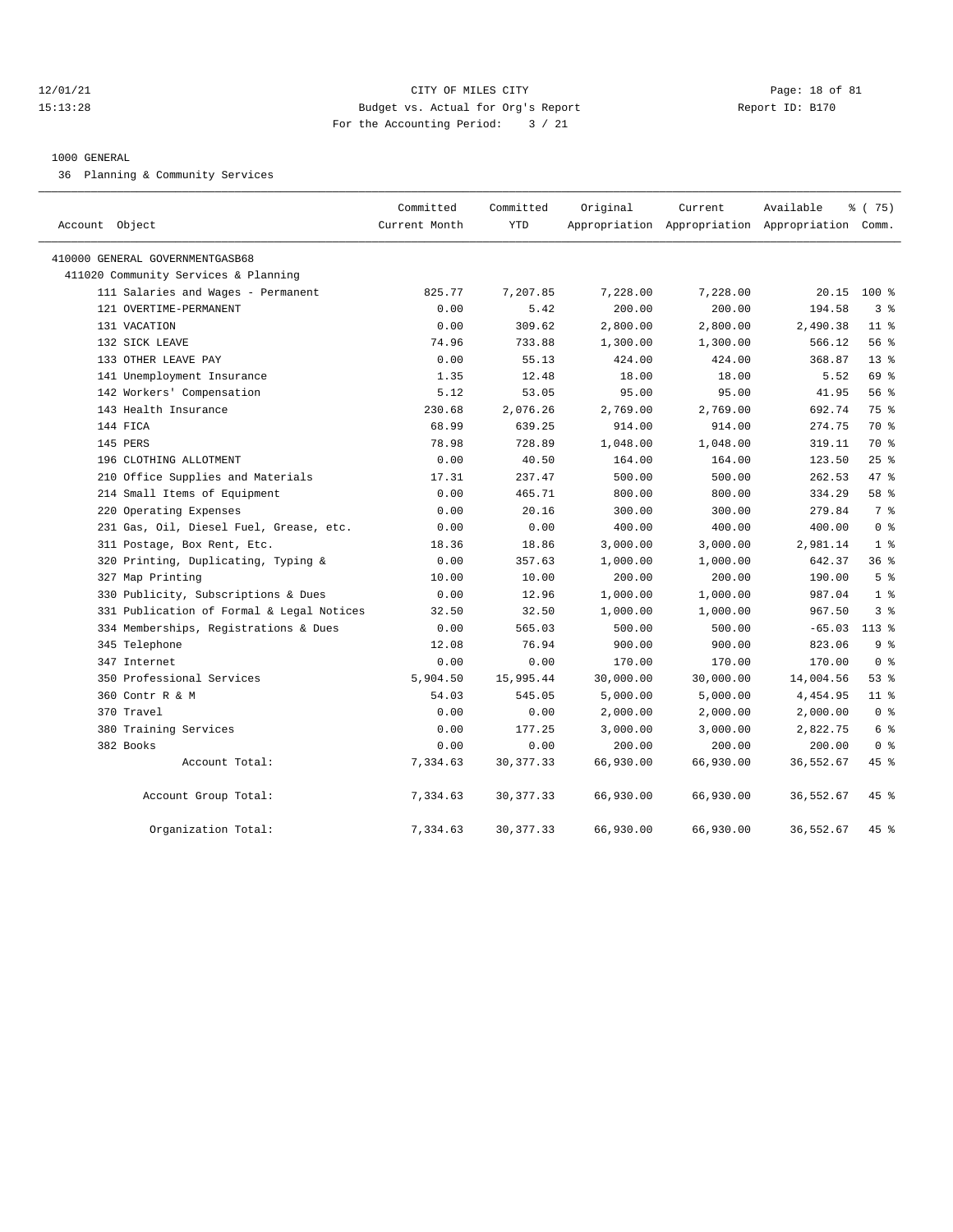#### 12/01/21 Page: 19 of 81 15:13:28 Budget vs. Actual for Org's Report Report ID: B170 For the Accounting Period: 3 / 21

# 1000 GENERAL

37 CITY HEALTH

| Object<br>Account                                                       | Committed<br>Current Month | Committed<br>YTD | Original<br>Appropriation | Current<br>Appropriation | Available<br>Appropriation | 75)<br>ී (<br>Comm. |
|-------------------------------------------------------------------------|----------------------------|------------------|---------------------------|--------------------------|----------------------------|---------------------|
| 520000 OTHER FINANCING USES<br>521000 Interfund Operating Transfers Out |                            |                  |                           |                          |                            |                     |
| 820 Transfers to Other Funds                                            | 0.00                       | 13,000.00        | 13,000.00                 | 13,000.00                | 0.00                       | $100*$              |
| Account Total:                                                          | 0.00                       | 13,000.00        | 13,000.00                 | 13,000.00                | 0.00                       | $100*$              |
| Account Group Total:                                                    | 0.00                       | 13,000.00        | 13,000.00                 | 13,000.00                |                            | $0.00$ 100 %        |
| Organization Total:                                                     | 0.00                       | 13,000.00        | 13,000.00                 | 13,000.00                | 0.00                       | $100$ %             |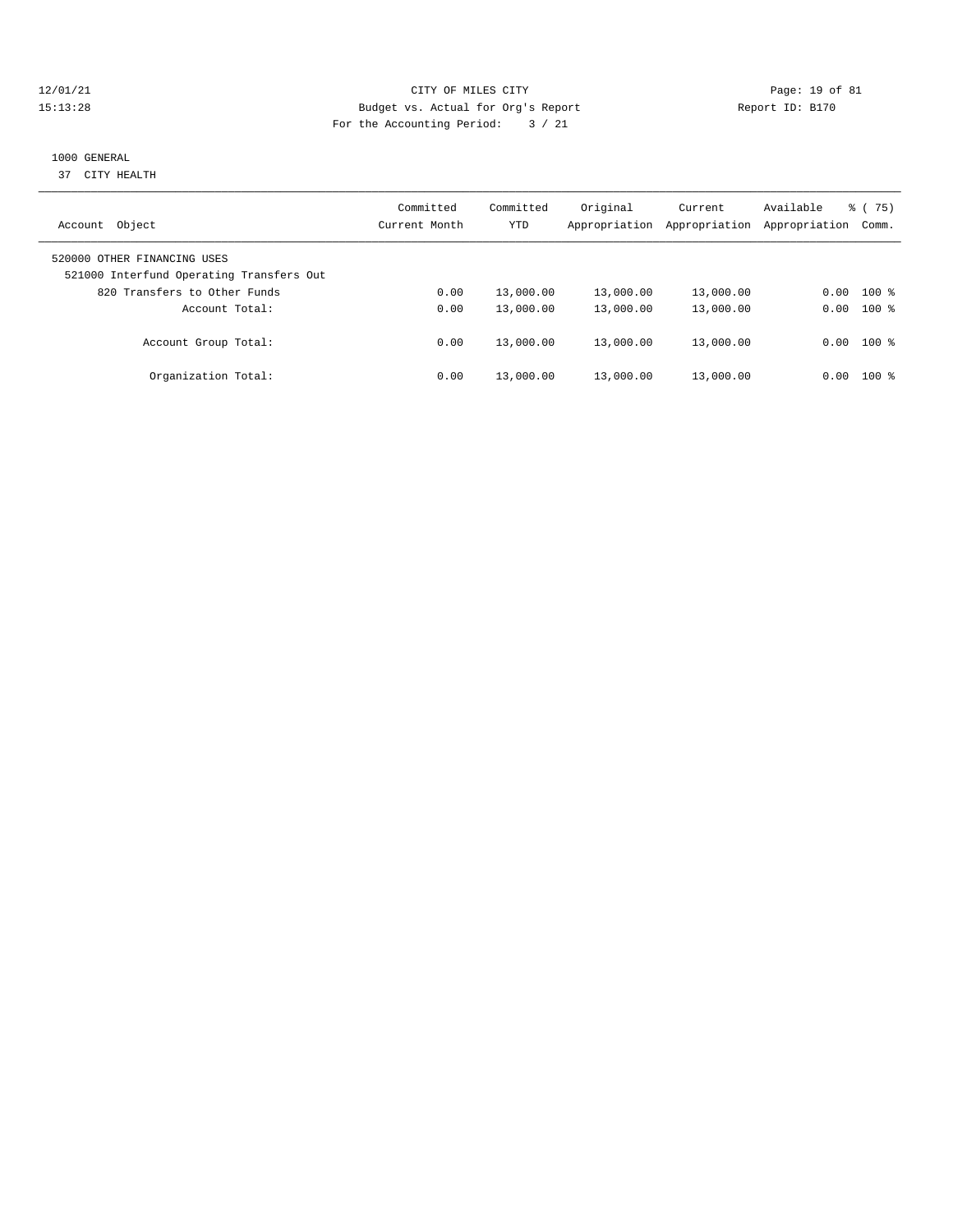12/01/21 Page: 20 of 81 15:13:28 Budget vs. Actual for Org's Report Report ID: B170 For the Accounting Period: 3 / 21

## 1000 GENERAL

201 Flood Prevention

| Account Object                            | Committed<br>Current Month | Committed<br><b>YTD</b> | Original   | Current    | Available<br>Appropriation Appropriation Appropriation Comm. | 8 (75)          |  |
|-------------------------------------------|----------------------------|-------------------------|------------|------------|--------------------------------------------------------------|-----------------|--|
|                                           |                            |                         |            |            |                                                              |                 |  |
| 430000 Public Works-GASB68                |                            |                         |            |            |                                                              |                 |  |
| 430550 Transmission and Distribution(23)  |                            |                         |            |            |                                                              |                 |  |
| 330 Publicity, Subscriptions & Dues       | $-297.50$                  | 0.00                    | 0.00       | 0.00       | 0.00                                                         | 0 <sup>8</sup>  |  |
| Account Total:                            | $-297.50$                  | 0.00                    | 0.00       | 0.00       | 0.00                                                         | 0 <sup>8</sup>  |  |
| 431200 Flood Control                      |                            |                         |            |            |                                                              |                 |  |
| 111 Salaries and Wages - Permanent        | 1,446.53                   | 12,454.16               | 16,164.00  | 16,164.00  | 3,709.84                                                     | 77 %            |  |
| 131 VACATION                              | 0.00                       | 509.94                  | 1,000.00   | 1,000.00   | 490.06                                                       | $51$ %          |  |
| 132 SICK LEAVE                            | 0.00                       | 207.41                  | 500.00     | 500.00     | 292.59                                                       | 41 %            |  |
| 133 OTHER LEAVE PAY                       | 51.06                      | 306.69                  | 1,019.00   | 1,019.00   | 712.31                                                       | $30*$           |  |
| 141 Unemployment Insurance                | 2.25                       | 20.24                   | 28.00      | 28.00      | 7.76                                                         | $72$ $%$        |  |
| 142 Workers' Compensation                 | 8.95                       | 62.17                   | 970.00     | 970.00     | 907.83                                                       | 6 %             |  |
| 143 Health Insurance                      | 341.90                     | 3,076.95                | 4,102.00   | 4,102.00   | 1,025.05                                                     | 75 %            |  |
| 144 FICA                                  | 113.38                     | 1,024.89                | 1,429.00   | 1,429.00   | 404.11                                                       | $72$ $%$        |  |
| 145 PERS                                  | 131.32                     | 1,181.99                | 1,638.00   | 1,638.00   | 456.01                                                       | 72 %            |  |
| 196 CLOTHING ALLOTMENT                    | 0.00                       | 60.00                   | 60.00      | 60.00      | 0.00                                                         | $100*$          |  |
| 210 Office Supplies and Materials         | 17.31                      | 750.51                  | 500.00     | 500.00     | $-250.51$                                                    | $150*$          |  |
| 214 Small Items of Equipment              | 0.00                       | 232.60                  | 500.00     | 500.00     | 267.40                                                       | 47 %            |  |
| 220 Operating Expenses                    | 0.00                       | 20.17                   | 500.00     | 500.00     | 479.83                                                       | 4%              |  |
| 231 Gas, Oil, Diesel Fuel, Grease, etc.   | 0.00                       | 0.00                    | 500.00     | 500.00     | 500.00                                                       | 0 <sup>8</sup>  |  |
| 311 Postage, Box Rent, Etc.               | 6.63                       | 67.56                   | 2,500.00   | 2,500.00   | 2,432.44                                                     | 3%              |  |
| 330 Publicity, Subscriptions & Dues       | 0.00                       | 0.00                    | 50.00      | 50.00      | 50.00                                                        | 0 <sup>8</sup>  |  |
| 331 Publication of Formal & Legal Notices | 236.00                     | 1,061.50                | 2,000.00   | 2,000.00   | 938.50                                                       | 53%             |  |
| 334 Memberships, Registrations & Dues     | 0.00                       | 203.88                  | 250.00     | 250.00     | 46.12                                                        | 82 %            |  |
| 345 Telephone                             | 23.25                      | 166.30                  | 50.00      | 50.00      | $-116.30$                                                    | $333$ $%$       |  |
| 350 Professional Services                 | 164.76                     | 6,117.34                | 137,520.00 | 137,520.00 | 131,402.66                                                   | 4%              |  |
| 370 Travel                                | 0.00                       | 0.00                    | 1,000.00   | 1,000.00   | 1,000.00                                                     | 0 <sup>8</sup>  |  |
| 380 Training Services                     | 0.00                       | 40.00                   | 200.00     | 200.00     | 160.00                                                       | $20*$           |  |
| 382 Books                                 | 0.00                       | 0.00                    | 50.00      | 50.00      | 50.00                                                        | 0 <sup>8</sup>  |  |
| 532 Land Rental                           | 0.00                       | 0.00                    | 200.00     | 200.00     | 200.00                                                       | 0 <sup>8</sup>  |  |
| 540 Special Assessments                   | 0.00                       | 0.00                    | 300.00     | 300.00     | 300.00                                                       | 0 <sup>8</sup>  |  |
| Account Total:                            | 2,543.34                   | 27,564.30               | 173,030.00 | 173,030.00 | 145,465.70                                                   | 16 <sup>8</sup> |  |
| Account Group Total:                      | 2,245.84                   | 27,564.30               | 173,030.00 | 173,030.00 | 145,465.70                                                   | 16 <sup>8</sup> |  |
| 490000 DEBT SERVICE                       |                            |                         |            |            |                                                              |                 |  |
| 490500 Other Debt Service Payments        |                            |                         |            |            |                                                              |                 |  |
| 652 Principle- Flood Study Loan           | 0.00                       | 29,522.25               | 29,523.00  | 29,523.00  | 0.75                                                         | $100*$          |  |
| 653 Interest- Flood Study Loan            | 0.00                       | 1,396.07                | 1,397.00   | 1,397.00   | 0.93                                                         | $100*$          |  |
| Account Total:                            | 0.00                       | 30,918.32               | 30,920.00  | 30,920.00  | 1.68                                                         | $100*$          |  |
| Account Group Total:                      | 0.00                       | 30,918.32               | 30,920.00  | 30,920.00  | 1.68                                                         | $100*$          |  |
| Organization Total:                       | 2,245.84                   | 58,482.62               | 203,950.00 | 203,950.00 | 145, 467. 38                                                 | 29%             |  |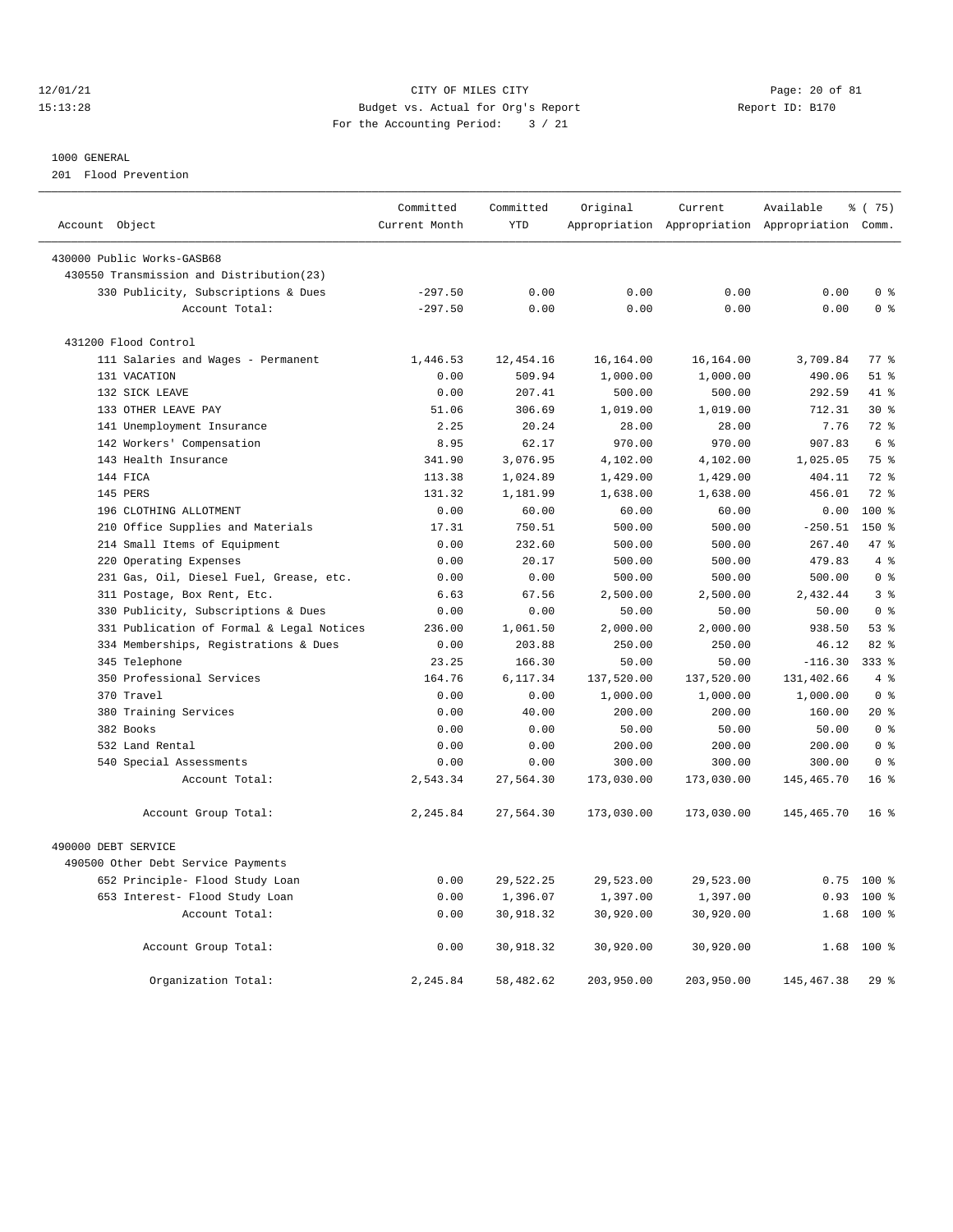## 12/01/21 Page: 21 of 81 15:13:28 Budget vs. Actual for Org's Report Report ID: B170 For the Accounting Period: 3 / 21

# 1000 GENERAL

301 Elections

| Object<br>Account                                   | Committed<br>Current Month | Committed<br>YTD | Original<br>Appropriation | Current<br>Appropriation | Available<br>Appropriation | $\frac{6}{6}$ (75)<br>Comm. |
|-----------------------------------------------------|----------------------------|------------------|---------------------------|--------------------------|----------------------------|-----------------------------|
| 410000 GENERAL GOVERNMENTGASB68<br>410600 Elections |                            |                  |                           |                          |                            |                             |
| PURCHASED SERVICES<br>300                           | 0.00                       | 0.00             | 10,000.00                 | 10,000.00                | 10,000.00                  | 0 <sup>8</sup>              |
| Account Total:                                      | 0.00                       | 0.00             | 10,000.00                 | 10,000.00                | 10,000.00                  | 0 <sup>8</sup>              |
| Account Group Total:                                | 0.00                       | 0.00             | 10,000.00                 | 10,000.00                | 10,000.00                  | 0 %                         |
| Organization Total:                                 | 0.00                       | 0.00             | 10,000.00                 | 10,000.00                | 10,000.00                  | 0 %                         |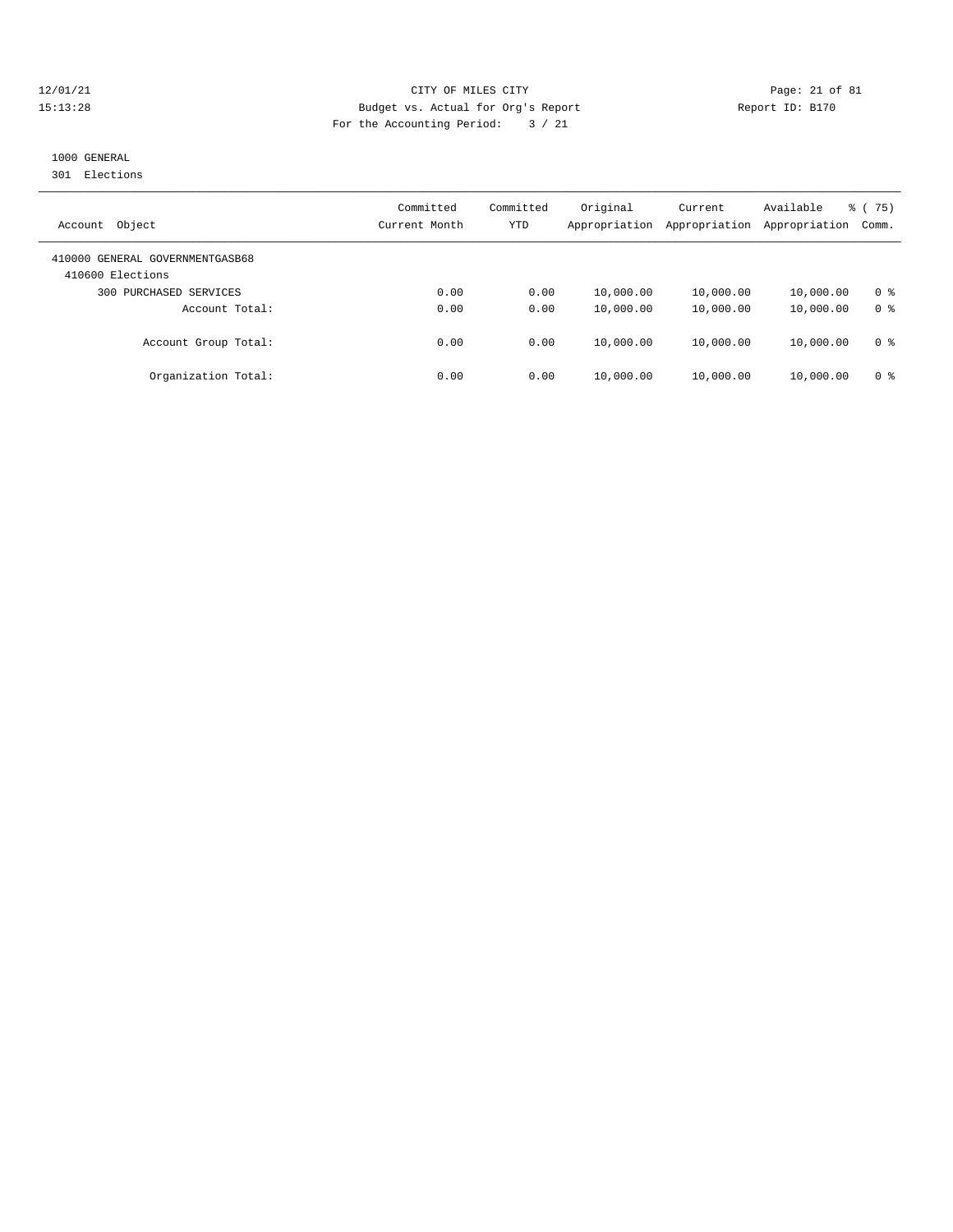#### $12/01/21$  Page: 22 of 81<br>15:13:28 Budget vs. Actual for Org's Report Physics (Page: 22 of 81<br>15:13:28 15:13:28 Budget vs. Actual for Org's Report Report ID: B170 For the Accounting Period: 3 / 21

#### 1000 GENERAL

402 Public Nuisance

| Account Object                 | Committed<br>Current Month | Committed<br>YTD | Original     | Current<br>Appropriation Appropriation | Available<br>Appropriation | $\frac{6}{6}$ (75)<br>Comm. |
|--------------------------------|----------------------------|------------------|--------------|----------------------------------------|----------------------------|-----------------------------|
| 420000 PUBLIC SAFETY-GASB68    |                            |                  |              |                                        |                            |                             |
| 420532 Public Nuisance Cleanup |                            |                  |              |                                        |                            |                             |
| 350 Professional Services      | 0.00                       | 1,256.18         | 0.00         | 0.00                                   | $-1, 256.18$               | $***$ 8                     |
| 360 Contr R & M                | 0.00                       | 9,103.15         | 8,000.00     | 8,000.00                               | $-1, 103.15$ 114 %         |                             |
| Account Total:                 | 0.00                       | 10,359.33        | 8,000.00     | 8,000.00                               | $-2,359.33$ 129 %          |                             |
| Account Group Total:           | 0.00                       | 10,359.33        | 8,000.00     | 8,000.00                               | $-2,359.33$ 129 %          |                             |
| Organization Total:            | 0.00                       | 10,359.33        | 8,000.00     | 8,000.00                               | $-2,359.33$ 129 %          |                             |
|                                |                            |                  |              |                                        |                            |                             |
| Fund Total:                    | 359,242.19                 | 3,744,406.87     | 4,866,411.00 | 4,866,411.00                           | 1,122,004.13               | 77 %                        |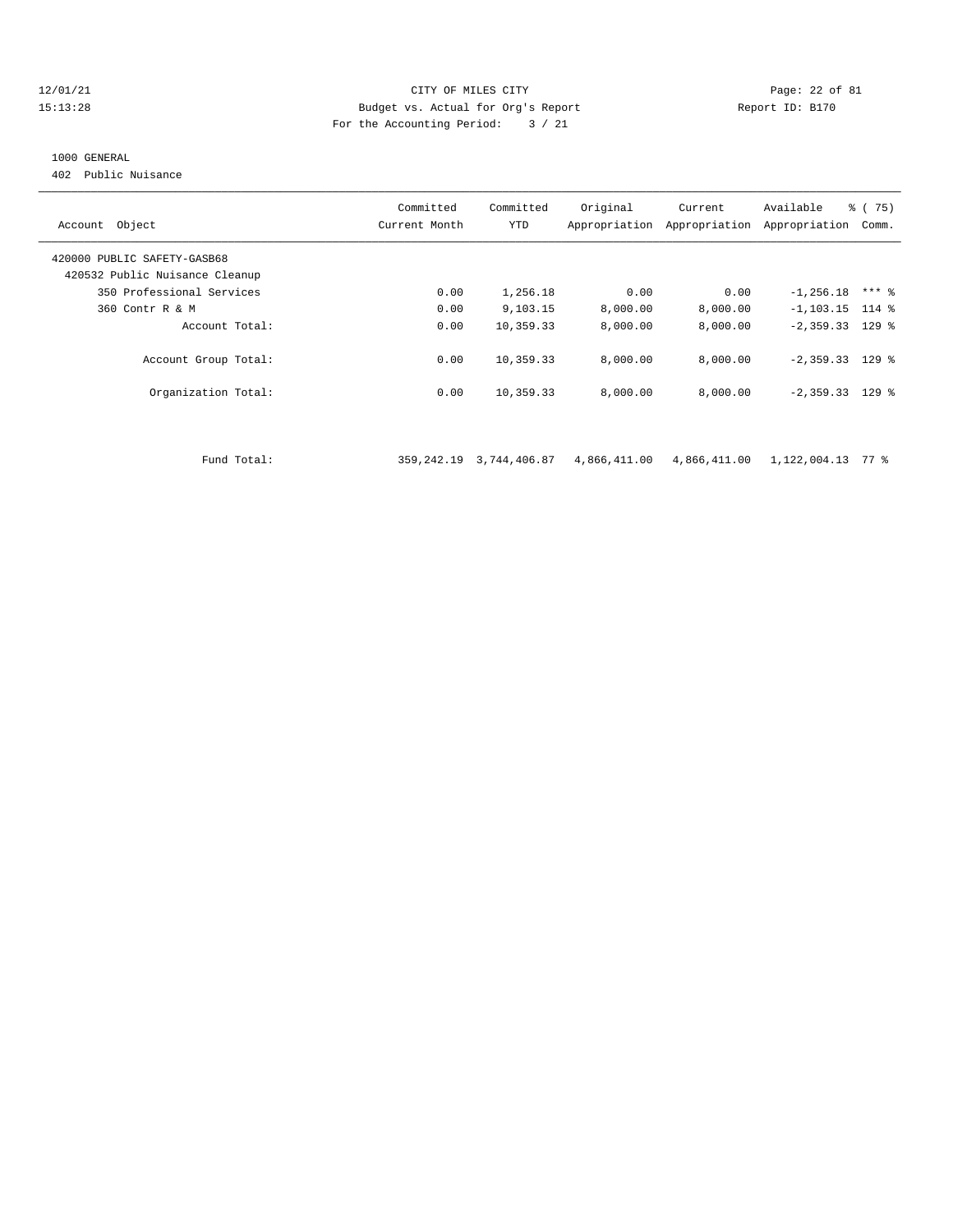#### $12/01/21$  Page: 23 of 81 15:13:28 Budget vs. Actual for Org's Report Report ID: B170 For the Accounting Period: 3 / 21

# 2220 LIBRARY

16 Library

| Account Object                        | Committed<br>Current Month | Committed<br>YTD | Original   | Current<br>Appropriation Appropriation Appropriation Comm. | Available       | <sub>ර</sub> ි (75) |
|---------------------------------------|----------------------------|------------------|------------|------------------------------------------------------------|-----------------|---------------------|
|                                       |                            |                  |            |                                                            |                 |                     |
| 430000 Public Works-GASB68            |                            |                  |            |                                                            |                 |                     |
| 430100 Public Works Administration    |                            |                  |            |                                                            |                 |                     |
| 311 Postage, Box Rent, Etc.           | 112.07                     | 112.07           | 0.00       | 0.00                                                       | $-112.07$       | $***$ 2             |
| Account Total:                        | 112.07                     | 112.07           | 0.00       | 0.00                                                       | $-112.07$       | $***$ 2             |
| Account Group Total:                  | 112.07                     | 112.07           | 0.00       | 0.00                                                       | $-112.07$ *** % |                     |
| 460000 CULTURE AND RECREATION-GASB68  |                            |                  |            |                                                            |                 |                     |
| 460100 Library Services(16)           |                            |                  |            |                                                            |                 |                     |
| 111 Salaries and Wages - Permanent    | 10,802.15                  | 107,478.23       | 179,536.00 | 179,536.00                                                 | 72,057.77       | 60 %                |
| 121 OVERTIME-PERMANENT                | 0.00                       | 0.00             | 600.00     | 600.00                                                     | 600.00          | 0 <sup>8</sup>      |
| 131 VACATION                          | 291.18                     | 5,747.83         | 16,000.00  | 16,000.00                                                  | 10,252.17       | 36%                 |
| 132 SICK LEAVE                        | 1,637.29                   | 7,317.30         | 7,300.00   | 7,300.00                                                   | $-17.30$        | $100*$              |
| 133 OTHER LEAVE PAY                   | 0.00                       | 0.00             | 4,079.00   | 4,079.00                                                   | 4,079.00        | 0 <sup>8</sup>      |
| 141 Unemployment Insurance            | 19.10                      | 181.84           | 311.00     | 311.00                                                     | 129.16          | 58 %                |
| 142 Workers' Compensation             | 75.46                      | 553.44           | 785.00     | 785.00                                                     | 231.56          | 71 %                |
| 143 Health Insurance                  | 3,418.10                   | 30,762.90        | 51,270.00  | 51,270.00                                                  | 20,507.10       | 60 %                |
| 144 FICA                              | 970.94                     | 9,240.84         | 15,875.00  | 15,875.00                                                  | 6,634.16        | 58 %                |
| 145 PERS                              | 1,116.48                   | 10,571.66        | 18,199.00  | 18,199.00                                                  | 7,627.34        | 58 %                |
| 196 CLOTHING ALLOTMENT                | 0.00                       | 600.00           | 750.00     | 750.00                                                     | 150.00          | $80*$               |
| 210 Office Supplies and Materials     | 25.09                      | 214.50           | 500.00     | 500.00                                                     | 285.50          | 43 %                |
|                                       | 0.00                       |                  |            | 3,300.00                                                   | 951.74          | 71 %                |
| 214 Small Items of Equipment          |                            | 2,348.26         | 3,300.00   |                                                            |                 | 0 <sup>8</sup>      |
| 220 Operating Expenses                | 0.00                       | 0.00             | 500.00     | 500.00                                                     | 500.00          |                     |
| 224 Janitorial Supplies               | 0.00                       | 135.64           | 1,200.00   | 1,200.00                                                   | 1,064.36        | $11$ %              |
| 311 Postage, Box Rent, Etc.           | 0.00                       | 675.73           | 1,500.00   | 1,500.00                                                   | 824.27          | 45 %                |
| 320 Printing, Duplicating, Typing &   | 0.00                       | 480.30           | 1,500.00   | 1,500.00                                                   | 1,019.70        | 32%                 |
| 334 Memberships, Registrations & Dues | 0.00                       | 0.00             | 250.00     | 250.00                                                     | 250.00          | 0 <sup>8</sup>      |
| 341 Electric Utility Services         | 562.91                     | 5,748.43         | 9,000.00   | 9,000.00                                                   | 3,251.57        | 64 %                |
| 342 Water Utility Services            | 23.90                      | 216.22           | 750.00     | 750.00                                                     | 533.78          | 29%                 |
| 343 Sewer Utility Services            | 28.16                      | 252.34           | 500.00     | 500.00                                                     | 247.66          | 50%                 |
| 344 Gas Utility Service               | 399.48                     | 1,630.20         | 5,000.00   | 5,000.00                                                   | 3,369.80        | $33$ $%$            |
| 345 Telephone                         | 104.77                     | 777.83           | 1,750.00   | 1,750.00                                                   | 972.17          | 44 %                |
| 346 Garbage Service                   | 0.00                       | 0.00             | 400.00     | 400.00                                                     | 400.00          | 0 <sup>8</sup>      |
| 347 Internet                          | 104.30                     | 1,011.99         | 2,500.00   | 2,500.00                                                   | 1,488.01        | 40 %                |
| 350 Professional Services             | 0.00                       | 1,290.21         | 8,500.00   | 8,500.00                                                   | 7,209.79        | 15 <sup>8</sup>     |
| 360 Contr R & M                       | 340.00                     | 5,073.79         | 11,000.00  | 11,000.00                                                  | 5,926.21        | 46 %                |
| 370 Travel                            | 0.00                       | 0.00             | 1,500.00   | 1,500.00                                                   | 1,500.00        | 0 <sup>8</sup>      |
| 380 Training Services                 | 0.00                       | 0.00             | 1,000.00   | 1,000.00                                                   | 1,000.00        | 0 <sup>8</sup>      |
| 382 Books                             | 1,243.54                   | 6,765.09         | 15,000.00  | 15,000.00                                                  | 8,234.91        | 45 %                |
| 511 Insurance on Buildings            | 0.00                       | 3,421.78         | 3,422.00   | 3,422.00                                                   | 0.22            | 100 %               |
| 513 Liability                         | 0.00                       | 3, 151. 21       | 3,152.00   | 3,152.00                                                   | 0.79            | 100 %               |
| 920 Buildings                         | 0.00                       | 0.00             | 20,000.00  | 20,000.00                                                  | 20,000.00       | 0 <sup>8</sup>      |
| Account Total:                        | 21, 162.85                 | 205,647.56       | 386,929.00 | 386,929.00                                                 | 181, 281.44     | 53%                 |
| Account Group Total:                  | 21,162.85                  | 205,647.56       | 386,929.00 | 386,929.00                                                 | 181, 281.44     | 53%                 |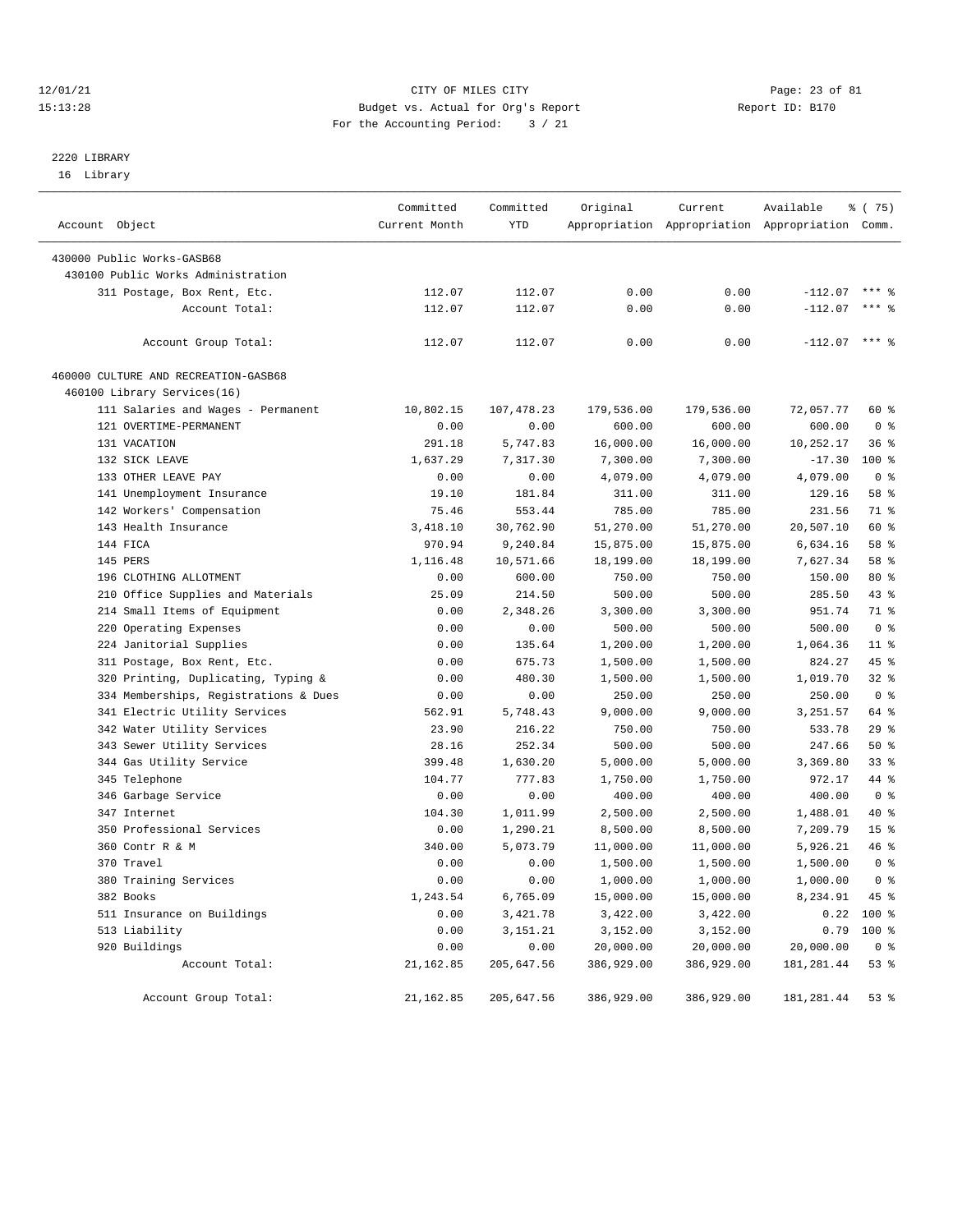#### $12/01/21$  Page: 24 of 81 15:13:28 Budget vs. Actual for Org's Report Report ID: B170 For the Accounting Period: 3 / 21

### 2220 LIBRARY 16 Library

| Account Object                                                          | Committed<br>Current Month | Committed<br><b>YTD</b> | Original<br>Appropriation | Current<br>Appropriation | Available<br>Appropriation | % (75)<br>Comm. |
|-------------------------------------------------------------------------|----------------------------|-------------------------|---------------------------|--------------------------|----------------------------|-----------------|
| 520000 OTHER FINANCING USES<br>521000 Interfund Operating Transfers Out |                            |                         |                           |                          |                            |                 |
| 820 Transfers to Other Funds                                            | 1,664.83                   | 14,983.47               | 19,978.00                 | 19,978.00                | 4,994.53                   | 75 %            |
| Account Total:                                                          | 1,664.83                   | 14,983.47               | 19,978.00                 | 19,978.00                | 4,994.53                   | 75 %            |
| Account Group Total:                                                    | 1,664.83                   | 14,983.47               | 19,978.00                 | 19,978.00                | 4,994.53                   | 75 %            |
| Organization Total:                                                     | 22,939.75                  | 220,743.10              | 406,907.00                | 406,907.00               | 186, 163.90                | $54$ $%$        |
|                                                                         |                            |                         |                           |                          |                            |                 |
| Fund Total:                                                             | 22,939.75                  | 220,743.10              | 406,907.00                | 406,907.00               | 186,163.90                 | 54 %            |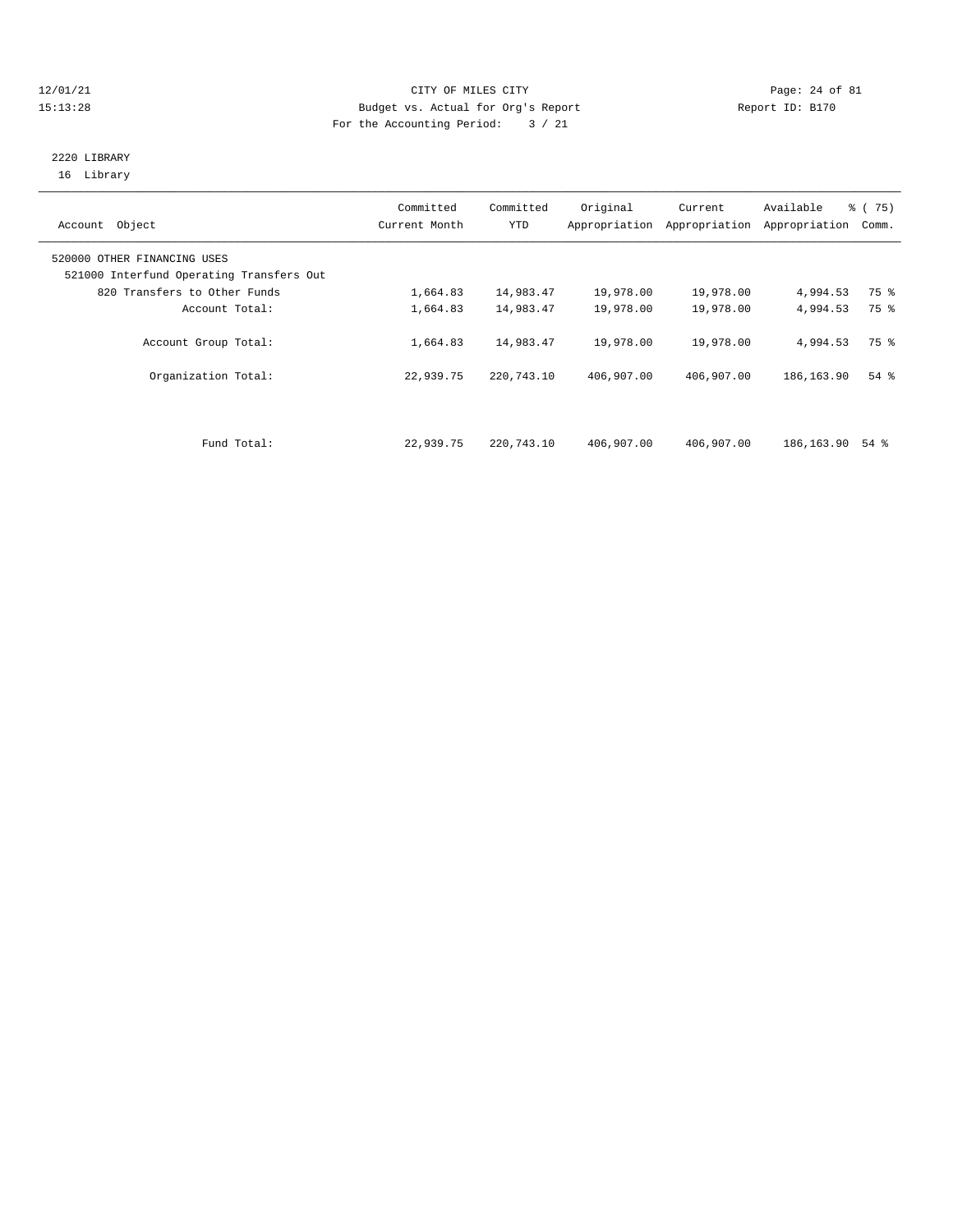#### 12/01/21 Page: 25 of 81 15:13:28 Budget vs. Actual for Org's Report Report ID: B170 For the Accounting Period: 3 / 21

# 2260 EMERGENCY DISASTER

201 Flood Prevention

| Account Object                                                          | Committed<br>Current Month | Committed<br><b>YTD</b> | Original | Current<br>Appropriation Appropriation | Available<br>Appropriation | % (75)<br>Comm. |
|-------------------------------------------------------------------------|----------------------------|-------------------------|----------|----------------------------------------|----------------------------|-----------------|
| 520000 OTHER FINANCING USES<br>521000 Interfund Operating Transfers Out |                            |                         |          |                                        |                            |                 |
| 820 Transfers to Other Funds                                            | 0.00                       | 0.00                    | 330.00   | 330.00                                 | 330.00                     | 0 <sup>8</sup>  |
| Account Total:                                                          | 0.00                       | 0.00                    | 330.00   | 330.00                                 | 330.00                     | 0 <sup>8</sup>  |
| Account Group Total:                                                    | 0.00                       | 0.00                    | 330.00   | 330.00                                 | 330.00                     | 0 <sup>8</sup>  |
| Organization Total:                                                     | 0.00                       | 0.00                    | 330.00   | 330.00                                 | 330.00                     | 0 <sup>8</sup>  |
|                                                                         |                            |                         |          |                                        |                            |                 |
| Fund Total:                                                             | 0.00                       | 0.00                    | 330.00   | 330.00                                 | 330.00                     | 0 <sup>8</sup>  |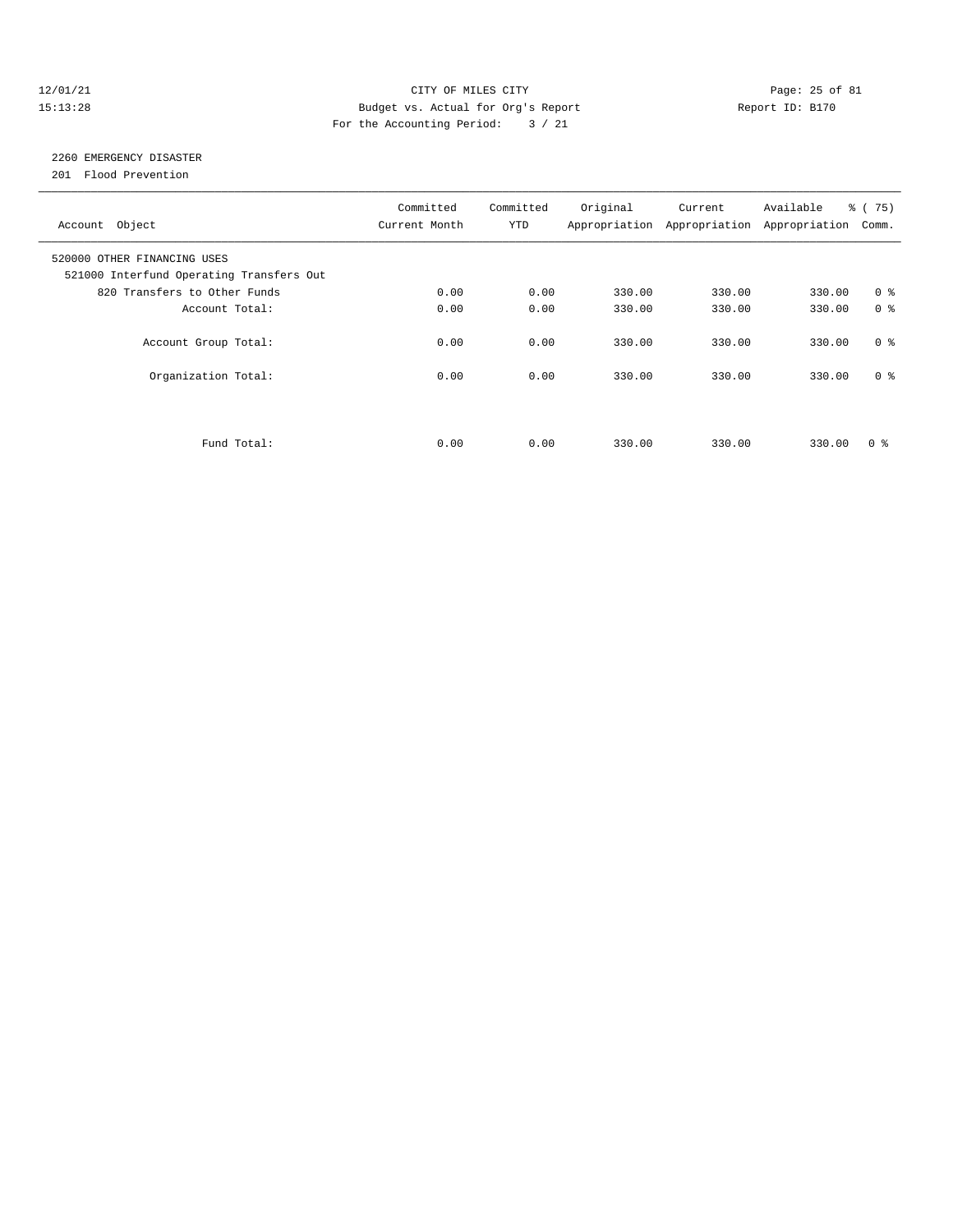## $12/01/21$  Page: 26 of 81 15:13:28 Budget vs. Actual for Org's Report Report ID: B170 For the Accounting Period: 3 / 21

#### 2270 Health 37 CITY HEALTH

| Account Object                                                    | Committed<br>Current Month | Committed<br><b>YTD</b> | Original  | Current<br>Appropriation Appropriation | Available<br>Appropriation | % (75)<br>Comm. |
|-------------------------------------------------------------------|----------------------------|-------------------------|-----------|----------------------------------------|----------------------------|-----------------|
| 440000 PUBLIC HEALTH-GASB68<br>440140 Registration and Inspection |                            |                         |           |                                        |                            |                 |
| 350 Professional Services                                         | 0.00                       | 0.00                    | 14,500.00 | 14,500.00                              | 14,500.00                  | 0 <sup>8</sup>  |
| Account Total:                                                    | 0.00                       | 0.00                    | 14,500.00 | 14,500.00                              | 14,500.00                  | 0 <sup>8</sup>  |
| Account Group Total:                                              | 0.00                       | 0.00                    | 14,500.00 | 14,500.00                              | 14,500.00                  | 0 <sup>8</sup>  |
| Organization Total:                                               | 0.00                       | 0.00                    | 14,500.00 | 14,500.00                              | 14,500.00                  | 0 <sup>8</sup>  |
|                                                                   |                            |                         |           |                                        |                            |                 |
| Fund Total:                                                       | 0.00                       | 0.00                    | 14,500.00 | 14,500.00                              | 14,500.00                  | 0 <sup>8</sup>  |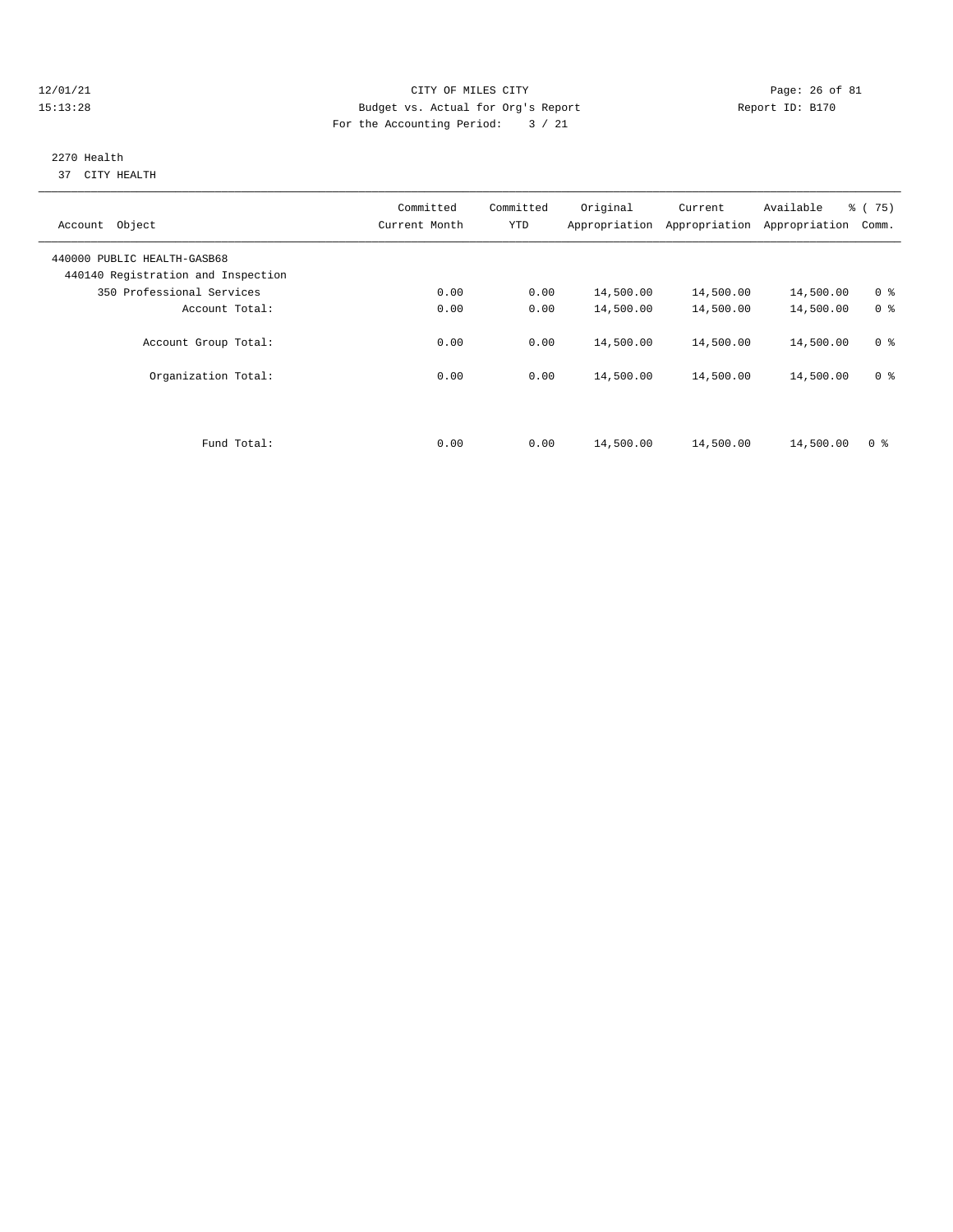#### 12/01/21 Page: 27 of 81 15:13:28 Budget vs. Actual for Org's Report Report ID: B170 For the Accounting Period: 3 / 21

#### 2310 TIFD-Downtown

11 Historic Preservation

| Account Object                                | Committed<br>Current Month | Committed<br><b>YTD</b> | Original  | Current   | Available<br>Appropriation Appropriation Appropriation Comm. | 8 (75)             |
|-----------------------------------------------|----------------------------|-------------------------|-----------|-----------|--------------------------------------------------------------|--------------------|
|                                               |                            |                         |           |           |                                                              |                    |
| 460000 CULTURE AND RECREATION-GASB68          |                            |                         |           |           |                                                              |                    |
| 460462 Urban Renewal District                 |                            |                         |           |           |                                                              |                    |
| 111 Salaries and Wages - Permanent            | 155.05                     | 1,304.14                | 5,356.00  | 5,356.00  | 4,051.86                                                     | $24$ %             |
| 131 VACATION                                  | 0.00                       | 47.85                   | 1,600.00  | 1,600.00  | 1,552.15                                                     | 38                 |
| 132 SICK LEAVE                                | 14.79                      | 162.10                  | 400.00    | 400.00    | 237.90                                                       | 41 %               |
| 133 OTHER LEAVE PAY                           | 0.00                       | 14.92                   | 424.00    | 424.00    | 409.08                                                       | 4%                 |
| 141 Unemployment Insurance                    | 0.26                       | 2.28                    | 12.00     | 12.00     | 9.72                                                         | 19 <sup>8</sup>    |
| 142 Workers' Compensation                     | 1.01                       | 7.05                    | 29.00     | 29.00     | 21.95                                                        | 24%                |
| 143 Health Insurance                          | 42.74                      | 384.67                  | 1,846.00  | 1,846.00  | 1,461.33                                                     | $21$ %             |
| 144 FICA                                      | 12.99                      | 117.52                  | 595.00    | 595.00    | 477.48                                                       | $20*$              |
| 145 PERS                                      | 14.90                      | 134.10                  | 682.00    | 682.00    | 547.90                                                       | $20*$              |
| 196 CLOTHING ALLOTMENT                        | 0.00                       | 7.50                    | 0.00      | 0.00      | $-7.50$                                                      | $***$ $%$          |
| Office Supplies and Materials<br>210          | 0.00                       | 0.00                    | 200.00    | 200.00    | 200.00                                                       | 0 <sup>8</sup>     |
| Operating Expenses<br>220                     | 0.00                       | 0.00                    | 500.00    | 500.00    | 500.00                                                       | 0 <sup>8</sup>     |
| 231 Gas, Oil, Diesel Fuel, Grease, etc.       | 0.00                       | 0.00                    | 200.00    | 200.00    | 200.00                                                       | 0 <sup>8</sup>     |
| 311 Postage, Box Rent, Etc.                   | 0.00                       | 0.00                    | 100.00    | 100.00    | 100.00                                                       | 0 <sup>8</sup>     |
| 320 Printing, Duplicating, Typing &           | 0.00                       | 0.00                    | 200.00    | 200.00    | 200.00                                                       | 0 <sup>8</sup>     |
| 330 Publicity, Subscriptions & Dues           | 0.00                       | 12.96                   | 100.00    | 100.00    | 87.04                                                        | $13*$              |
| 331 Publication of Formal & Legal Notices     | 0.00                       | 45.50                   | 200.00    | 200.00    | 154.50                                                       | $23$ $%$           |
| 345 Telephone                                 | 11.58                      | 72.94                   | 175.00    | 175.00    | 102.06                                                       | $42*$              |
| 347 Internet                                  | 0.52                       | 3.95                    | 300.00    | 300.00    | 296.05                                                       | 1 <sup>8</sup>     |
| 350 Professional Services                     | 0.00                       | 72.43                   | 400.00    | 400.00    | 327.57                                                       | 18 %               |
| 360 Contr R & M                               | 54.03                      | 545.05                  | 2,000.00  | 2,000.00  | 1,454.95                                                     | 27%                |
| 370 Travel                                    | 0.00                       | 0.00                    | 500.00    | 500.00    | 500.00                                                       | 0 <sup>8</sup>     |
| 380 Training Services                         | 0.00                       | 0.00                    | 200.00    | 200.00    | 200.00                                                       | 0 <sup>8</sup>     |
| 513 Liability                                 | 0.00                       | 45.04                   | 46.00     | 46.00     | 0.96                                                         | 98 %               |
| 721 Redevelopment                             | 0.00                       | 0.00                    | 25,000.00 | 25,000.00 | 25,000.00                                                    | 0 <sup>8</sup>     |
| Account Total:                                | 307.87                     | 2,980.00                | 41,065.00 | 41,065.00 | 38,085.00                                                    | 7 %                |
| 460466 Historic Preservation- Montana Main St |                            |                         |           |           |                                                              |                    |
| 730 Grants & Donations to Other               | 0.00                       | 13,925.00               | 22,000.00 | 22,000.00 | 8,075.00                                                     | 63 %               |
| Account Total:                                | 0.00                       | 13,925.00               | 22,000.00 | 22,000.00 | 8,075.00                                                     | 63 %               |
| Account Group Total:                          | 307.87                     | 16,905.00               | 63,065.00 | 63,065.00 | 46,160.00                                                    | $27$ %             |
| Organization Total:                           | 307.87                     | 16,905.00               | 63,065.00 | 63,065.00 | 46,160.00                                                    | 278                |
| Fund Total:                                   | 307.87                     | 16,905.00               | 63,065.00 | 63,065.00 | 46,160.00                                                    | $27$ $\frac{6}{3}$ |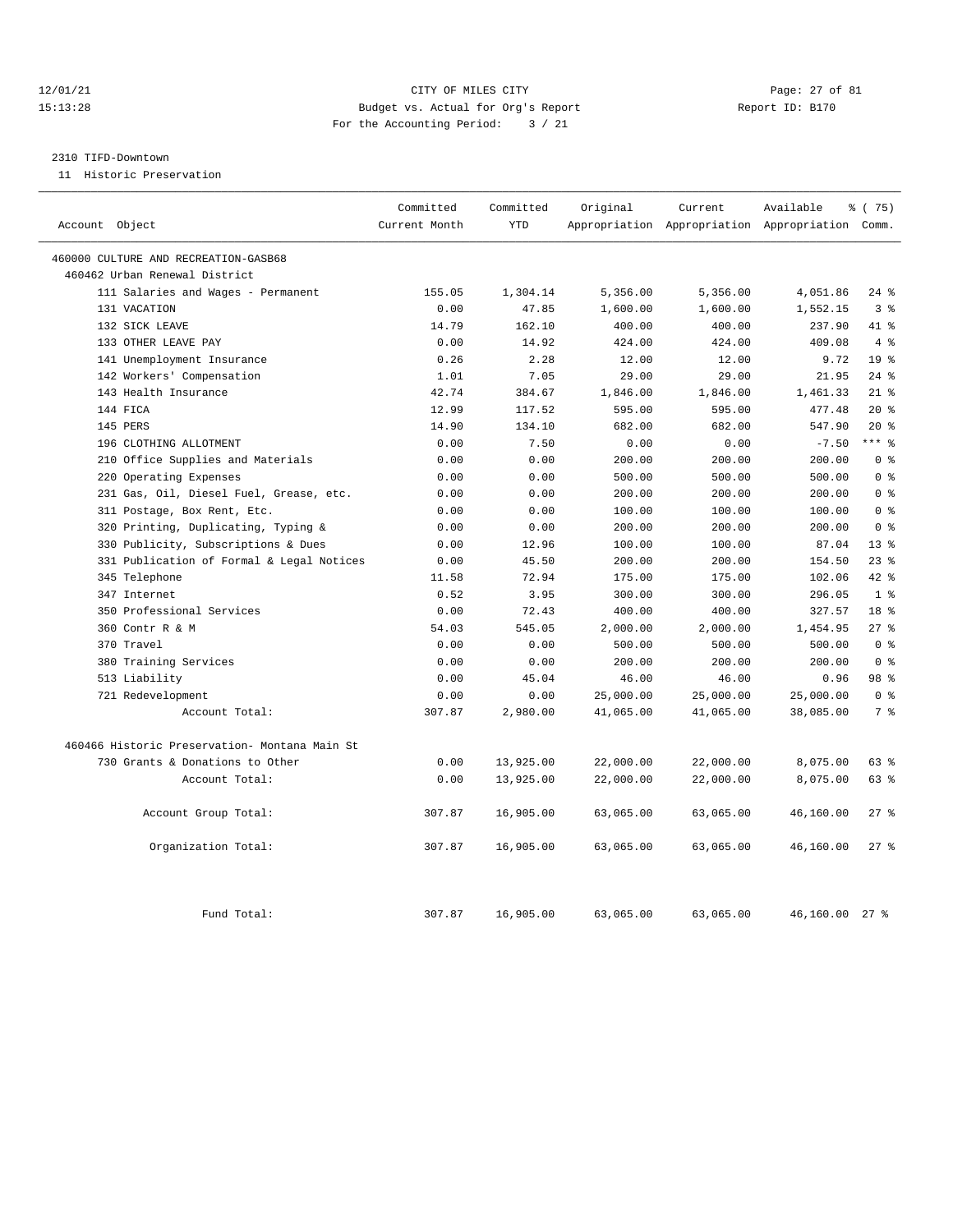#### $12/01/21$  Page: 28 of 81 15:13:28 Budget vs. Actual for Org's Report Report ID: B170 For the Accounting Period: 3 / 21

# 2372 Permissive Medical Levy

20 Permissive Medical Levy

| Account Object                                                          | Committed<br>Current Month | Committed<br><b>YTD</b>  | Original<br>Appropriation | Current<br>Appropriation | Available<br>Appropriation | % (75)<br>Comm. |
|-------------------------------------------------------------------------|----------------------------|--------------------------|---------------------------|--------------------------|----------------------------|-----------------|
| 520000 OTHER FINANCING USES<br>521000 Interfund Operating Transfers Out |                            |                          |                           |                          |                            |                 |
| 820 Transfers to Other Funds                                            | 143,559.35                 | 143,559.35               | 287,119.00                | 287,119.00               | 143,559.65                 | $50*$           |
| Account Total:                                                          | 143,559.35                 | 143,559.35               | 287,119.00                | 287,119.00               | 143,559.65                 | 50%             |
| Account Group Total:<br>Organization Total:                             | 143,559.35<br>143,559.35   | 143,559.35<br>143,559.35 | 287,119.00<br>287,119.00  | 287,119.00<br>287,119.00 | 143,559.65<br>143,559.65   | $50*$<br>$50*$  |
|                                                                         |                            |                          |                           |                          |                            |                 |
| Fund Total:                                                             | 143,559.35                 | 143,559.35               | 287,119.00                | 287,119.00               | 143,559.65                 | 50 %            |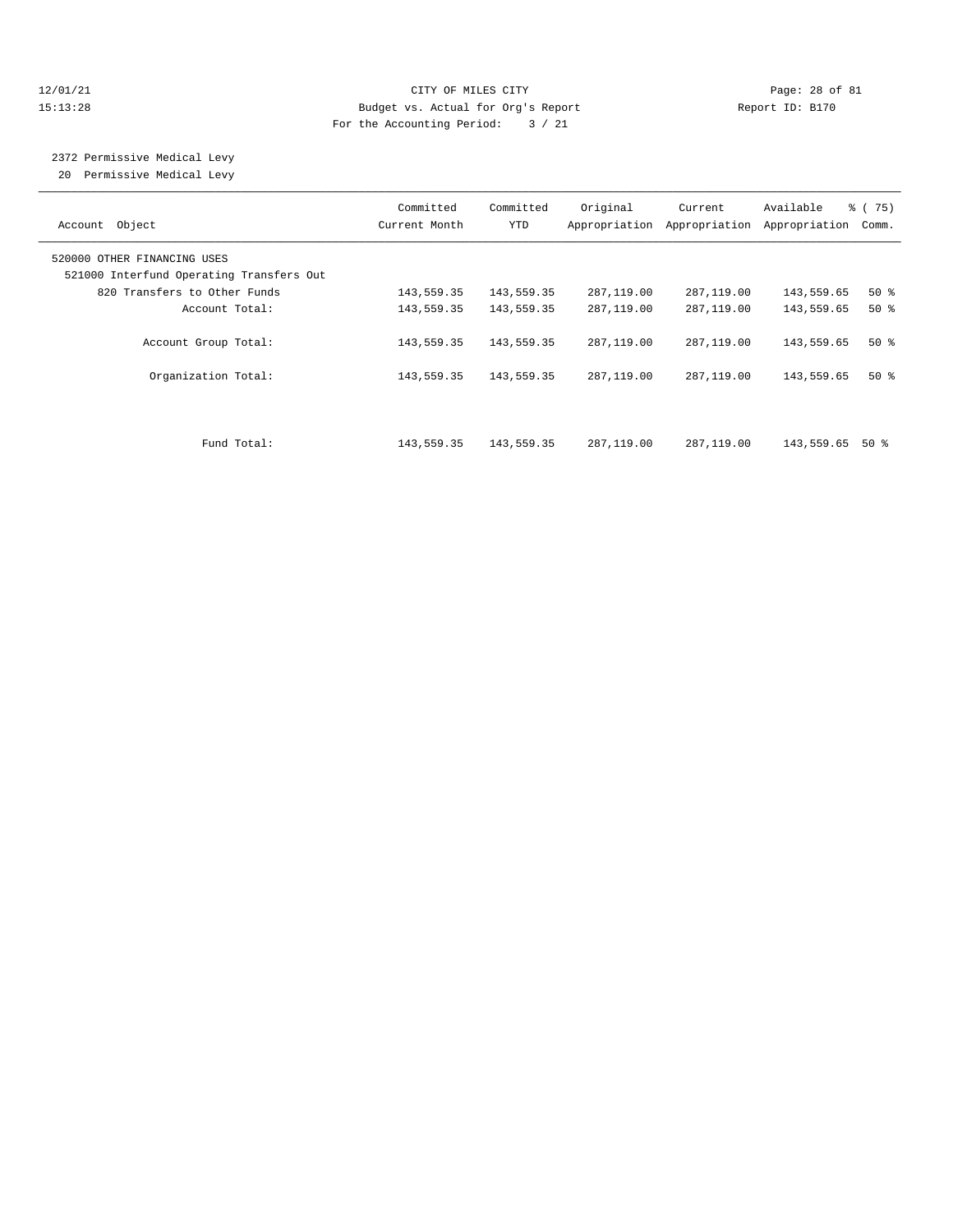## 12/01/21 Page: 29 of 81 15:13:28 Budget vs. Actual for Org's Report Report ID: B170 For the Accounting Period: 3 / 21

## 2390 DRUG FORFEITURE

5 Police

| Account Object                    | Committed<br>Current Month | Committed<br>YTD | Original | Current<br>Appropriation Appropriation | Available<br>Appropriation | % (75)<br>Comm.         |
|-----------------------------------|----------------------------|------------------|----------|----------------------------------------|----------------------------|-------------------------|
| 420000 PUBLIC SAFETY-GASB68       |                            |                  |          |                                        |                            |                         |
| 420100 Law Enforcement Services   |                            |                  |          |                                        |                            |                         |
| 210 Office Supplies and Materials | 0.00                       | 0.00             | 100.00   | 100.00                                 | 100.00                     | 0 <sup>8</sup>          |
| 220 Operating Expenses            | 0.00                       | 0.00             | 500.00   | 500.00                                 | 500.00                     | 0 <sup>8</sup>          |
| 380 Training Services             | 0.00                       | 0.00             | 1,000.00 | 1,000.00                               | 1,000.00                   | 0 <sup>8</sup>          |
| 900 Capital Outlay                | 0.00                       | 0.00             | 100.00   | 100.00                                 | 100.00                     | 0 <sup>8</sup>          |
| Account Total:                    | 0.00                       | 0.00             | 1,700.00 | 1,700.00                               | 1,700.00                   | 0 <sup>8</sup>          |
| Account Group Total:              | 0.00                       | 0.00             | 1,700.00 | 1,700.00                               | 1,700.00                   | 0 <sup>8</sup>          |
| Organization Total:               | 0.00                       | 0.00             | 1,700.00 | 1,700.00                               | 1,700.00                   | 0 <sup>8</sup>          |
|                                   |                            |                  |          |                                        |                            |                         |
| Fund Total:                       | 0.00                       | 0.00             | 1,700.00 | 1,700.00                               | 1,700.00                   | $0 \text{ }$ $\text{*}$ |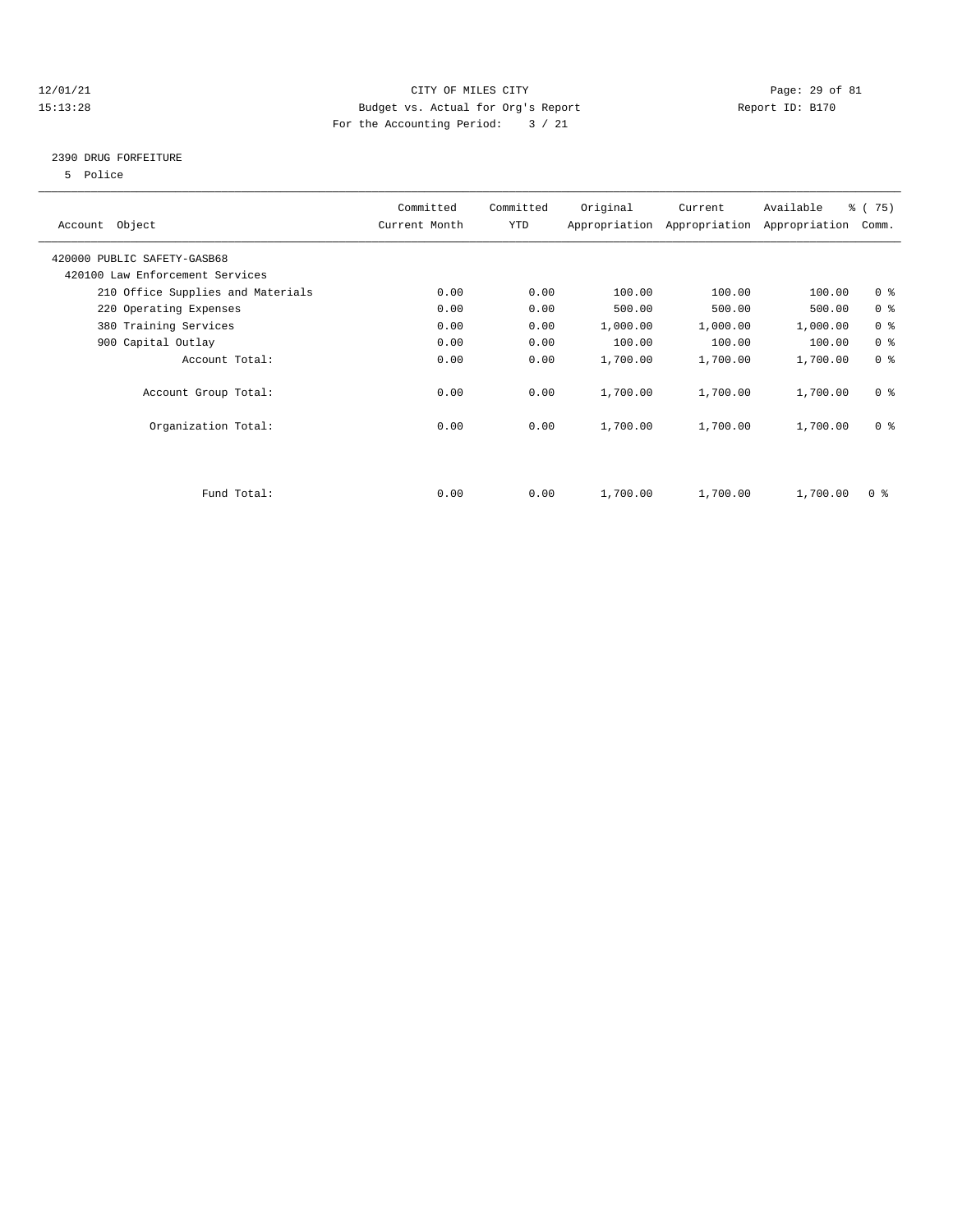#### 12/01/21 Page: 30 of 81 15:13:28 Budget vs. Actual for Org's Report Report ID: B170 For the Accounting Period: 3 / 21

————————————————————————————————————————————————————————————————————————————————————————————————————————————————————————————————————

# 2394 BUILDING CODE ENFORCEMENT

18 BUILDING INSPECTION

|                                           | Committed     | Committed  | Original   | Current    | Available                                       | ៖ (75)         |
|-------------------------------------------|---------------|------------|------------|------------|-------------------------------------------------|----------------|
| Account Object                            | Current Month | <b>YTD</b> |            |            | Appropriation Appropriation Appropriation Comm. |                |
| 420000 PUBLIC SAFETY-GASB68               |               |            |            |            |                                                 |                |
| 420531 Building Inspection                |               |            |            |            |                                                 |                |
| 111 Salaries and Wages - Permanent        | 956.30        | 8,702.65   | 11,648.00  | 11,648.00  | 2,945.35                                        | 75 %           |
| 121 OVERTIME-PERMANENT                    | 0.00          | 12.05      | 240.00     | 240.00     | 227.95                                          | 5 <sup>8</sup> |
| 131 VACATION                              | 0.00          | 432.52     | 1,000.00   | 1,000.00   | 567.48                                          | 43 %           |
| 132 SICK LEAVE                            | 48.22         | 388.37     | 600.00     | 600.00     | 211.63                                          | 65 %           |
| 133 OTHER LEAVE PAY                       | 12.77         | 80.68      | 255.00     | 255.00     | 174.32                                          | $32$ $%$       |
| 141 Unemployment Insurance                | 1.52          | 14.54      | 21.00      | 21.00      | 6.46                                            | 69 %           |
| 142 Workers' Compensation                 | 5.48          | 77.69      | 375.00     | 375.00     | 297.31                                          | $21$ %         |
| 143 Health Insurance                      | 256.33        | 2,307.02   | 3,076.00   | 3,076.00   | 768.98                                          | 75 %           |
| 144 FICA                                  | 77.52         | 736.42     | 1,051.00   | 1,051.00   | 314.58                                          | 70 %           |
| 145 PERS                                  | 89.22         | 843.35     | 1,205.00   | 1,205.00   | 361.65                                          | 70 %           |
| 196 CLOTHING ALLOTMENT                    | 0.00          | 45.00      | 45.00      | 45.00      | 0.00                                            | $100$ %        |
| 210 Office Supplies and Materials         | 0.00          | 169.87     | 3,000.00   | 3,000.00   | 2,830.13                                        | 6 %            |
| 214 Small Items of Equipment              | 0.00          | 155.72     | 4,000.00   | 4,000.00   | 3,844.28                                        | 4%             |
| 220 Operating Expenses                    | 0.00          | 0.00       | 3,000.00   | 3,000.00   | 3,000.00                                        | 0 <sup>8</sup> |
| 311 Postage, Box Rent, Etc.               | 0.00          | 709.99     | 600.00     | 600.00     | $-109.99$                                       | 118 %          |
| 320 Printing, Duplicating, Typing &       | 0.00          | 0.00       | 500.00     | 500.00     | 500.00                                          | 0 <sup>8</sup> |
| 330 Publicity, Subscriptions & Dues       | 0.00          | 0.00       | 500.00     | 500.00     | 500.00                                          | 0 <sup>8</sup> |
| 331 Publication of Formal & Legal Notices | 0.00          | 369.74     | 1,000.00   | 1,000.00   | 630.26                                          | 37%            |
| 334 Memberships, Registrations & Dues     | 0.00          | 247.00     | 400.00     | 400.00     | 153.00                                          | 62 %           |
| 345 Telephone                             | 49.30         | 374.70     | 500.00     | 500.00     | 125.30                                          | 75 %           |
| 347 Internet                              | 0.00          | 0.00       | 200.00     | 200.00     | 200.00                                          | 0 <sup>8</sup> |
| 350 Professional Services                 | 0.00          | 42,788.19  | 130,000.00 | 130,000.00 | 87, 211.81                                      | 33%            |
| 360 Contr R & M                           | 116.71        | 3,405.28   | 15,000.00  | 15,000.00  | 11,594.72                                       | $23$ %         |
| 380 Training Services                     | 0.00          | 0.00       | 6,000.00   | 6,000.00   | 6,000.00                                        | 0 <sup>8</sup> |
| 382 Books                                 | 0.00          | 0.00       | 6,000.00   | 6,000.00   | 6,000.00                                        | 0 <sup>8</sup> |
| 531 Building & Office Rental              | 200.00        | 1,800.00   | 2,000.00   | 2,000.00   | 200.00                                          | 90%            |
| 540 Special Assessments                   | 0.00          | 0.00       | 800.00     | 800.00     | 800.00                                          | 0 <sup>8</sup> |
| Account Total:                            | 1,813.37      | 63,660.78  | 193,016.00 | 193,016.00 | 129, 355. 22                                    | 33%            |
| Account Group Total:                      | 1,813.37      | 63,660.78  | 193,016.00 | 193,016.00 | 129, 355. 22                                    | 338            |
| 510000 MISCELLANEOUS                      |               |            |            |            |                                                 |                |
| 510330 Comprehensive Liability Insurance  |               |            |            |            |                                                 |                |
| 513 Liability                             | 0.00          | 238.00     | 238.00     | 238.00     | 0.00                                            | $100*$         |
| Account Total:                            | 0.00          | 238.00     | 238.00     | 238.00     | 0.00                                            | 100 %          |
| Account Group Total:                      | 0.00          | 238.00     | 238.00     | 238.00     |                                                 | $0.00$ 100 %   |
| 520000 OTHER FINANCING USES               |               |            |            |            |                                                 |                |
| 521000 Interfund Operating Transfers Out  |               |            |            |            |                                                 |                |
| 820 Transfers to Other Funds              | 453.33        | 4,079.97   | 5,440.00   | 5,440.00   | 1,360.03                                        | 75 %           |
| Account Total:                            | 453.33        | 4,079.97   | 5,440.00   | 5,440.00   | 1,360.03                                        | 75 %           |
| Account Group Total:                      | 453.33        | 4,079.97   | 5,440.00   | 5,440.00   | 1,360.03                                        | 75 %           |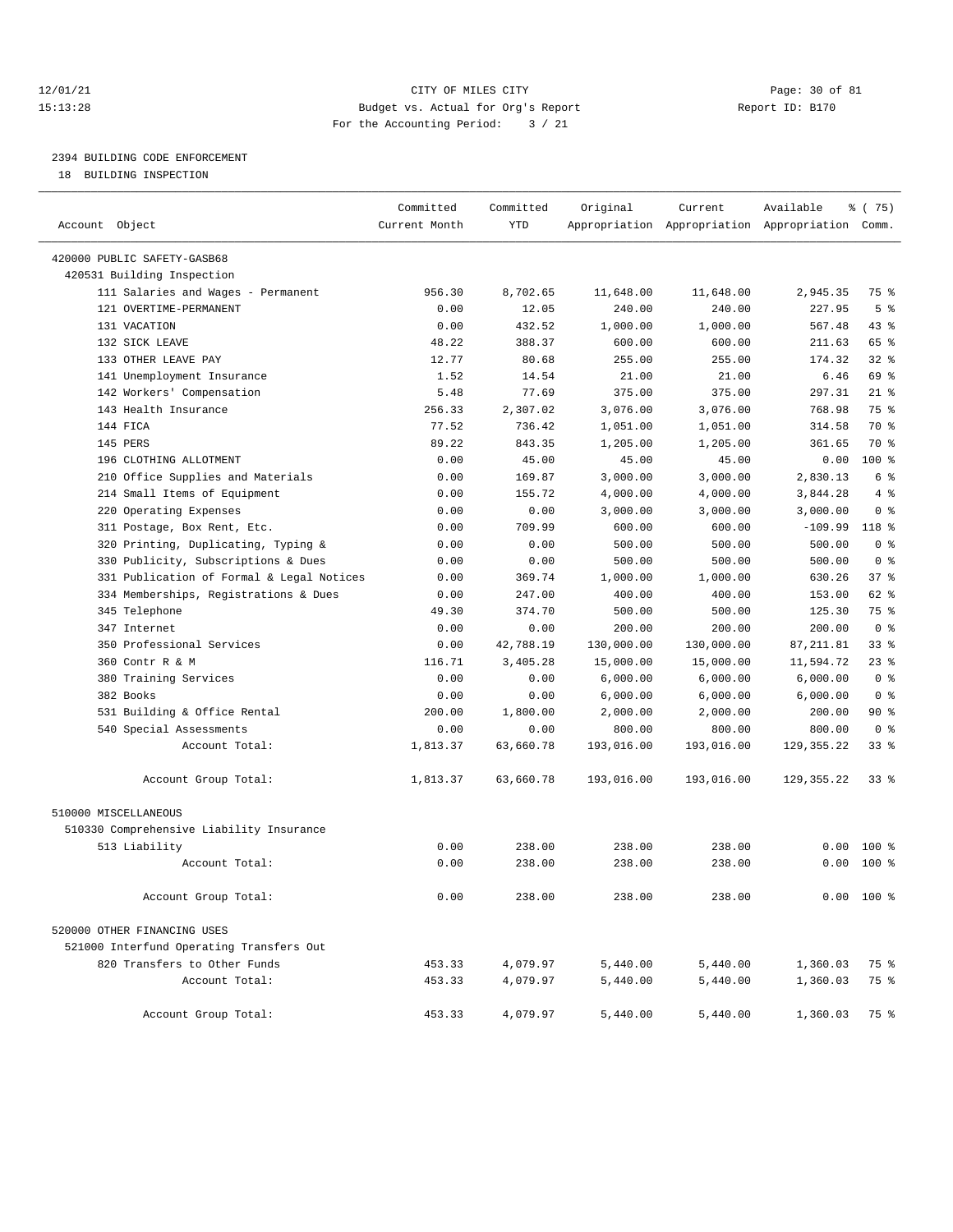#### 12/01/21 Page: 31 of 81 15:13:28 Budget vs. Actual for Org's Report Report ID: B170 For the Accounting Period: 3 / 21

# 2394 BUILDING CODE ENFORCEMENT

18 BUILDING INSPECTION

| Account Object      | Committed<br>Current Month | Committed<br><b>YTD</b> | Original   | Current    | Available<br>Appropriation Appropriation Appropriation Comm. | 8 (75) |
|---------------------|----------------------------|-------------------------|------------|------------|--------------------------------------------------------------|--------|
| Organization Total: | 2,266.70                   | 67,978.75               | 198,694.00 | 198,694.00 | 130,715.25                                                   | 34 %   |
| Fund Total:         | 2,266.70                   | 67,978.75               | 198,694.00 | 198,694.00 | 130,715.25 34 %                                              |        |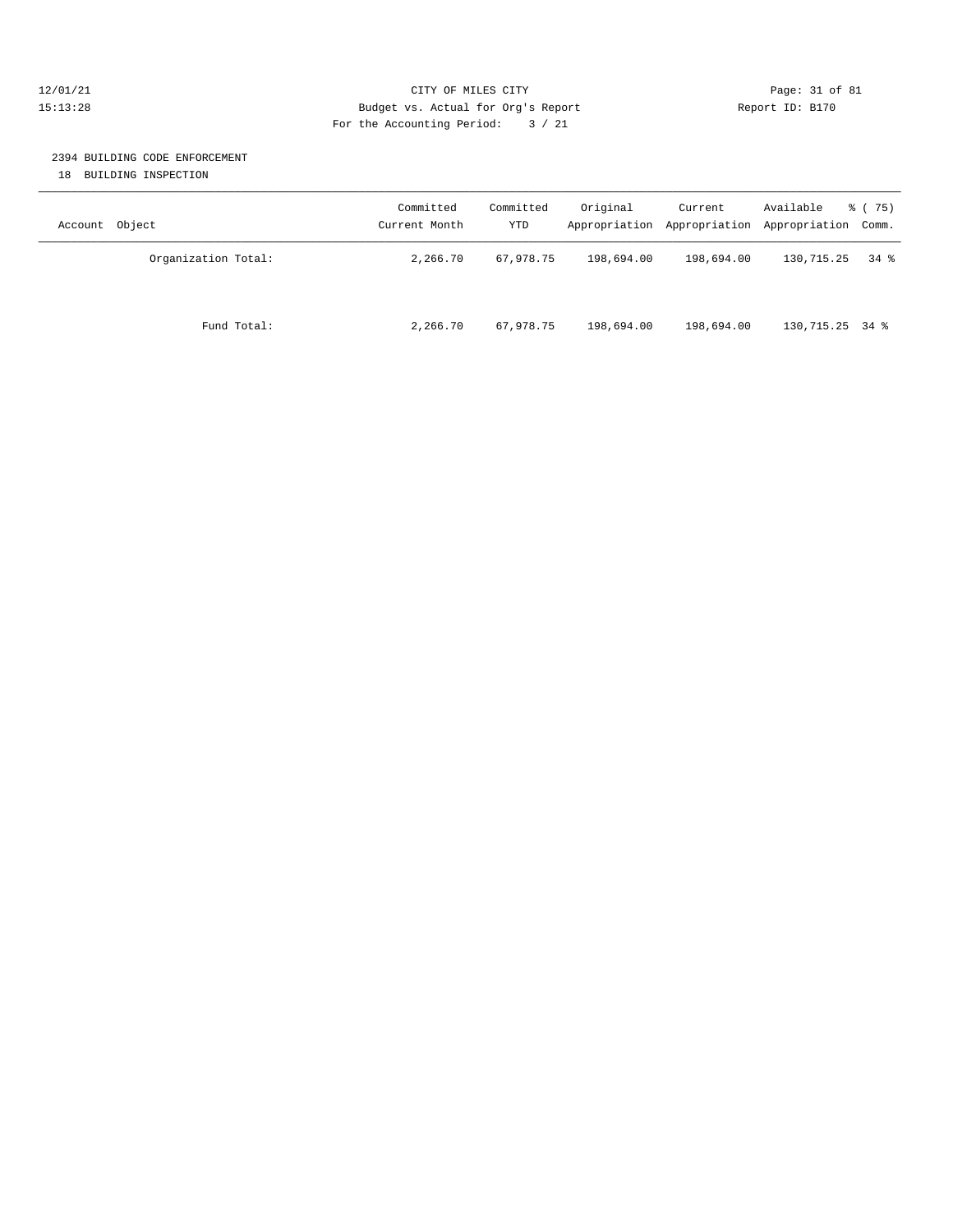#### 12/01/21 Page: 32 of 81 CITY OF MILES CITY CONTRIBUTE CITY PAGE: 32 of 81 Page: 32 of 81 CITY CHANGER PAGE: 15<br>15:13:28 Budget vs. Actual for Org's Report Changer of Report ID: B170 15:13:28 Budget vs. Actual for Org's Report For the Accounting Period: 3 / 21

### 2400 LTG M D#165-(Gen City) 46 SID #165

| Account Object                           | Committed<br>Current Month | Committed<br><b>YTD</b> | Original   | Current<br>Appropriation Appropriation | Available<br>Appropriation | % (75)<br>Comm. |  |
|------------------------------------------|----------------------------|-------------------------|------------|----------------------------------------|----------------------------|-----------------|--|
| 430000 Public Works-GASB68               |                            |                         |            |                                        |                            |                 |  |
| 430263 STREET LIGHTING                   |                            |                         |            |                                        |                            |                 |  |
| 341 Electric Utility Services            | 4,427.80                   | 35,973.64               | 50,000.00  | 50,000.00                              | 14,026.36                  | 72 %            |  |
| 533 Machinery and Equipment Rental       | 8,836.60                   | 79,529.40               | 120,000.00 | 120,000.00                             | 40,470.60                  | 66 %            |  |
| Account Total:                           | 13,264.40                  | 115,503.04              | 170,000.00 | 170,000.00                             | 54,496.96                  | 68 %            |  |
| Account Group Total:                     | 13,264.40                  | 115,503.04              | 170,000.00 | 170,000.00                             | 54,496.96                  | 68 %            |  |
| 520000 OTHER FINANCING USES              |                            |                         |            |                                        |                            |                 |  |
| 521000 Interfund Operating Transfers Out |                            |                         |            |                                        |                            |                 |  |
| 820 Transfers to Other Funds             | 0.00                       | 1,000.00                | 1,000.00   | 1,000.00                               | 0.00                       | $100*$          |  |
| Account Total:                           | 0.00                       | 1,000.00                | 1,000.00   | 1,000.00                               | 0.00                       | $100$ %         |  |
| Account Group Total:                     | 0.00                       | 1,000.00                | 1,000.00   | 1,000.00                               |                            | $0.00$ 100 %    |  |
| Organization Total:                      | 13,264.40                  | 116,503.04              | 171,000.00 | 171,000.00                             | 54,496.96                  | 68 %            |  |
|                                          |                            |                         |            |                                        |                            |                 |  |
| Fund Total:                              | 13,264.40                  | 116,503.04              | 171,000.00 | 171,000.00                             | 54,496.96                  | 68 %            |  |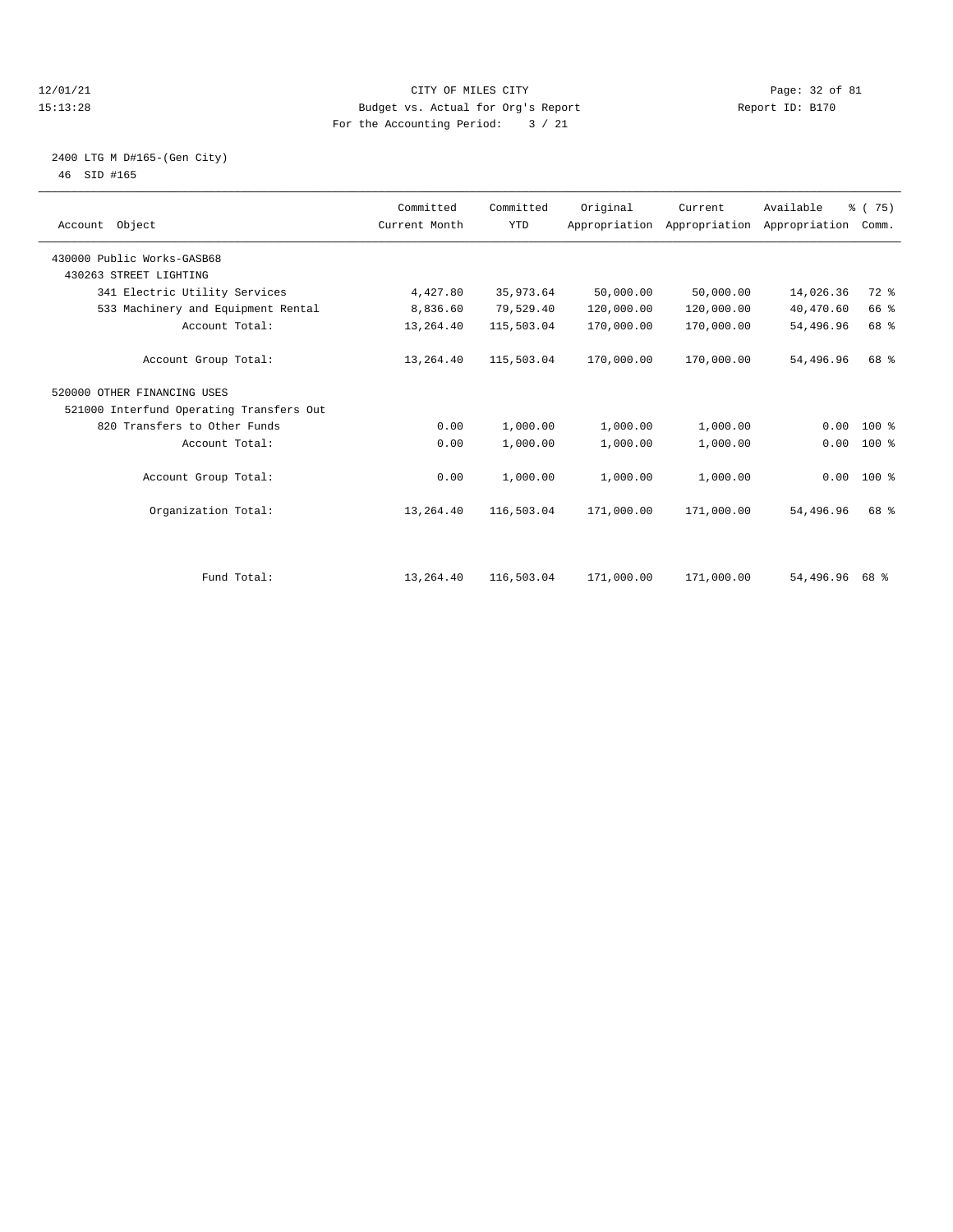#### 12/01/21 Page: 33 of 81 CITY OF MILES CITY CONTRIBUTE CITY PAGE: 33 of 81 Page: 33 of 81 CITY CHES CITY CONTRIBUTE CITY 15:13:28 Budget vs. Actual for Org's Report For the Accounting Period: 3 / 21

# 2420 LTG M D#167-(MilesAddn Etc)

48 SID #167

| Account Object                           | Committed<br>Current Month | Committed<br><b>YTD</b> | Original  | Current<br>Appropriation Appropriation Appropriation | Available | % (75)<br>Comm. |  |
|------------------------------------------|----------------------------|-------------------------|-----------|------------------------------------------------------|-----------|-----------------|--|
| 430000 Public Works-GASB68               |                            |                         |           |                                                      |           |                 |  |
| 430263 STREET LIGHTING                   |                            |                         |           |                                                      |           |                 |  |
| 341 Electric Utility Services            | 624.78                     | 5,076.11                | 8,000.00  | 8,000.00                                             | 2,923.89  | 63 %            |  |
| 533 Machinery and Equipment Rental       | 1,054.80                   | 9,493.20                | 16,000.00 | 16,000.00                                            | 6,506.80  | 59 %            |  |
| Account Total:                           | 1,679.58                   | 14,569.31               | 24,000.00 | 24,000.00                                            | 9,430.69  | 61 %            |  |
| Account Group Total:                     | 1,679.58                   | 14,569.31               | 24,000.00 | 24,000.00                                            | 9,430.69  | $61$ $%$        |  |
| 520000 OTHER FINANCING USES              |                            |                         |           |                                                      |           |                 |  |
| 521000 Interfund Operating Transfers Out |                            |                         |           |                                                      |           |                 |  |
| 820 Transfers to Other Funds             | 0.00                       | 1,000.00                | 1,000.00  | 1,000.00                                             | 0.00      | $100*$          |  |
| Account Total:                           | 0.00                       | 1,000.00                | 1,000.00  | 1,000.00                                             | 0.00      | 100 %           |  |
| Account Group Total:                     | 0.00                       | 1,000.00                | 1,000.00  | 1,000.00                                             | 0.00      | $100*$          |  |
| Organization Total:                      | 1,679.58                   | 15,569.31               | 25,000.00 | 25,000.00                                            | 9,430.69  | $62$ $%$        |  |
|                                          |                            |                         |           |                                                      |           |                 |  |
| Fund Total:                              | 1,679.58                   | 15,569.31               | 25,000.00 | 25,000.00                                            | 9,430.69  | 62 %            |  |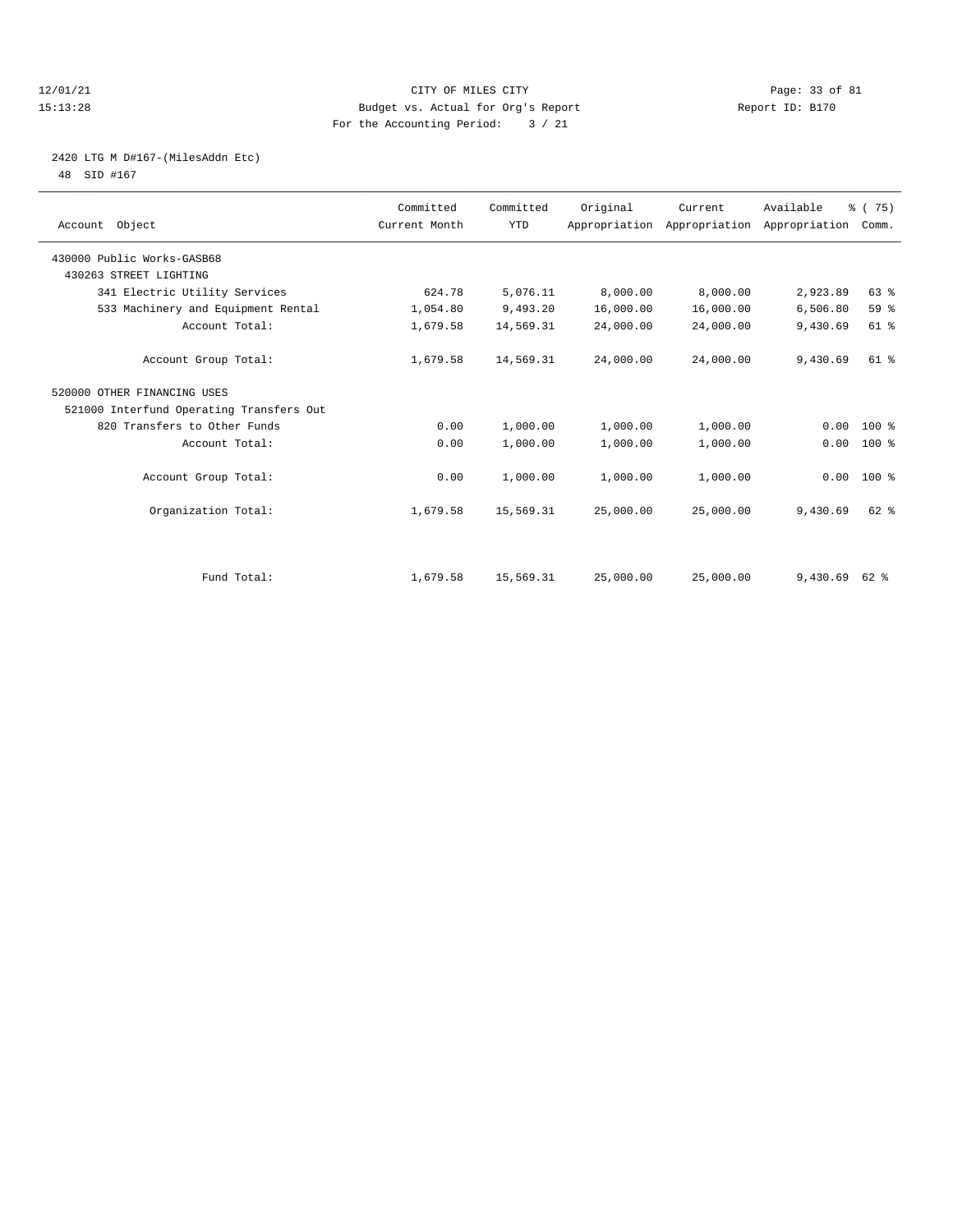#### 12/01/21 Page: 34 of 81 CITY OF MILES CITY CONTRIBUTE CITY PAGE: 34 of 81 Page: 34 of 81 CITY CHINES CITY CONTRIBUTE CITY PAGE: 34 OF 81 PAGE: 15:13:28 15:13:28 Budget vs. Actual for Org's Report For the Accounting Period: 3 / 21

 2430 LTG M D#171-(Balsam Est) 48 SID #167

| Account Object                                                | Committed<br>Current Month | Committed<br>YTD | Original<br>Appropriation | Current<br>Appropriation | Available<br>Appropriation | 75)<br>ී (<br>Comm. |
|---------------------------------------------------------------|----------------------------|------------------|---------------------------|--------------------------|----------------------------|---------------------|
| 430000 Public Works-GASB68<br>430236 Darling Addition Project |                            |                  |                           |                          |                            |                     |
| 350 Professional Services                                     | $-87.50$                   | 0.00             | 0.00                      | 0.00                     | 0.00                       | 0 <sup>8</sup>      |
| Account Total:                                                | $-87.50$                   | 0.00             | 0.00                      | 0.00                     | 0.00                       | 0 <sup>8</sup>      |
| Account Group Total:                                          | $-87.50$                   | 0.00             | 0.00                      | 0.00                     | 0.00                       | 0 <sup>8</sup>      |
| Organization Total:                                           | $-87.50$                   | 0.00             | 0.00                      | 0.00                     | 0.00                       | $0 \approx$         |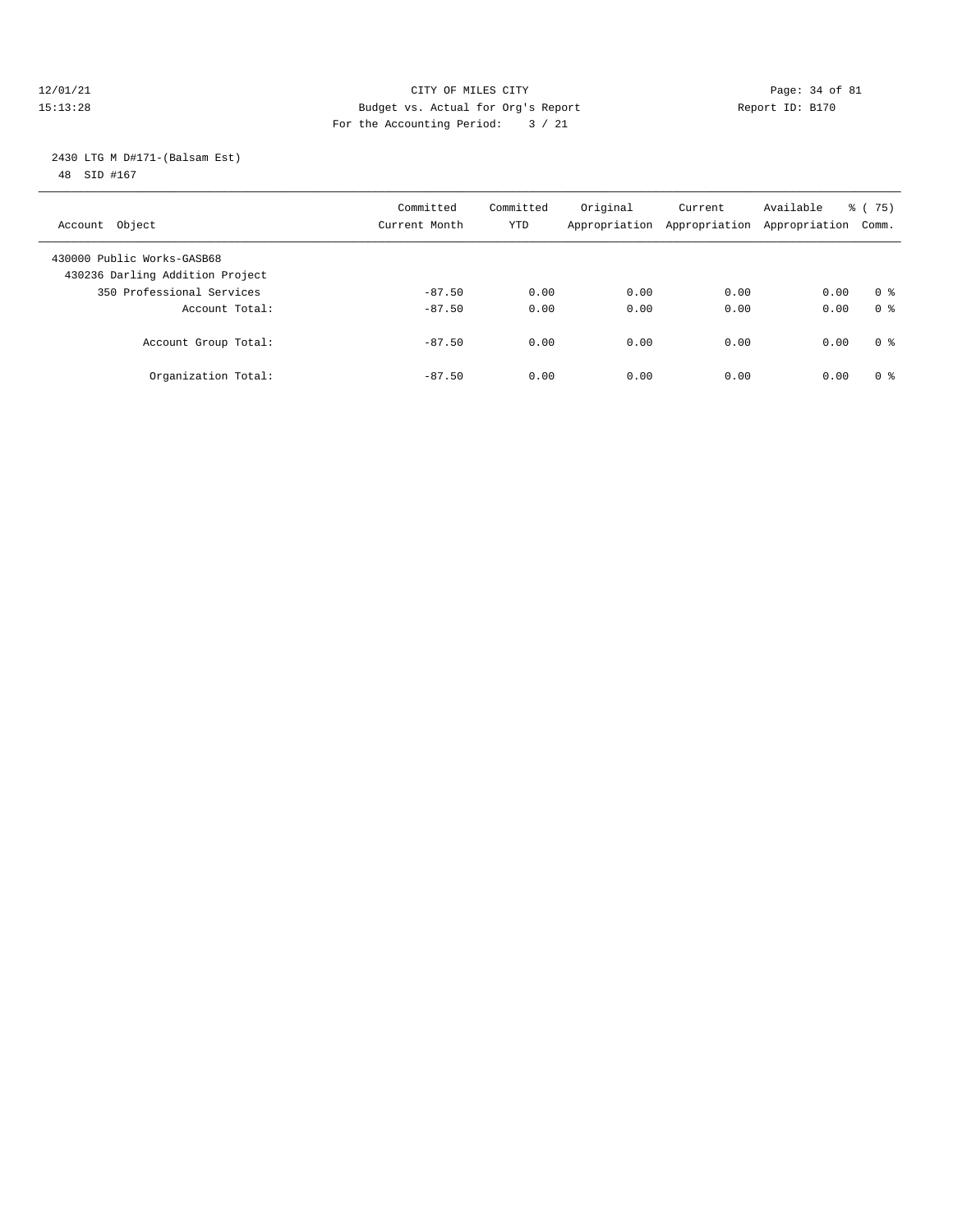#### 12/01/21 Page: 35 of 81 CITY OF MILES CITY CONTRIBUTE CITY PAGE: 35 of 81 Page: 35 of 81 CITY CHEROLOGY PAGE: 28 15:13:28 Budget vs. Actual for Org's Report For the Accounting Period: 3 / 21

#### 2430 LTG M D#171-(Balsam Est) 49 SID #171

| Account Object                           | Committed<br>Current Month | Committed<br><b>YTD</b> | Original | Current<br>Appropriation Appropriation Appropriation Comm. | Available       | % (75)           |
|------------------------------------------|----------------------------|-------------------------|----------|------------------------------------------------------------|-----------------|------------------|
| 430000 Public Works-GASB68               |                            |                         |          |                                                            |                 |                  |
| 430263 STREET LIGHTING                   |                            |                         |          |                                                            |                 |                  |
| 230 Repair and Maintenance Supplies      | 0.00                       | 2,050.00                | 1,500.00 | 1,500.00                                                   | $-550.00$       | $137$ %          |
| 341 Electric Utility Services            | 183.73                     | 2,051.08                | 2,000.00 | 2,000.00                                                   | $-51.08$        | 103 <sub>8</sub> |
| 360 Contr R & M                          | 793.51                     | 1,753.51                | 1,500.00 | 1,500.00                                                   | $-253.51$       | 117 %            |
| Account Total:                           | 977.24                     | 5,854.59                | 5,000.00 | 5,000.00                                                   | $-854.59$       | 117 %            |
| Account Group Total:                     | 977.24                     | 5,854.59                | 5,000.00 | 5,000.00                                                   | $-854.59$ 117 % |                  |
| 520000 OTHER FINANCING USES              |                            |                         |          |                                                            |                 |                  |
| 521000 Interfund Operating Transfers Out |                            |                         |          |                                                            |                 |                  |
| 820 Transfers to Other Funds             | 0.00                       | 1,000.00                | 1,000.00 | 1,000.00                                                   | 0.00            | $100*$           |
| Account Total:                           | 0.00                       | 1,000.00                | 1,000.00 | 1,000.00                                                   | 0.00            | $100*$           |
| Account Group Total:                     | 0.00                       | 1,000.00                | 1,000.00 | 1,000.00                                                   | 0.00            | $100*$           |
| Organization Total:                      | 977.24                     | 6,854.59                | 6.000.00 | 6,000.00                                                   | $-854.59$ 114 % |                  |
|                                          |                            |                         |          |                                                            |                 |                  |
| Fund Total:                              | 889.74                     | 6,854.59                | 6,000.00 | 6,000.00                                                   | $-854.59$ 114 % |                  |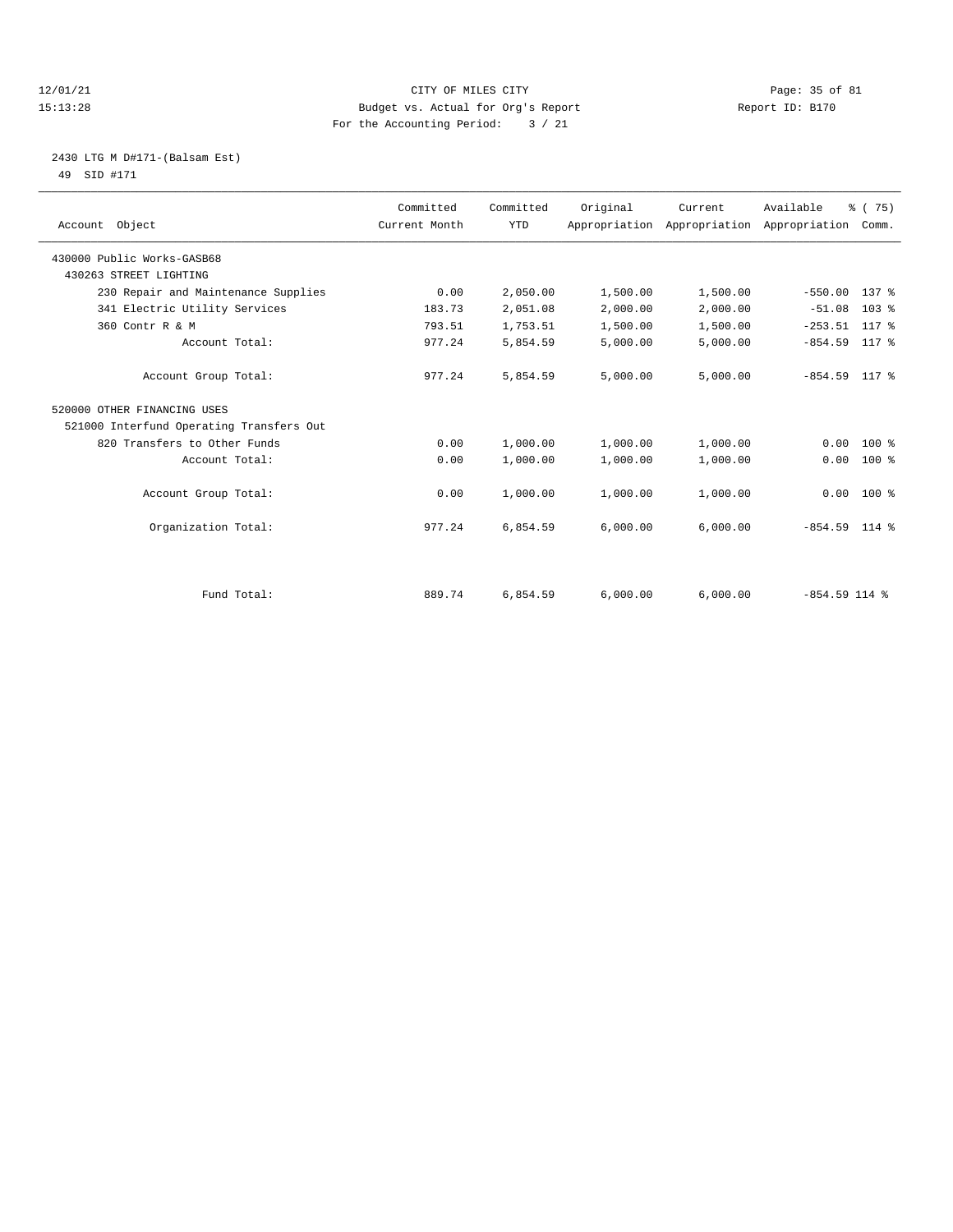#### 12/01/21 Page: 36 of 81 CITY OF MILES CITY CONTRIBUTE CITY PAGE: 36 of 81 Page: 36 of 81 CITY CHANGER PAGE: 15<br>15:13:28 Budget vs. Actual for Org's Report Changer of Report ID: B170 15:13:28 Budget vs. Actual for Org's Report For the Accounting Period: 3 / 21

#### 2440 LTG M D#172-(Main Str) 50 SID #172

| Account Object                           | Committed<br>Current Month | Committed<br><b>YTD</b> | Original  | Current<br>Appropriation Appropriation Appropriation Comm. | Available       | % (75)          |
|------------------------------------------|----------------------------|-------------------------|-----------|------------------------------------------------------------|-----------------|-----------------|
| 430000 Public Works-GASB68               |                            |                         |           |                                                            |                 |                 |
| 430263 STREET LIGHTING                   |                            |                         |           |                                                            |                 |                 |
| 230 Repair and Maintenance Supplies      | 447.99                     | 5,443.05                | 6,000.00  | 6,000.00                                                   | 556.95          | 91 <sup>°</sup> |
| 341 Electric Utility Services            | 1,562.57                   | 13,383.02               | 20,000.00 | 20,000.00                                                  | 6,616.98        | 67%             |
| 360 Contr R & M                          | 1,671.36                   | 3,205.31                | 3,000.00  | 3,000.00                                                   | $-205.31$       | 107 %           |
| Account Total:                           | 3,681.92                   | 22,031.38               | 29,000.00 | 29,000.00                                                  | 6,968.62        | 76 %            |
| Account Group Total:                     | 3,681.92                   | 22,031.38               | 29,000.00 | 29,000.00                                                  | 6,968.62        | 76 %            |
| 520000 OTHER FINANCING USES              |                            |                         |           |                                                            |                 |                 |
| 521000 Interfund Operating Transfers Out |                            |                         |           |                                                            |                 |                 |
| 820 Transfers to Other Funds             | 0.00                       | 1,000.00                | 1,000.00  | 1,000.00                                                   | 0.00            | $100*$          |
| Account Total:                           | 0.00                       | 1,000.00                | 1,000.00  | 1,000.00                                                   | 0.00            | $100*$          |
| Account Group Total:                     | 0.00                       | 1,000.00                | 1,000.00  | 1,000.00                                                   | 0.00            | $100*$          |
| Organization Total:                      | 3,681.92                   | 23,031.38               | 30,000.00 | 30,000.00                                                  | 6,968.62        | $77*$           |
|                                          |                            |                         |           |                                                            |                 |                 |
| Fund Total:                              | 3,681.92                   | 23,031.38               | 30,000.00 | 30,000.00                                                  | $6,968.62$ 77 % |                 |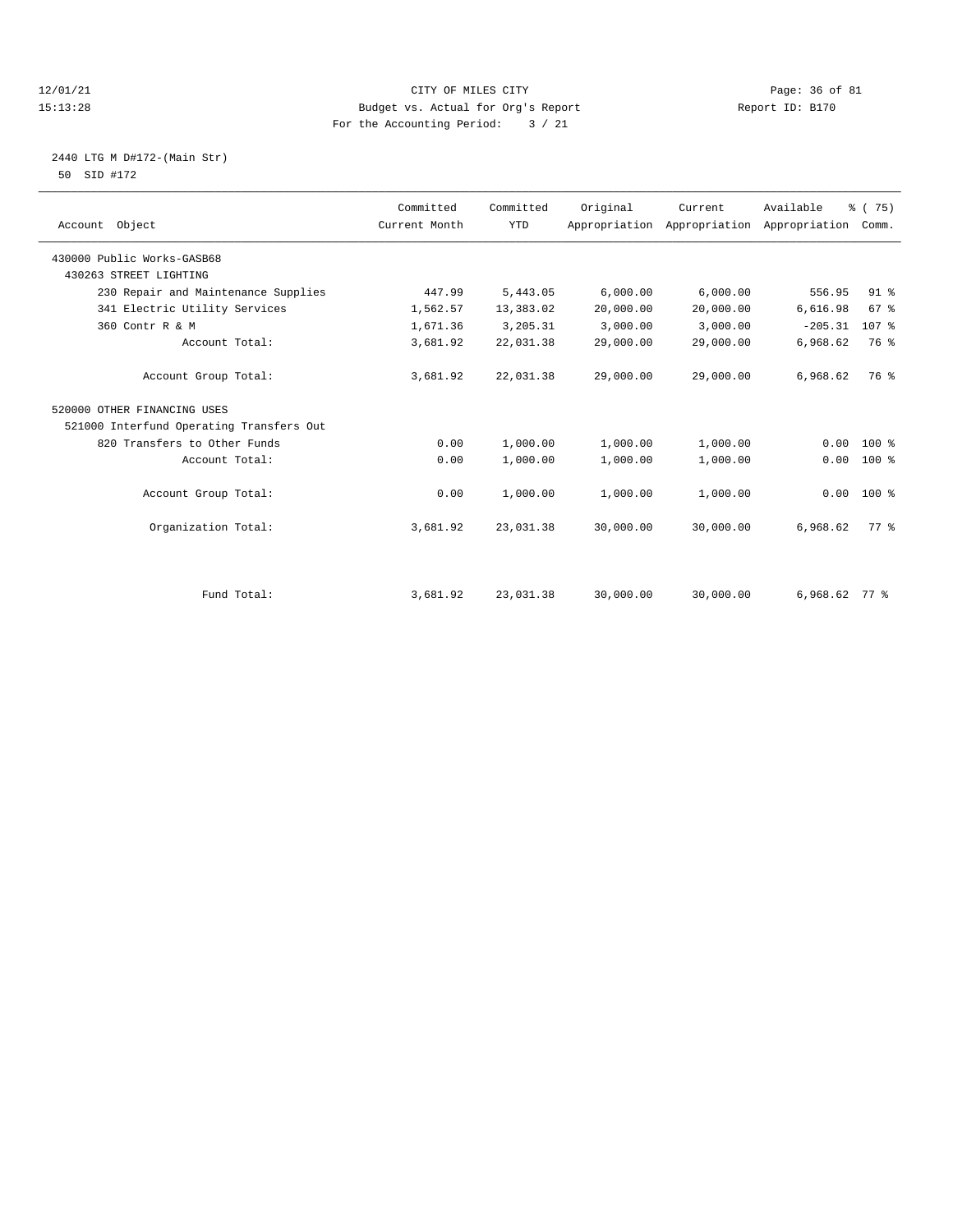#### 12/01/21 Page: 37 of 81 CITY OF MILES CITY CONTRIBUTE CITY PAGE: 37 of 81 Page: 37 of 81 CITY CHINES CITY CONTRIBUTE CITY PAGE: 37 OF 81 15:13:28 Budget vs. Actual for Org's Report For the Accounting Period: 3 / 21

#### 2450 LTG M D#195-(SG-Trico) 51 SID #195

| Account Object                           | Committed<br>Current Month | Committed<br><b>YTD</b> | Original | Current<br>Appropriation Appropriation Appropriation Comm. | Available   | % (75)       |  |
|------------------------------------------|----------------------------|-------------------------|----------|------------------------------------------------------------|-------------|--------------|--|
| 430000 Public Works-GASB68               |                            |                         |          |                                                            |             |              |  |
| 430263 STREET LIGHTING                   |                            |                         |          |                                                            |             |              |  |
| 341 Electric Utility Services            | 525.00                     | 4,601.84                | 5,000.00 | 5,000.00                                                   | 398.16      | $92$ $%$     |  |
| Account Total:                           | 525.00                     | 4,601.84                | 5,000.00 | 5,000.00                                                   | 398.16      | 92%          |  |
| Account Group Total:                     | 525.00                     | 4,601.84                | 5,000.00 | 5,000.00                                                   | 398.16      | $92$ $%$     |  |
| 520000 OTHER FINANCING USES              |                            |                         |          |                                                            |             |              |  |
| 521000 Interfund Operating Transfers Out |                            |                         |          |                                                            |             |              |  |
| 820 Transfers to Other Funds             | 0.00                       | 1,000.00                | 1,000.00 | 1,000.00                                                   |             | $0.00 100$ % |  |
| Account Total:                           | 0.00                       | 1,000.00                | 1,000.00 | 1,000.00                                                   | 0.00        | 100 %        |  |
| Account Group Total:                     | 0.00                       | 1,000.00                | 1,000.00 | 1,000.00                                                   |             | $0.00$ 100 % |  |
| Organization Total:                      | 525.00                     | 5,601.84                | 6.000.00 | 6,000.00                                                   | 398.16      | $93$ $%$     |  |
|                                          |                            |                         |          |                                                            |             |              |  |
| Fund Total:                              | 525.00                     | 5,601.84                | 6,000.00 | 6,000.00                                                   | 398.16 93 % |              |  |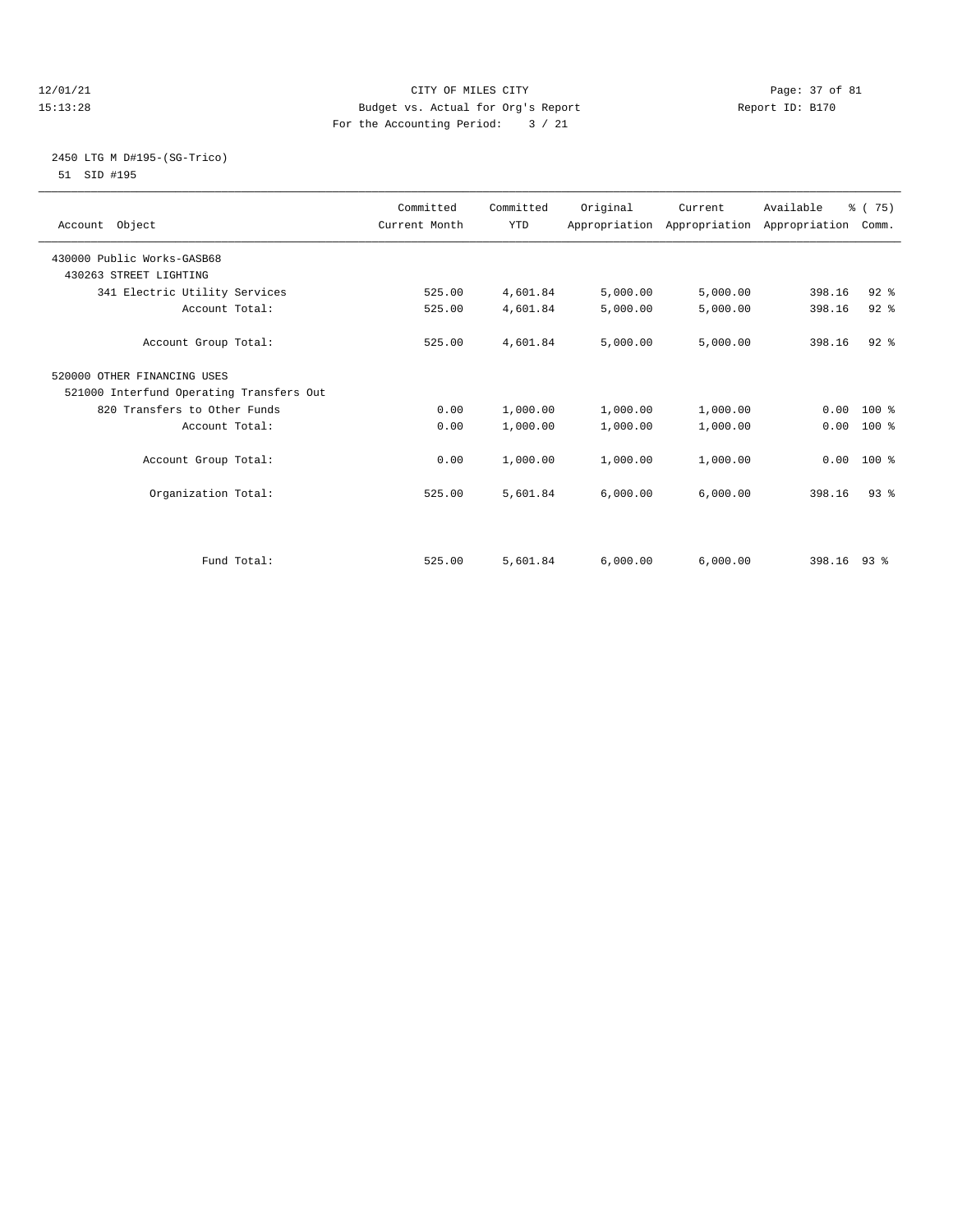#### 12/01/21 Page: 38 of 81 CITY OF MILES CITY CONTRIBUTE CITY PAGE: 38 of 81 Page: 38 of 81 CITY CHES CITY PAGE: 28 15:13:28 Budget vs. Actual for Org's Report For the Accounting Period: 3 / 21

#### 2470 LTG M D#202-(SG-MDU&NV) 72 SID #202

| Account Object                           | Committed<br>Current Month | Committed<br><b>YTD</b> | Original | Current<br>Appropriation Appropriation Appropriation | Available | % (75)<br>Comm. |  |
|------------------------------------------|----------------------------|-------------------------|----------|------------------------------------------------------|-----------|-----------------|--|
| 430000 Public Works-GASB68               |                            |                         |          |                                                      |           |                 |  |
| 430263 STREET LIGHTING                   |                            |                         |          |                                                      |           |                 |  |
| 341 Electric Utility Services            | 129.61                     | 1,273.98                | 2,000.00 | 2,000.00                                             | 726.02    | 64 %            |  |
| 533 Machinery and Equipment Rental       | 325.90                     | 2,712.13                | 5,000.00 | 5,000.00                                             | 2,287.87  | 54 %            |  |
| Account Total:                           | 455.51                     | 3,986.11                | 7,000.00 | 7,000.00                                             | 3,013.89  | 57%             |  |
| Account Group Total:                     | 455.51                     | 3,986.11                | 7,000.00 | 7,000.00                                             | 3,013.89  | 57 <sup>8</sup> |  |
| 520000 OTHER FINANCING USES              |                            |                         |          |                                                      |           |                 |  |
| 521000 Interfund Operating Transfers Out |                            |                         |          |                                                      |           |                 |  |
| 820 Transfers to Other Funds             | 0.00                       | 1,000.00                | 1,000.00 | 1,000.00                                             | 0.00      | 100 %           |  |
| Account Total:                           | 0.00                       | 1,000.00                | 1,000.00 | 1,000.00                                             | 0.00      | 100 %           |  |
| Account Group Total:                     | 0.00                       | 1,000.00                | 1,000.00 | 1,000.00                                             |           | $0.00$ 100 %    |  |
| Organization Total:                      | 455.51                     | 4,986.11                | 8,000.00 | 8,000.00                                             | 3,013.89  | 62 %            |  |
|                                          |                            |                         |          |                                                      |           |                 |  |
| Fund Total:                              | 455.51                     | 4,986.11                | 8,000.00 | 8,000.00                                             | 3,013.89  | 62 %            |  |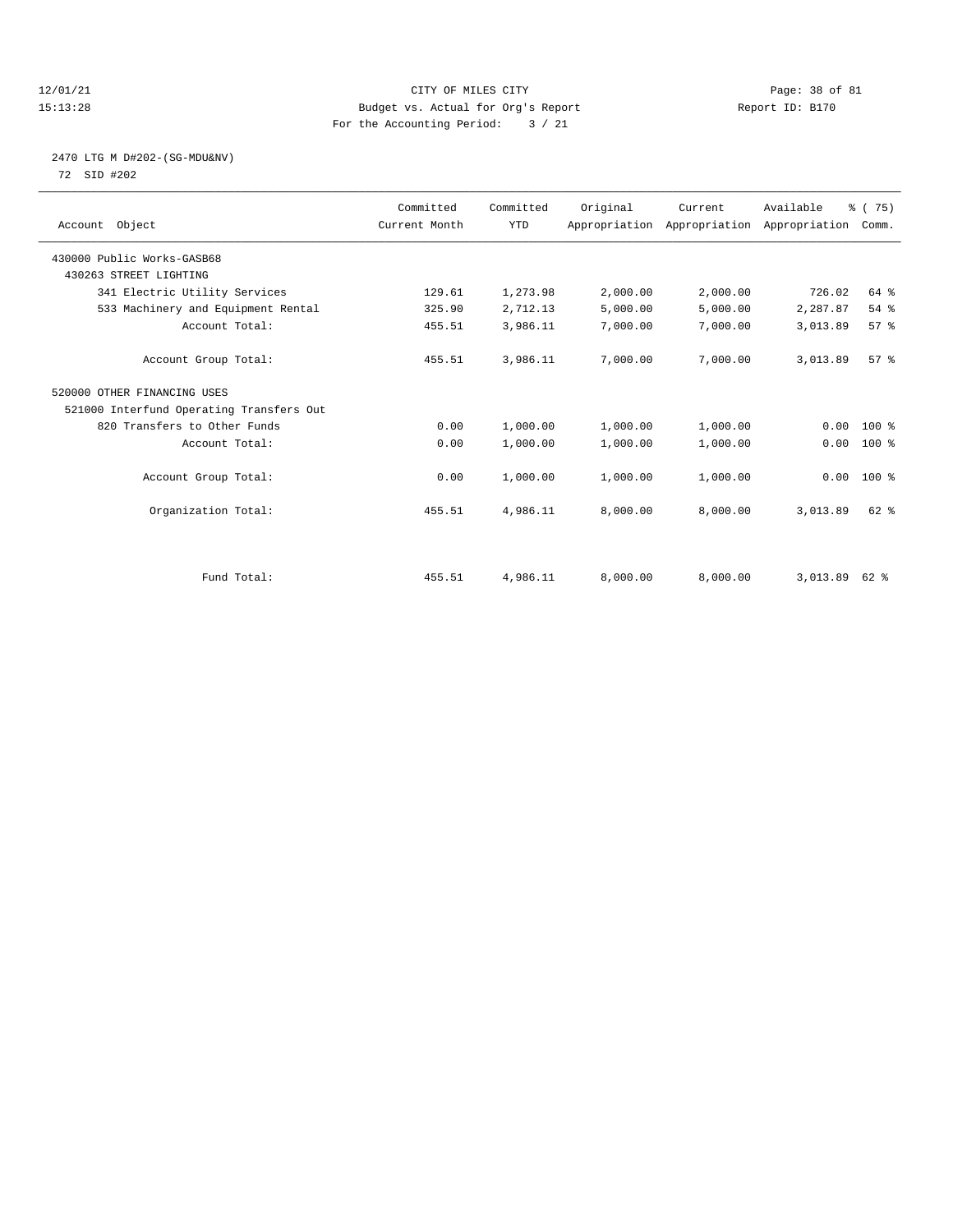#### 12/01/21 Page: 39 of 81 15:13:28 Budget vs. Actual for Org's Report Report ID: B170 For the Accounting Period: 3 / 21

#### 2480 LTG M M#173-(Milestown Estates)

47 SID #173(Ltg-Milestown)

|                                          | Committed     | Committed  | Original | Current                                         | Available | % (75) |
|------------------------------------------|---------------|------------|----------|-------------------------------------------------|-----------|--------|
| Account Object                           | Current Month | <b>YTD</b> |          | Appropriation Appropriation Appropriation Comm. |           |        |
| 430000 Public Works-GASB68               |               |            |          |                                                 |           |        |
| 430263 STREET LIGHTING                   |               |            |          |                                                 |           |        |
| 230 Repair and Maintenance Supplies      | 0.00          | 1,000.00   | 1,000.00 | 1,000.00                                        | 0.00      | $100*$ |
| 341 Electric Utility Services            | 32.23         | 916.31     | 1,600.00 | 1,600.00                                        | 683.69    | 57%    |
| 360 Contr R & M                          | 0.00          | 175.00     | 350.00   | 350.00                                          | 175.00    | 50%    |
| Account Total:                           | 32.23         | 2,091.31   | 2,950.00 | 2,950.00                                        | 858.69    | 71 %   |
| Account Group Total:                     | 32.23         | 2,091.31   | 2,950.00 | 2,950.00                                        | 858.69    | $71*$  |
| 520000 OTHER FINANCING USES              |               |            |          |                                                 |           |        |
| 521000 Interfund Operating Transfers Out |               |            |          |                                                 |           |        |
| 820 Transfers to Other Funds             | 0.00          | 250.00     | 250.00   | 250.00                                          | 0.00      | $100*$ |
| Account Total:                           | 0.00          | 250.00     | 250.00   | 250.00                                          | 0.00      | $100*$ |
| Account Group Total:                     | 0.00          | 250.00     | 250.00   | 250.00                                          | 0.00      | $100*$ |
| Organization Total:                      | 32.23         | 2,341.31   | 3,200.00 | 3,200.00                                        | 858.69    | 73.8   |
|                                          |               |            |          |                                                 |           |        |
| Fund Total:                              | 32.23         | 2,341.31   | 3,200.00 | 3,200.00                                        | 858.69    | 73 %   |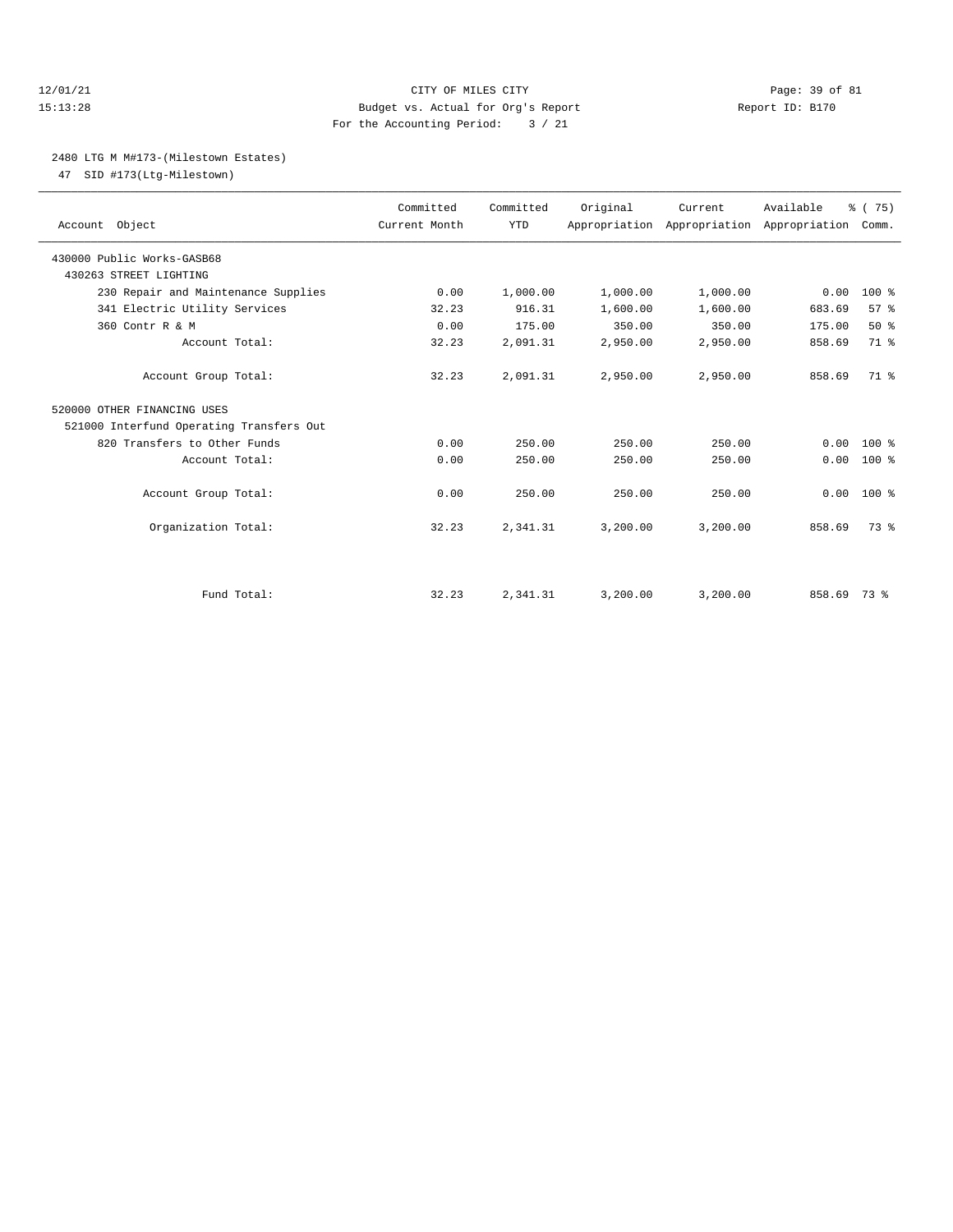#### 12/01/21 Page: 40 of 81 15:13:28 Budget vs. Actual for Org's Report Report ID: B170 For the Accounting Period: 3 / 21

————————————————————————————————————————————————————————————————————————————————————————————————————————————————————————————————————

2510 STR MAINT DIST #204

107 Paved St. Maint. Dist.#204

|                                           | Committed     | Committed  | Original   | Current    | Available                                       | 8 (75)          |
|-------------------------------------------|---------------|------------|------------|------------|-------------------------------------------------|-----------------|
| Account Object                            | Current Month | YTD        |            |            | Appropriation Appropriation Appropriation Comm. |                 |
|                                           |               |            |            |            |                                                 |                 |
| 430000 Public Works-GASB68                |               |            |            |            |                                                 |                 |
| 430220 Operations                         |               |            |            |            |                                                 |                 |
| 111 Salaries and Wages - Permanent        | 20,100.57     | 183,303.27 | 289,696.00 | 289,696.00 | 106,392.73                                      | 63 %            |
| 121 OVERTIME-PERMANENT                    | 108.18        | 1,448.15   | 9,100.00   | 9,100.00   | 7,651.85                                        | 16 <sup>°</sup> |
| 131 VACATION                              | 358.50        | 8,006.01   | 19,600.00  | 19,600.00  | 11,593.99                                       | 41 %            |
| 132 SICK LEAVE                            | 146.68        | 6,751.99   | 13,000.00  | 13,000.00  | 6,248.01                                        | $52$ $%$        |
| 133 OTHER LEAVE PAY                       | 30.63         | 273.65     | 4,921.00   | 4,921.00   | 4,647.35                                        | 6 %             |
| 134 HOLIDAY PAY                           | 0.00          | 858.14     | 3,000.00   | 3,000.00   | 2,141.86                                        | 29%             |
| 141 Unemployment Insurance                | 31.12         | 302.56     | 509.00     | 509.00     | 206.44                                          | 59 %            |
| 142 Workers' Compensation                 | 538.67        | 8,835.18   | 15,202.00  | 15,202.00  | 6,366.82                                        | 58 %            |
| 143 Health Insurance                      | 4, 315.25     | 50,175.11  | 76,290.00  | 76,290.00  | 26, 114.89                                      | 66 %            |
| 144 FICA                                  | 1,526.51      | 14,874.35  | 25,958.00  | 25,958.00  | 11,083.65                                       | 57%             |
| 145 PERS                                  | 1,819.32      | 17,596.34  | 29,758.00  | 29,758.00  | 12,161.66                                       | 59 %            |
| 196 CLOTHING ALLOTMENT                    | 0.00          | 907.50     | 1,000.00   | 1,000.00   | 92.50                                           | $91$ %          |
| 210 Office Supplies and Materials         | 487.33        | 3,212.58   | 3,000.00   | 3,000.00   | $-212.58$                                       | 107 %           |
| 214 Small Items of Equipment              | 0.00          | 8,631.31   | 10,000.00  | 10,000.00  | 1,368.69                                        | 86 %            |
| 220 Operating Expenses                    | 24.78         | 12,908.16  | 20,000.00  | 20,000.00  | 7,091.84                                        | 65 %            |
| 222 Chemicals, Lab & Med Supplies         | 0.00          | 292.96     | 1,500.00   | 1,500.00   | 1,207.04                                        | $20*$           |
| 226 Clothing and Uniforms                 | 119.99        | 502.97     | 1,200.00   | 1,200.00   | 697.03                                          | 42 %            |
| 230 Repair and Maintenance Supplies       | 0.00          | 3,838.48   | 10,000.00  | 10,000.00  | 6,161.52                                        | 38 %            |
| 231 Gas, Oil, Diesel Fuel, Grease, etc.   | 1,764.87      | 15, 333.62 | 40,000.00  | 40,000.00  | 24,666.38                                       | 38 %            |
| 242 Sign Parts and Supplies               | 0.00          | 2,889.64   | 8,000.00   | 8,000.00   | 5,110.36                                        | 36%             |
| 311 Postage, Box Rent, Etc.               | 1.48          | 15.62      | 100.00     | 100.00     | 84.38                                           | 16 <sup>8</sup> |
| 320 Printing, Duplicating, Typing &       | 0.00          | 0.00       | 100.00     | 100.00     | 100.00                                          | 0 <sup>8</sup>  |
| 330 Publicity, Subscriptions & Dues       | 0.00          | 105.14     | 200.00     | 200.00     | 94.86                                           | 53%             |
| 331 Publication of Formal & Legal Notices | 0.00          | 0.00       | 600.00     | 600.00     | 600.00                                          | 0 <sup>8</sup>  |
| 334 Memberships, Registrations & Dues     | 0.00          | 412.39     | 300.00     | 300.00     | $-112.39$                                       | 137 %           |
| 341 Electric Utility Services             | 148.89        | 1,243.40   | 1,500.00   | 1,500.00   | 256.60                                          | 83%             |
| 344 Gas Utility Service                   | 119.13        | 365.39     | 700.00     | 700.00     | 334.61                                          | $52$ $%$        |
| 345 Telephone                             | 106.22        | 830.06     | 1,000.00   | 1,000.00   | 169.94                                          | 83%             |
| 346 Garbage Service                       | 0.00          | 0.00       | 175.00     | 175.00     | 175.00                                          | 0 <sup>8</sup>  |
| 347 Internet                              | 0.00          | 0.00       | 200.00     | 200.00     | 200.00                                          | 0 <sup>8</sup>  |
| 350 Professional Services                 | 109.95        | 25, 221.04 | 50,000.00  | 50,000.00  | 24,778.96                                       | 50%             |
| 360 Contr R & M                           | 356.72        | 2,739.06   | 10,000.00  | 10,000.00  | 7,260.94                                        | $27$ %          |
| 363 R&M Vehicles/Equip/Labor-PW           | 16,619.03     | 45, 154.30 | 100,000.00 | 100,000.00 | 54,845.70                                       | 45 %            |
| 370 Travel                                | 0.00          | 0.00       | 1,000.00   | 1,000.00   | 1,000.00                                        | 0 <sup>8</sup>  |
| 380 Training Services                     | 0.00          | 0.00       | 1,000.00   | 1,000.00   | 1,000.00                                        | 0 <sup>8</sup>  |
| 382 Books                                 | 0.00          | 0.00       | 100.00     | 100.00     | 100.00                                          | 0 <sup>8</sup>  |
| 511 Insurance on Buildings                | 0.00          | 803.23     | 804.00     | 804.00     | 0.77                                            | $100*$          |
| 512 Insurance on Vehicles & Equipment     | 0.00          | 3,371.68   | 3,372.00   | 3,372.00   |                                                 | $0.32$ 100 %    |
| 513 Liability                             | 0.00          | 16,498.46  | 16,499.00  | 16,499.00  | 0.54                                            | 100 %           |
| 531 Building & Office Rental              | 350.00        | 3,150.00   | 4,200.00   | 4,200.00   | 1,050.00                                        | 75 %            |
| 532 Land Rental                           | 0.00          | 0.00       | 8,000.00   | 8,000.00   | 8,000.00                                        | 0 <sup>8</sup>  |
| Account Total:                            | 49,183.82     | 440,851.74 | 781,584.00 | 781,584.00 | 340,732.26                                      | 56 %            |
| 430230 Road and Street Contruction        |               |            |            |            |                                                 |                 |
| 230 Repair and Maintenance Supplies       | 0.00          | 1,080.00   | 0.00       | 0.00       | $-1,080.00$                                     | $***$ $_{8}$    |
| Account Total:                            | 0.00          | 1,080.00   | 0.00       | 0.00       | $-1,080.00$                                     | *** 응           |

430233 Roadway/Re-surfacing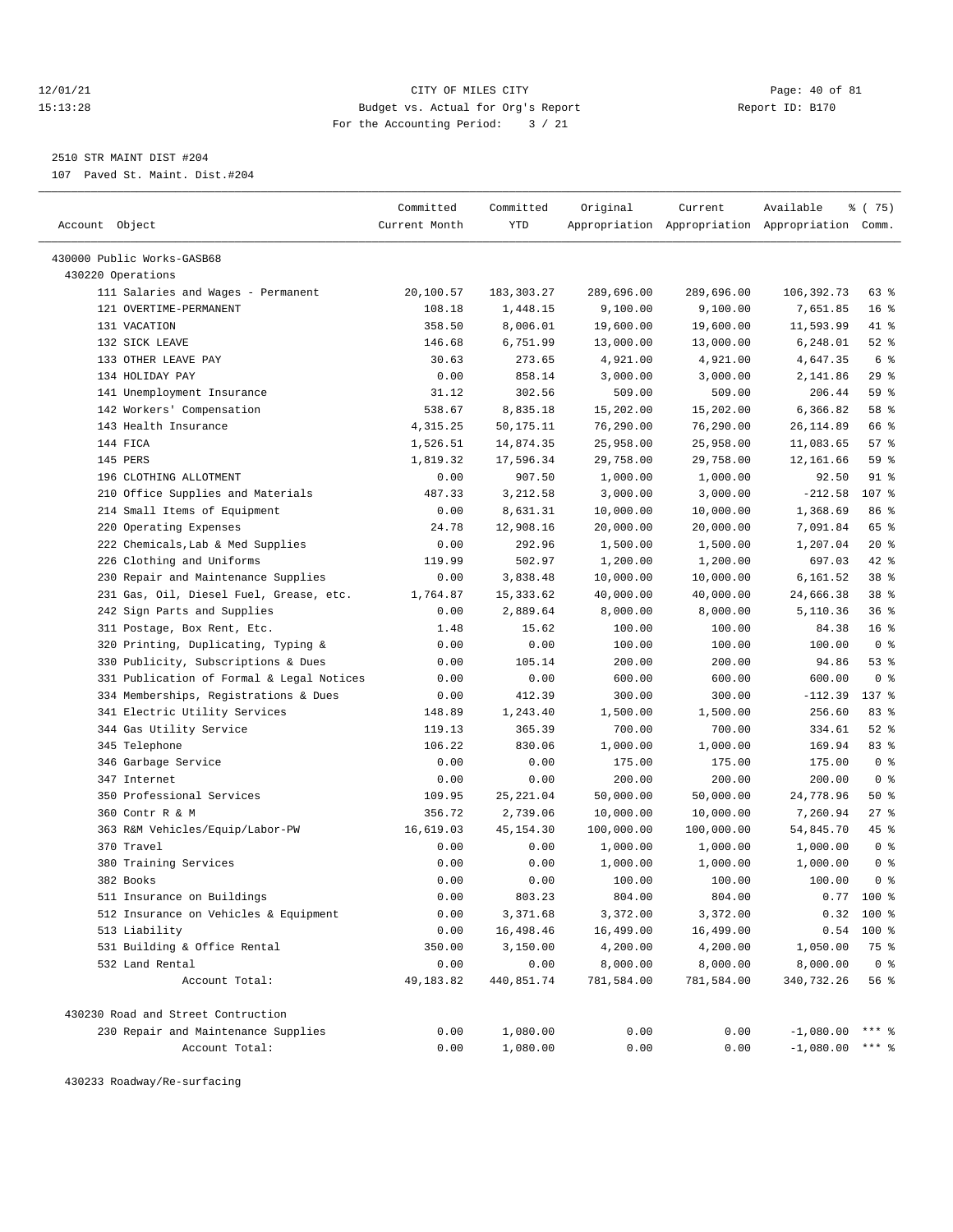#### 12/01/21 Page: 41 of 81 CITY OF MILES CITY CONTRIBUTE CITY PAGE: 41 of 81 Page: 41 of 81 CITY CHEROLES CITY CONTRIBUTE CITY PAGE: 41 OF 81 PAGE: 41 OF 81 PAGE: 41 OF 81 PAGE: 5170 15:13:28 Budget vs. Actual for Org's Report For the Accounting Period: 3 / 21

### 2510 STR MAINT DIST #204

107 Paved St. Maint. Dist.#204

|                                          | Committed     | Committed                 | Original     | Current      | Available                                       | % (75)         |
|------------------------------------------|---------------|---------------------------|--------------|--------------|-------------------------------------------------|----------------|
| Account Object                           | Current Month | <b>YTD</b>                |              |              | Appropriation Appropriation Appropriation Comm. |                |
| 230 Repair and Maintenance Supplies      | 0.00          | 14,099.10                 | 80,000.00    | 80,000.00    | 65,900.90                                       | 18 %           |
| 350 Professional Services                | 0.00          | 0.00                      | 5,000.00     | 5,000.00     | 5,000.00                                        | 0 <sup>8</sup> |
| Account Total:                           | 0.00          | 14,099.10                 | 85,000.00    | 85,000.00    | 70,900.90                                       | $17*$          |
| 430234 CURB AND GUTTER                   |               |                           |              |              |                                                 |                |
| 350 Professional Services                | 0.00          | 15,040.54                 | 40,000.00    | 40,000.00    | 24,959.46                                       | 38 %           |
| Account Total:                           | 0.00          | 15,040.54                 | 40,000.00    | 40,000.00    | 24,959.46                                       | 38 %           |
| 430235 Storm Drain & Culvert Maintenance |               |                           |              |              |                                                 |                |
| 220 Operating Expenses                   | 0.00          | 972.38                    | 35,000.00    | 35,000.00    | 34,027.62                                       | 3%             |
| 230 Repair and Maintenance Supplies      | 0.00          | 15,035.30                 | 0.00         | 0.00         | $-15,035.30$                                    | $***$ $-$      |
| 350 Professional Services                | 0.00          | 9,272.97                  | 25,000.00    | 25,000.00    | 15,727.03                                       | 37%            |
| Account Total:                           | 0.00          | 25,280.65                 | 60,000.00    | 60,000.00    | 34,719.35                                       | 42 %           |
| 430236 Darling Addition Project          |               |                           |              |              |                                                 |                |
| 220 Operating Expenses                   | 0.00          | 490,010.03                | 500,000.00   | 500,000.00   | 9,989.97                                        | 98 %           |
| 230 Repair and Maintenance Supplies      | 0.00          | 895,100.98                | 600,000.00   | 600,000.00   | $-295, 100.98$                                  | 149 %          |
| 350 Professional Services                | 86.50         | 85,581.35                 | 200,000.00   | 200,000.00   | 114, 418.65                                     | $43$ %         |
| Account Total:                           | 86.50         | 1,470,692.36              | 1,300,000.00 | 1,300,000.00 | $-170,692.36$                                   | $113*$         |
| Account Group Total:                     |               | 49, 270.32 1, 967, 044.39 | 2,266,584.00 | 2,266,584.00 | 299,539.61                                      | 87%            |
| 520000 OTHER FINANCING USES              |               |                           |              |              |                                                 |                |
| 521000 Interfund Operating Transfers Out |               |                           |              |              |                                                 |                |
| 820 Transfers to Other Funds             | 66, 415.42    | 212,874.78                | 235, 297.00  | 235, 297.00  | 22, 422. 22                                     | $90*$          |
| Account Total:                           | 66, 415.42    | 212,874.78                | 235, 297.00  | 235, 297.00  | 22, 422. 22                                     | 90%            |
| Account Group Total:                     | 66, 415.42    | 212,874.78                | 235, 297.00  | 235, 297.00  | 22, 422. 22                                     | $90*$          |
| Organization Total:                      |               | 115,685.74 2,179,919.17   | 2,501,881.00 | 2,501,881.00 | 321,961.83                                      | 87%            |
| Fund Total:                              |               | 115,685.74 2,179,919.17   | 2,501,881.00 | 2,501,881.00 | 321,961.83 87 %                                 |                |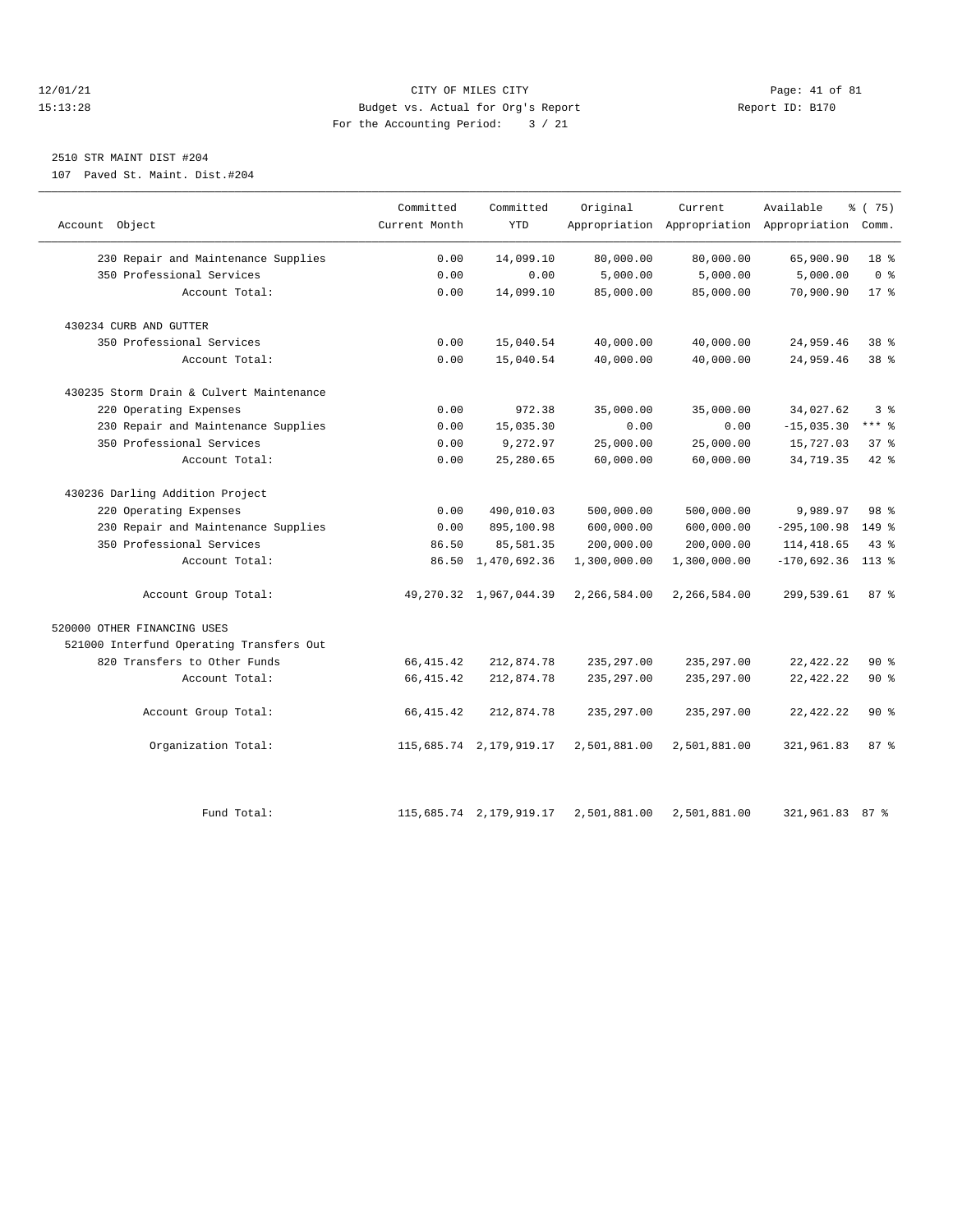#### $\verb|12/01/21| \quad \verb|22/01/21| \quad \verb|23.13:28| \quad \verb|33.13:28| \quad \verb|33.13:28| \quad \verb|33.13:28| \quad \verb|33.13:28| \quad \verb|33.13:28| \quad \verb|33.13:28| \quad \verb|33.13:28| \quad \verb|33.13:28| \quad \verb|33.13:28| \quad \verb|33.13:28| \quad \verb|33.13:28| \quad \verb|33.13:28| \quad \verb|33.13:2$ 15:13:28 Budget vs. Actual for Org's Report Report ID: B170 For the Accounting Period: 3 / 21

# 2520 STR MAINT DIST #205

107 Paved St. Maint. Dist.#204

| Account Object                                  | Committed<br>Current Month | Committed<br><b>YTD</b> | Original | Current<br>Appropriation Appropriation | Available<br>Appropriation | % (75)<br>Comm. |
|-------------------------------------------------|----------------------------|-------------------------|----------|----------------------------------------|----------------------------|-----------------|
| 430000 Public Works-GASB68<br>430220 Operations |                            |                         |          |                                        |                            |                 |
| 334 Memberships, Registrations & Dues           | $-435.68$                  | $-435.68$               | 0.00     | 0.00                                   | 435.68                     | $***$ 2         |
| 363 R&M Vehicles/Equip/Labor-PW                 | 0.00                       | 192.14                  | 0.00     | 0.00                                   | $-192.14$                  | $***$ 2         |
| Account Total:                                  | $-435.68$                  | $-243.54$               | 0.00     | 0.00                                   | $243.54$ *** 8             |                 |
| Account Group Total:                            | $-435.68$                  | $-243.54$               | 0.00     | 0.00                                   | 243.54                     | $***$ 2         |
| Organization Total:                             | $-435.68$                  | $-243.54$               | 0.00     | 0.00                                   | 243.54                     | $***$ 2         |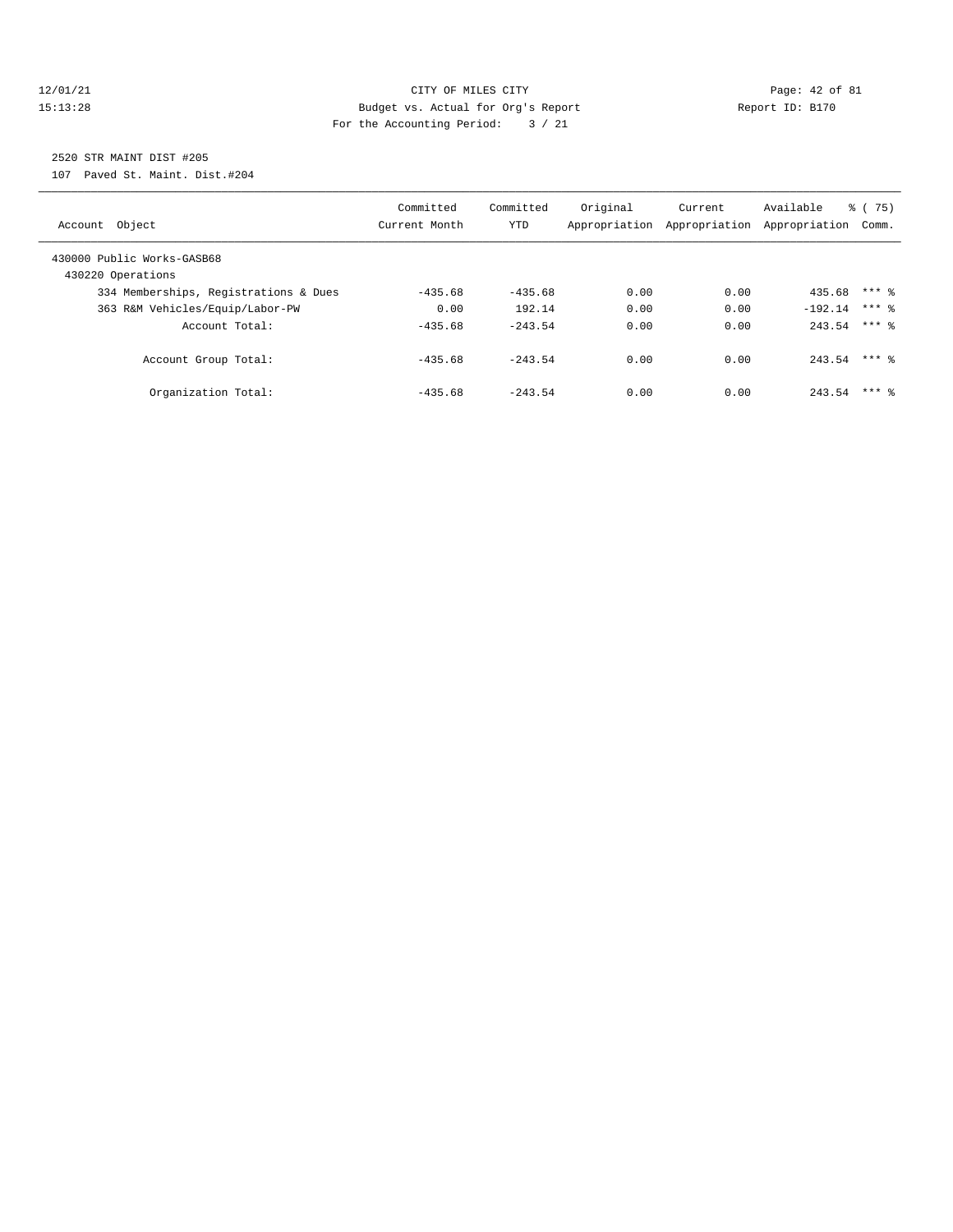#### 12/01/21 Page: 43 of 81 15:13:28 Budget vs. Actual for Org's Report Report ID: B170 For the Accounting Period: 3 / 21

————————————————————————————————————————————————————————————————————————————————————————————————————————————————————————————————————

#### 2520 STR MAINT DIST #205

108 Street Maintenance (North Side)

|                                           | Committed     | Committed  | Original   | Current    | Available                                       | 8 (75)          |
|-------------------------------------------|---------------|------------|------------|------------|-------------------------------------------------|-----------------|
| Account Object                            | Current Month | <b>YTD</b> |            |            | Appropriation Appropriation Appropriation Comm. |                 |
| 430000 Public Works-GASB68                |               |            |            |            |                                                 |                 |
| 430220 Operations                         |               |            |            |            |                                                 |                 |
| 111 Salaries and Wages - Permanent        | 5,786.21      | 52,435.20  | 97,876.00  | 97,876.00  | 45,440.80                                       | 54%             |
| 121 OVERTIME-PERMANENT                    | 27.38         | 370.80     | 2,500.00   | 2,500.00   | 2,129.20                                        | 15 <sup>°</sup> |
| 131 VACATION                              | 106.80        | 2,417.68   | 6,000.00   | 6,000.00   | 3,582.32                                        | 40 %            |
| 132 SICK LEAVE                            | 68.32         | 2,229.86   | 3,800.00   | 3,800.00   | 1,570.14                                        | 59%             |
| 133 OTHER LEAVE PAY                       | 7.66          | 70.24      | 1,717.00   | 1,717.00   | 1,646.76                                        | 4%              |
| 134 HOLIDAY PAY                           | 0.00          | 217.07     | 800.00     | 800.00     | 582.93                                          | $27$ %          |
| 141 Unemployment Insurance                | 9.00          | 87.03      | 169.00     | 169.00     | 81.97                                           | $51$ %          |
| 142 Workers' Compensation                 | 139.94        | 2,266.03   | 5,288.00   | 5,288.00   | 3,021.97                                        | 43 %            |
| 143 Health Insurance                      | 1,452.71      | 13,673.04  | 25,738.00  | 25,738.00  | 12,064.96                                       | 53%             |
| 144 FICA                                  | 442.63        | 4,292.19   | 8,977.00   | 8,977.00   | 4,684.81                                        | 48 %            |
| 145 PERS                                  | 525.87        | 5,063.79   | 9,883.00   | 9,883.00   | 4,819.21                                        | $51$ %          |
| 196 CLOTHING ALLOTMENT                    | 0.00          | 255.00     | 300.00     | 300.00     | 45.00                                           | 85%             |
| 210 Office Supplies and Materials         | 3.46          | 747.60     | 1,000.00   | 1,000.00   | 252.40                                          | 75 %            |
| 214 Small Items of Equipment              | 0.00          | 2,165.85   | 2,000.00   | 2,000.00   | $-165.85$                                       | 108 %           |
| 220 Operating Expenses                    | 6.19          | 3,227.15   | 5,000.00   | 5,000.00   | 1,772.85                                        | 65 %            |
| 222 Chemicals, Lab & Med Supplies         | 0.00          | 73.24      | 500.00     | 500.00     | 426.76                                          | 15 <sup>8</sup> |
| 226 Clothing and Uniforms                 | 30.00         | 122.00     | 300.00     | 300.00     | 178.00                                          | 41 %            |
| 230 Repair and Maintenance Supplies       | 118.37        | 1,077.50   | 5,000.00   | 5,000.00   | 3,922.50                                        | $22$ %          |
| 231 Gas, Oil, Diesel Fuel, Grease, etc.   | 441.23        | 3,833.43   | 10,000.00  | 10,000.00  | 6,166.57                                        | 38 %            |
| 242 Sign Parts and Supplies               | 0.00          | 671.47     | 2,500.00   | 2,500.00   | 1,828.53                                        | $27$ %          |
| 311 Postage, Box Rent, Etc.               | 1.47          | 7.27       | 60.00      | 60.00      | 52.73                                           | $12*$           |
| 330 Publicity, Subscriptions & Dues       | 0.00          | 0.00       | 100.00     | 100.00     | 100.00                                          | 0 <sup>8</sup>  |
| 331 Publication of Formal & Legal Notices | 0.00          | 26.28      | 0.00       | 0.00       | $-26.28$                                        | $***$ $-$       |
| 334 Memberships, Registrations & Dues     | $-108.92$     | $-5.81$    | 100.00     | 100.00     | 105.81                                          | $-6$ %          |
| 341 Electric Utility Services             | 11.92         | 70.83      | 150.00     | 150.00     | 79.17                                           | 47 %            |
| 344 Gas Utility Service                   | 29.78         | 91.35      | 300.00     | 300.00     | 208.65                                          | $30*$           |
| 345 Telephone                             | 48.34         | 367.02     | 400.00     | 400.00     | 32.98                                           | 92%             |
| 350 Professional Services                 | 416.98        | 1,020.28   | 10,000.00  | 10,000.00  | 8,979.72                                        | $10*$           |
| 360 Contr R & M                           | 111.06        | 622.89     | 1,500.00   | 1,500.00   | 877.11                                          | $42$ %          |
| 363 R&M Vehicles/Equip/Labor-PW           | 10,471.46     | 22,693.85  | 35,000.00  | 35,000.00  | 12,306.15                                       | 65 %            |
| 370 Travel                                | 0.00          | 0.00       | 250.00     | 250.00     | 250.00                                          | 0 <sup>8</sup>  |
| 380 Training Services                     | 0.00          | 0.00       | 200.00     | 200.00     | 200.00                                          | 0 <sup>8</sup>  |
| 382 Books                                 | 0.00          | 0.00       | 100.00     | 100.00     | 100.00                                          | 0 <sup>8</sup>  |
| 511 Insurance on Buildings                | 0.00          | 200.81     | 201.00     | 201.00     | 0.19                                            | 100 %           |
| 512 Insurance on Vehicles & Equipment     | 0.00          | 842.92     | 843.00     | 843.00     | 0.08                                            | 100 %           |
| 513 Liability                             | 0.00          | 4,321.63   | 4,322.00   | 4,322.00   |                                                 | $0.37$ 100 %    |
| 531 Building & Office Rental              | 166.66        | 1,499.94   | 2,000.00   | 2,000.00   | 500.06                                          | 75 %            |
| Account Total:                            | 20, 314.52    | 127,055.43 | 244,874.00 | 244,874.00 | 117,818.57                                      | $52$ $\approx$  |
|                                           |               |            |            |            |                                                 |                 |
| 430233 Roadway/Re-surfacing               |               |            |            |            |                                                 |                 |
| 230 Repair and Maintenance Supplies       | 0.00          | 659.60     | 0.00       | 0.00       | $-659.60$                                       | *** 응           |
| 350 Professional Services                 | 0.00          | 3,116.00   | 50,000.00  | 50,000.00  | 46,884.00                                       | 6 %             |
| Account Total:                            | 0.00          | 3,775.60   | 50,000.00  | 50,000.00  | 46,224.40                                       | 8 %             |
| 430235 Storm Drain & Culvert Maintenance  |               |            |            |            |                                                 |                 |
| 230 Repair and Maintenance Supplies       | 0.00          | 226.34     | 5,000.00   | 5,000.00   | 4,773.66                                        | 5 %             |
| 350 Professional Services                 | 0.00          | 0.00       | 5,500.00   | 5,500.00   | 5,500.00                                        | 0 %             |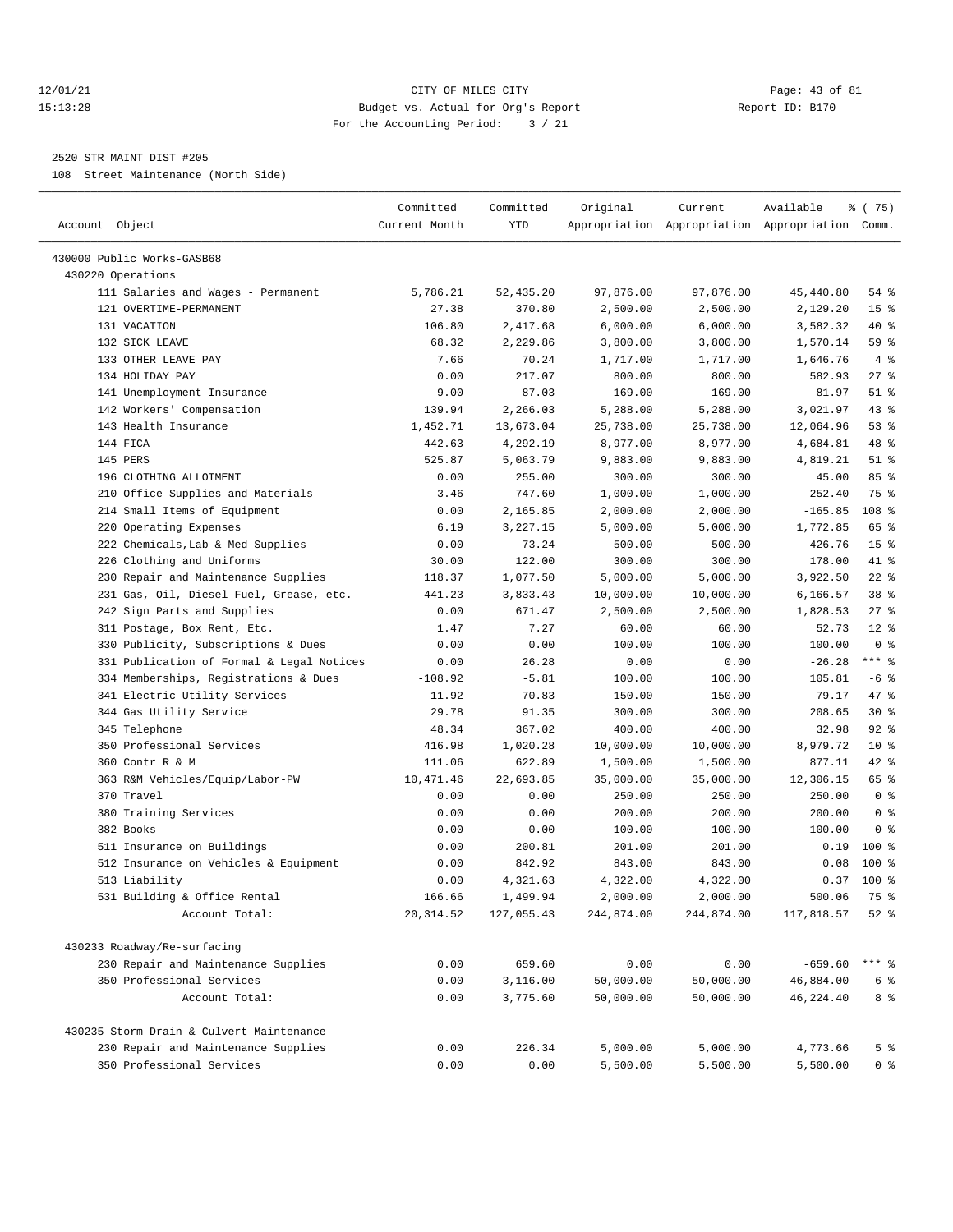#### 12/01/21 Page: 44 of 81 15:13:28 Budget vs. Actual for Org's Report Report ID: B170 For the Accounting Period: 3 / 21

#### 2520 STR MAINT DIST #205

108 Street Maintenance (North Side)

| Account Object                                                                                                                                    | Committed<br>Current Month          | Committed<br><b>YTD</b>             | Original                            | Current<br>Appropriation Appropriation | Available<br>Appropriation       | % (75)<br>Comm.      |
|---------------------------------------------------------------------------------------------------------------------------------------------------|-------------------------------------|-------------------------------------|-------------------------------------|----------------------------------------|----------------------------------|----------------------|
| Account Total:                                                                                                                                    | 0.00                                | 226.34                              | 10,500.00                           | 10,500.00                              | 10,273.66                        | 2 <sub>8</sub>       |
| Account Group Total:                                                                                                                              | 20, 314.52                          | 131,057.37                          | 305, 374.00                         | 305, 374.00                            | 174, 316.63                      | $43$ %               |
| 520000 OTHER FINANCING USES<br>521000 Interfund Operating Transfers Out<br>820 Transfers to Other Funds<br>Account Total:<br>Account Group Total: | 16,877.08<br>16,877.08<br>16,877.08 | 30,677.72<br>30,677.72<br>30,677.72 | 35,853.00<br>35,853.00<br>35,853.00 | 35,853.00<br>35,853.00<br>35,853.00    | 5,175.28<br>5,175.28<br>5,175.28 | 86 %<br>86 %<br>86 % |
| Organization Total:                                                                                                                               | 37,191.60                           | 161,735.09                          | 341,227.00                          | 341,227.00                             | 179,491.91                       | $47$ %               |
| Fund Total:                                                                                                                                       | 36,755.92                           | 161,491.55                          | 341,227.00                          | 341,227.00                             | 179,735.45                       | 47 %                 |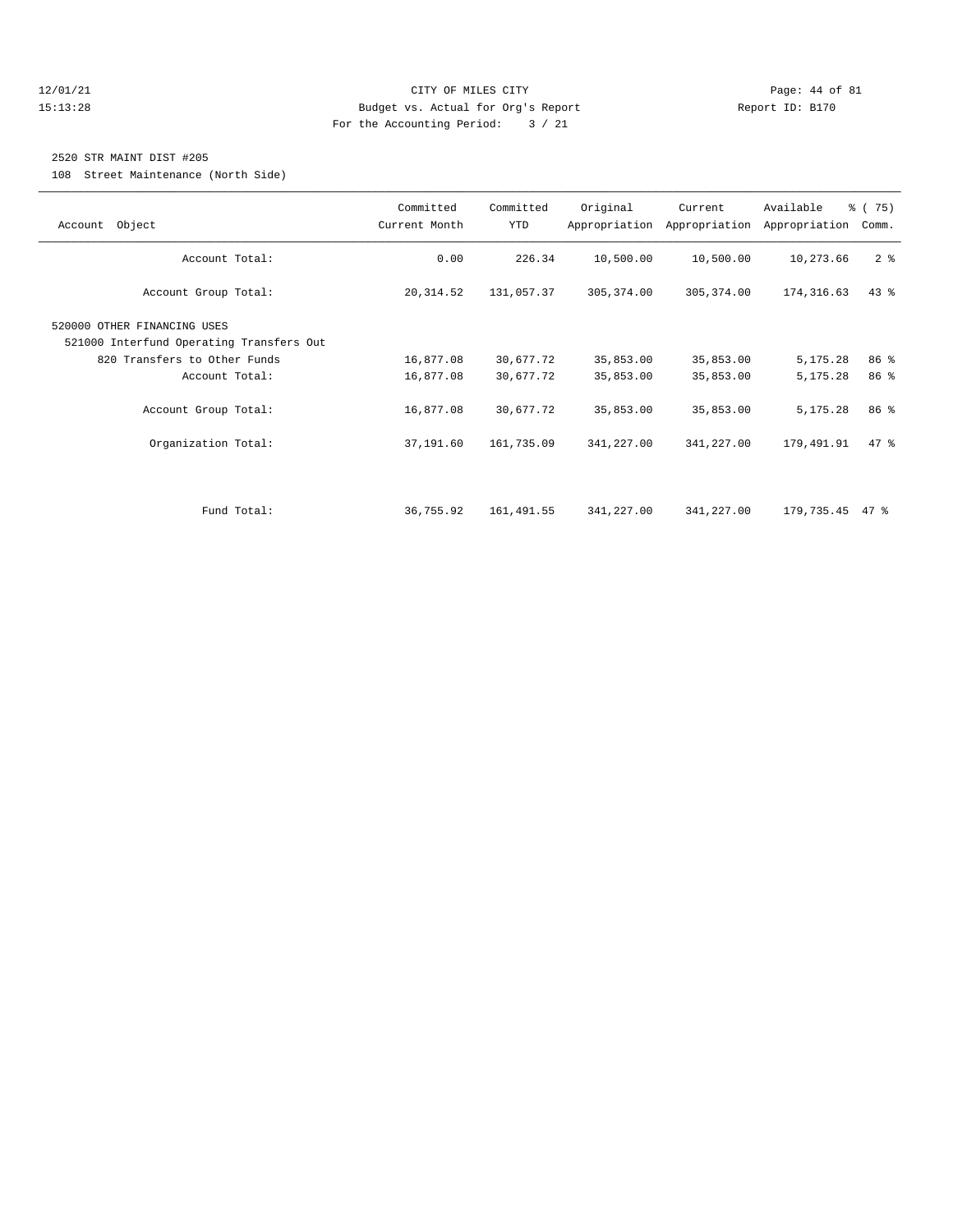#### 12/01/21 Page: 45 of 81 15:13:28 Budget vs. Actual for Org's Report Report ID: B170 For the Accounting Period: 3 / 21

#### 2540 STR MAINT DIST#207-(MILESTOWN ESTATES)

109 Milestown Estates Maintenance Dist.

| Account Object                           | Committed<br>Current Month | Committed<br><b>YTD</b> | Original | Current  | Available<br>Appropriation Appropriation Appropriation Comm. | 8 (75)          |
|------------------------------------------|----------------------------|-------------------------|----------|----------|--------------------------------------------------------------|-----------------|
|                                          |                            |                         |          |          |                                                              |                 |
| 430000 Public Works-GASB68               |                            |                         |          |          |                                                              |                 |
| 430220 Operations                        |                            |                         |          |          |                                                              |                 |
| 111 Salaries and Wages - Permanent       | 269.06                     | 2,457.79                | 3,496.00 | 3,496.00 | 1,038.21                                                     | 70 %            |
| 121 OVERTIME-PERMANENT                   | 1.36                       | 17.54                   | 100.00   | 100.00   | 82.46                                                        | 18 %            |
| 131 VACATION                             | 5.16                       | 113.61                  | 300.00   | 300.00   | 186.39                                                       | 38 <sup>8</sup> |
| 132 SICK LEAVE                           | 2.71                       | 96.74                   | 200.00   | 200.00   | 103.26                                                       | 48 %            |
| 133 OTHER LEAVE PAY                      | 0.00                       | 0.20                    | 39.00    | 39.00    | 38.80                                                        | 1 <sup>8</sup>  |
| 134 HOLIDAY PAY                          | 0.00                       | 10.09                   | 40.00    | 40.00    | 29.91                                                        | 25%             |
| 141 Unemployment Insurance               | 0.40                       | 3.78                    | 6.00     | 6.00     | 2.22                                                         | 63 %            |
| 142 Workers' Compensation                | 6.92                       | 113.66                  | 194.00   | 194.00   | 80.34                                                        | 59%             |
| 143 Health Insurance                     | 68.32                      | 644.66                  | 820.00   | 820.00   | 175.34                                                       | 79 %            |
| 144 FICA                                 | 20.51                      | 200.12                  | 319.00   | 319.00   | 118.88                                                       | 63%             |
| 145 PERS                                 | 24.39                      | 236.41                  | 366.00   | 366.00   | 129.59                                                       | 65 %            |
| 196 CLOTHING ALLOTMENT                   | 0.00                       | 12.00                   | 20.00    | 20.00    | 8.00                                                         | 60 %            |
| 350 Professional Services                | 0.00                       | 0.70                    | 1,000.00 | 1,000.00 | 999.30                                                       | 0 <sup>8</sup>  |
| Account Total:                           | 398.83                     | 3,907.30                | 6,900.00 | 6,900.00 | 2,992.70                                                     | 57%             |
| Account Group Total:                     | 398.83                     | 3,907.30                | 6,900.00 | 6,900.00 | 2,992.70                                                     | 57%             |
| 510000 MISCELLANEOUS                     |                            |                         |          |          |                                                              |                 |
| 510330 Comprehensive Liability Insurance |                            |                         |          |          |                                                              |                 |
| 513 Liability                            | 0.00                       | 63.16                   | 64.00    | 64.00    | 0.84                                                         | 99 <sub>8</sub> |
| Account Total:                           | 0.00                       | 63.16                   | 64.00    | 64.00    | 0.84                                                         | 99 <sub>8</sub> |
| Account Group Total:                     | 0.00                       | 63.16                   | 64.00    | 64.00    | 0.84                                                         | 99 %            |
| Organization Total:                      | 398.83                     | 3,970.46                | 6,964.00 | 6,964.00 | 2,993.54                                                     | 57%             |
| Fund Total:                              | 398.83                     | 3,970.46                | 6,964.00 | 6,964.00 | 2,993.54 57 %                                                |                 |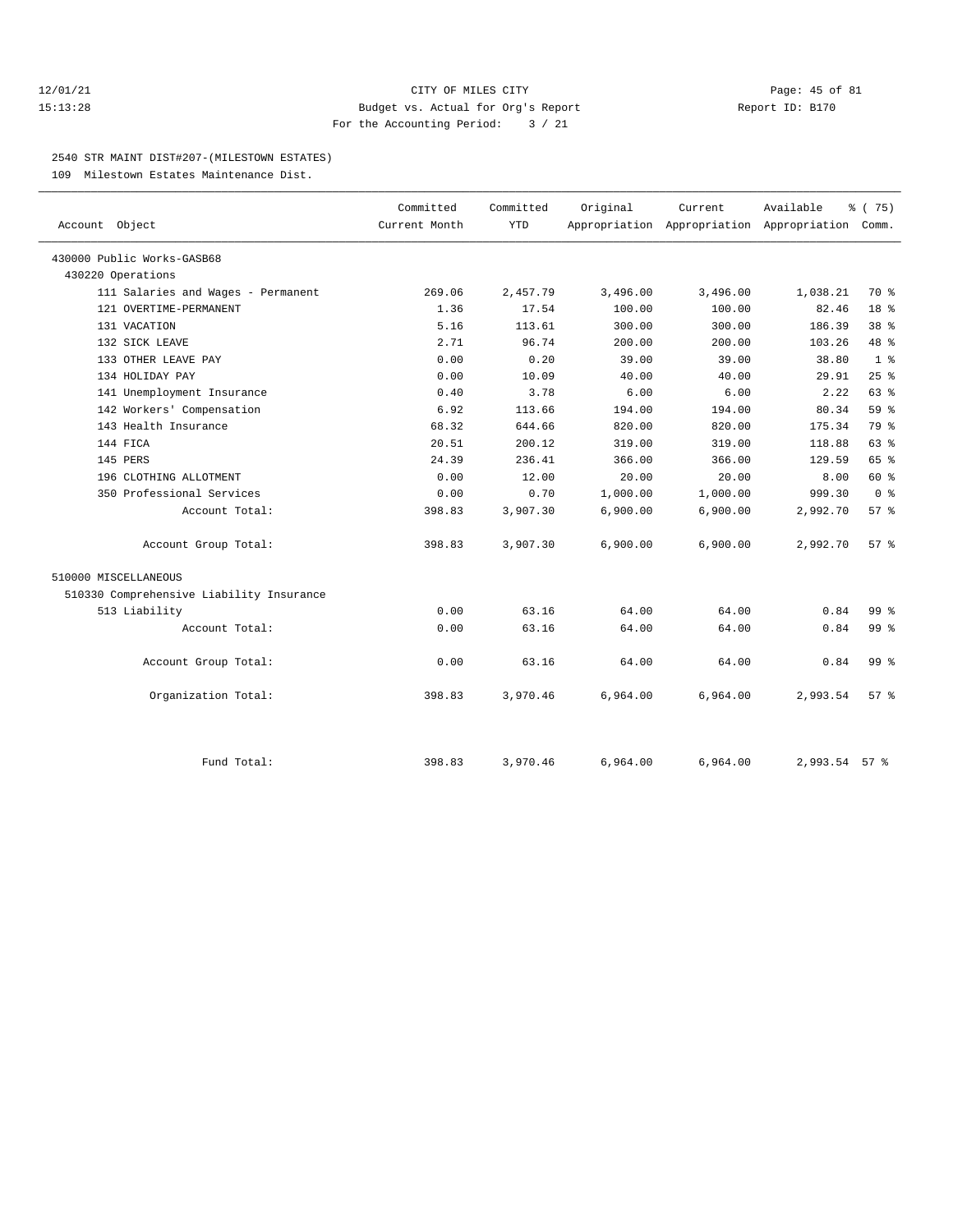#### $12/01/21$  Page: 46 of 81 15:13:28 Budget vs. Actual for Org's Report Report ID: B170 For the Accounting Period: 3 / 21

#### 2701 Fire Grants

7 Fire

| Account Object                                                               | Committed<br>Current Month | Committed<br><b>YTD</b> | Original   | Current<br>Appropriation Appropriation | Available<br>Appropriation | % (75)<br>Comm. |
|------------------------------------------------------------------------------|----------------------------|-------------------------|------------|----------------------------------------|----------------------------|-----------------|
| 420000 PUBLIC SAFETY-GASB68<br>420464 Fire-Turnouts/Accountability Sys Grant |                            |                         |            |                                        |                            |                 |
| 226 Clothing and Uniforms                                                    | 0.00                       | 0.00                    | 325,087.00 | 325,087.00                             | 325,087.00                 | 0 <sup>8</sup>  |
| Account Total:                                                               | 0.00                       | 0.00                    | 325,087.00 | 325,087.00                             | 325,087.00                 | 0 <sup>8</sup>  |
| Account Group Total:                                                         | 0.00                       | 0.00                    | 325,087.00 | 325,087.00                             | 325,087.00                 | 0 <sup>8</sup>  |
| Organization Total:                                                          | 0.00                       | 0.00                    | 325,087.00 | 325,087.00                             | 325,087.00                 | 0 <sup>8</sup>  |
| Fund Total:                                                                  | 0.00                       | 0.00                    | 325,087.00 | 325,087.00                             | 325,087.00                 | 0 <sup>8</sup>  |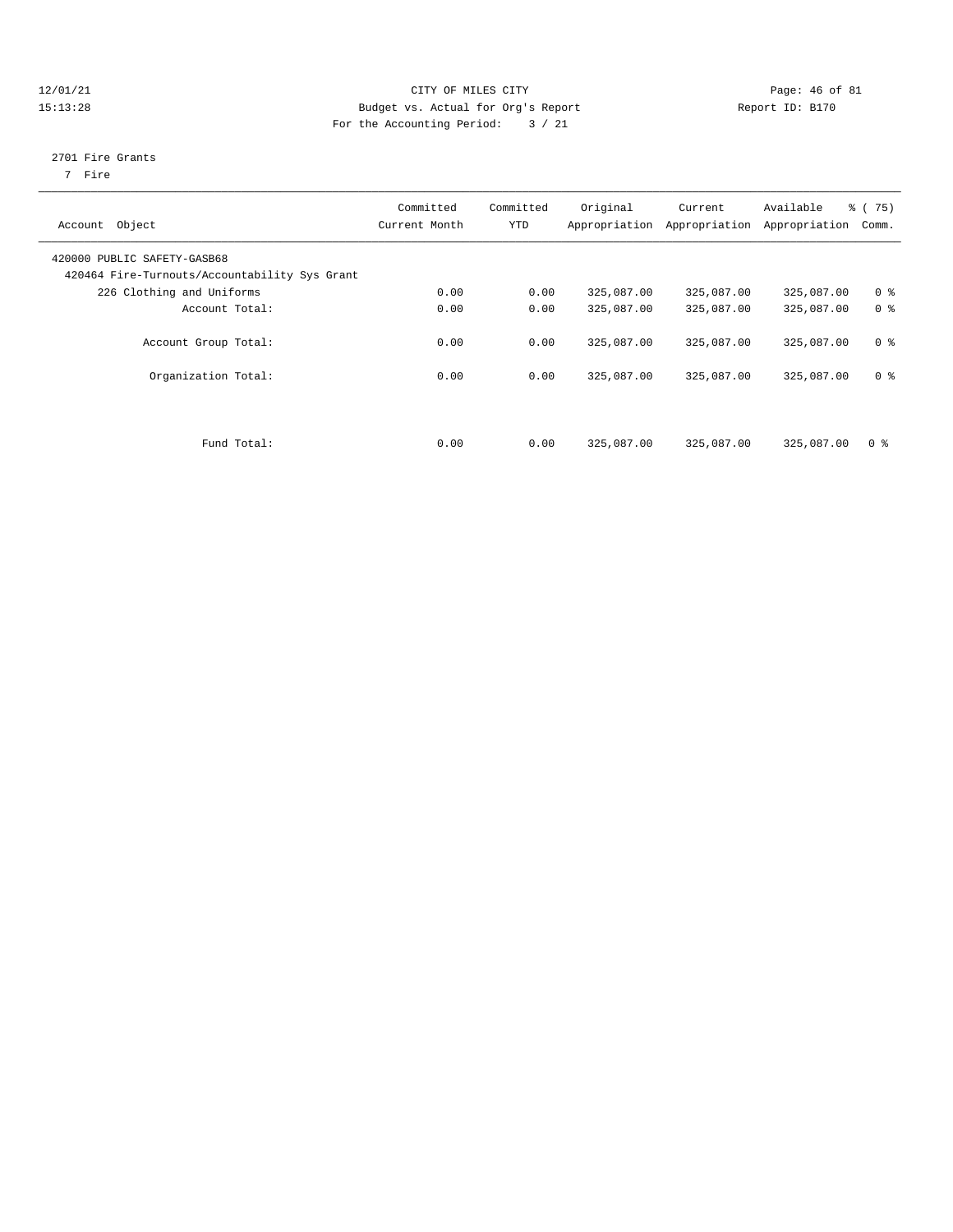#### 12/01/21 Page: 47 of 81 CITY OF MILES CITY CONTRIBUTE CONTRIBUTE CONTRIBUTE CITY CONTRIBUTE CITY PAGE: 47 of 81<br>15:13:28 Budget vs. Actual for Org's Report (1995) Report ID: B170 15:13:28 Budget vs. Actual for Org's Report For the Accounting Period: 3 / 21

 2820 GAS TAX 34 Gas Tax

| Account Object                           | Committed<br>Current Month | Committed<br><b>YTD</b> | Original   | Current    | Available<br>Appropriation Appropriation Appropriation | % (75)<br>Comm. |  |
|------------------------------------------|----------------------------|-------------------------|------------|------------|--------------------------------------------------------|-----------------|--|
| 520000 OTHER FINANCING USES              |                            |                         |            |            |                                                        |                 |  |
| 521000 Interfund Operating Transfers Out |                            |                         |            |            |                                                        |                 |  |
| 820 Transfers to Other Funds             | 204.33                     | 1,838.97                | 2,452.00   | 2,452.00   | 613.03                                                 | 75 %            |  |
| Account Total:                           | 204.33                     | 1,838.97                | 2,452.00   | 2,452.00   | 613.03                                                 | 75 %            |  |
| 521204 TRANSFER:<br>SID 204              |                            |                         |            |            |                                                        |                 |  |
| 820 Transfers to Other Funds             | 100,163.61                 | 100,163.61              | 83,878.00  | 83,878.00  | $-16, 285.61$ 119 %                                    |                 |  |
| Account Total:                           | 100,163.61                 | 100,163.61              | 83,878.00  | 83,878.00  | $-16, 285.61$ 119 %                                    |                 |  |
| 521205 TRANSFER:<br>SID 205              |                            |                         |            |            |                                                        |                 |  |
| 820 Transfers to Other Funds             | 25,040.90                  | 25,040.90               | 83,878.00  | 83,878.00  | 58,837.10                                              | $30*$           |  |
| Account Total:                           | 25,040.90                  | 25,040.90               | 83,878.00  | 83,878.00  | 58,837.10                                              | $30*$           |  |
| Account Group Total:                     | 125,408.84                 | 127,043.48              | 170,208.00 | 170,208.00 | 43, 164.52                                             | 75 %            |  |
| Organization Total:                      | 125,408.84                 | 127,043.48              | 170,208.00 | 170,208.00 | 43, 164.52                                             | 75 %            |  |
|                                          |                            |                         |            |            |                                                        |                 |  |
| Fund Total:                              | 125,408.84                 | 127,043.48              | 170,208.00 | 170,208.00 | 43, 164. 52 75 %                                       |                 |  |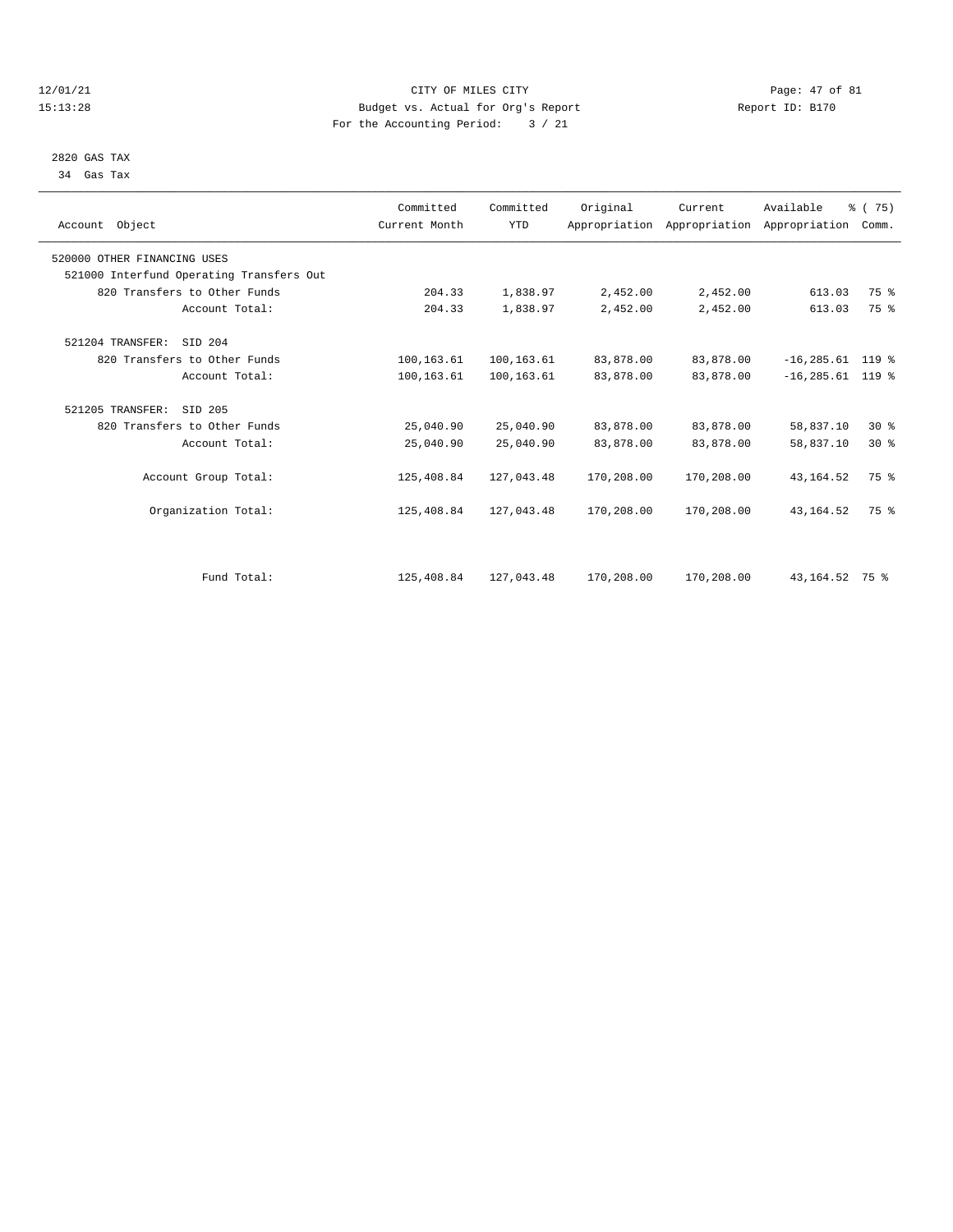#### 12/01/21 Page: 48 of 81 CITY OF MILES CITY CONTRIBUTE CITY PAGE: 48 of 81 Page: 48 of 81 CITY CHINES CITY CONTRIBUTE CITY PAGE: 48 OF 81 15:13:28 Budget vs. Actual for Org's Report For the Accounting Period: 3 / 21

#### 2821 HB473- Fuel Tax 95 HB473

| Committed<br>Current Month | Committed<br><b>YTD</b> | Original   | Current<br>Appropriation | Available<br>Appropriation | % (75)<br>Comm. |
|----------------------------|-------------------------|------------|--------------------------|----------------------------|-----------------|
|                            |                         |            |                          |                            |                 |
| 0.00                       | 0.00                    | 105,000.00 | 105,000.00               | 105,000.00                 | 0 <sup>8</sup>  |
| 0.00                       | 0.00                    | 105,000.00 | 105,000.00               | 105,000.00                 | 0 <sup>8</sup>  |
| 0.00                       | 0.00                    | 105,000.00 | 105,000.00               | 105,000.00                 | 0 <sup>8</sup>  |
| 0.00                       | 0.00                    | 105,000.00 | 105,000.00               | 105,000.00                 | 0 <sup>8</sup>  |
| 0.00                       | 0.00                    | 105,000.00 | 105,000.00               | 105,000.00                 | 0 <sup>8</sup>  |
|                            |                         |            |                          | Appropriation              |                 |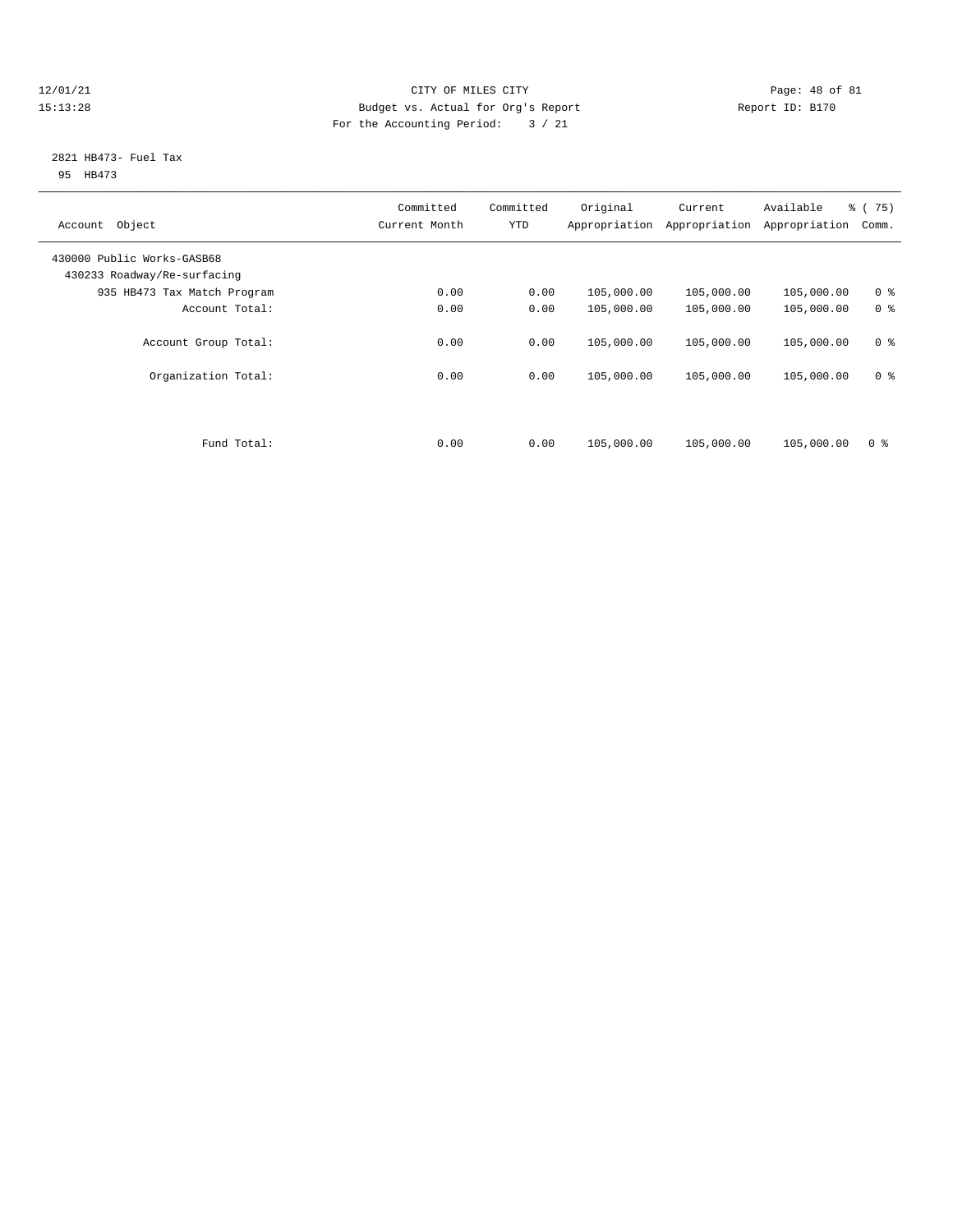#### 12/01/21 Page: 49 of 81 15:13:28 Budget vs. Actual for Org's Report Report ID: B170 For the Accounting Period: 3 / 21

2850 Southeastern Montana Dispatch-911

105 Enhanced 911

| Account Object                             | Committed<br>Current Month | Committed<br><b>YTD</b> | Original   | Current    | Available<br>Appropriation Appropriation Appropriation Comm. | % (75)                             |
|--------------------------------------------|----------------------------|-------------------------|------------|------------|--------------------------------------------------------------|------------------------------------|
| 420000 PUBLIC SAFETY-GASB68                |                            |                         |            |            |                                                              |                                    |
| 420140 Crime Control and Investigation(05) |                            |                         |            |            |                                                              |                                    |
| 210 Office Supplies and Materials          | 0.00                       | 0.00                    | 1,500.00   | 1,500.00   | 1,500.00                                                     | $0 \text{ }$ $\text{ }$ $\text{ }$ |
| 214 Small Items of Equipment               | 130.94                     | 1,148.92                | 2,000.00   | 2,000.00   | 851.08                                                       | 57%                                |
| 220 Operating Expenses                     | 0.00                       | 0.00                    | 2,000.00   | 2,000.00   | 2.000.00                                                     | 0 <sup>8</sup>                     |
| 311 Postage, Box Rent, Etc.                | 0.00                       | 0.00                    | 150.00     | 150.00     | 150.00                                                       | 0 <sup>8</sup>                     |
| 320 Printing, Duplicating, Typing &        | 0.00                       | 0.00                    | 100.00     | 100.00     | 100.00                                                       | 0 <sup>8</sup>                     |
| 334 Memberships, Registrations & Dues      | 0.00                       | 0.00                    | 100.00     | 100.00     | 100.00                                                       | 0 <sup>8</sup>                     |
| 341 Electric Utility Services              | 46.79                      | 446.00                  | 650.00     | 650.00     | 204.00                                                       | 69 %                               |
| 345 Telephone                              | 4,257.61                   | 20,401.39               | 30,000.00  | 30,000.00  | 9,598.61                                                     | 68 %                               |
| 350 Professional Services                  | 7,718.11                   | 32,813.10               | 70,000.00  | 70,000.00  | 37,186.90                                                    | $47*$                              |
| 370 Travel                                 | 0.00                       | 0.00                    | 3,000.00   | 3,000.00   | 3,000.00                                                     | 0 <sup>8</sup>                     |
| 380 Training Services                      | 0.00                       | 1,200.00                | 1,500.00   | 1,500.00   | 300.00                                                       | $80*$                              |
| 512 Insurance on Vehicles & Equipment      | 0.00                       | 280.00                  | 280.00     | 280.00     | 0.00                                                         | $100*$                             |
| 940 Machinery & Equipment                  | 0.00                       | 0.00                    | 30,000.00  | 30,000.00  | 30,000.00                                                    | $0 \text{ }$ $\text{ }$ $\text{ }$ |
| 941 911 Eq & Software (2/01)               | 150.00                     | 106,595.10              | 30,000.00  | 30,000.00  | $-76, 595.10$                                                | $355$ $%$                          |
| Account Total:                             | 12,303.45                  | 162,884.51              | 171,280.00 | 171,280.00 | 8,395.49                                                     | 95%                                |
| Account Group Total:                       | 12,303.45                  | 162,884.51              | 171,280.00 | 171,280.00 | 8,395.49                                                     | 95%                                |
| 520000 OTHER FINANCING USES                |                            |                         |            |            |                                                              |                                    |
| 521000 Interfund Operating Transfers Out   |                            |                         |            |            |                                                              |                                    |
| 820 Transfers to Other Funds               | $-14,923.25$               | 0.00                    | 59,693.00  | 59,693.00  | 59,693.00                                                    | 0 <sup>8</sup>                     |
| Account Total:                             | $-14,923.25$               | 0.00                    | 59,693.00  | 59,693.00  | 59,693.00                                                    | 0 <sup>8</sup>                     |
| Account Group Total:                       | $-14,923.25$               | 0.00                    | 59,693.00  | 59,693.00  | 59,693.00                                                    | 0 <sup>8</sup>                     |
| Organization Total:                        | $-2,619.80$                | 162,884.51              | 230,973.00 | 230,973.00 | 68,088.49                                                    | 71 %                               |
| Fund Total:                                | $-2,619.80$                | 162,884.51              | 230,973.00 | 230,973.00 | 68,088.49 71 %                                               |                                    |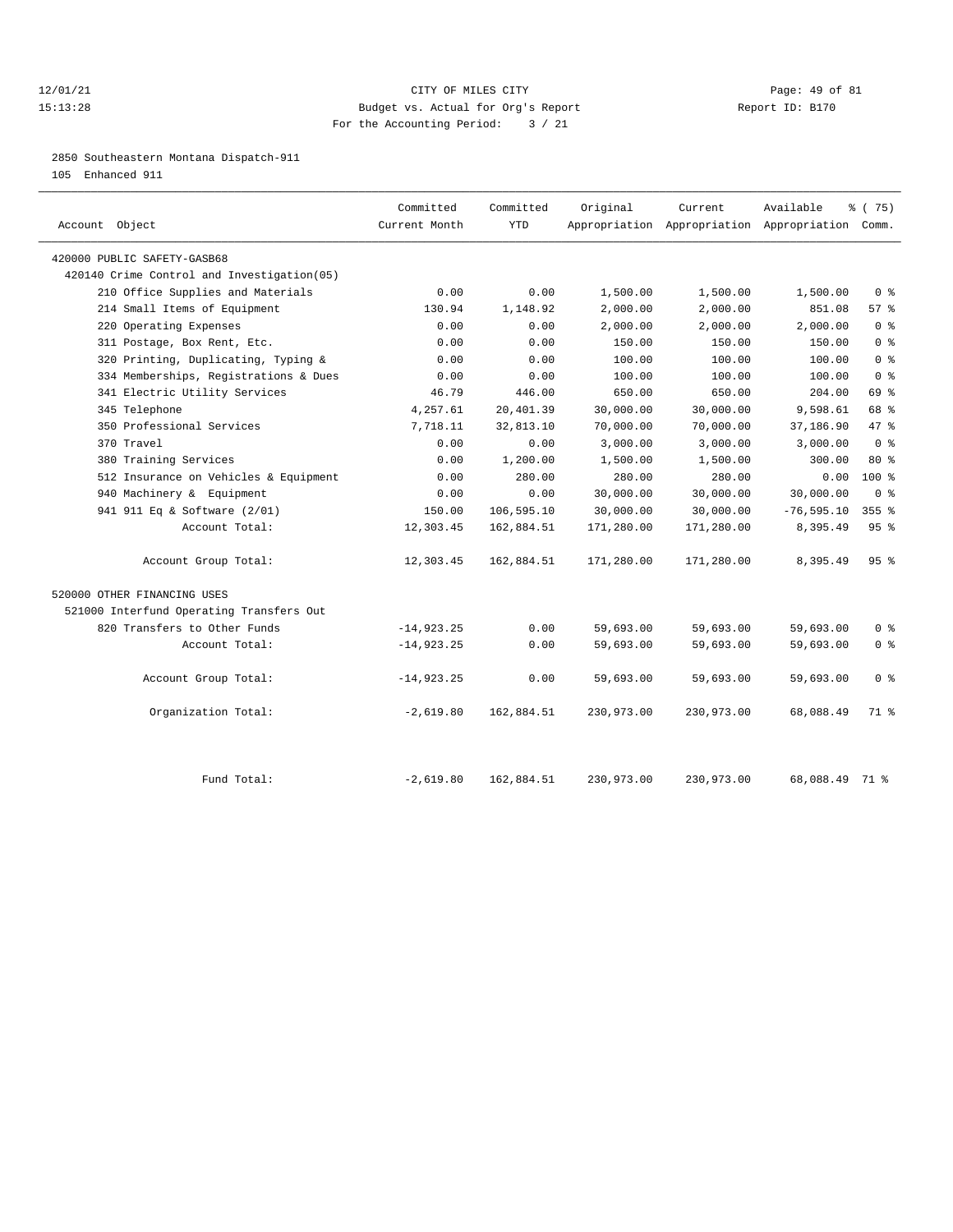#### 12/01/21 Page: 50 of 81 15:13:28 Budget vs. Actual for Org's Report Report ID: B170 For the Accounting Period: 3 / 21

# 2880 LIBRARY GRANTS

39 Partners Program

| Account Object                                                      | Committed<br>Current Month | Committed<br><b>YTD</b> | Original<br>Appropriation | Current<br>Appropriation | Available<br>Appropriation | % (75)<br>Comm. |
|---------------------------------------------------------------------|----------------------------|-------------------------|---------------------------|--------------------------|----------------------------|-----------------|
| 460000 CULTURE AND RECREATION-GASB68<br>460100 Library Services(16) |                            |                         |                           |                          |                            |                 |
| 311 Postage, Box Rent, Etc.                                         | 262.50                     | 2,185.56                | 4,900.00                  | 4,900.00                 | 2,714.44                   | $45$ %          |
| 382 Books                                                           | 0.00                       | 0.00                    | 100.00                    | 100.00                   | 100.00                     | 0 %             |
| Account Total:                                                      | 262.50                     | 2,185.56                | 5,000.00                  | 5.000.00                 | 2,814.44                   | $44*$           |
| Account Group Total:                                                | 262.50                     | 2,185.56                | 5.000.00                  | 5.000.00                 | 2,814.44                   | $44*$           |
| Organization Total:                                                 | 262.50                     | 2,185.56                | 5,000.00                  | 5.000.00                 | 2,814.44                   | $44*$           |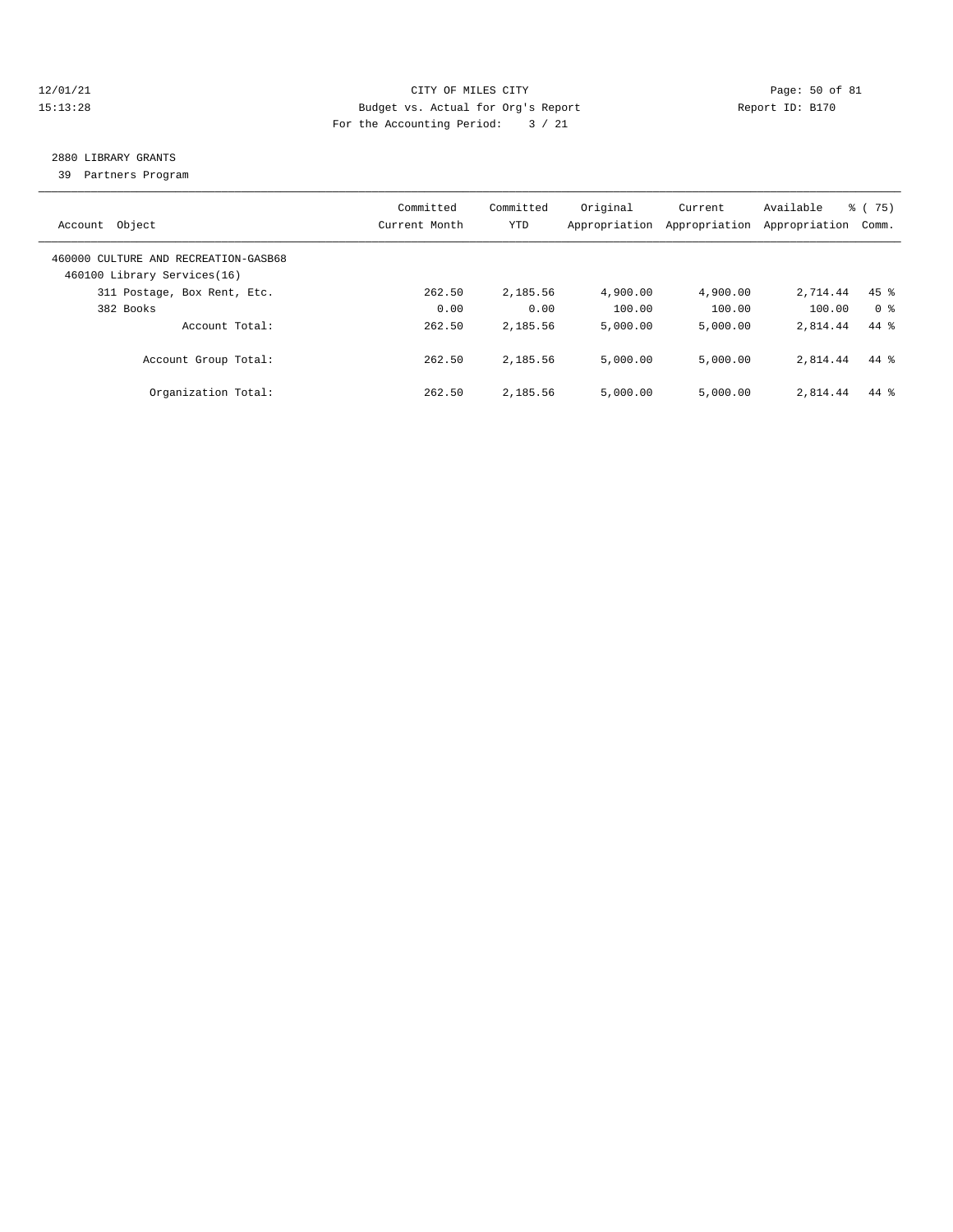#### 12/01/21 Page: 51 of 81 15:13:28 Budget vs. Actual for Org's Report Report ID: B170 For the Accounting Period: 3 / 21

#### 2880 LIBRARY GRANTS

41 Sagebrush Fed/Coal Sev Tax

| Object<br>Account                                                   | Committed<br>Current Month | Committed<br>YTD | Original<br>Appropriation | Current<br>Appropriation | Available<br>Appropriation | % (75)<br>Comm. |
|---------------------------------------------------------------------|----------------------------|------------------|---------------------------|--------------------------|----------------------------|-----------------|
| 460000 CULTURE AND RECREATION-GASB68<br>460100 Library Services(16) |                            |                  |                           |                          |                            |                 |
| 210 Office Supplies and Materials                                   | 0.00                       | 0.00             | 1,056.00                  | 1,056.00                 | 1,056.00                   | 0 <sup>8</sup>  |
| 214 Small Items of Equipment                                        | 0.00                       | 0.00             | 2,500.00                  | 2,500.00                 | 2,500.00                   | 0 <sup>8</sup>  |
| 350 Professional Services                                           | 0.00                       | 1,932.00         | 8,900.00                  | 8,900.00                 | 6,968.00                   | $22$ %          |
| 370 Travel                                                          | 0.00                       | 0.00             | 5,600.00                  | 5,600.00                 | 5,600.00                   | 0 <sup>8</sup>  |
| 380 Training Services                                               | 0.00                       | 0.00             | 2,700.00                  | 2,700.00                 | 2,700.00                   | 0 <sup>8</sup>  |
| Account Total:                                                      | 0.00                       | 1,932.00         | 20,756.00                 | 20,756.00                | 18,824.00                  | 9 <sup>8</sup>  |
| Account Group Total:                                                | 0.00                       | 1,932.00         | 20,756.00                 | 20,756.00                | 18,824.00                  | 9 %             |
| Organization Total:                                                 | 0.00                       | 1,932.00         | 20,756.00                 | 20,756.00                | 18,824.00                  | 9 %             |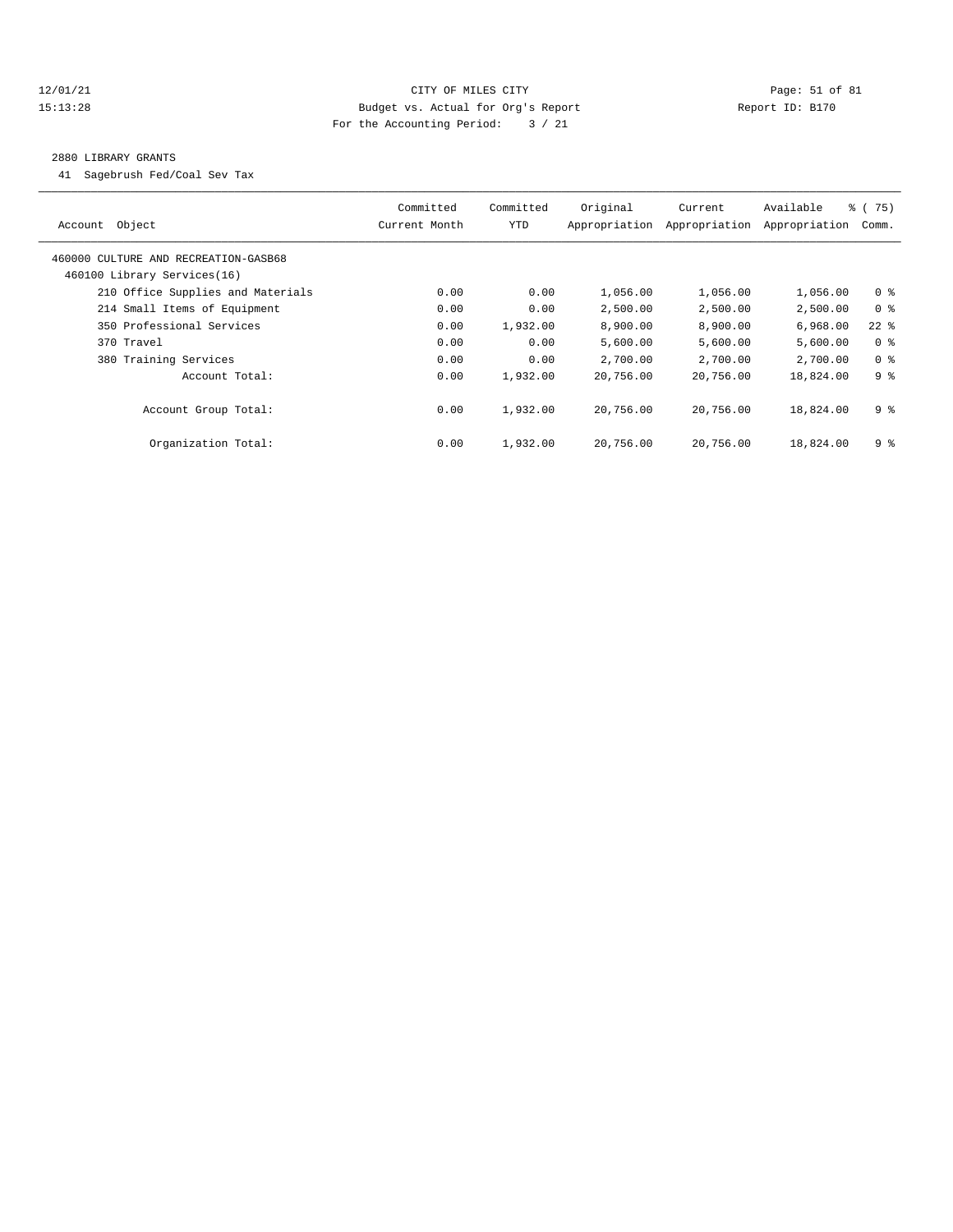#### 12/01/21 Page: 52 of 81 15:13:28 Budget vs. Actual for Org's Report Report ID: B170 For the Accounting Period: 3 / 21

#### 2880 LIBRARY GRANTS

43 State Aid Per Capita-Tech Serv

| Account Object                                                      | Committed<br>Current Month | Committed<br>YTD | Original<br>Appropriation | Current<br>Appropriation | Available<br>Appropriation | % (75)<br>Comm. |
|---------------------------------------------------------------------|----------------------------|------------------|---------------------------|--------------------------|----------------------------|-----------------|
| 460000 CULTURE AND RECREATION-GASB68<br>460100 Library Services(16) |                            |                  |                           |                          |                            |                 |
| 210 Office Supplies and Materials                                   | 0.00                       | 0.00             | 1,000.00                  | 1,000.00                 | 1,000.00                   | 0 <sup>8</sup>  |
| 214 Small Items of Equipment                                        | 0.00                       | 1,598.00         | 5,399.00                  | 5,399.00                 | 3,801.00                   | $30*$           |
| 350 Professional Services                                           | 0.00                       | 2,004.89         | 15,284.00                 | 15,284.00                | 13,279.11                  | $13*$           |
| 370 Travel                                                          | 0.00                       | 0.00             | 5,000.00                  | 5.000.00                 | 5,000.00                   | 0 %             |
| Account Total:                                                      | 0.00                       | 3,602.89         | 26,683.00                 | 26,683.00                | 23,080.11                  | $14*$           |
| Account Group Total:                                                | 0.00                       | 3,602.89         | 26,683.00                 | 26,683.00                | 23,080.11                  | $14*$           |
| Organization Total:                                                 | 0.00                       | 3,602.89         | 26,683.00                 | 26,683.00                | 23,080.11                  | $14*$           |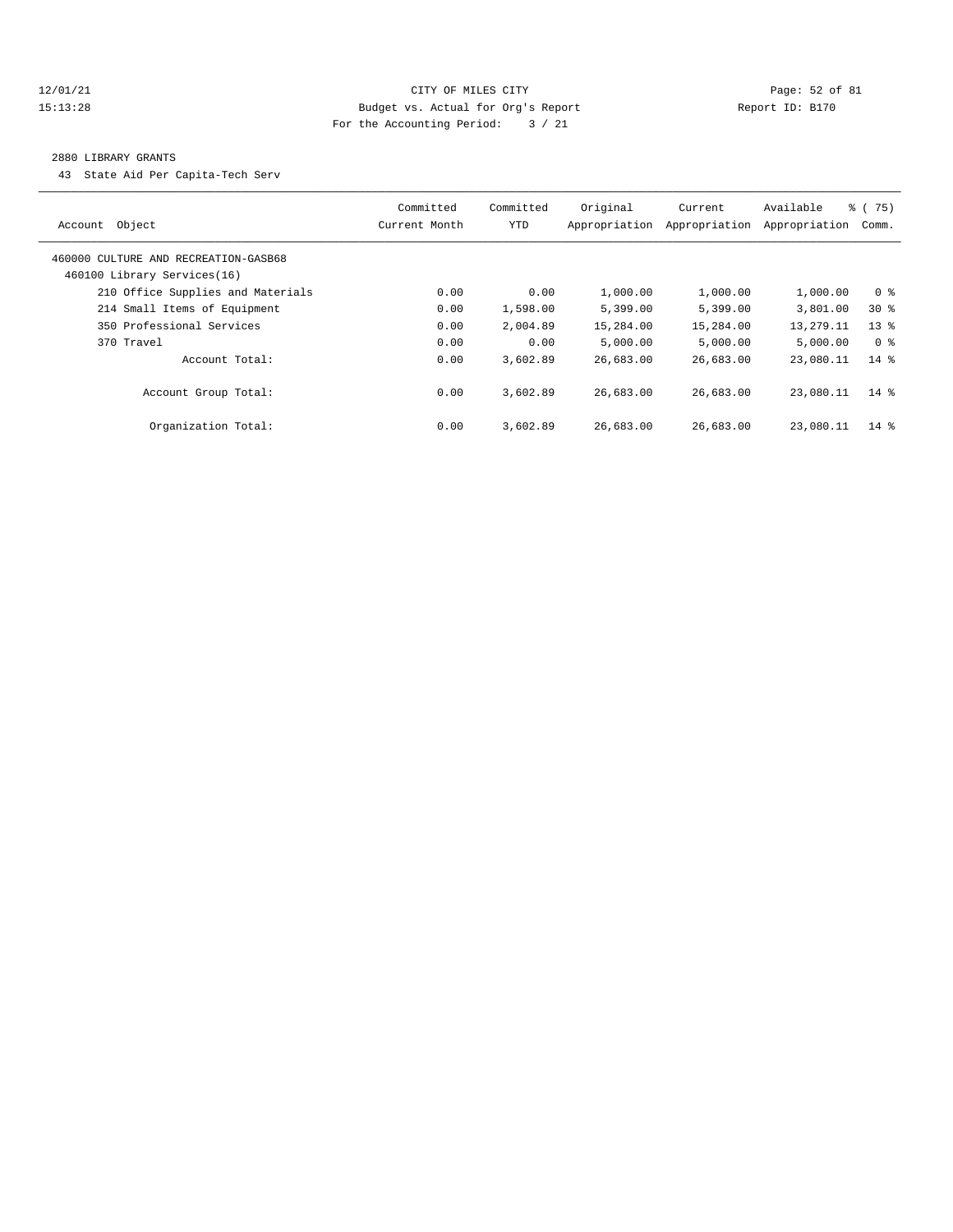#### 12/01/21 Page: 53 of 81 15:13:28 Budget vs. Actual for Org's Report Report ID: B170 For the Accounting Period: 3 / 21

#### 2880 LIBRARY GRANTS

111 One Time Endowments-Library

| Account Object                                                      | Committed<br>Current Month | Committed<br>YTD | Original<br>Appropriation | Current<br>Appropriation | Available<br>Appropriation | 75)<br>ී (<br>Comm. |
|---------------------------------------------------------------------|----------------------------|------------------|---------------------------|--------------------------|----------------------------|---------------------|
| 460000 CULTURE AND RECREATION-GASB68<br>460100 Library Services(16) |                            |                  |                           |                          |                            |                     |
| 214 Small Items of Equipment                                        | 0.00                       | 0.00             | 1,785.00                  | 1,785.00                 | 1,785.00                   | 0 <sup>8</sup>      |
| Account Total:                                                      | 0.00                       | 0.00             | 1,785.00                  | 1,785.00                 | 1,785.00                   | 0 <sup>8</sup>      |
| Account Group Total:                                                | 0.00                       | 0.00             | 1,785.00                  | 1,785.00                 | 1,785.00                   | 0 %                 |
| Organization Total:                                                 | 0.00                       | 0.00             | 1,785.00                  | 1,785.00                 | 1,785.00                   | 0 %                 |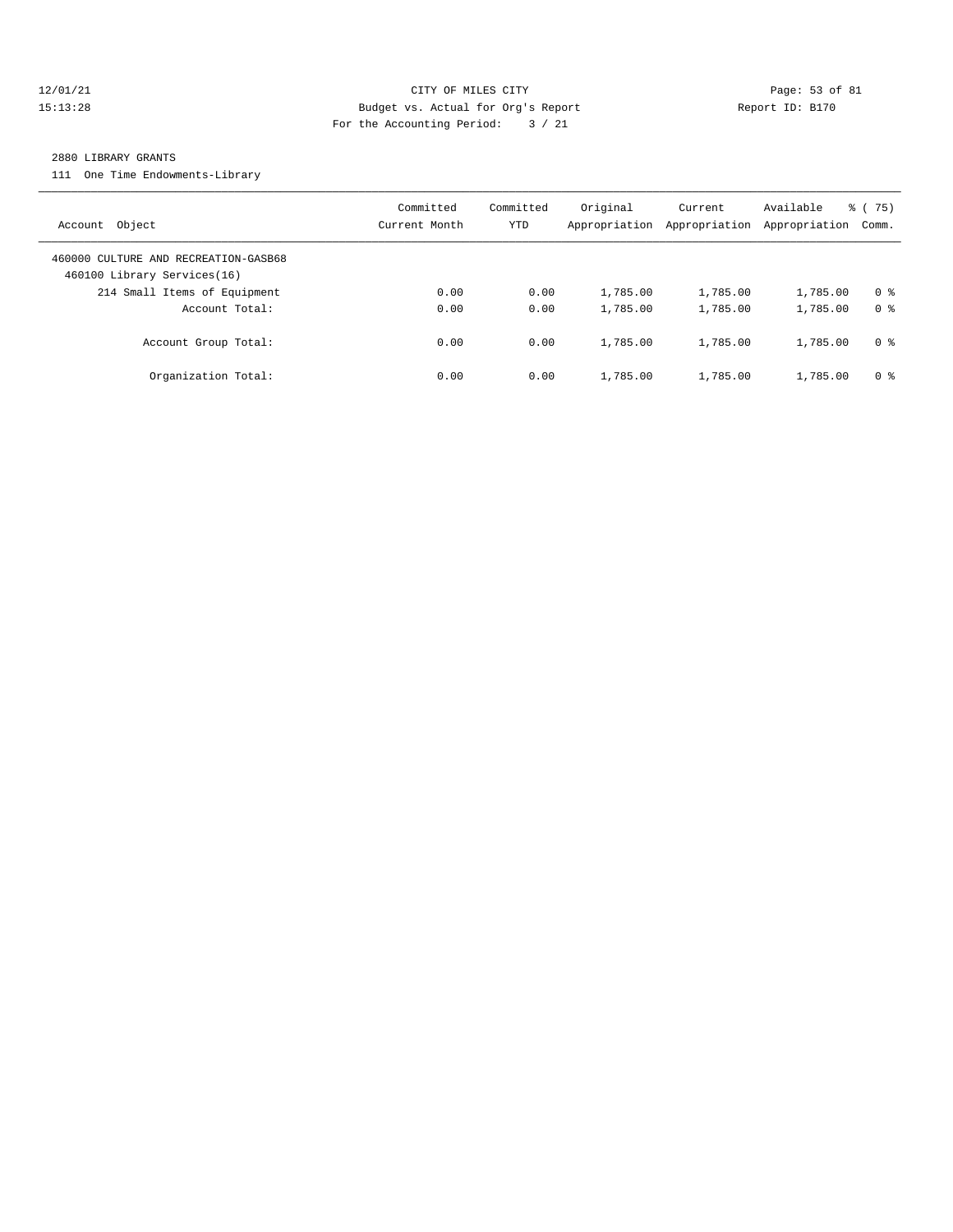#### $12/01/21$  Page: 54 of 81 15:13:28 Budget vs. Actual for Org's Report Report ID: B170 For the Accounting Period: 3 / 21

#### 2880 LIBRARY GRANTS

112 Library Board of Trustees-Library

| Object<br>Account                                                   | Committed<br>Current Month | Committed<br>YTD | Original<br>Appropriation | Current<br>Appropriation | Available<br>Appropriation | % (75)<br>Comm. |
|---------------------------------------------------------------------|----------------------------|------------------|---------------------------|--------------------------|----------------------------|-----------------|
| 460000 CULTURE AND RECREATION-GASB68<br>460100 Library Services(16) |                            |                  |                           |                          |                            |                 |
| 350 Professional Services                                           | 0.00                       | 0.00             | 10,000.00                 | 10,000.00                | 10,000.00                  | 0 <sup>8</sup>  |
| 360 Contr R & M                                                     | 0.00                       | 0.00             | 40,000.00                 | 40,000.00                | 40,000.00                  | 0 <sup>8</sup>  |
| 382 Books                                                           | 0.00                       | 0.00             | 10,000.00                 | 10,000.00                | 10,000.00                  | 0 <sup>8</sup>  |
| Account Total:                                                      | 0.00                       | 0.00             | 60,000.00                 | 60,000.00                | 60,000.00                  | 0 <sup>8</sup>  |
| Account Group Total:                                                | 0.00                       | 0.00             | 60,000.00                 | 60,000.00                | 60,000.00                  | 0 <sup>8</sup>  |
| Organization Total:                                                 | 0.00                       | 0.00             | 60,000.00                 | 60,000.00                | 60,000.00                  | 0 <sup>8</sup>  |
|                                                                     |                            |                  |                           |                          |                            |                 |
| Fund Total:                                                         | 262.50                     | 7,720.45         | 114,224.00                | 114,224.00               | 106,503.55                 | 7 %             |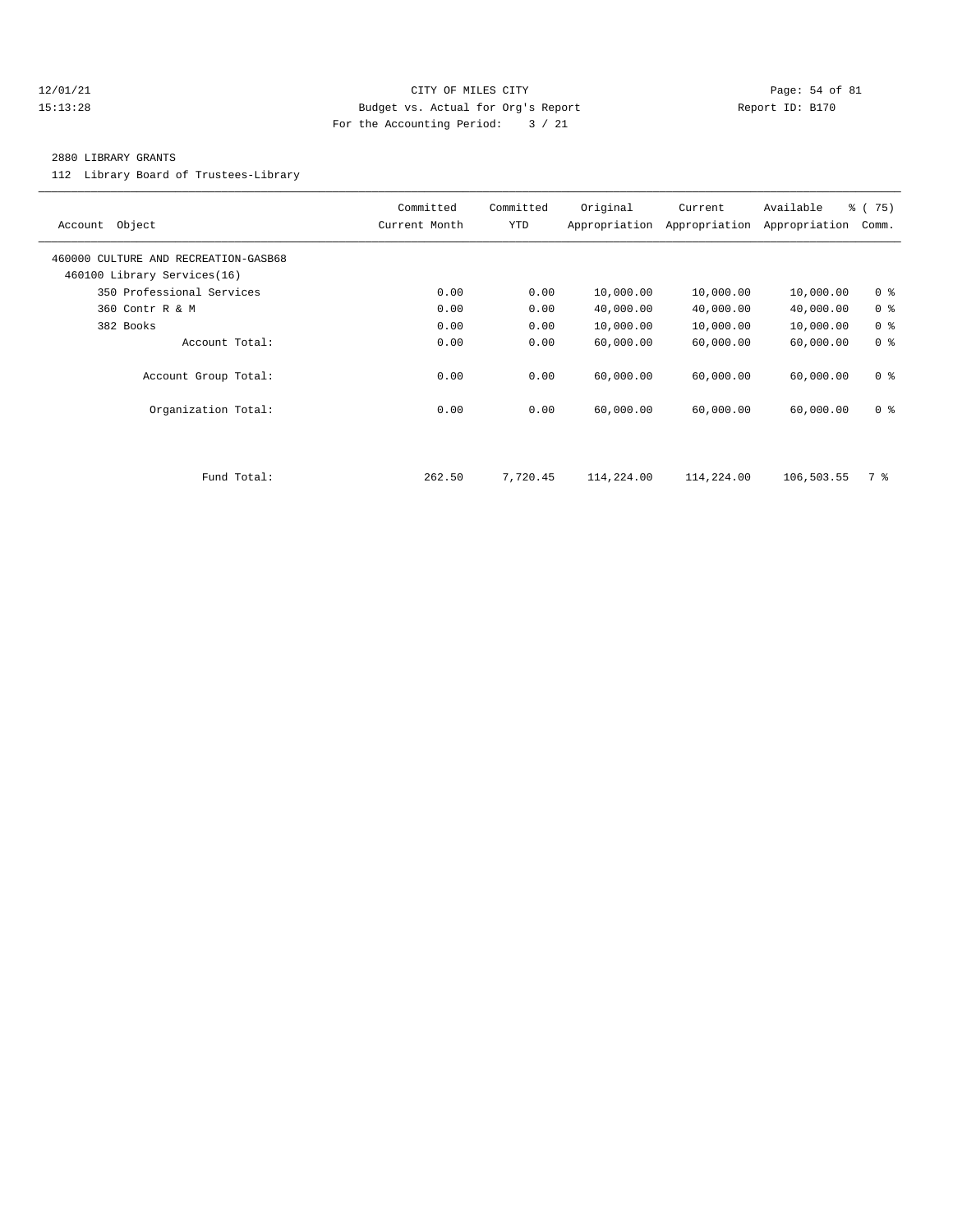#### 12/01/21 Page: 55 of 81 15:13:28 Budget vs. Actual for Org's Report Report ID: B170 For the Accounting Period: 3 / 21

# 2935 Historic Preservation

11 Historic Preservation

| Account Object                              | Committed<br>Current Month | Committed<br><b>YTD</b> | Original  | Current   | Available<br>Appropriation Appropriation Appropriation Comm. | % (75)                  |
|---------------------------------------------|----------------------------|-------------------------|-----------|-----------|--------------------------------------------------------------|-------------------------|
| 460000 CULTURE AND RECREATION-GASB68        |                            |                         |           |           |                                                              |                         |
| 460461 Historic Preservation-Administration |                            |                         |           |           |                                                              |                         |
| 111 Salaries and Wages - Permanent          | 155.04                     | 1,304.16                | 7,236.00  | 7,236.00  | 5,931.84                                                     | 18 <sup>8</sup>         |
| 131 VACATION                                | 0.00                       | 47.87                   | 60.00     | 60.00     | 12.13                                                        | 80 %                    |
| 132 SICK LEAVE                              | 14.79                      | 162.10                  | 60.00     | 60.00     | $-102.10$                                                    | 270%                    |
| 133 OTHER LEAVE PAY                         | 0.00                       | 14.90                   | 424.00    | 424.00    | 409.10                                                       | 4%                      |
| 141 Unemployment Insurance                  | 0.26                       | 2.28                    | 12.00     | 12.00     | 9.72                                                         | 19 <sup>8</sup>         |
| 142 Workers' Compensation                   | 1.01                       | 7.05                    | 29.00     | 29.00     | 21.95                                                        | $24$ %                  |
| 143 Health Insurance                        | 42.74                      | 384.68                  | 1,846.00  | 1,846.00  | 1,461.32                                                     | $21$ %                  |
| 144 FICA                                    | 12.98                      | 117.51                  | 595.00    | 595.00    | 477.49                                                       | $20*$                   |
| 145 PERS                                    | 14.90                      | 134.09                  | 682.00    | 682.00    | 547.91                                                       | 20%                     |
| 196 CLOTHING ALLOTMENT                      | 0.00                       | 7.50                    | 0.00      | 0.00      | $-7.50$                                                      | $***$ $%$               |
| 210 Office Supplies and Materials           | 0.00                       | 0.00                    | 500.00    | 500.00    | 500.00                                                       | 0 <sup>8</sup>          |
| 220 Operating Expenses                      | 0.00                       | 0.00                    | 500.00    | 500.00    | 500.00                                                       | 0 <sup>8</sup>          |
| 231 Gas, Oil, Diesel Fuel, Grease, etc.     | 0.00                       | 0.00                    | 200.00    | 200.00    | 200.00                                                       | 0 <sup>8</sup>          |
| 311 Postage, Box Rent, Etc.                 | 0.00                       | 0.00                    | 100.00    | 100.00    | 100.00                                                       | $0 \text{ }$ $\text{ }$ |
| 320 Printing, Duplicating, Typing &         | 0.00                       | 0.00                    | 500.00    | 500.00    | 500.00                                                       | 0 <sup>8</sup>          |
| 330 Publicity, Subscriptions & Dues         | 0.00                       | 0.00                    | 100.00    | 100.00    | 100.00                                                       | 0 <sup>8</sup>          |
| 331 Publication of Formal & Legal Notices   | 0.00                       | 7.00                    | 100.00    | 100.00    | 93.00                                                        | 7 <sup>8</sup>          |
| 334 Memberships, Registrations & Dues       | 0.00                       | 89.29                   | 100.00    | 100.00    | 10.71                                                        | 89 %                    |
| 345 Telephone                               | 0.00                       | 0.00                    | 50.00     | 50.00     | 50.00                                                        | 0 <sup>8</sup>          |
| 347 Internet                                | 0.00                       | 0.21                    | 50.00     | 50.00     | 49.79                                                        | 0 <sup>8</sup>          |
| 350 Professional Services                   | 0.00                       | 6.10                    | 1,000.00  | 1,000.00  | 993.90                                                       | 1 <sup>8</sup>          |
| 370 Travel                                  | 0.00                       | 0.00                    | 300.00    | 300.00    | 300.00                                                       | 0 <sup>8</sup>          |
| 380 Training Services                       | 0.00                       | 0.00                    | 300.00    | 300.00    | 300.00                                                       | 0 <sup>8</sup>          |
| 513 Liability                               | 0.00                       | 45.04                   | 46.00     | 46.00     | 0.96                                                         | 98 <sup>8</sup>         |
| Account Total:                              | 241.72                     | 2,329.78                | 14,790.00 | 14,790.00 | 12,460.22                                                    | 16 <sup>8</sup>         |
| Account Group Total:                        | 241.72                     | 2,329.78                | 14,790.00 | 14,790.00 | 12,460.22                                                    | 16 <sup>8</sup>         |
| 520000 OTHER FINANCING USES                 |                            |                         |           |           |                                                              |                         |
| 521000 Interfund Operating Transfers Out    |                            |                         |           |           |                                                              |                         |
| 820 Transfers to Other Funds                | 0.00                       | 0.00                    | 2,000.00  | 2,000.00  | 2,000.00                                                     | 0 <sup>8</sup>          |
| Account Total:                              | 0.00                       | 0.00                    | 2,000.00  | 2,000.00  | 2,000.00                                                     | 0 <sup>8</sup>          |
| Account Group Total:                        | 0.00                       | 0.00                    | 2,000.00  | 2,000.00  | 2,000.00                                                     | 0 <sup>8</sup>          |
| Organization Total:                         | 241.72                     | 2,329.78                | 16,790.00 | 16,790.00 | 14,460.22                                                    | 14 %                    |
| Fund Total:                                 | 241.72                     | 2,329.78                | 16,790.00 | 16,790.00 | 14,460.22 14 %                                               |                         |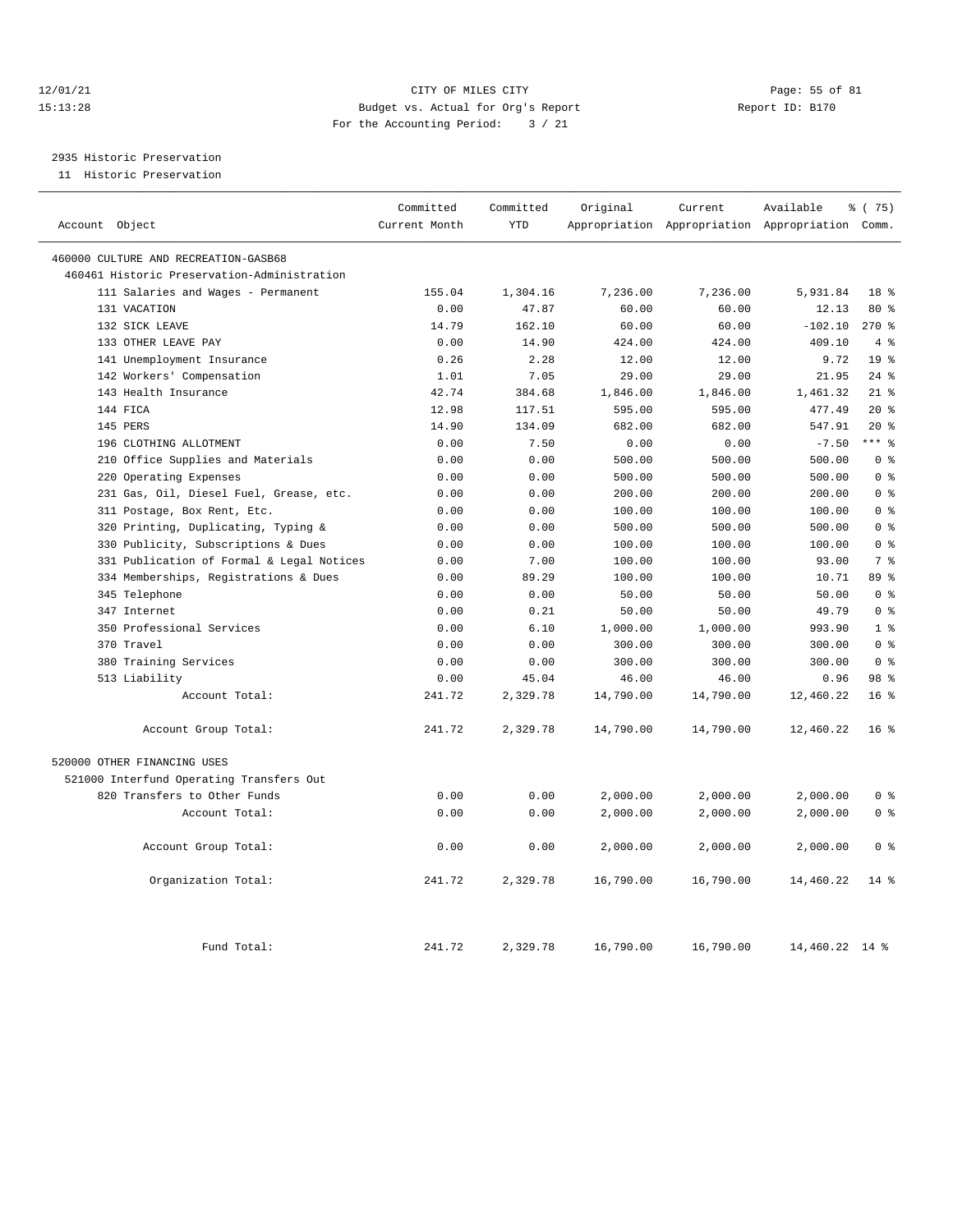#### 12/01/21 Page: 56 of 81 15:13:28 Budget vs. Actual for Org's Report Report ID: B170 For the Accounting Period: 3 / 21

————————————————————————————————————————————————————————————————————————————————————————————————————————————————————————————————————

#### 2985 RETIRED SENIOR VOLUNTEER PROG (RSVP)

15 Retired Senior Volunteer Program

|                                            | Committed     | Committed  | Original   | Current    | Available                                       | \$ (75)             |
|--------------------------------------------|---------------|------------|------------|------------|-------------------------------------------------|---------------------|
| Account Object                             | Current Month | <b>YTD</b> |            |            | Appropriation Appropriation Appropriation Comm. |                     |
| 450000 Social and Economic Services-GASB68 |               |            |            |            |                                                 |                     |
| 450330 RSVP Non-Federal                    |               |            |            |            |                                                 |                     |
| 111 Salaries and Wages - Permanent         | 161.80        | 1,626.71   | 3,000.00   | 3,000.00   | 1,373.29                                        | 54 %                |
| 131 VACATION                               | 20.52         | 154.31     | 0.00       | 0.00       | $-154.31$                                       | *** 응               |
| 132 SICK LEAVE                             | 30.18         | 122.39     | 0.00       | 0.00       | $-122.39$                                       | *** 응               |
| 133 OTHER LEAVE PAY                        | 0.00          | 9.66       | 0.00       | 0.00       | $-9.66$                                         | $***$ $%$           |
| 141 Unemployment Insurance                 | 0.30          | 2.84       | 44.00      | 44.00      | 41.16                                           | 6 %                 |
| 142 Workers' Compensation                  | 1.26          | 8.79       | 38.00      | 38.00      | 29.21                                           | $23$ $%$            |
| 143 Health Insurance                       | 0.00          | 0.00       | 500.00     | 500.00     | 500.00                                          | 0 <sup>8</sup>      |
| 144 FICA                                   | 16.27         | 146.34     | 230.00     | 230.00     | 83.66                                           | 64 %                |
| 145 PERS                                   | 18.64         | 167.80     | 207.00     | 207.00     | 39.20                                           | 81 %                |
| 210 Office Supplies and Materials          | 0.00          | 33.00      | 1,500.00   | 1,500.00   | 1,467.00                                        | 2 <sup>8</sup>      |
| 220 Operating Expenses                     | 65.85         | 1,758.96   | 6,965.00   | 6,965.00   | 5,206.04                                        | $25$ %              |
| 311 Postage, Box Rent, Etc.                | 0.00          | 241.18     | 900.00     | 900.00     | 658.82                                          | $27$ %              |
| 330 Publicity, Subscriptions & Dues        | 0.00          | 159.60     | 160.00     | 160.00     | 0.40                                            | $100$ %             |
| 334 Memberships, Registrations & Dues      | 0.00          | 0.00       | 178.00     | 178.00     | 178.00                                          | 0 <sup>8</sup>      |
| 345 Telephone                              | 0.00          | 477.94     | 1,440.00   | 1,440.00   | 962.06                                          | 33%                 |
| 370 Travel                                 | 0.00          | 0.00       | 265.00     | 265.00     | 265.00                                          | 0 <sup>8</sup>      |
| 379 Other Travel                           | 0.00          | 205.91     | 1,600.00   | 1,600.00   | 1,394.09                                        | $13*$               |
| 512 Insurance on Vehicles & Equipment      | 0.00          | 0.00       | 600.00     | 600.00     | 600.00                                          | 0 <sup>8</sup>      |
| 513 Liability                              | 0.00          | 11.20      | 609.00     | 609.00     | 597.80                                          | 2 <sup>8</sup>      |
| Account Total:                             | 314.82        | 5,126.63   | 18,236.00  | 18,236.00  | 13,109.37                                       | $28$ %              |
|                                            |               |            |            |            |                                                 |                     |
| 450340 RSVP FEDERAL GRANT- FALLON/CUSTER   |               |            |            |            |                                                 |                     |
| 111 Salaries and Wages - Permanent         | 3,517.26      | 34,044.75  | 54,853.00  | 54,853.00  | 20,808.25                                       | 62 %                |
| 131 VACATION                               | 389.99        | 3,193.05   | 0.00       | 0.00       | $-3, 193.05$                                    | $***$ $-$           |
| 132 SICK LEAVE                             | 573.51        | 2,395.11   | 0.00       | 0.00       | $-2, 395.11$                                    | $***$ $-$           |
| 133 OTHER LEAVE PAY                        | 0.00          | 183.52     | 0.00       | 0.00       | $-183.52$                                       | $***$ $-$           |
| 141 Unemployment Insurance                 | 6.75          | 59.78      | 278.00     | 278.00     | 218.22                                          | $22$ %              |
| 142 Workers' Compensation                  | 26.41         | 206.29     | 683.00     | 683.00     | 476.71                                          | $30*$               |
| 143 Health Insurance                       | 852.26        | 7,687.06   | 9,400.00   | 9,400.00   | 1,712.94                                        | 82 %                |
| 144 FICA                                   | 342.76        | 3,045.20   | 4,197.00   | 4,197.00   | 1,151.80                                        | 73 %                |
| 145 PERS                                   | 354.08        | 3,119.60   | 3,785.00   | 3,785.00   | 665.40                                          | 82 %                |
| 210 Office Supplies and Materials          | 266.70        | 626.23     | 1,438.00   | 1,438.00   | 811.77                                          | 44 %                |
| 220 Operating Expenses                     | 418.02        | 1,104.28   | 450.00     | 450.00     | $-654.28$                                       | $245$ %             |
| 311 Postage, Box Rent, Etc.                | 276.60        | 630.18     | 0.00       | 0.00       | $-630.18$                                       | $***$ $-$           |
| 334 Memberships, Registrations & Dues      | 0.00          | 75.00      | 247.00     | 247.00     | 172.00                                          | $30*$               |
| 345 Telephone                              | 128.64        | 621.15     | 0.00       | 0.00       | $-621.15$                                       | $***$ $\frac{6}{6}$ |
| 370 Travel                                 | 0.00          | 267.35     | 6,071.00   | 6,071.00   | 5,803.65                                        | 4%                  |
| 512 Insurance on Vehicles & Equipment      | 477.75        | 477.75     | 0.00       | 0.00       | $-477.75$ *** $%$                               |                     |
| 513 Liability                              | 647.07        | 647.07     | 0.00       | 0.00       | $-647.07$                                       | *** 응               |
| 530 Rent                                   | 1,950.00      | 6,917.50   | 5,010.00   | 5,010.00   | $-1,907.50$                                     | 138 %               |
| Account Total:                             | 10,227.80     | 65,300.87  | 86, 412.00 | 86, 412.00 | 21,111.13                                       | 76 %                |
|                                            |               |            |            |            |                                                 |                     |
| 450351 RSVP-Excess                         |               |            |            |            |                                                 |                     |
| 111 Salaries and Wages - Permanent         | 0.00          | 755.43     | 2,040.00   | 2,040.00   | 1,284.57                                        | 37%                 |
| 141 Unemployment Insurance                 | 0.00          | 1.15       | 9.00       | 9.00       | 7.85                                            | $13$ %              |
| 142 Workers' Compensation                  | 0.00          | 2.89       | 25.00      | 25.00      | 22.11                                           | $12*$               |
| 144 FICA                                   | 0.00          | 58.52      | 156.00     | 156.00     | 97.48                                           | 38 <sup>8</sup>     |
| 145 PERS                                   | 0.00          | 67.09      | 140.00     | 140.00     | 72.91                                           | 48 %                |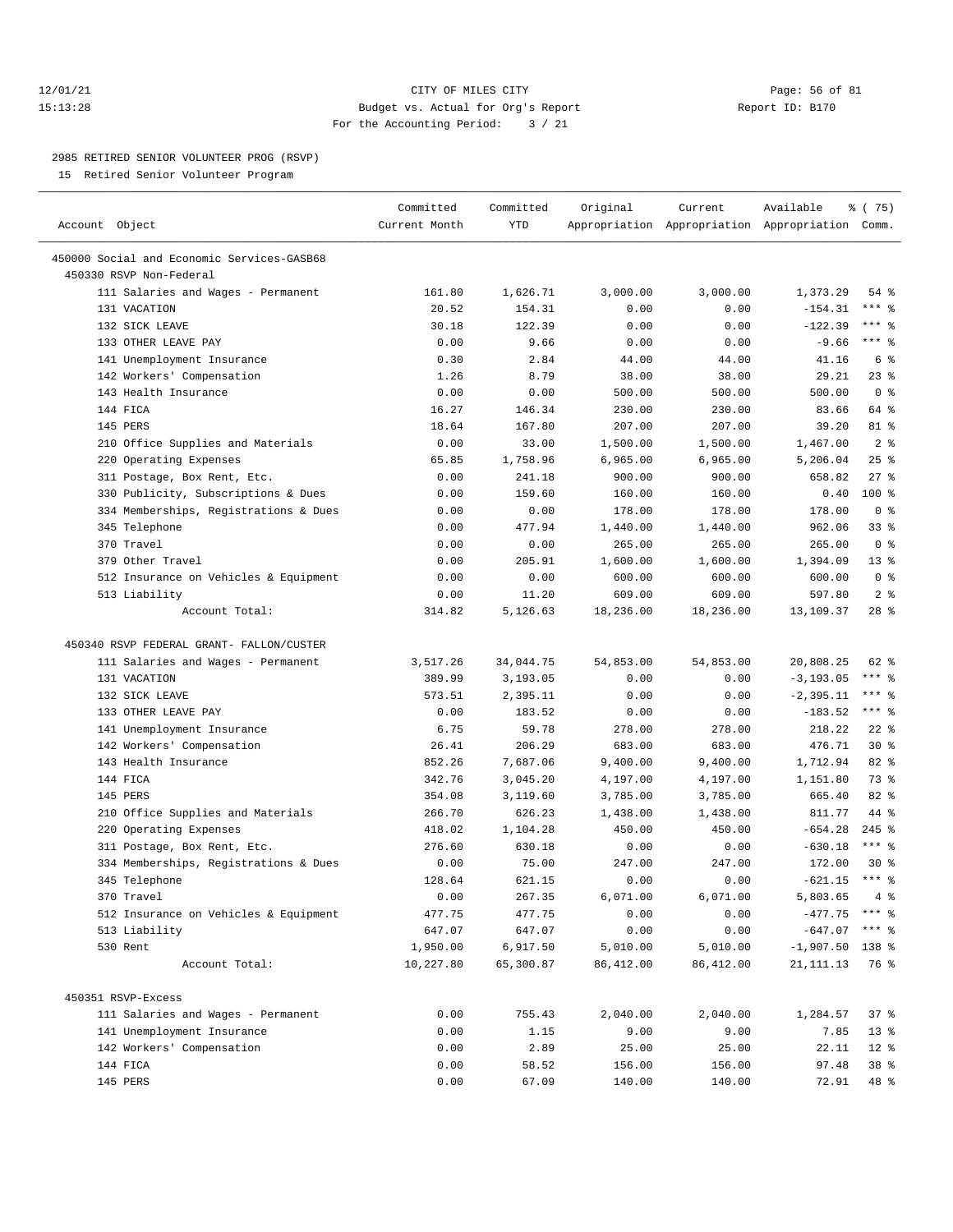#### 12/01/21 Page: 57 of 81 15:13:28 Budget vs. Actual for Org's Report Report ID: B170 For the Accounting Period: 3 / 21

# 2985 RETIRED SENIOR VOLUNTEER PROG (RSVP)

15 Retired Senior Volunteer Program

| Object<br>Account      | Committed<br>Current Month | Committed<br>YTD | Original<br>Appropriation | Current<br>Appropriation | Available<br>Appropriation | $\approx$ (<br>75)<br>Comm. |
|------------------------|----------------------------|------------------|---------------------------|--------------------------|----------------------------|-----------------------------|
| 220 Operating Expenses | 0.00                       | 1,079.49         | 2,000.00                  | 2,000.00                 | 920.51                     | 54 %                        |
| Account Total:         | 0.00                       | 1,964.57         | 4,370.00                  | 4,370.00                 | 2,405.43                   | $45$ $%$                    |
| Account Group Total:   | 10,542.62                  | 72,392.07        | 109,018.00                | 109,018.00               | 36,625.93                  | 66 %                        |
| Organization Total:    | 10,542.62                  | 72,392.07        | 109,018.00                | 109,018.00               | 36,625.93                  | 66 %                        |
|                        |                            |                  |                           |                          |                            |                             |
| Fund Total:            | 10,542.62                  | 72,392.07        | 109,018.00                | 109,018.00               | 36,625.93                  | 66 %                        |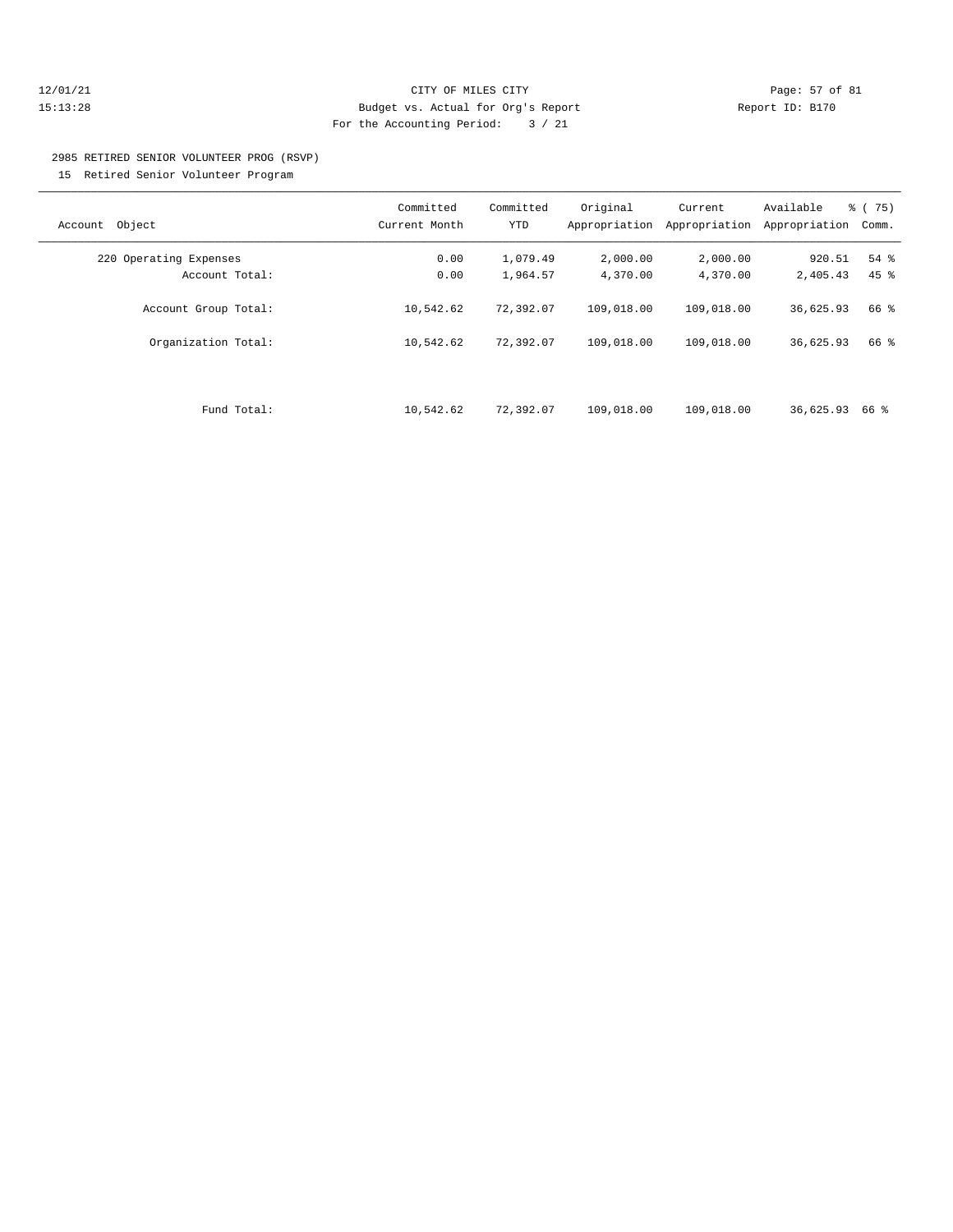#### 12/01/21 Page: 58 of 81 15:13:28 Budget vs. Actual for Org's Report Report ID: B170 For the Accounting Period: 3 / 21

### 3301 Judgement Settlement/Southgate

36 Planning & Community Services

| Object<br>Account            | Committed<br>Current Month | Committed<br><b>YTD</b> | Original<br>Appropriation | Current<br>Appropriation | Available<br>Appropriation | % (75)<br>Comm. |
|------------------------------|----------------------------|-------------------------|---------------------------|--------------------------|----------------------------|-----------------|
| 510000 MISCELLANEOUS         |                            |                         |                           |                          |                            |                 |
| 510200 Judgements and Losses |                            |                         |                           |                          |                            |                 |
| 801 Southqate Lawsuit        | 0.00                       | 100,850.00              | 201,700.00                | 201,700.00               | 100,850.00                 | $50*$           |
| Account Total:               | 0.00                       | 100,850.00              | 201,700.00                | 201,700.00               | 100,850.00                 | 50%             |
| Account Group Total:         | 0.00                       | 100,850.00              | 201,700.00                | 201,700.00               | 100,850.00                 | $50*$           |
| Organization Total:          | 0.00                       | 100,850.00              | 201,700.00                | 201,700.00               | 100,850.00                 | $50*$           |
| Fund Total:                  | 0.00                       | 100,850.00              | 201,700.00                | 201,700.00               | 100,850.00                 | 50 %            |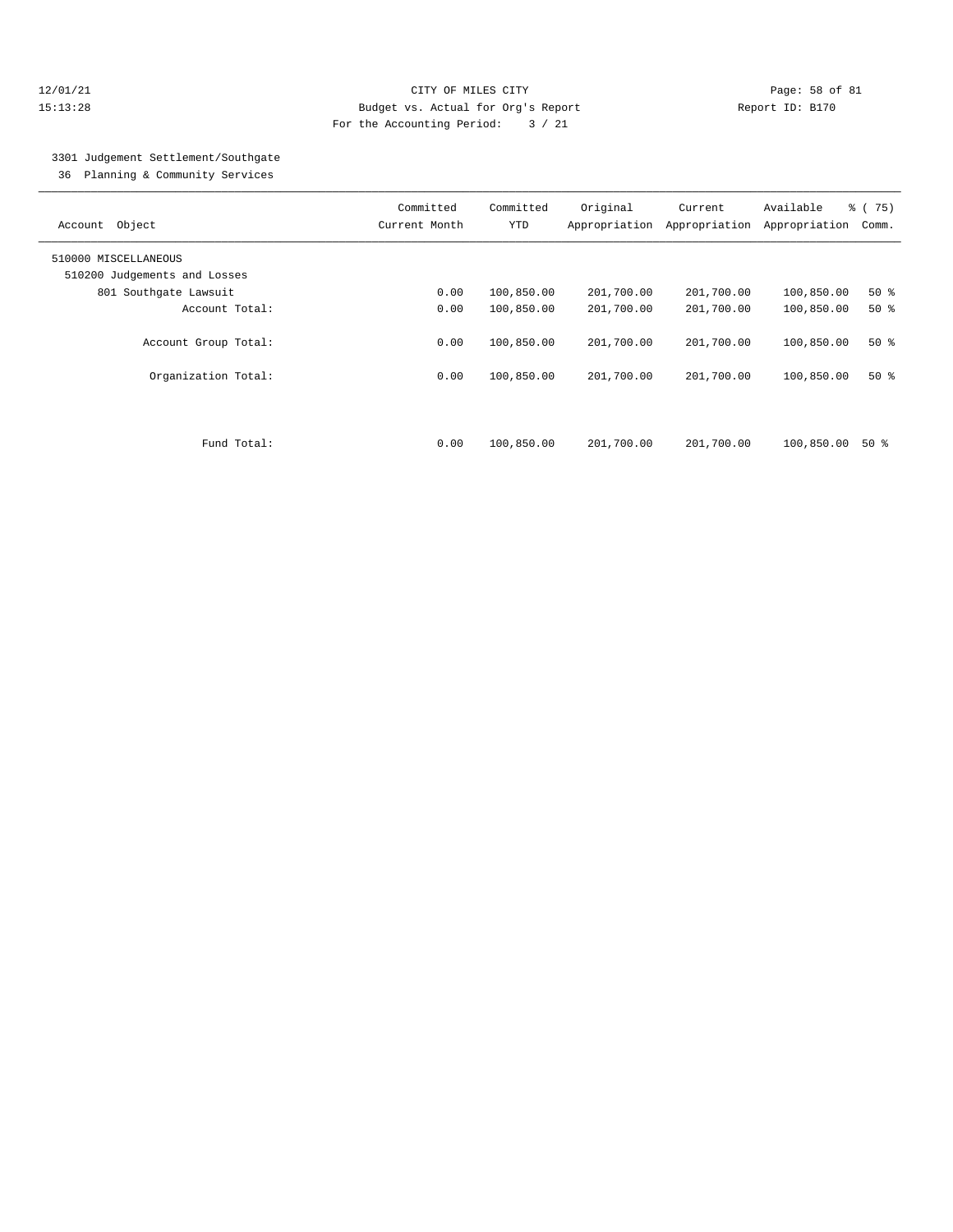#### 12/01/21 Page: 59 of 81 CITY OF MILES CITY CONTRIBUTE CITY PAGE: 59 of 81<br>15:13:28 Budget vs. Actual for Org's Report Page: 59 of 81 Page: 59 of 81 15:13:28 Budget vs. Actual for Org's Report For the Accounting Period: 3 / 21

#### 3670 SID 211 110 SID # 211

| Account Object                     | Committed<br>Current Month | Committed<br>YTD | Original | Current  | Available<br>Appropriation Appropriation Appropriation | $\frac{1}{6}$ (75)<br>Comm. |
|------------------------------------|----------------------------|------------------|----------|----------|--------------------------------------------------------|-----------------------------|
| 490000 DEBT SERVICE                |                            |                  |          |          |                                                        |                             |
| 490500 Other Debt Service Payments |                            |                  |          |          |                                                        |                             |
| 643 Principal- SID 211             | 0.00                       | 3,853.49         | 3,854.00 | 3,854.00 |                                                        | $0.51$ 100 %                |
| 644 Interest- SID 211              | 0.00                       | 727.97           | 728.00   | 728.00   |                                                        | $0.03$ 100 %                |
| Account Total:                     | 0.00                       | 4,581.46         | 4,582.00 | 4,582.00 |                                                        | $0.54$ 100 %                |
| Account Group Total:               | 0.00                       | 4,581.46         | 4,582.00 | 4,582.00 |                                                        | $0.54$ 100 %                |
| Organization Total:                | 0.00                       | 4,581.46         | 4,582.00 | 4,582.00 |                                                        | $0.54$ 100 %                |
|                                    |                            |                  |          |          |                                                        |                             |
| Fund Total:                        | 0.00                       | 4,581.46         | 4,582.00 | 4,582.00 | $0.54100$ %                                            |                             |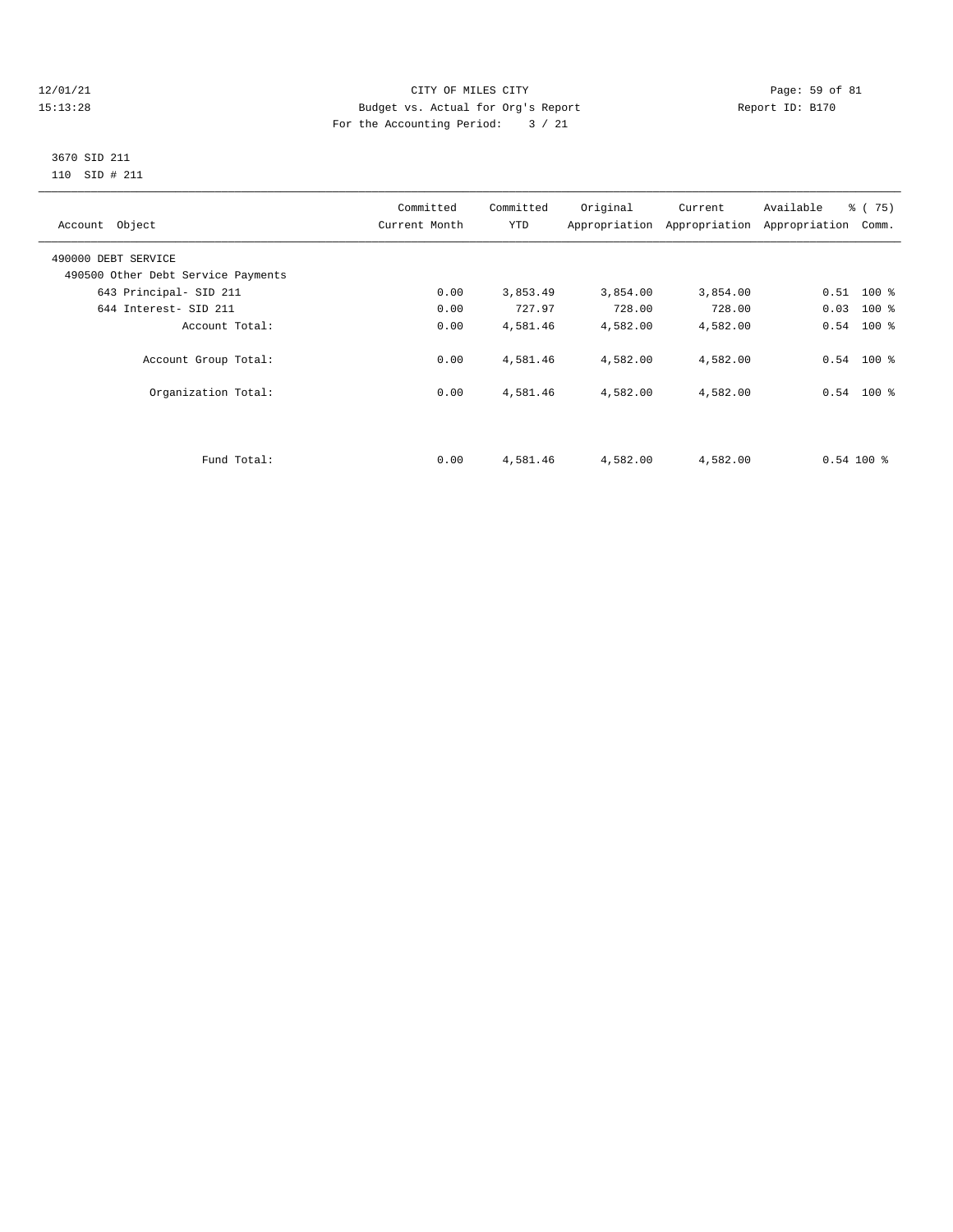#### 12/01/21 Page: 60 of 81 15:13:28 Budget vs. Actual for Org's Report Report ID: B170 For the Accounting Period: 3 / 21

#### 4050 Ambulance Capital Improvement Fund

10 Ambulance

| Account Object                                                             | Committed<br>Current Month | Committed<br><b>YTD</b> | Original  | Current<br>Appropriation Appropriation | Available<br>Appropriation | % (75)<br>Comm. |
|----------------------------------------------------------------------------|----------------------------|-------------------------|-----------|----------------------------------------|----------------------------|-----------------|
| 420000 PUBLIC SAFETY-GASB68<br>420730 Emergency Medical Services-Ambulance |                            |                         |           |                                        |                            |                 |
| 940 Machinery & Equipment                                                  | 0.00                       | 0.00                    | 13,779.00 | 13,779.00                              | 13,779.00                  | 0 <sup>8</sup>  |
| Account Total:                                                             | 0.00                       | 0.00                    | 13,779.00 | 13,779.00                              | 13,779.00                  | 0 %             |
| Account Group Total:                                                       | 0.00                       | 0.00                    | 13,779.00 | 13,779.00                              | 13,779.00                  | 0 <sup>8</sup>  |
| Organization Total:                                                        | 0.00                       | 0.00                    | 13,779.00 | 13,779.00                              | 13,779.00                  | 0 <sup>8</sup>  |
|                                                                            |                            |                         |           |                                        |                            |                 |
| Fund Total:                                                                | 0.00                       | 0.00                    | 13,779.00 | 13,779.00                              | 13,779.00                  | 0 ક             |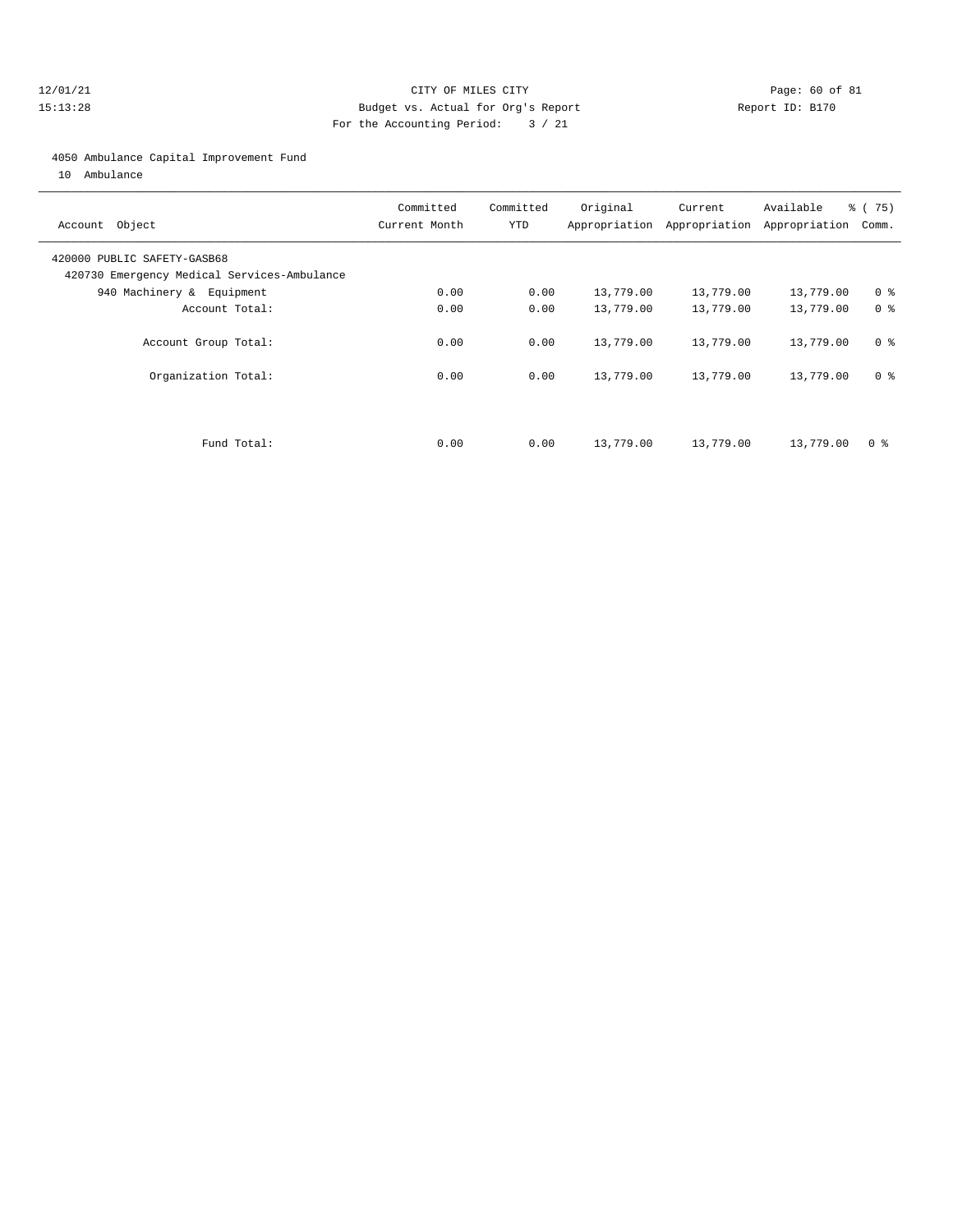#### 12/01/21 Page: 61 of 81 15:13:28 Budget vs. Actual for Org's Report Report ID: B170 For the Accounting Period: 3 / 21

### 4060 CAPITAL IMPROV-PUBLIC WORKS

911 Public Works Operations

| Object<br>Account                                         | Committed<br>Current Month | Committed<br><b>YTD</b> | Original<br>Appropriation | Current<br>Appropriation | Available<br>Appropriation | % (75)<br>Comm. |
|-----------------------------------------------------------|----------------------------|-------------------------|---------------------------|--------------------------|----------------------------|-----------------|
| 430000 Public Works-GASB68<br>430233 Roadway/Re-surfacing |                            |                         |                           |                          |                            |                 |
| 940 Machinery &<br>Equipment                              | 71,278.47                  | 138,198.47              | 275,000.00                | 275,000.00               | 136,801.53                 | $50*$           |
| Account Total:                                            | 71,278.47                  | 138,198.47              | 275,000.00                | 275,000.00               | 136,801.53                 | 50%             |
| Account Group Total:                                      | 71,278.47                  | 138,198.47              | 275,000.00                | 275,000.00               | 136,801.53                 | $50*$           |
| Organization Total:                                       | 71,278.47                  | 138,198.47              | 275,000.00                | 275,000.00               | 136,801.53                 | $50*$           |
| Fund Total:                                               | 71,278.47                  | 138,198.47              | 275,000.00                | 275,000.00               | 136,801.53                 | 50 %            |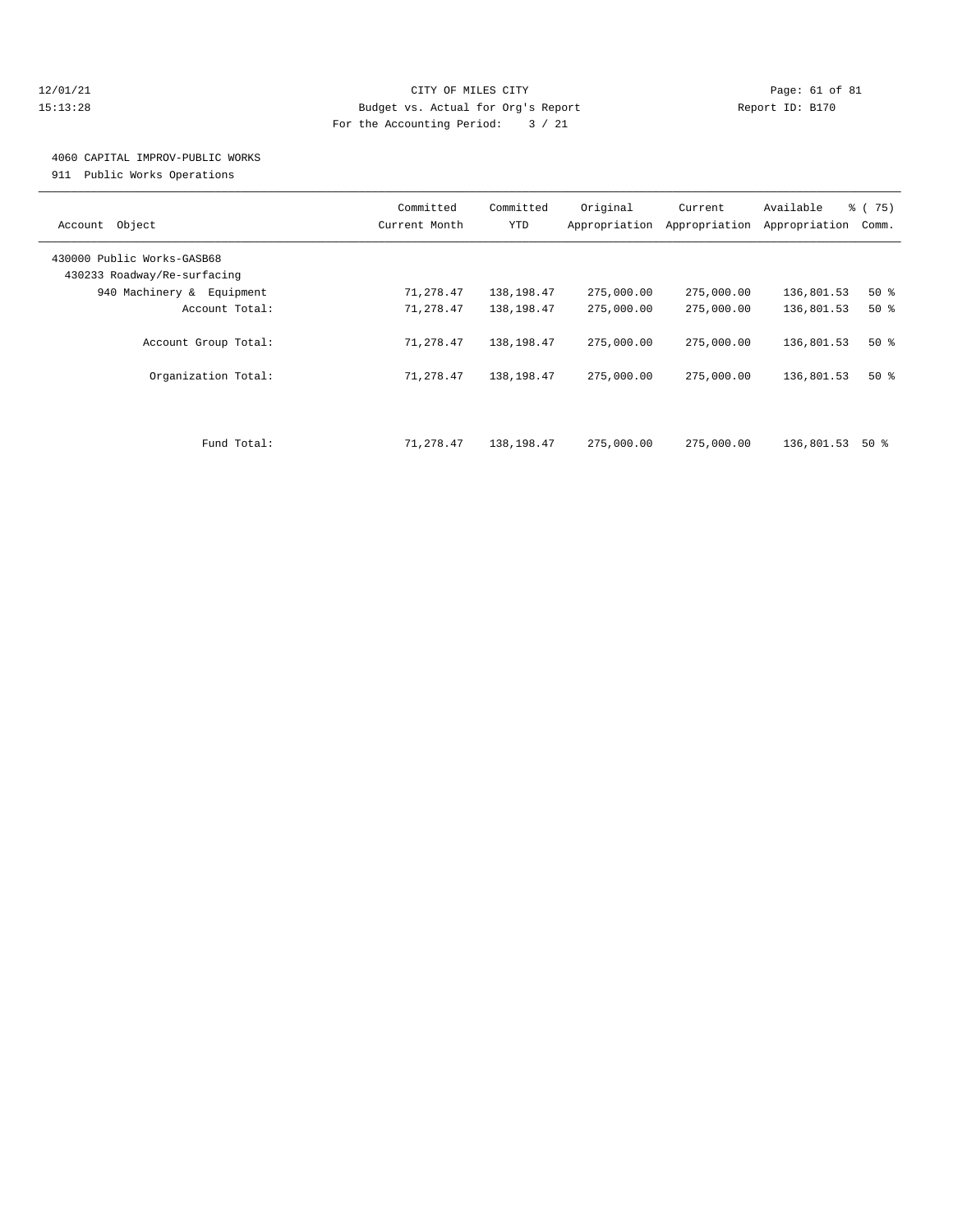#### 12/01/21 Page: 62 of 81 CITY OF MILES CITY CONTRIBUTE CITY PAGE: 62 of 81 Page: 62 of 81 CITY CHINES CITY CONTRIBUTE CITY PAGE: 15:13:28 15:13:28 Budget vs. Actual for Org's Report For the Accounting Period: 3 / 21

### 5210 WATER UTILITY

22 Water Plant

| Account Object                                | Committed<br>Current Month | Committed<br>YTD | Original   | Current    | Available<br>Appropriation Appropriation Appropriation Comm. | ៖ (75)          |
|-----------------------------------------------|----------------------------|------------------|------------|------------|--------------------------------------------------------------|-----------------|
| 430000 Public Works-GASB68                    |                            |                  |            |            |                                                              |                 |
| 430530 Water Source of Supply and Pumping(22) |                            |                  |            |            |                                                              |                 |
| 111 Salaries and Wages - Permanent            | 18,795.87                  | 188,922.40       | 254,576.00 | 254,576.00 | 65,653.60                                                    | 74 %            |
| 121 OVERTIME-PERMANENT                        | 396.74                     | 5,581.38         | 10,300.00  | 10,300.00  | 4,718.62                                                     | $54$ %          |
| 131 VACATION                                  | 2,085.09                   | 13,745.82        | 19,500.00  | 19,500.00  | 5,754.18                                                     | 70 %            |
| 132 SICK LEAVE                                | 504.73                     | 2,950.58         | 5,500.00   | 5,500.00   | 2,549.42                                                     | 54 %            |
| 133 OTHER LEAVE PAY                           | 0.00                       | 2,546.61         | 3,162.00   | 3,162.00   | 615.39                                                       | 81 %            |
| 134 HOLIDAY PAY                               | 0.00                       | 4,775.97         | 5,400.00   | 5,400.00   | 624.03                                                       | 88 %            |
| 141 Unemployment Insurance                    | 32.71                      | 329.55           | 448.00     | 448.00     | 118.45                                                       | 74 %            |
| 142 Workers' Compensation                     | 344.87                     | 10,137.56        | 15,134.00  | 15,134.00  | 4,996.44                                                     | 67%             |
| 143 Health Insurance                          | 4,785.91                   | 43,073.14        | 59,268.00  | 59,268.00  | 16,194.86                                                    | 73 %            |
| 144 FICA                                      | 1,574.67                   | 15,959.35        | 22,831.00  | 22,831.00  | 6,871.65                                                     | 70 %            |
| 145 PERS                                      | 1,910.29                   | 18,952.84        | 26,173.00  | 26,173.00  | 7,220.16                                                     | 72 %            |
| 196 CLOTHING ALLOTMENT                        | 0.00                       | 885.00           | 950.00     | 950.00     | 65.00                                                        | 93%             |
| 210 Office Supplies and Materials             | 0.00                       | 3.78             | 250.00     | 250.00     | 246.22                                                       | 2 <sup>8</sup>  |
| 214 Small Items of Equipment                  | 0.00                       | 2,269.94         | 12,000.00  | 12,000.00  | 9,730.06                                                     | 19 <sup>°</sup> |
| 220 Operating Expenses                        | 40.47                      | 1,572.11         | 2,500.00   | 2,500.00   | 927.89                                                       | 63 %            |
| 222 Chemicals, Lab & Med Supplies             | 0.00                       | 19.50            | 250.00     | 250.00     | 230.50                                                       | 8 %             |
| 226 Clothing and Uniforms                     | 0.00                       | 115.91           | 600.00     | 600.00     | 484.09                                                       | 19 %            |
| 230 Repair and Maintenance Supplies           | 1,060.31                   | 6,002.10         | 10,000.00  | 10,000.00  | 3,997.90                                                     | 60 %            |
| 231 Gas, Oil, Diesel Fuel, Grease, etc.       | 73.21                      | 768.40           | 2,000.00   | 2,000.00   | 1,231.60                                                     | 38 %            |
| 241 Consumable Tools                          | 0.00                       | 0.00             | 200.00     | 200.00     | 200.00                                                       | 0 <sup>8</sup>  |
|                                               |                            |                  |            |            |                                                              | $24$ %          |
| 311 Postage, Box Rent, Etc.                   | 7.67                       | 11.77            | 50.00      | 50.00      | 38.23                                                        |                 |
| 330 Publicity, Subscriptions & Dues           | 0.00                       | 0.00             | 750.00     | 750.00     | 750.00                                                       | 0 <sup>8</sup>  |
| 334 Memberships, Registrations & Dues         | 35.00                      | 110.00           | 200.00     | 200.00     | 90.00                                                        | 55%             |
| 341 Electric Utility Services                 | 5,700.79                   | 52, 575.93       | 73,000.00  | 73,000.00  | 20,424.07                                                    | 72 %            |
| 344 Gas Utility Service                       | 2,319.34                   | 8,369.58         | 10,000.00  | 10,000.00  | 1,630.42                                                     | 84 %            |
| 345 Telephone                                 | 56.58                      | 432.94           | 1,000.00   | 1,000.00   | 567.06                                                       | 43 %            |
| 346 Garbage Service                           | 0.00                       | 147.24           | 750.00     | 750.00     | 602.76                                                       | $20*$           |
| 347 Internet                                  | 22.82                      | 182.56           | 1,000.00   | 1,000.00   | 817.44                                                       | 18 %            |
| 350 Professional Services                     | 0.00                       | 614.00           | 1,000.00   | 1,000.00   | 386.00                                                       | 61 %            |
| 352 Wtr/Swr Lab Testing                       | 0.00                       | 0.00             | 1,000.00   | 1,000.00   | 1,000.00                                                     | 0 <sup>8</sup>  |
| 357 Architectual, Engineering Serv Etc.       | 0.00                       | 0.00             | 8,000.00   | 8,000.00   | 8,000.00                                                     | 0 <sup>8</sup>  |
| 360 Contr R & M                               | 19.50                      | 13,101.70        | 148,000.00 | 148,000.00 | 134,898.30                                                   | 9%              |
| 363 R&M Vehicles/Equip/Labor-PW               | 456.43                     | 2,889.02         | 2,500.00   | 2,500.00   | $-389.02$                                                    | $116$ %         |
| 369 Other Repair and Maintenance              | 0.00                       | 0.00             | 2,000.00   | 2,000.00   | 2,000.00                                                     | 0 <sup>8</sup>  |
| 370 Travel                                    | 0.00                       | 0.00             | 1,000.00   | 1,000.00   | 1,000.00                                                     | 0 <sup>8</sup>  |
| 380 Training Services                         | 0.00                       | 356.00           | 1,500.00   | 1,500.00   | 1,144.00                                                     | $24$ %          |
| 382 Books                                     | 0.00                       | 0.00             | 200.00     | 200.00     | 200.00                                                       | 0 <sup>8</sup>  |
| 400 BUILDING MATERIALS                        | 0.00                       | 0.00             | 500.00     | 500.00     | 500.00                                                       | 0 <sup>8</sup>  |
| 511 Insurance on Buildings                    | 0.00                       | 10,503.38        | 10,882.00  | 10,882.00  | 378.62                                                       | 97%             |
| 512 Insurance on Vehicles & Equipment         | 0.00                       | 176.66           | 177.00     | 177.00     | 0.34                                                         | 100 %           |
| 940 Machinery & Equipment                     | 0.00                       | 0.00             | 80,000.00  | 80,000.00  | 80,000.00                                                    | 0 <sup>8</sup>  |
| Account Total:                                | 40,223.00                  | 408,082.72       | 794,551.00 | 794,551.00 | 386, 468.28                                                  | $51$ %          |
| Account Group Total:                          | 40,223.00                  | 408,082.72       | 794,551.00 | 794,551.00 | 386,468.28                                                   | $51$ %          |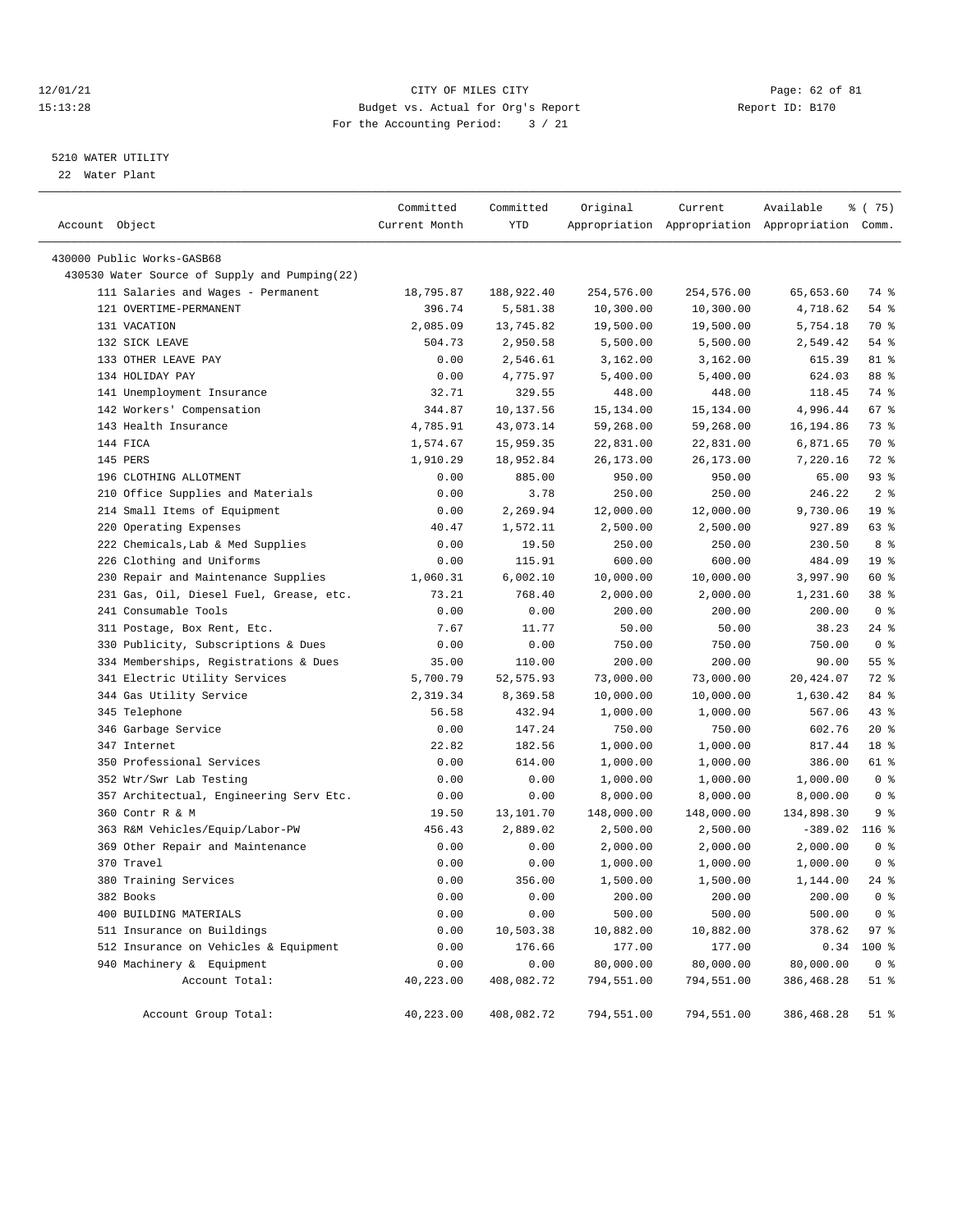#### 12/01/21 Page: 63 of 81 CITY OF MILES CITY CONTRIBUTE CITY PAGE: 63 of 81 Page: 63 of 81 CITY CHES CITY CONTRIBUTE CITY PAGE: 15:13:28 15:13:28 Budget vs. Actual for Org's Report For the Accounting Period: 3 / 21

# 5210 WATER UTILITY

22 Water Plant

| Account Object |                     | Committed<br>Current Month | Committed<br>YTD | Original   | Current<br>Appropriation Appropriation Appropriation Comm. | Available       | 8 (75) |
|----------------|---------------------|----------------------------|------------------|------------|------------------------------------------------------------|-----------------|--------|
|                | Organization Total: | 40,223.00                  | 408,082.72       | 794,551.00 | 794,551.00                                                 | 386,468.28 51 % |        |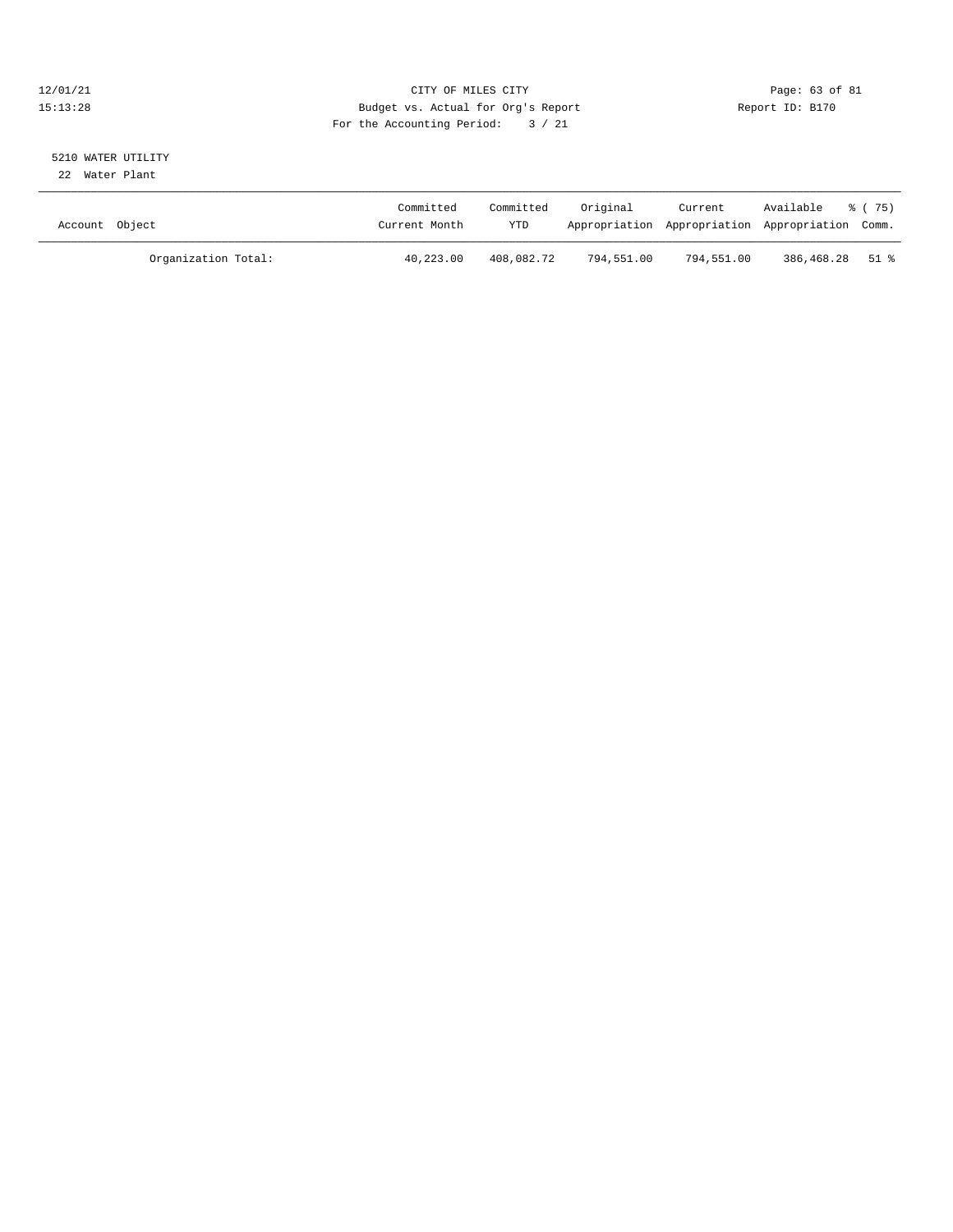#### $12/01/21$  Page: 64 of 81 15:13:28 Budget vs. Actual for Org's Report Report ID: B170 For the Accounting Period: 3 / 21

————————————————————————————————————————————————————————————————————————————————————————————————————————————————————————————————————

#### 5210 WATER UTILITY

23 Water Lines

|                                           | Committed     | Committed              | Original     | Current                                         | Available    | 8 (75)         |
|-------------------------------------------|---------------|------------------------|--------------|-------------------------------------------------|--------------|----------------|
| Account Object                            | Current Month | YTD                    |              | Appropriation Appropriation Appropriation Comm. |              |                |
|                                           |               |                        |              |                                                 |              |                |
| 430000 Public Works-GASB68                |               |                        |              |                                                 |              |                |
| 430550 Transmission and Distribution(23)  |               |                        |              |                                                 |              |                |
| 111 Salaries and Wages - Permanent        | 12,091.40     | 115,246.80             | 157,740.00   | 157,740.00                                      | 42,493.20    | 73 %           |
| 121 OVERTIME-PERMANENT                    | 548.84        | 3,124.26               | 10,200.00    | 10,200.00                                       | 7,075.74     | $31$ %         |
| 131 VACATION                              | 542.88        | 7,179.84               | 7,600.00     | 7,600.00                                        | 420.16       | 94 %           |
| 132 SICK LEAVE                            | 555.77        | 3,713.96               | 5,000.00     | 5,000.00                                        | 1,286.04     | 74 %           |
| 133 OTHER LEAVE PAY                       | 12.76         | 1,377.78               | 1,432.00     | 1,432.00                                        | 54.22        | 96%            |
| 134 HOLIDAY PAY                           | 48.74         | 367.39                 | 2,100.00     | 2,100.00                                        | 1,732.61     | $17*$          |
| 141 Unemployment Insurance                | 20.71         | 197.40                 | 276.00       | 276.00                                          | 78.60        | 72 %           |
| 142 Workers' Compensation                 | 402.99        | 6,210.40               | 8,154.00     | 8,154.00                                        | 1,943.60     | 76 %           |
| 143 Health Insurance                      | 2,358.47      | 28,061.04              | 36,709.00    | 36,709.00                                       | 8,647.96     | 76 %           |
| 144 FICA                                  | 1,013.05      | 9,681.43               | 14,081.00    | 14,081.00                                       | 4,399.57     | 69 %           |
| 145 PERS                                  | 1,210.28      | 11,398.67              | 16,143.00    | 16,143.00                                       | 4,744.33     | 71 %           |
| 196 CLOTHING ALLOTMENT                    | 0.00          | 564.00                 | 800.00       | 800.00                                          | 236.00       | 71 %           |
| 210 Office Supplies and Materials         | 10.40         | 501.22                 | 750.00       | 750.00                                          | 248.78       | 67%            |
| 214 Small Items of Equipment              | 3,531.87      | 32, 376.94             | 78,000.00    | 78,000.00                                       | 45,623.06    | $42$ %         |
| 220 Operating Expenses                    | 2,584.69      | 17,015.24              | 35,000.00    | 35,000.00                                       | 17,984.76    | 49 %           |
| 222 Chemicals, Lab & Med Supplies         | 0.00          | 0.00                   | 200.00       | 200.00                                          | 200.00       | 0 <sup>8</sup> |
| 226 Clothing and Uniforms                 | 0.00          | 393.44                 | 700.00       | 700.00                                          | 306.56       | 56%            |
| 230 Repair and Maintenance Supplies       | 204.22        | 23,360.49              | 65,000.00    | 65,000.00                                       | 41,639.51    | 36%            |
| 231 Gas, Oil, Diesel Fuel, Grease, etc.   | 1,069.84      | 5,320.53               | 15,000.00    | 15,000.00                                       | 9,679.47     | 35%            |
| 233 Water/Sewer Main Replacement and      | 6,484.80      | 6,484.80               | 10,000.00    | 10,000.00                                       | 3,515.20     | 65 %           |
| 234 Hydrant/Manhole Replacement, Valves   | 489.00        | 2,322.43               | 20,000.00    | 20,000.00                                       | 17,677.57    | $12$ %         |
| 235 Curb Stop Replacement                 | 1,706.62      | 13,861.67              | 18,000.00    | 18,000.00                                       | 4,138.33     | 77 %           |
| 241 Consumable Tools                      | 0.00          | 239.98                 | 1,000.00     | 1,000.00                                        | 760.02       | $24$ %         |
| 311 Postage, Box Rent, Etc.               | 0.00          | 0.00                   | 100.00       | 100.00                                          | 100.00       | 0 <sup>8</sup> |
| 320 Printing, Duplicating, Typing &       | 0.00          | 73.30                  | 100.00       | 100.00                                          | 26.70        | 73 %           |
| 330 Publicity, Subscriptions & Dues       | 297.50        | 297.50                 | 1,000.00     | 1,000.00                                        | 702.50       | $30*$          |
| 331 Publication of Formal & Legal Notices | 0.00          | 65.72                  | 150.00       | 150.00                                          | 84.28        | 44 %           |
| 334 Memberships, Registrations & Dues     | 20.86         | 335.86                 | 500.00       | 500.00                                          | 164.14       | 67%            |
| 341 Electric Utility Services             | 29.80         | 276.40                 | 1,200.00     | 1,200.00                                        | 923.60       | $23$ %         |
| 344 Gas Utility Service                   | 74.46         | 478.29                 | 500.00       | 500.00                                          | 21.71        | 96%            |
| 345 Telephone                             | 120.00        | 956.40                 | 700.00       | 700.00                                          | $-256.40$    | 137 %          |
| 347 Internet                              | 11.83         | 94.64                  | 200.00       | 200.00                                          | 105.36       | 47 %           |
| 350 Professional Services                 | 141.71        | 23,962.09              | 40,000.00    | 40,000.00                                       | 16,037.91    | 60 %           |
| 357 Architectual, Engineering Serv Etc.   | 0.00          | 3,940.50               | 15,000.00    | 15,000.00                                       | 11,059.50    | 26%            |
| 360 Contr R & M                           | 116.71        | 69,319.11              | 85,000.00    | 85,000.00                                       | 15,680.89    | $82$ $%$       |
| 363 R&M Vehicles/Equip/Labor-PW           | 23, 341.91    | 36, 474.40             | 45,000.00    | 45,000.00                                       | 8,525.60     | 81 %           |
| 369 Other Repair and Maintenance          | 0.00          | 0.00                   | 1,000.00     | 1,000.00                                        | 1,000.00     | 0 <sup>8</sup> |
| 370 Travel                                | 0.00          | 0.00                   | 1,200.00     | 1,200.00                                        | 1,200.00     | 0 <sup>8</sup> |
| 380 Training Services                     | 0.00          | 0.00                   | 500.00       | 500.00                                          | 500.00       | 0 <sup>8</sup> |
| 382 Books                                 | 0.00          | 67.88                  | 150.00       | 150.00                                          | 82.12        | 45 %           |
| 400 BUILDING MATERIALS                    | 0.00          | 292.61                 | 750.00       | 750.00                                          | 457.39       | 39 %           |
| 511 Insurance on Buildings                | 0.00          | 4,217.21               | 4,218.00     | 4,218.00                                        | 0.79         | 100 %          |
| 512 Insurance on Vehicles & Equipment     | 0.00          | 646.60                 | 647.00       | 647.00                                          | 0.40         | 100 %          |
| 532 Land Rental                           | 0.00          | 1,215.75               | 1,500.00     | 1,500.00                                        | 284.25       | 81 %           |
| 940 Machinery & Equipment                 | 22,925.00     | 900,851.42             | 1,805,603.00 | 1,805,603.00                                    | 904,751.58   | 50%            |
| Account Total:                            |               | 81,967.11 1,332,565.39 | 2,508,903.00 | 2,508,903.00                                    | 1,176,337.61 | 53%            |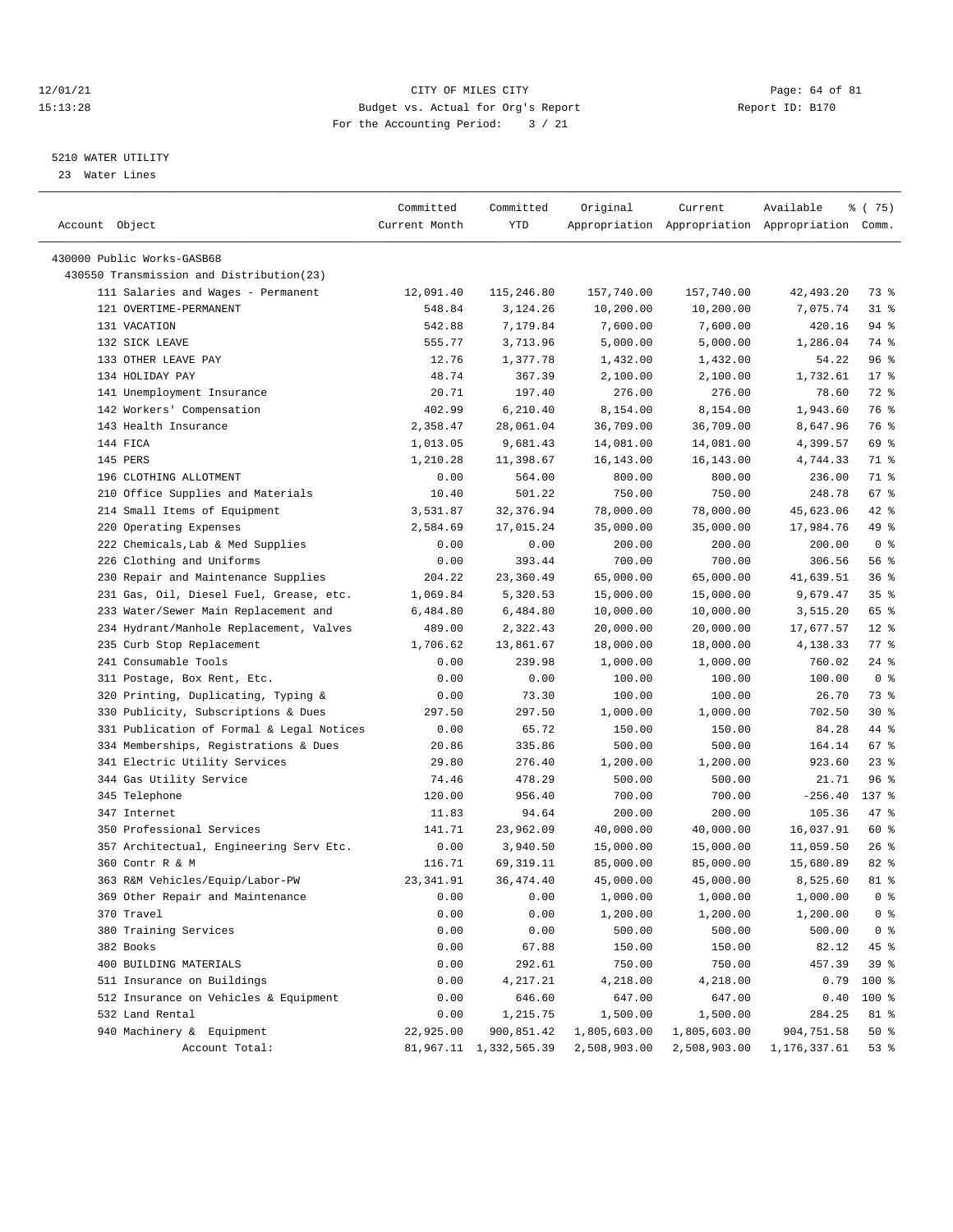#### 12/01/21 CITY OF MILES CITY COMPUTER CITY CONSUMING THE PAGE: 65 of 81 Page: 65 of 81 Page: 65 of 81 Page: 65 of 81 Page: 65 of 81 Page: 65 of 81 Page: 65 of 81 Page: 65 of 81 Page: 65 of 81 Page: 65 of 81 Page: 65 of 81 P 15:13:28 Budget vs. Actual for Org's Report For the Accounting Period: 3 / 21

### 5210 WATER UTILITY

23 Water Lines

| Account Object              |                                            | Committed<br>Current Month | Committed<br><b>YTD</b>   | Original     | Current      | Available<br>Appropriation Appropriation Appropriation | % (75)<br>Comm. |
|-----------------------------|--------------------------------------------|----------------------------|---------------------------|--------------|--------------|--------------------------------------------------------|-----------------|
|                             | Account Group Total:                       |                            | 81,967.11 1,332,565.39    | 2,508,903.00 | 2,508,903.00 | 1,176,337.61                                           | 53%             |
| 490000 DEBT SERVICE         |                                            |                            |                           |              |              |                                                        |                 |
| 490200 Revenue Bonds        |                                            |                            |                           |              |              |                                                        |                 |
|                             | 611 Principal-NE Wtr Line Phase II         | 0.00                       | 9,000.00                  | 17,000.00    | 17,000.00    | 8,000.00                                               | 53%             |
|                             | 615 Principal-Northeast Water Ln \$2.2     | 0.00                       | 34,000.00                 | 69,000.00    | 69,000.00    | 35,000.00                                              | 49.8            |
|                             | 616 Principal-Carbon Hill Water Tank \$2.2 | 0.00                       | 34,000.00                 | 68,000.00    | 68,000.00    | 34,000.00                                              | 50%             |
|                             | 617 Principal - NE Wtr Line \$500k         | 0.00                       | 8,000.00                  | 16,000.00    | 16,000.00    | 8,000.00                                               | 50%             |
|                             | 618 Principal-Carbon Hill \$500k           | 0.00                       | 8,000.00                  | 16,000.00    | 16,000.00    | 8,000.00                                               | 50%             |
|                             | 622 Interest-NE Wtr Line Phase II          | 0.00                       | 607.50                    | 1,182.00     | 1,182.00     | 574.50                                                 | $51$ $%$        |
|                             | 631 Interest - NE Wtr Line \$500k          | 0.00                       | 4,840.00                  | 9,570.00     | 9,570.00     | 4,730.00                                               | $51$ $%$        |
|                             | 632 Interest - Carbon Hill Wtr Tank \$500k | 0.00                       | 4,840.00                  | 9,570.00     | 9,570.00     | 4,730.00                                               | $51$ %          |
|                             | 634 Interest-Northeast Wtr Ln \$2.2        | 0.00                       | 23,595.00                 | 46,680.00    | 46,680.00    | 23,085.00                                              | $51$ %          |
|                             | 638 Interest-Carbon Hill Tank \$2.2        | 0.00                       | 22,965.00                 | 45,420.00    | 45,420.00    | 22,455.00                                              | $51$ %          |
|                             | Account Total:                             | 0.00                       | 149,847.50                | 298,422.00   | 298,422.00   | 148,574.50                                             | 50%             |
|                             | Account Group Total:                       | 0.00                       | 149,847.50                | 298,422.00   | 298,422.00   | 148,574.50                                             | 50%             |
| 520000 OTHER FINANCING USES |                                            |                            |                           |              |              |                                                        |                 |
|                             | 521000 Interfund Operating Transfers Out   |                            |                           |              |              |                                                        |                 |
|                             | 820 Transfers to Other Funds               | 1,000.00                   | 9.000.00                  | 12,000.00    | 12,000.00    | 3,000.00                                               | 75 %            |
|                             | Account Total:                             | 1,000.00                   | 9,000.00                  | 12,000.00    | 12,000.00    | 3,000.00                                               | 75 %            |
|                             | Account Group Total:                       | 1,000.00                   | 9,000.00                  | 12,000.00    | 12,000.00    | 3,000.00                                               | 75 %            |
|                             | Organization Total:                        |                            | 82, 967.11 1, 491, 412.89 | 2,819,325.00 | 2,819,325.00 | 1,327,912.11                                           | 53%             |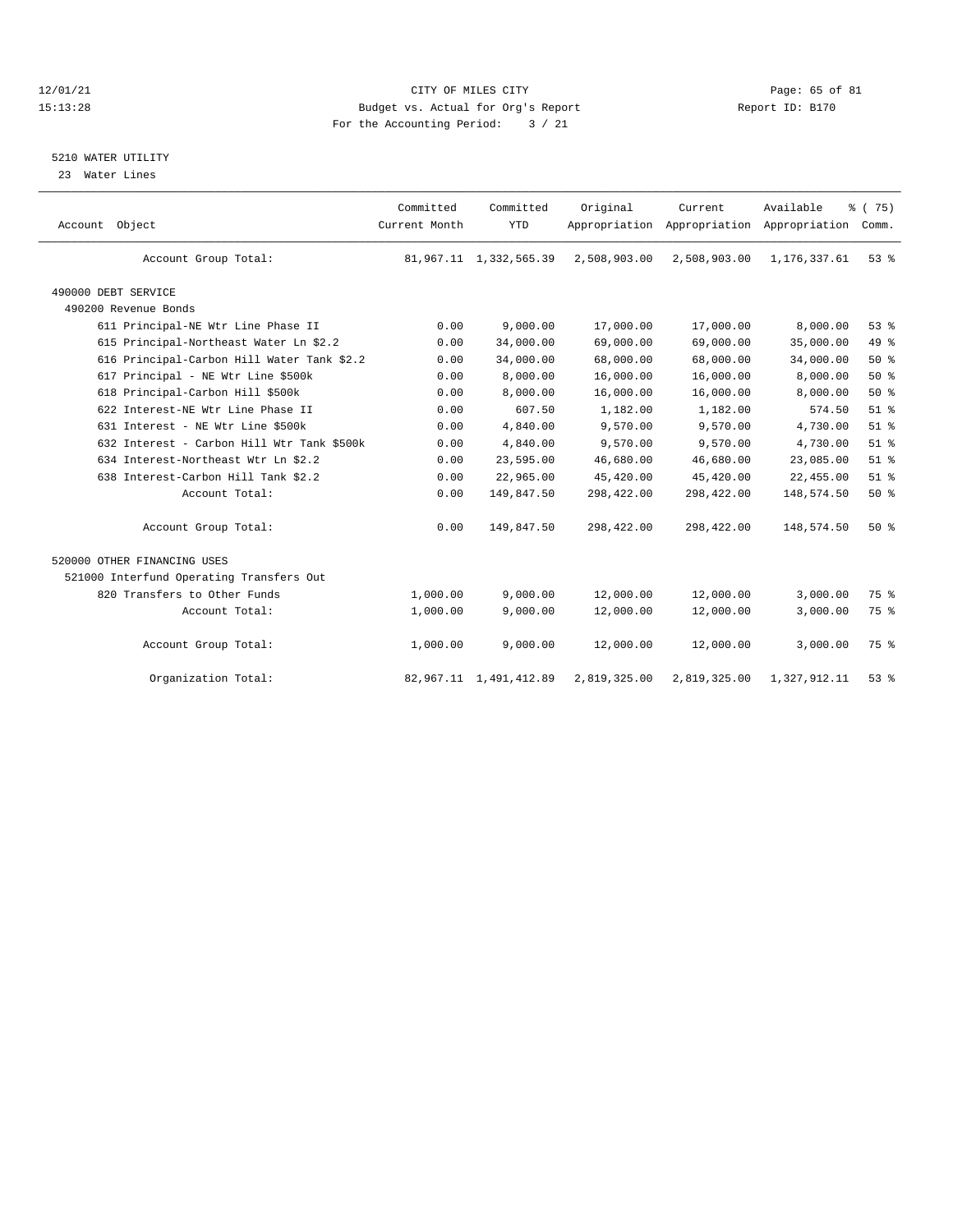#### 12/01/21 Page: 66 of 81 CITY OF MILES CITY CONTRIBUTE CITY PAGE: 66 of 81 Page: 66 of 81 CITY CHES CITY CONTRIBUTE CITY PAGE: 15:13:28 15:13:28 Budget vs. Actual for Org's Report For the Accounting Period: 3 / 21

————————————————————————————————————————————————————————————————————————————————————————————————————————————————————————————————————

#### 5210 WATER UTILITY

25 Water Administration

| Account Object                            | Current Month | <b>YTD</b> |            |            | Appropriation Appropriation Appropriation Comm. |                 |
|-------------------------------------------|---------------|------------|------------|------------|-------------------------------------------------|-----------------|
| 430000 Public Works-GASB68                |               |            |            |            |                                                 |                 |
| 430510 Water Administration(25)           |               |            |            |            |                                                 |                 |
| 111 Salaries and Wages - Permanent        | 3,234.63      | 21,071.28  | 24,740.00  | 24,740.00  | 3,668.72                                        | 85%             |
| 121 OVERTIME-PERMANENT                    | 0.00          | 24.34      | 120.00     | 120.00     | 95.66                                           | $20*$           |
| 131 VACATION                              | 69.72         | 634.07     | 1,700.00   | 1,700.00   | 1,065.93                                        | 378             |
| 132 SICK LEAVE                            | 34.28         | 764.11     | 1,100.00   | 1,100.00   | 335.89                                          | 69 %            |
| 133 OTHER LEAVE PAY                       | 0.00          | 37.25      | 105.00     | 105.00     | 67.75                                           | 35 <sup>8</sup> |
| 141 Unemployment Insurance                | 5.01          | 33.94      | 42.00      | 42.00      | 8.06                                            | 81 %            |
| 142 Workers' Compensation                 | 18.04         | 219.30     | 456.00     | 456.00     | 236.70                                          | 48 %            |
| 143 Health Insurance                      | 854.51        | 5,192.05   | 5,640.00   | 5,640.00   | 447.95                                          | $92$ $%$        |
| 144 FICA                                  | 255.39        | 1,732.78   | 2,124.00   | 2,124.00   | 391.22                                          | 82 %            |
| 145 PERS                                  | 322.55        | 1,972.89   | 2,435.00   | 2,435.00   | 462.11                                          | 81 %            |
| 196 CLOTHING ALLOTMENT                    | 0.00          | 120.00     | 125.00     | 125.00     | 5.00                                            | 96%             |
| 210 Office Supplies and Materials         | 37.68         | 893.56     | 3,200.00   | 3,200.00   | 2,306.44                                        | $28$ %          |
| 214 Small Items of Equipment              | 0.00          | 199.99     | 2,500.00   | 2,500.00   | 2,300.01                                        | 8 %             |
| 220 Operating Expenses                    | 329.78        | 2,031.90   | 3,000.00   | 3,000.00   | 968.10                                          | 68 %            |
| 230 Repair and Maintenance Supplies       | 0.00          | 0.00       | 1,000.00   | 1,000.00   | 1,000.00                                        | 0 <sup>8</sup>  |
| 311 Postage, Box Rent, Etc.               | 617.78        | 5,729.14   | 7,600.00   | 7,600.00   | 1,870.86                                        | 75 %            |
| 320 Printing, Duplicating, Typing &       | 0.00          | 1,159.40   | 1,100.00   | 1,100.00   | $-59.40$                                        | $105$ %         |
| 330 Publicity, Subscriptions & Dues       | 0.00          | 672.40     | 1,300.00   | 1,300.00   | 627.60                                          | $52$ $%$        |
| 331 Publication of Formal & Legal Notices | 43.33         | 43.33      | 0.00       | 0.00       | $-43.33$                                        | $***$ $-$       |
| 345 Telephone                             | 31.62         | 233.33     | 600.00     | 600.00     | 366.67                                          | 39 %            |
| 347 Internet                              | 1.04          | 8.32       | 250.00     | 250.00     | 241.68                                          | 3%              |
| 350 Professional Services                 | 0.00          | 148.61     | 6,000.00   | 6,000.00   | 5,851.39                                        | 2 <sup>8</sup>  |
| 360 Contr R & M                           | 101.44        | 7,951.33   | 8,700.00   | 8,700.00   | 748.67                                          | $91$ %          |
| 370 Travel                                | 0.00          | 0.00       | 250.00     | 250.00     | 250.00                                          | 0 <sup>8</sup>  |
| 380 Training Services                     | 0.00          | 0.00       | 250.00     | 250.00     | 250.00                                          | 0 <sup>8</sup>  |
| 382 Books                                 | 0.00          | 0.00       | 125.00     | 125.00     | 125.00                                          | 0 <sup>8</sup>  |
| 513 Liability                             | 0.00          | 20,120.07  | 0.00       | 0.00       | $-20,120.07$                                    | $***$ $-$       |
| 531 Building & Office Rental              | 500.00        | 4,500.00   | 8,366.00   | 8,366.00   | 3,866.00                                        | $54$ %          |
| 555 Bank Service Charges                  | 16.67         | 151.87     | 450.00     | 450.00     | 298.13                                          | 34 %            |
| 810 Losses (Bad debt expense - Enterprise | 0.00          | 0.00       | 500.00     | 500.00     | 500.00                                          | 0 <sup>8</sup>  |
| 920 Buildings                             | 0.00          | 0.00       | 2,000.00   | 2,000.00   | 2,000.00                                        | 0 <sup>8</sup>  |
| Account Total:                            | 6,473.47      | 75,645.26  | 85,778.00  | 85,778.00  | 10,132.74                                       | 88 %            |
|                                           |               |            |            |            |                                                 |                 |
| Account Group Total:                      | 6,473.47      | 75,645.26  | 85,778.00  | 85,778.00  | 10,132.74                                       | 88 %            |
| 510000 MISCELLANEOUS                      |               |            |            |            |                                                 |                 |
| 510330 Comprehensive Liability Insurance  |               |            |            |            |                                                 |                 |
| 513 Liability                             | 0.00          | 0.00       | 12,419.00  | 12,419.00  | 12,419.00                                       | 0 <sup>8</sup>  |
| Account Total:                            | 0.00          | 0.00       | 12,419.00  | 12,419.00  | 12,419.00                                       | 0 <sup>8</sup>  |
| Account Group Total:                      | 0.00          | 0.00       | 12,419.00  | 12,419.00  | 12,419.00                                       | 0 <sup>8</sup>  |
| 520000 OTHER FINANCING USES               |               |            |            |            |                                                 |                 |
| 521000 Interfund Operating Transfers Out  |               |            |            |            |                                                 |                 |
| 820 Transfers to Other Funds              | 4,994.75      | 644,952.75 | 659,937.00 | 659,937.00 | 14,984.25                                       | 98 %            |
| Account Total:                            | 4,994.75      | 644,952.75 | 659,937.00 | 659,937.00 | 14,984.25                                       | 98 %            |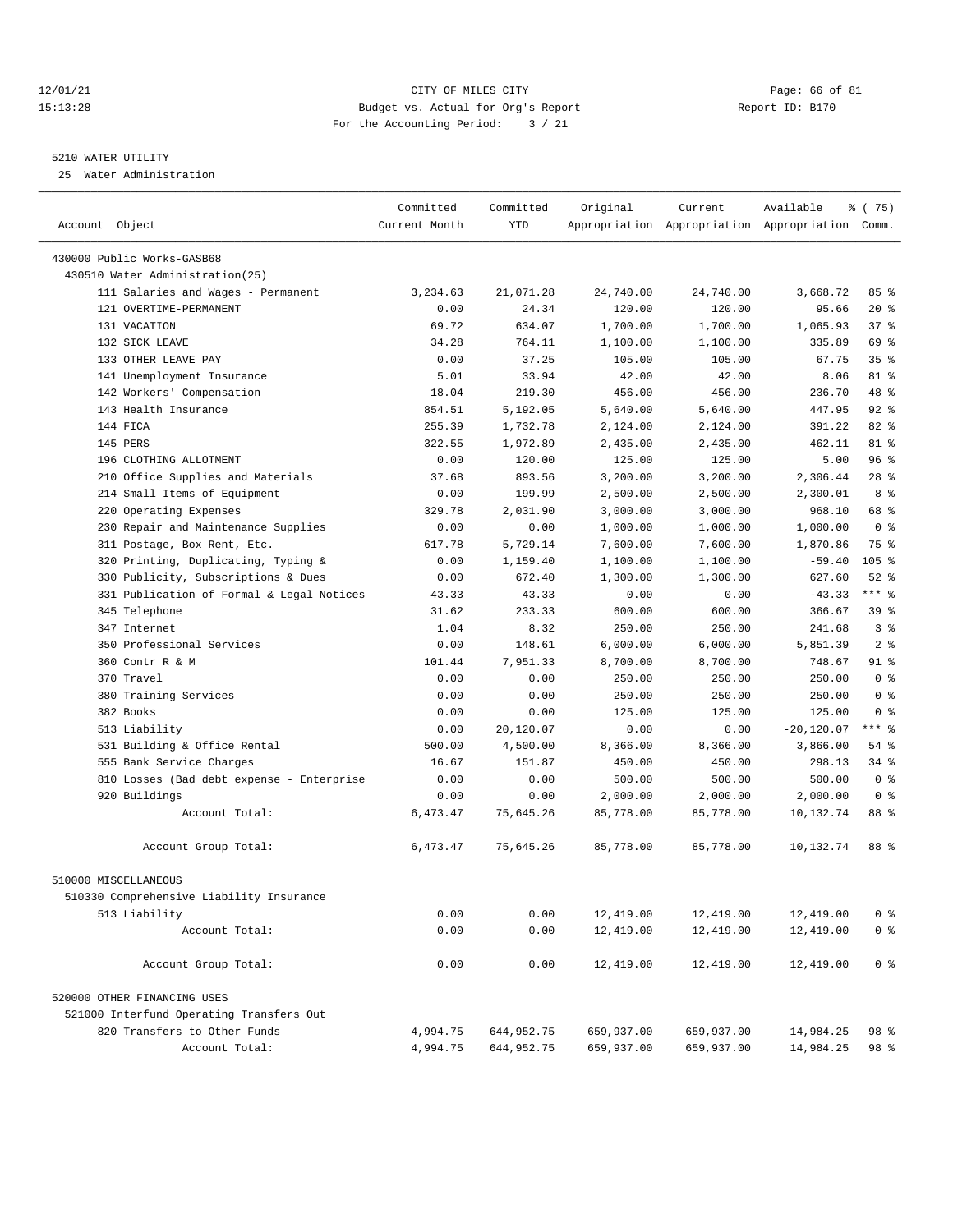#### 12/01/21 Page: 67 of 81 CITY OF MILES CITY CONTRIBUTE CITY PAGE: 67 of 81 Page: 67 of 81 CITY CHEROLOGY PAGE: 28 15:13:28 Budget vs. Actual for Org's Report For the Accounting Period: 3 / 21

### 5210 WATER UTILITY

25 Water Administration

| Account Object       | Committed<br>Current Month | Committed<br>YTD | Original   | Current    | Available<br>Appropriation Appropriation Appropriation Comm. | 8 (75) |
|----------------------|----------------------------|------------------|------------|------------|--------------------------------------------------------------|--------|
| Account Group Total: | 4,994.75                   | 644,952.75       | 659,937.00 | 659,937.00 | 14,984.25                                                    | 98 %   |
| Organization Total:  | 11,468.22                  | 720,598.01       | 758,134.00 | 758,134.00 | 37,535.99                                                    | 95 %   |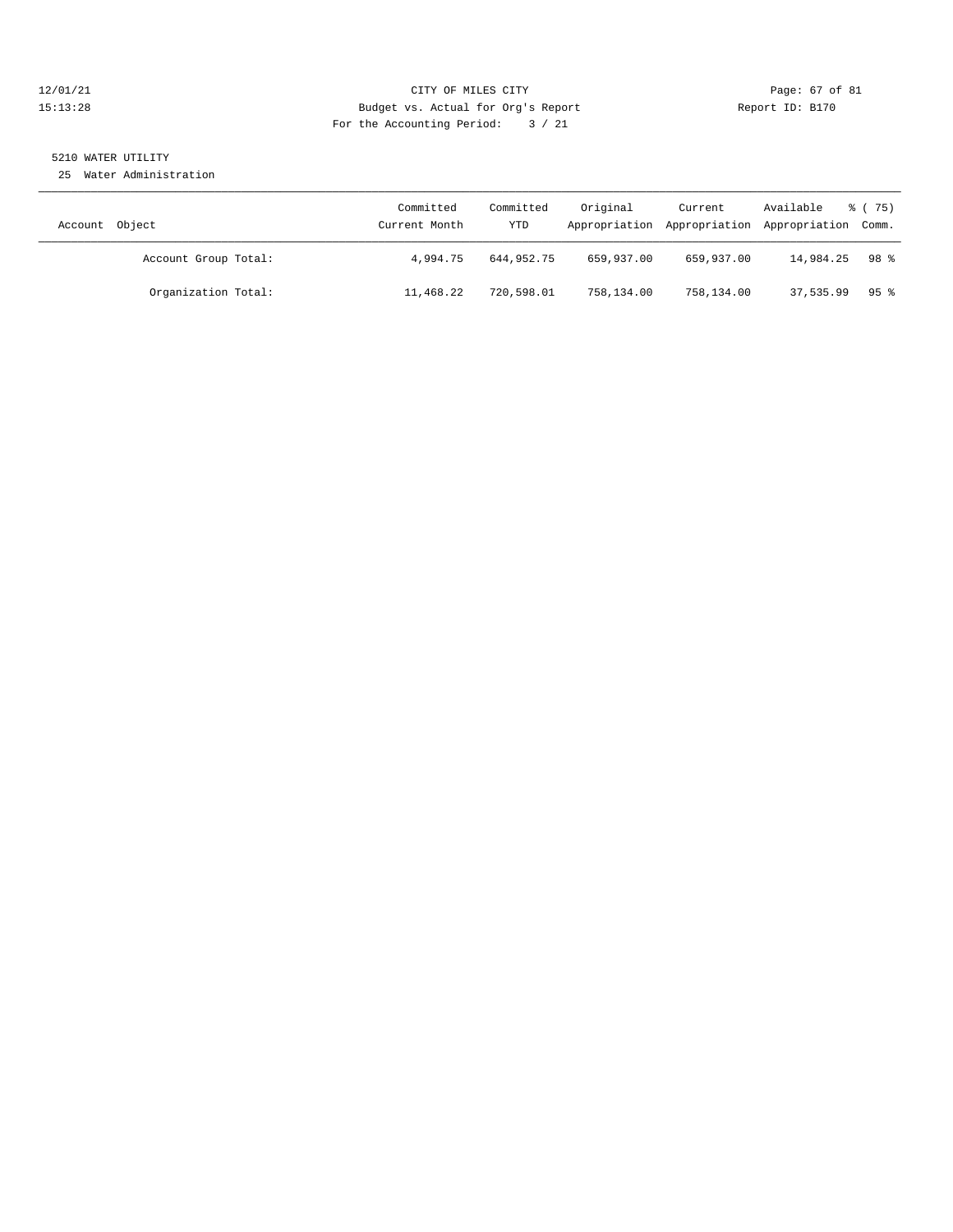#### 12/01/21 **CITY OF MILES CITY CITY CITY Page: 68 of 81** 15:13:28 Budget vs. Actual for Org's Report Report ID: B170 For the Accounting Period: 3 / 21

## 5210 WATER UTILITY

80 Water Purification

| Account Object                          | Committed<br>Current Month | Committed<br><b>YTD</b> | Original   | Current    | Available<br>Appropriation Appropriation Appropriation Comm. | % (75)         |
|-----------------------------------------|----------------------------|-------------------------|------------|------------|--------------------------------------------------------------|----------------|
| 430000 Public Works-GASB68              |                            |                         |            |            |                                                              |                |
| 430540 Water Purification and Treatment |                            |                         |            |            |                                                              |                |
| 210 Office Supplies and Materials       | 0.00                       | 3.78                    | 400.00     | 400.00     | 396.22                                                       | $1 \circ$      |
| 214 Small Items of Equipment            | 0.00                       | 920.43                  | 3,000.00   | 3,000.00   | 2,079.57                                                     | $31$ %         |
| 220 Operating Expenses                  | 44.66                      | 1,494.42                | 3,000.00   | 3,000.00   | 1,505.58                                                     | $50*$          |
| 222 Chemicals, Lab & Med Supplies       | 1,755.56                   | 33,559.60               | 60,000.00  | 60,000.00  | 26,440.40                                                    | 56%            |
| 226 Clothing and Uniforms               | 0.00                       | 102.84                  | 500.00     | 500.00     | 397.16                                                       | $21$ %         |
| 230 Repair and Maintenance Supplies     | 1,045.25                   | 5,350.99                | 15,000.00  | 15,000.00  | 9,649.01                                                     | 36%            |
| 231 Gas, Oil, Diesel Fuel, Grease, etc. | 73.21                      | 768.39                  | 2,000.00   | 2,000.00   | 1,231.61                                                     | 38 %           |
| 311 Postage, Box Rent, Etc.             | 4.15                       | 22.20                   | 100.00     | 100.00     | 77.80                                                        | $22$ $%$       |
| 320 Printing, Duplicating, Typing &     | 0.00                       | 0.00                    | 100.00     | 100.00     | 100.00                                                       | 0 <sup>8</sup> |
| 330 Publicity, Subscriptions & Dues     | 0.00                       | 0.00                    | 750.00     | 750.00     | 750.00                                                       | 0 <sup>8</sup> |
| 334 Memberships, Registrations & Dues   | 35.00                      | 35.00                   | 300.00     | 300.00     | 265.00                                                       | $12*$          |
| 352 Wtr/Swr Lab Testing                 | 1,901.50                   | 6,248.18                | 10,000.00  | 10,000.00  | 3,751.82                                                     | 62 %           |
| 357 Architectual, Engineering Serv Etc. | 0.00                       | 0.00                    | 8,000.00   | 8,000.00   | 8,000.00                                                     | 0 <sup>8</sup> |
| 360 Contr R & M                         | 136.00                     | 3,053.02                | 4,000.00   | 4,000.00   | 946.98                                                       | 76 %           |
| 369 Other Repair and Maintenance        | 0.00                       | 0.00                    | 1,500.00   | 1,500.00   | 1,500.00                                                     | 0 <sup>8</sup> |
| 370 Travel                              | 0.00                       | 0.00                    | 1,500.00   | 1,500.00   | 1,500.00                                                     | 0 <sup>8</sup> |
| 380 Training Services                   | 0.00                       | 356.00                  | 1,500.00   | 1,500.00   | 1,144.00                                                     | 24%            |
| 382 Books                               | 0.00                       | 0.00                    | 200.00     | 200.00     | 200.00                                                       | 0 <sup>8</sup> |
| 533 Machinery and Equipment Rental      | 0.00                       | 0.00                    | 500.00     | 500.00     | 500.00                                                       | 0 <sup>8</sup> |
| 940 Machinery & Equipment               | 0.00                       | 0.00                    | 5,000.00   | 5,000.00   | 5,000.00                                                     | 0 <sup>8</sup> |
| Account Total:                          | 4,995.33                   | 51,914.85               | 117,350.00 | 117,350.00 | 65, 435.15                                                   | 44 %           |
| Account Group Total:                    | 4,995.33                   | 51,914.85               | 117,350.00 | 117,350.00 | 65, 435.15                                                   | 44 %           |
| Organization Total:                     | 4,995.33                   | 51,914.85               | 117,350.00 | 117,350.00 | 65, 435.15                                                   | 44 %           |

Fund Total: 139,653.66 2,672,008.47 4,489,360.00 4,489,360.00 1,817,351.53 60 %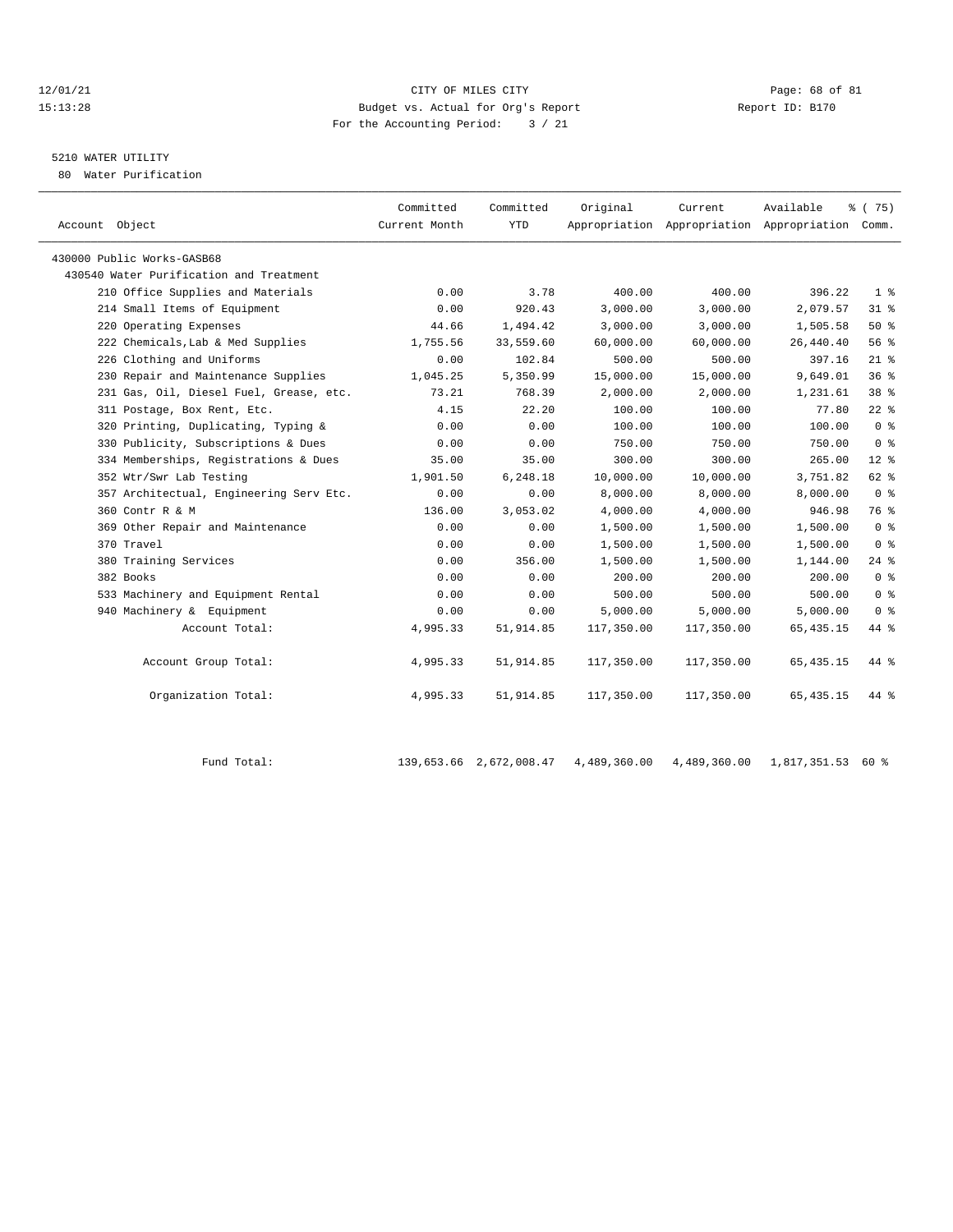#### 12/01/21 Page: 69 of 81 CITY OF MILES CITY CONTRIBUTE CITY PAGE: 69 of 81 Page: 69 of 81 CITY CHILES CITY CONTRIBUTE CITY PAGE: 15:13:28 15:13:28 Budget vs. Actual for Org's Report For the Accounting Period: 3 / 21

#### 5310 SEWER UTILITY

29 Sewer Administration

| Account Object                            | Committed<br>Current Month | Committed<br>YTD | Original   | Current    | Available<br>Appropriation Appropriation Appropriation Comm. | <sub>ර</sub> ි (75) |
|-------------------------------------------|----------------------------|------------------|------------|------------|--------------------------------------------------------------|---------------------|
| 430000 Public Works-GASB68                |                            |                  |            |            |                                                              |                     |
| 430610 Sewer Administration (29)          |                            |                  |            |            |                                                              |                     |
| 111 Salaries and Wages - Permanent        | 3,234.64                   | 21,069.89        | 24,764.00  | 24,764.00  | 3,694.11                                                     | 85%                 |
| 121 OVERTIME-PERMANENT                    | 0.00                       | 24.35            | 120.00     | 120.00     | 95.65                                                        | $20*$               |
| 131 VACATION                              | 69.72                      | 633.92           | 1,700.00   | 1,700.00   | 1,066.08                                                     | 37%                 |
| 132 SICK LEAVE                            | 34.28                      | 762.59           | 1,100.00   | 1,100.00   | 337.41                                                       | 69 %                |
| 133 OTHER LEAVE PAY                       | 0.00                       | 36.91            | 106.00     | 106.00     | 69.09                                                        | 35 <sup>8</sup>     |
| 141 Unemployment Insurance                | 5.01                       | 33.99            | 42.00      | 42.00      | 8.01                                                         | $81*$               |
| 142 Workers' Compensation                 | 18.01                      | 219.21           | 456.00     | 456.00     | 236.79                                                       | 48 %                |
| 143 Health Insurance                      | 854.54                     | 4,764.10         | 5,640.00   | 5,640.00   | 875.90                                                       | 84 %                |
| 144 FICA                                  | 255.43                     | 1,732.75         | 2,126.00   | 2,126.00   | 393.25                                                       | 82 %                |
| 145 PERS                                  | 322.57                     | 1,972.72         | 2,437.00   | 2,437.00   | 464.28                                                       | 81 %                |
| 196 CLOTHING ALLOTMENT                    | 0.00                       | 120.00           | 125.00     | 125.00     | 5.00                                                         | 96%                 |
| 210 Office Supplies and Materials         | 37.68                      | 893.53           | 3,200.00   | 3,200.00   | 2,306.47                                                     | $28$ $%$            |
| 214 Small Items of Equipment              | 0.00                       | 199.99           | 2,500.00   | 2,500.00   | 2,300.01                                                     | 8 %                 |
| 220 Operating Expenses                    | 329.78                     | 1,942.02         | 3,000.00   | 3,000.00   | 1,057.98                                                     | 65 %                |
| 230 Repair and Maintenance Supplies       | 0.00                       | 0.00             | 1,000.00   | 1,000.00   | 1,000.00                                                     | 0 <sup>8</sup>      |
| 311 Postage, Box Rent, Etc.               | 617.77                     | 5,729.08         | 7,500.00   | 7,500.00   | 1,770.92                                                     | 76 %                |
| 320 Printing, Duplicating, Typing &       | 0.00                       | 1,159.39         | 1,100.00   | 1,100.00   | $-59.39$                                                     | $105$ %             |
| 330 Publicity, Subscriptions & Dues       | 0.00                       | 672.40           | 1,300.00   | 1,300.00   | 627.60                                                       | $52$ $%$            |
| 331 Publication of Formal & Legal Notices | 43.34                      | 43.34            | 0.00       | 0.00       | $-43.34$                                                     | $***$ $%$           |
| 345 Telephone                             | 31.62                      | 233.26           | 600.00     | 600.00     | 366.74                                                       | 39 %                |
| 347 Internet                              | 1.04                       | 8.32             | 250.00     | 250.00     | 241.68                                                       | 3%                  |
| 350 Professional Services                 | 0.00                       | 148.61           | 6,000.00   | 6,000.00   | 5,851.39                                                     | 2 <sup>8</sup>      |
| 360 Contr R & M                           | 101.44                     | 7,951.33         | 8,700.00   | 8,700.00   | 748.67                                                       | $91$ %              |
| 370 Travel                                | 0.00                       | 0.00             | 250.00     | 250.00     | 250.00                                                       | 0 <sup>8</sup>      |
| 380 Training Services                     | 0.00                       | 0.00             | 250.00     | 250.00     | 250.00                                                       | 0 <sup>8</sup>      |
| 382 Books                                 | 0.00                       | 0.00             | 125.00     | 125.00     | 125.00                                                       | 0 <sup>8</sup>      |
| 531 Building & Office Rental              | 500.00                     | 4,500.00         | 8,366.00   | 8,366.00   | 3,866.00                                                     | 54%                 |
| 555 Bank Service Charges                  | 16.67                      | 151.86           | 450.00     | 450.00     | 298.14                                                       | 34 %                |
| 810 Losses (Bad debt expense - Enterprise | 0.00                       | 0.00             | 500.00     | 500.00     | 500.00                                                       | 0 <sup>8</sup>      |
| 920 Buildings                             | 0.00                       | 0.00             | 2,000.00   | 2,000.00   | 2,000.00                                                     | 0 <sup>8</sup>      |
| Account Total:                            | 6,473.54                   | 55,003.56        | 85,707.00  | 85,707.00  | 30,703.44                                                    | 64 %                |
| Account Group Total:                      | 6,473.54                   | 55,003.56        | 85,707.00  | 85,707.00  | 30,703.44                                                    | 64 %                |
| 490000 DEBT SERVICE                       |                            |                  |            |            |                                                              |                     |
| 490200 Revenue Bonds                      |                            |                  |            |            |                                                              |                     |
| 608 Prpl-Wastewater Project Phase I       | 0.00                       | 35,000.00        | 71,000.00  | 71,000.00  | 36,000.00                                                    | 49 %                |
| 619 Principal-WWTP Phase II               | 0.00                       | 133,755.00       | 268,000.00 | 268,000.00 | 134,245.00                                                   | 50 %                |
| 626 Interest-Wastewater Project Phase I   | 0.00                       | 15,165.00        | 29,805.00  | 29,805.00  | 14,640.00                                                    | 51 %                |
| 639 Interest-WWTP Phase II                | 0.00                       | 64,871.94        | 133,513.00 | 133,513.00 | 68,641.06                                                    | 49 %                |
| Account Total:                            | 0.00                       | 248,791.94       | 502,318.00 | 502,318.00 | 253,526.06                                                   | 50%                 |
| Account Group Total:                      | 0.00                       | 248,791.94       | 502,318.00 | 502,318.00 | 253,526.06                                                   | 50%                 |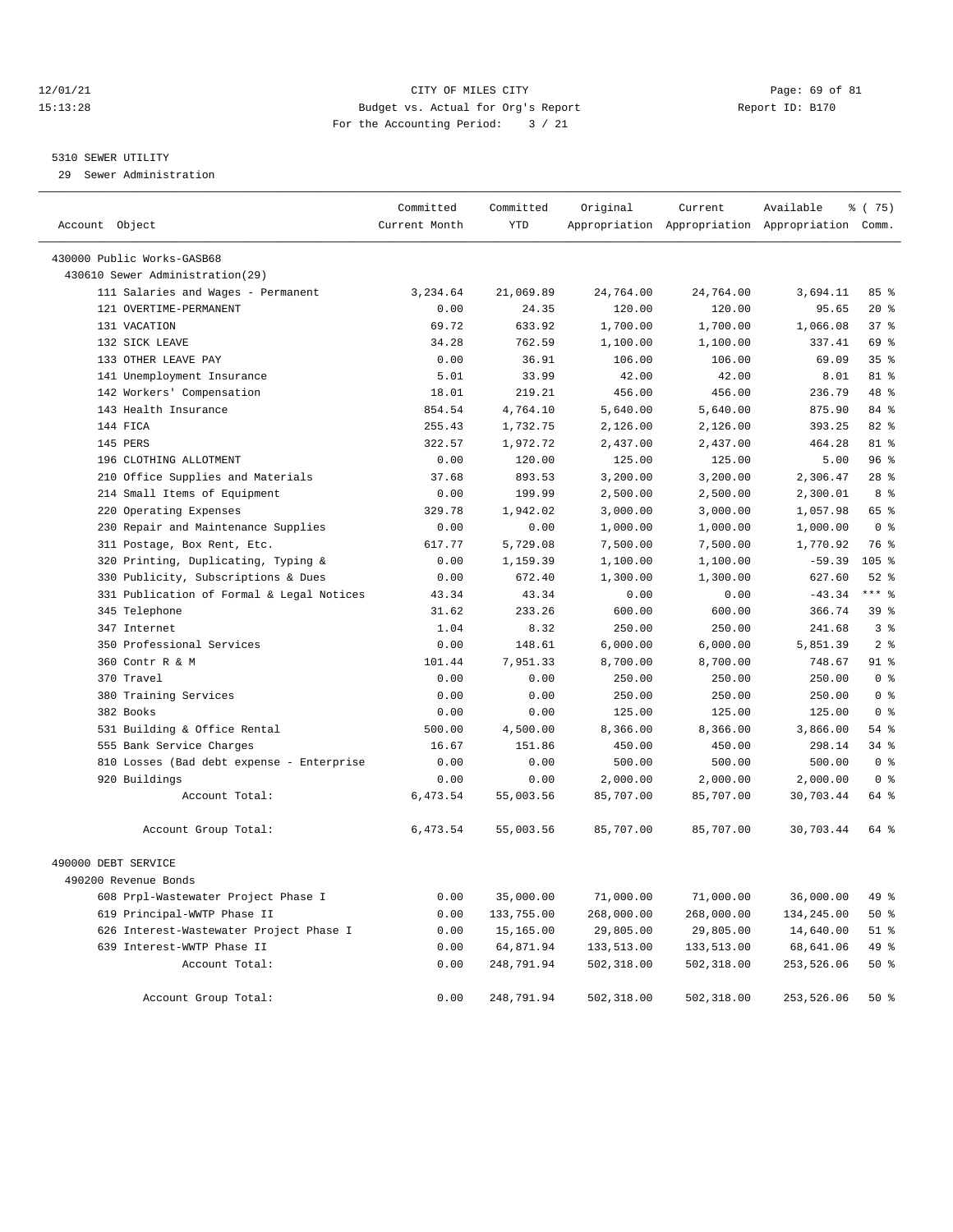#### 12/01/21 **CITY OF MILES CITY CITY CITY Page: 70 of 81** 15:13:28 Budget vs. Actual for Org's Report Report ID: B170 For the Accounting Period: 3 / 21

#### 5310 SEWER UTILITY

29 Sewer Administration

| Account Object                           | Committed<br>Current Month | Committed<br>YTD | Original   | Current<br>Appropriation Appropriation | Available<br>Appropriation | % (75)<br>Comm. |
|------------------------------------------|----------------------------|------------------|------------|----------------------------------------|----------------------------|-----------------|
| 510000 MISCELLANEOUS                     |                            |                  |            |                                        |                            |                 |
| 510330 Comprehensive Liability Insurance |                            |                  |            |                                        |                            |                 |
| 513 Liability                            | 0.00                       | 12,772.74        | 12,773.00  | 12,773.00                              | 0.26                       | 100 %           |
| Account Total:                           | 0.00                       | 12,772.74        | 12,773.00  | 12,773.00                              | 0.26                       | $100*$          |
| Account Group Total:                     | 0.00                       | 12,772.74        | 12,773.00  | 12,773.00                              |                            | $0.26$ 100 %    |
| 520000 OTHER FINANCING USES              |                            |                  |            |                                        |                            |                 |
| 521000 Interfund Operating Transfers Out |                            |                  |            |                                        |                            |                 |
| 820 Transfers to Other Funds             | 3,486.75                   | 31,380.75        | 41,841.00  | 41,841.00                              | 10,460.25                  | 75 %            |
| Account Total:                           | 3,486.75                   | 31,380.75        | 41,841.00  | 41,841.00                              | 10,460.25                  | 75 %            |
| Account Group Total:                     | 3,486.75                   | 31,380.75        | 41,841.00  | 41,841.00                              | 10,460.25                  | 75 %            |
| Organization Total:                      | 9,960.29                   | 347,948.99       | 642,639.00 | 642,639.00                             | 294,690.01                 | $54$ $%$        |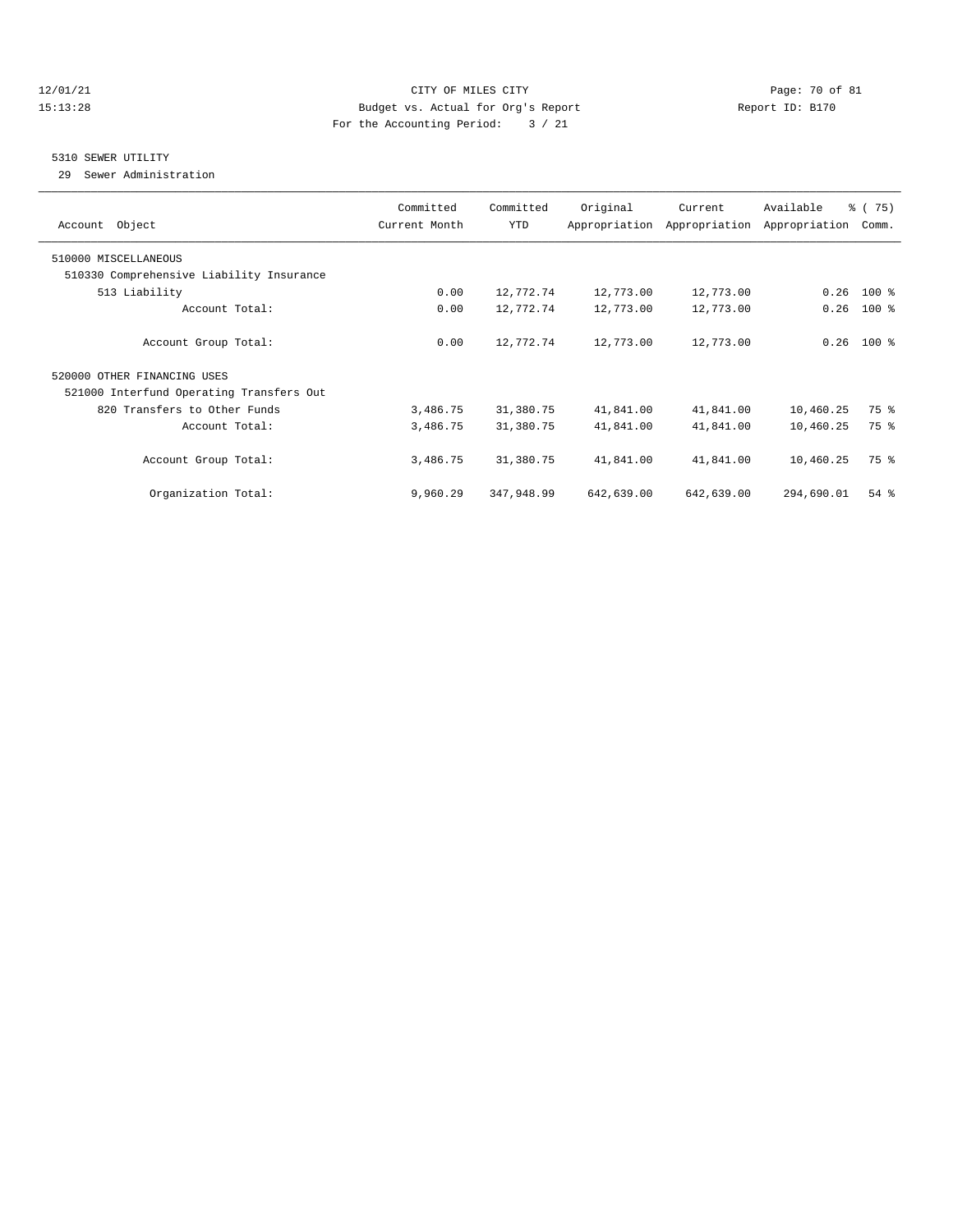#### 12/01/21 Page: 71 of 81 CITY OF MILES CITY CONTRIBUTE PAGE: 71 of 81 Page: 71 of 81 Page: 71 of 81 Page: 71 of 81 Page: 71 of 81 Page: 71 of 81 Page: 71 of 81 Page: 71 of 81 Page: 71 of 81 Page: 71 of 81 Page: 71 of 81 Pag 15:13:28 Budget vs. Actual for Org's Report For the Accounting Period: 3 / 21

————————————————————————————————————————————————————————————————————————————————————————————————————————————————————————————————————

### 5310 SEWER UTILITY

31 Sewer Lines

|                                              | Committed     | Committed    | Original   | Current                                         | Available   | \$ (75)         |
|----------------------------------------------|---------------|--------------|------------|-------------------------------------------------|-------------|-----------------|
| Account Object                               | Current Month | YTD          |            | Appropriation Appropriation Appropriation Comm. |             |                 |
| 430000 Public Works-GASB68                   |               |              |            |                                                 |             |                 |
| 430630 Sewer Collection and Transmission(31) |               |              |            |                                                 |             |                 |
| 111 Salaries and Wages - Permanent           |               |              |            |                                                 |             | 77 %            |
|                                              | 11,789.93     | 112,617.26   | 145,580.00 | 145,580.00                                      | 32,962.74   |                 |
| 121 OVERTIME-PERMANENT                       | 548.83        | 3,123.69     | 10,200.00  | 10,200.00                                       | 7,076.31    | 318             |
| 131 VACATION                                 | 531.07        | 7,025.99     | 7,300.00   | 7,300.00                                        | 274.01      | 96%             |
| 132 SICK LEAVE                               | 553.37        | 3,666.21     | 4,800.00   | 4,800.00                                        | 1,133.79    | 76 %            |
| 133 OTHER LEAVE PAY                          | 12.76         | 1,342.43     | 1,236.00   | 1,236.00                                        | $-106.43$   | 109 %           |
| 134 HOLIDAY PAY                              | 48.74         | 367.39       | 2,100.00   | 2,100.00                                        | 1,732.61    | $17$ %          |
| 141 Unemployment Insurance                   | 20.22         | 193.19       | 257.00     | 257.00                                          | 63.81       | 75 %            |
| 142 Workers' Compensation                    | 401.18        | 6,195.73     | 7,486.00   | 7,486.00                                        | 1,290.27    | 83%             |
| 143 Health Insurance                         | 3,161.58      | 28, 453.52   | 30,967.00  | 30,967.00                                       | 2,513.48    | $92$ $%$        |
| 144 FICA                                     | 991.37        | 9,483.92     | 13,098.00  | 13,098.00                                       | 3,614.08    | 72 %            |
| 145 PERS                                     | 1,182.63      | 11,147.34    | 15,016.00  | 15,016.00                                       | 3,868.66    | 74 %            |
| 196 CLOTHING ALLOTMENT                       | 0.00          | 555.00       | 600.00     | 600.00                                          | 45.00       | 93%             |
| 210 Office Supplies and Materials            | 8.65          | 467.55       | 400.00     | 400.00                                          | $-67.55$    | 117 %           |
| 214 Small Items of Equipment                 | 0.00          | 1,109.77     | 25,000.00  | 25,000.00                                       | 23,890.23   | 4%              |
| 220 Operating Expenses                       | 644.38        | 12,384.06    | 15,000.00  | 15,000.00                                       | 2,615.94    | 83 %            |
| 222 Chemicals, Lab & Med Supplies            | 0.00          | 0.00         | 1,000.00   | 1,000.00                                        | 1,000.00    | 0 <sup>8</sup>  |
| 226 Clothing and Uniforms                    | 0.00          | 393.45       | 750.00     | 750.00                                          | 356.55      | $52$ $%$        |
| 230 Repair and Maintenance Supplies          | 233.83        | 3,399.72     | 10,000.00  | 10,000.00                                       | 6,600.28    | 34%             |
| 231 Gas, Oil, Diesel Fuel, Grease, etc.      | 1,069.85      | 5,320.52     | 15,000.00  | 15,000.00                                       | 9,679.48    | 35%             |
| 233 Water/Sewer Main Replacement and         | 0.00          | 378.70       | 5,000.00   | 5,000.00                                        | 4,621.30    | 8 %             |
| 234 Hydrant/Manhole Replacement, Valves      | 0.00          | 540.00       | 15,000.00  | 15,000.00                                       | 14,460.00   | 4%              |
| 241 Consumable Tools                         | 0.00          | 239.98       | 1,000.00   | 1,000.00                                        | 760.02      | $24$ %          |
| 311 Postage, Box Rent, Etc.                  | 0.00          | 0.00         | 100.00     | 100.00                                          | 100.00      | 0 <sup>8</sup>  |
| 320 Printing, Duplicating, Typing &          | 0.00          | 0.00         | 100.00     | 100.00                                          | 100.00      | 0 <sup>8</sup>  |
| 330 Publicity, Subscriptions & Dues          | 0.00          | 0.00         | 300.00     | 300.00                                          | 300.00      | 0 <sup>8</sup>  |
| 331 Publication of Formal & Legal Notices    | 0.00          | 65.71        | 250.00     | 250.00                                          | 184.29      | $26$ %          |
| 334 Memberships, Registrations & Dues        | 20.86         | 195.86       | 750.00     | 750.00                                          | 554.14      | 26%             |
| 341 Electric Utility Services                | 29.80         | 177.09       | 1,000.00   | 1,000.00                                        | 822.91      | 18 <sup>8</sup> |
| 344 Gas Utility Service                      | 74.46         | 228.39       | 500.00     | 500.00                                          | 271.61      | 46 %            |
| 345 Telephone                                | 120.01        | 956.52       | 750.00     | 750.00                                          | $-206.52$   | 128 %           |
| 347 Internet                                 | 11.83         | 94.64        | 170.00     | 170.00                                          | 75.36       | 56%             |
| 350 Professional Services                    | 141.72        | 21,286.00    | 30,000.00  | 30,000.00                                       | 8,714.00    | 71 %            |
| 357 Architectual, Engineering Serv Etc.      | 0.00          | 6,000.00     | 40,000.00  | 40,000.00                                       | 34,000.00   | 15 <sup>°</sup> |
| 360 Contr R & M                              | 116.71        | 1,310.97     | 5,000.00   | 5,000.00                                        | 3,689.03    | $26$ %          |
| 363 R&M Vehicles/Equip/Labor-PW              | 21,757.91     | 32,501.87    | 40,000.00  | 40,000.00                                       | 7,498.13    | 81 %            |
| 369 Other Repair and Maintenance             | 0.00          | 0.00         | 1,000.00   | 1,000.00                                        | 1,000.00    | 0 <sup>8</sup>  |
| 370 Travel                                   | 0.00          | 0.00         | 1,200.00   | 1,200.00                                        | 1,200.00    | 0 <sup>8</sup>  |
| 380 Training Services                        | 0.00          | 0.00         | 750.00     | 750.00                                          | 750.00      | 0 <sup>8</sup>  |
| 382 Books                                    | 0.00          | 0.00         | 150.00     | 150.00                                          | 150.00      | 0 <sup>8</sup>  |
| 400 BUILDING MATERIALS                       | 0.00          | 19.98        | 750.00     | 750.00                                          | 730.02      | 3%              |
| 512 Insurance on Vehicles & Equipment        | 0.00          | 2,180.13     | 2,181.00   | 2,181.00                                        | 0.87        | $100$ %         |
| 532 Land Rental                              | 0.00          | 892.33       | 1,200.00   | 1,200.00                                        | 307.67      | 74 %            |
| 940 Machinery & Equipment                    | 22,925.00     | 325,958.31   | 375,750.00 | 375,750.00                                      | 49,791.69   | 87%             |
| Account Total:                               | 66,396.69     | 600, 273. 22 | 828,691.00 | 828,691.00                                      | 228, 417.78 | 72 %            |
|                                              |               |              |            |                                                 |             |                 |
| Account Group Total:                         | 66,396.69     | 600,273.22   | 828,691.00 | 828,691.00                                      | 228, 417.78 | 72 %            |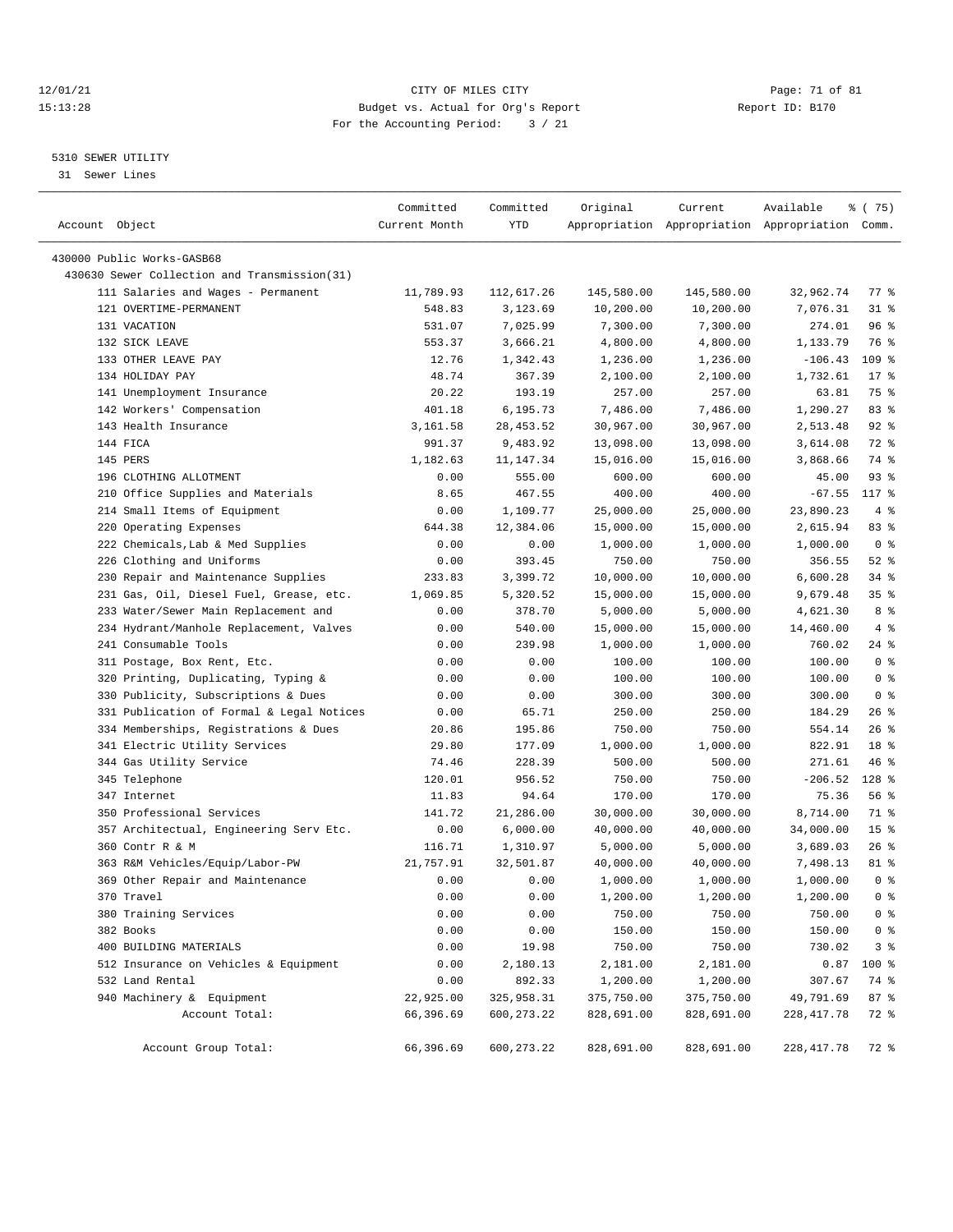#### 12/01/21 Page: 72 of 81<br>
Eudget vs. Actual for Org's Report Page: 72 of 81<br>
Budget vs. Actual for Org's Report Page: 72 of 81<br>
Page: 72 of 81 15:13:28 Budget vs. Actual for Org's Report For the Accounting Period: 3 / 21

### 5310 SEWER UTILITY

31 Sewer Lines

| Object<br>Account                                                       | Committed<br>Current Month | Committed<br>YTD | Original<br>Appropriation | Current<br>Appropriation | Available<br>Appropriation | 75)<br>ී (<br>Comm. |
|-------------------------------------------------------------------------|----------------------------|------------------|---------------------------|--------------------------|----------------------------|---------------------|
| 520000 OTHER FINANCING USES<br>521000 Interfund Operating Transfers Out |                            |                  |                           |                          |                            |                     |
| 820 Transfers to Other Funds                                            | 1,000.00                   | 9,000.00         | 12,000.00                 | 12,000.00                | 3,000.00                   | 75 %                |
| Account Total:                                                          | 1,000.00                   | 9.000.00         | 12,000.00                 | 12,000.00                | 3,000.00                   | 75 %                |
| Account Group Total:                                                    | 1,000.00                   | 9.000.00         | 12,000.00                 | 12,000.00                | 3,000.00                   | 75 %                |
| Organization Total:                                                     | 67,396.69                  | 609, 273, 22     | 840,691.00                | 840,691.00               | 231, 417. 78               | $72$ $%$            |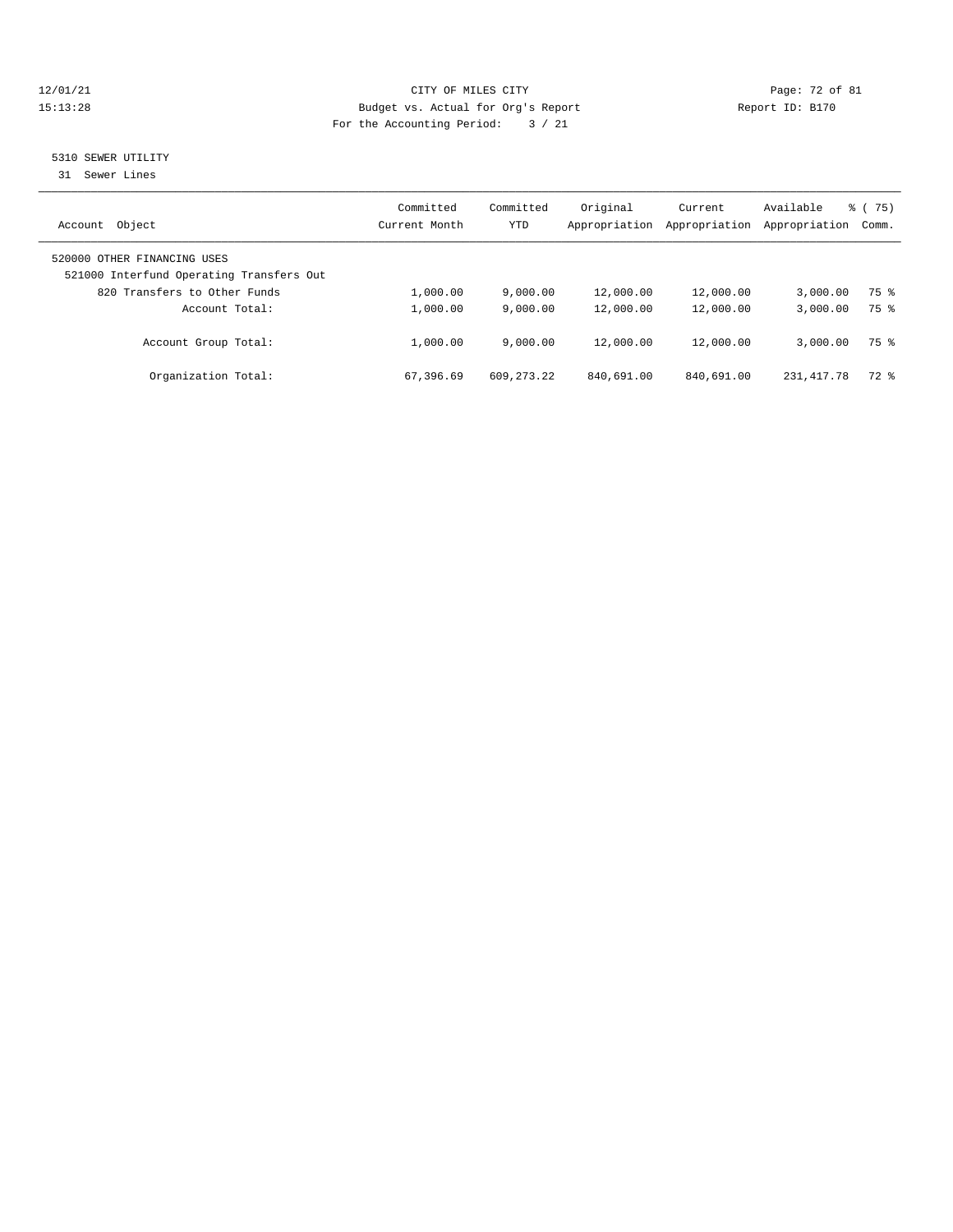### 12/01/21 Page: 73 of 81 CITY OF MILES CITY CONTRIBUTE CITY PAGE: 73 of 81 Page: 73 of 81 CITY CHES CITY CONTRIBUTE CITY 15:13:28 Budget vs. Actual for Org's Report For the Accounting Period: 3 / 21

# 5310 SEWER UTILITY

32 Sewer Lifts

| Account Object                          | Committed<br>Current Month | Committed<br><b>YTD</b> | Original   | Current<br>Appropriation Appropriation Appropriation Comm. | Available | 8 (75)         |
|-----------------------------------------|----------------------------|-------------------------|------------|------------------------------------------------------------|-----------|----------------|
| 430000 Public Works-GASB68              |                            |                         |            |                                                            |           |                |
| 430690 Sewer Lift Stations(32)          |                            |                         |            |                                                            |           |                |
| 111 Salaries and Wages - Permanent      | 5,102.81                   | 51,161.56               | 65,548.00  | 65,548.00                                                  | 14,386.44 | 78 %           |
| 121 OVERTIME-PERMANENT                  | 105.71                     | 1,487.61                | 2,700.00   | 2,700.00                                                   | 1,212.39  | 55%            |
| 131 VACATION                            | 559.95                     | 3,711.69                | 5,300.00   | 5,300.00                                                   | 1,588.31  | 70 %           |
| 132 SICK LEAVE                          | 134.58                     | 796.56                  | 1,500.00   | 1,500.00                                                   | 703.44    | 53%            |
| 133 OTHER LEAVE PAY                     | 0.00                       | 690.41                  | 795.00     | 795.00                                                     | 104.59    | 87%            |
| 134 HOLIDAY PAY                         | 0.00                       | 1,273.71                | 1,400.00   | 1,400.00                                                   | 126.29    | 91 %           |
| 141 Unemployment Insurance              | 8.85                       | 88.74                   | 116.00     | 116.00                                                     | 27.26     | 77.8           |
| 142 Workers' Compensation               | 92.51                      | 2,702.66                | 4,009.00   | 4,009.00                                                   | 1,306.34  | 67 %           |
| 143 Health Insurance                    | 1,290.45                   | 11,614.04               | 15,484.00  | 15,484.00                                                  | 3,869.96  | 75 %           |
| 144 FICA                                | 426.28                     | 4, 313. 43              | 5,909.00   | 5,909.00                                                   | 1,595.57  | 73%            |
| 145 PERS                                | 517.77                     | 5,145.10                | 6,774.00   | 6,774.00                                                   | 1,628.90  | 76 %           |
| 196 CLOTHING ALLOTMENT                  | 0.00                       | 238.50                  | 600.00     | 600.00                                                     | 361.50    | $40*$          |
| 210 Office Supplies and Materials       | 0.00                       | 2.92                    | 400.00     | 400.00                                                     | 397.08    | 1 <sup>8</sup> |
| 214 Small Items of Equipment            | 0.00                       | 13,283.10               | 20,000.00  | 20,000.00                                                  | 6,716.90  | 66 %           |
| 220 Operating Expenses                  | 0.00                       | 928.84                  | 2,000.00   | 2,000.00                                                   | 1,071.16  | 46%            |
| 222 Chemicals, Lab & Med Supplies       | 0.00                       | 23.73                   | 1,000.00   | 1,000.00                                                   | 976.27    | 2 <sup>8</sup> |
| 226 Clothing and Uniforms               | 0.00                       | 106.20                  | 500.00     | 500.00                                                     | 393.80    | $21$ %         |
| 230 Repair and Maintenance Supplies     | 1,169.99                   | 6,201.58                | 26,000.00  | 26,000.00                                                  | 19,798.42 | $24$ %         |
| 231 Gas, Oil, Diesel Fuel, Grease, etc. | 91.51                      | 831.88                  | 2,000.00   | 2,000.00                                                   | 1,168.12  | 42 %           |
| 241 Consumable Tools                    | 0.00                       | 39.99                   | 100.00     | 100.00                                                     | 60.01     | 40 %           |
| 341 Electric Utility Services           | 2,062.87                   | 16,088.46               | 25,000.00  | 25,000.00                                                  | 8,911.54  | 64 %           |
| 344 Gas Utility Service                 | 158.21                     | 834.97                  | 2,000.00   | 2,000.00                                                   | 1,165.03  | $42$ $%$       |
| 352 Wtr/Swr Lab Testing                 | 0.00                       | 0.00                    | 250.00     | 250.00                                                     | 250.00    | 0 <sup>8</sup> |
| 360 Contr R & M                         | 0.00                       | 2,317.00                | 2,000.00   | 2,000.00                                                   | $-317.00$ | $116$ %        |
| 369 Other Repair and Maintenance        | 0.00                       | 0.00                    | 1,000.00   | 1,000.00                                                   | 1,000.00  | 0 <sup>8</sup> |
| 370 Travel                              | 0.00                       | 0.00                    | 600.00     | 600.00                                                     | 600.00    | 0 <sup>8</sup> |
| 380 Training Services                   | 0.00                       | 130.00                  | 600.00     | 600.00                                                     | 470.00    | $22$ %         |
| 400 BUILDING MATERIALS                  | 0.00                       | 0.00                    | 200.00     | 200.00                                                     | 200.00    | 0 <sup>8</sup> |
| 511 Insurance on Buildings              | 0.00                       | 2,031.86                | 2,032.00   | 2,032.00                                                   | 0.14      | $100*$         |
| 533 Machinery and Equipment Rental      | 0.00                       | 0.00                    | 200.00     | 200.00                                                     | 200.00    | 0 <sup>8</sup> |
| Account Total:                          | 11,721.49                  | 126,044.54              | 196,017.00 | 196,017.00                                                 | 69,972.46 | 64 %           |
| Account Group Total:                    | 11,721.49                  | 126,044.54              | 196,017.00 | 196,017.00                                                 | 69,972.46 | 64 %           |
| Organization Total:                     | 11,721.49                  | 126,044.54              | 196,017.00 | 196,017.00                                                 | 69,972.46 | 64 %           |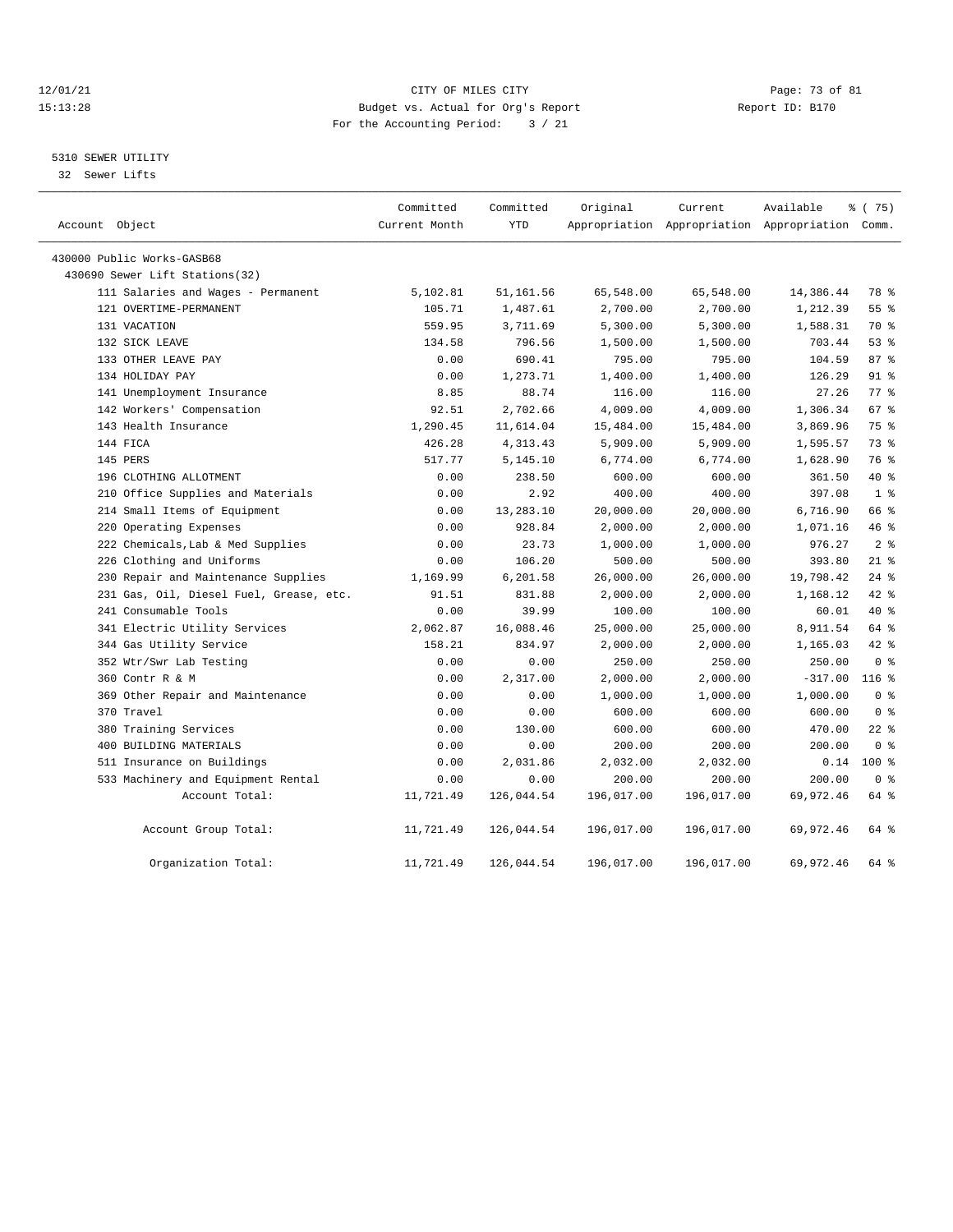### 12/01/21 Page: 74 of 81<br>
12/01/21 Page: 74 of 81<br>
Budget vs. Actual for Org's Report Physics (Report ID: B170 15:13:28 Budget vs. Actual for Org's Report For the Accounting Period: 3 / 21

## 5310 SEWER UTILITY

33 Sewer Plant

| Account Object                              | Committed<br>Current Month | Committed<br><b>YTD</b> | Original   | Current    | Available<br>Appropriation Appropriation Appropriation Comm. | <sub>ර</sub> ි (75)    |
|---------------------------------------------|----------------------------|-------------------------|------------|------------|--------------------------------------------------------------|------------------------|
|                                             |                            |                         |            |            |                                                              |                        |
| 410000 GENERAL GOVERNMENTGASB68             |                            |                         |            |            |                                                              |                        |
| 411230 City Hall<br>360 Contr R & M         | 0.00                       | 15.00                   | 0.00       | 0.00       | $-15.00$                                                     | $***$ 9                |
| Account Total:                              |                            |                         |            |            |                                                              | $***$ 2                |
|                                             | 0.00                       | 15.00                   | 0.00       | 0.00       | $-15.00$                                                     |                        |
| Account Group Total:                        | 0.00                       | 15.00                   | 0.00       | 0.00       | $-15.00$                                                     | $***$ 8                |
| 430000 Public Works-GASB68                  |                            |                         |            |            |                                                              |                        |
| 430640 Sewer Treatment and Disposal(33)     |                            |                         |            |            |                                                              |                        |
| 111 Salaries and Wages - Permanent          | 8,061.85                   | 80,266.27               | 111,832.00 | 111,832.00 | 31,565.73                                                    | 72 %                   |
| 121 OVERTIME-PERMANENT                      | 158.78                     | 2,230.68                | 4,100.00   | 4,100.00   | 1,869.32                                                     | $54$ %                 |
| 131 VACATION                                | 857.68                     | 5,774.96                | 8,400.00   | 8,400.00   | 2,625.04                                                     | 69 %                   |
| 132 SICK LEAVE                              | 201.89                     | 1,240.34                | 2,600.00   | 2,600.00   | 1,359.66                                                     | 48 %                   |
| 133 OTHER LEAVE PAY                         | 0.00                       | 1,088.14                | 1,912.00   | 1,912.00   | 823.86                                                       | 57%                    |
| 134 HOLIDAY PAY                             | 0.00                       | 1,910.30                | 2,100.00   | 2,100.00   | 189.70                                                       | 91 %                   |
| 141 Unemployment Insurance                  | 13.88                      | 139.14                  | 196.00     | 196.00     | 56.86                                                        | 71 %                   |
| 142 Workers' Compensation                   | 141.35                     | 4,071.54                | 6, 136.00  | 6, 136.00  | 2,064.46                                                     | 66 %                   |
| 143 Health Insurance                        | 1,999.84                   | 17,998.60               | 25,840.00  | 25,840.00  | 7,841.40                                                     | 70 %                   |
| 144 FICA                                    | 668.29                     | 6,730.72                | 10,017.00  | 10,017.00  | 3,286.28                                                     | 67 %                   |
| 145 PERS                                    | 813.82                     | 8,052.67                | 11,484.00  | 11,484.00  | 3,431.33                                                     | 70 %                   |
| 196 CLOTHING ALLOTMENT                      | 0.00                       | 369.00                  | 500.00     | 500.00     | 131.00                                                       | 74 %                   |
| 210 Office Supplies and Materials           | 0.00                       | 0.00                    | 250.00     | 250.00     | 250.00                                                       | 0 <sup>8</sup>         |
| 214 Small Items of Equipment                | 0.00                       | 3,615.15                | 15,000.00  | 15,000.00  | 11,384.85                                                    | $24$ %                 |
| 220 Operating Expenses                      | 7,338.62                   | 9,914.27                | 15,000.00  | 15,000.00  | 5,085.73                                                     | 66 %                   |
| 222 Chemicals, Lab & Med Supplies           | 941.43                     | 8,876.92                | 25,000.00  | 25,000.00  | 16, 123.08                                                   | 36%                    |
| 226 Clothing and Uniforms                   | 0.00                       | 119.29                  | 600.00     | 600.00     | 480.71                                                       | 20%                    |
| 230 Repair and Maintenance Supplies         | 6,573.77                   | 18,059.61               | 15,000.00  | 15,000.00  | $-3,059.61$                                                  | $120*$                 |
| 231 Gas, Oil, Diesel Fuel, Grease, etc.     | 1,401.99                   | 2,681.44                | 5,000.00   | 5,000.00   | 2,318.56                                                     | 54 %                   |
| 241 Consumable Tools                        | 0.00                       | 0.00                    | 200.00     | 200.00     | 200.00                                                       | 0 <sup>8</sup>         |
| 311 Postage, Box Rent, Etc.                 | 2.30                       | 48.45                   | 100.00     | 100.00     | 51.55                                                        | 48 %                   |
| 320 Printing, Duplicating, Typing &         | 0.00                       | 0.00                    | 100.00     | 100.00     | 100.00                                                       | 0 <sup>8</sup>         |
| 330 Publicity, Subscriptions & Dues         | 0.00                       | 0.00                    | 100.00     | 100.00     | 100.00                                                       | 0 <sup>8</sup>         |
|                                             |                            |                         | 400.00     |            |                                                              | $43$ %                 |
| 334 Memberships, Registrations & Dues       | 85.00                      | 170.00                  |            | 400.00     | 230.00                                                       |                        |
| 341 Electric Utility Services               | 13,109.44                  | 77,950.21               | 130,000.00 | 130,000.00 | 52,049.79                                                    | 60 %                   |
| 342 Water Utility Services                  | 40.71                      | 326.14                  | 1,500.00   | 1,500.00   | 1,173.86                                                     | $22$ %                 |
| 343 Sewer Utility Services<br>345 Telephone | 0.00                       | 40.71                   | 750.00     | 750.00     | 709.29                                                       | 5 <sup>8</sup><br>41 % |
|                                             | 43.62                      | 329.26                  | 800.00     | 800.00     | 470.74                                                       | 43.8                   |
| 346 Garbage Service                         | 0.00                       | 850.84                  | 2,000.00   | 2,000.00   | 1,149.16                                                     |                        |
| 347 Internet                                | 44.95                      | 359.60                  | 650.00     | 650.00     | 290.40                                                       | 55%                    |
| 350 Professional Services                   | 0.00                       | 360.24                  | 5,000.00   | 5,000.00   | 4,639.76                                                     | 7 %                    |
| 352 Wtr/Swr Lab Testing                     | 1,161.00                   | 4,059.59                | 8,000.00   | 8,000.00   | 3,940.41                                                     | $51$ %                 |
| 357 Architectual, Engineering Serv Etc.     | 0.00                       | 0.00                    | 5,000.00   | 5,000.00   | 5,000.00                                                     | 0 <sup>8</sup>         |
| 360 Contr R & M                             | 409.43                     | 4,532.65                | 5,000.00   | 5,000.00   | 467.35                                                       | 91 %                   |
| 363 R&M Vehicles/Equip/Labor-PW             | 561.20                     | 2,899.68                | 7,500.00   | 7,500.00   | 4,600.32                                                     | 39 %                   |
| 370 Travel                                  | 0.00                       | 0.00                    | 1,000.00   | 1,000.00   | 1,000.00                                                     | 0 <sup>8</sup>         |
| 380 Training Services                       | 0.00                       | 323.50                  | 1,000.00   | 1,000.00   | 676.50                                                       | 32 %                   |
| 382 Books                                   | 0.00                       | 0.00                    | 200.00     | 200.00     | 200.00                                                       | 0 <sup>8</sup>         |
| 400 BUILDING MATERIALS                      | 0.00                       | 0.00                    | 500.00     | 500.00     | 500.00                                                       | 0 <sup>8</sup>         |
| 511 Insurance on Buildings                  | 0.00                       | 12,460.08               | 12,461.00  | 12,461.00  | 0.92                                                         | $100*$                 |
| 512 Insurance on Vehicles & Equipment       | 0.00                       | 148.65                  | 149.00     | 149.00     |                                                              | $0.35$ 100 %           |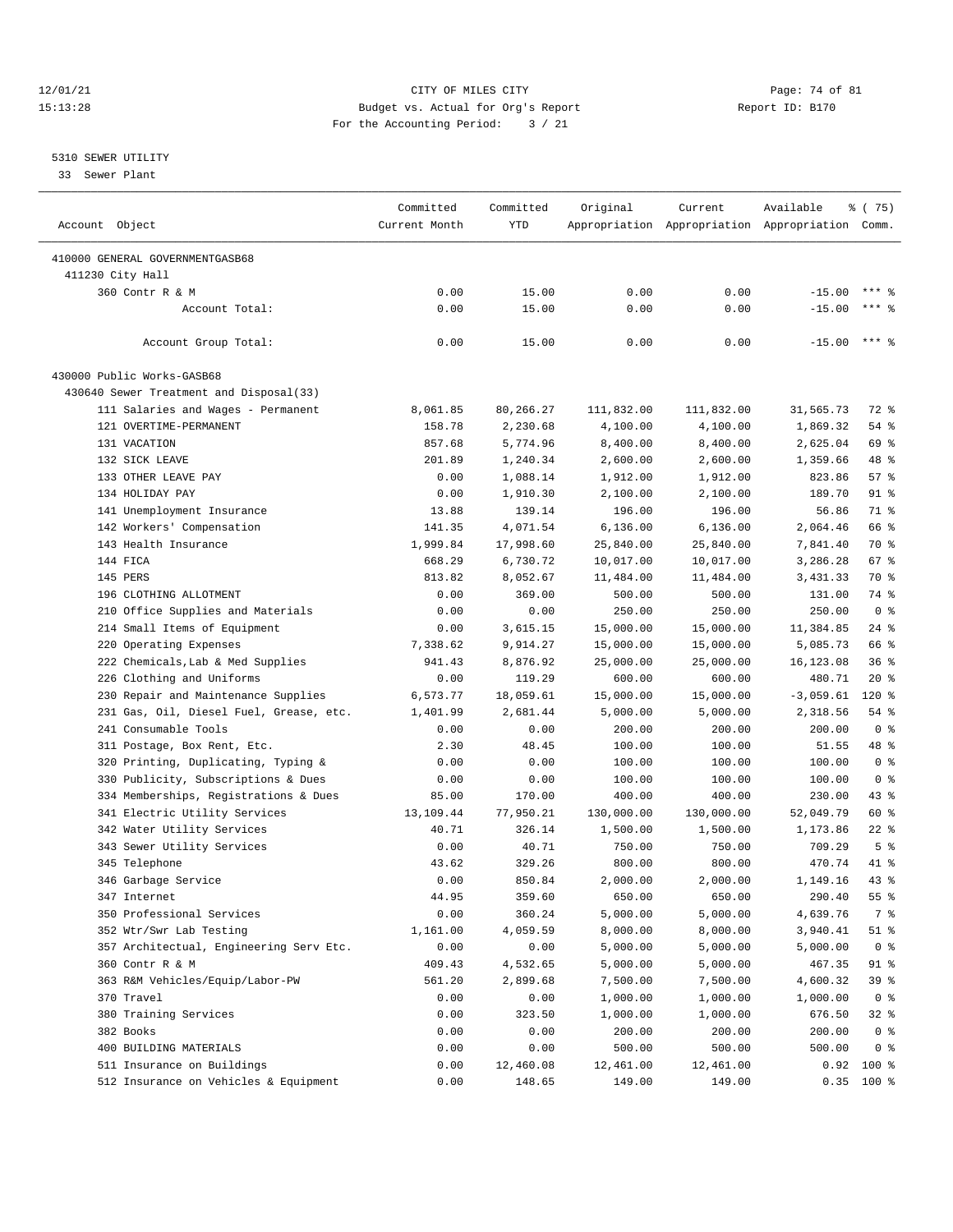### 12/01/21 Page: 75 of 81 CITY OF MILES CITY CONTRIBUTE CITY PAGE: 75 of 81 Page: 75 of 81 CITY CHINES CITY CONTRIBUTE CITY PAGE: 75 OF 81 15:13:28 Budget vs. Actual for Org's Report For the Accounting Period: 3 / 21

### 5310 SEWER UTILITY

33 Sewer Plant

| Account Object                     | Committed<br>Current Month | Committed<br>YTD           | Original<br>Appropriation | Current<br>Appropriation | Available<br>Appropriation Comm. | $\frac{6}{6}$ (75) |
|------------------------------------|----------------------------|----------------------------|---------------------------|--------------------------|----------------------------------|--------------------|
| 533 Machinery and Equipment Rental | 0.00                       | 0.00                       | 1,000.00                  | 1,000.00                 | 1,000.00                         | 0 <sup>8</sup>     |
| 940 Machinery & Equipment          | 0.00                       | 0.00                       | 150,000.00                | 150,000.00               | 150,000.00                       | 0 <sup>8</sup>     |
| Account Total:                     | 44,630.84                  | 277,998.64                 | 594,377.00                | 594,377.00               | 316, 378.36                      | 47 %               |
| Account Group Total:               | 44,630.84                  | 277,998.64                 | 594,377.00                | 594,377.00               | 316, 378.36                      | 47.8               |
| Organization Total:                | 44,630.84                  | 278,013.64                 | 594,377.00                | 594,377.00               | 316,363.36                       | 47.8               |
|                                    |                            |                            |                           |                          |                                  |                    |
| Fund Total:                        |                            | 133, 709.31 1, 361, 280.39 | 2,273,724.00              | 2,273,724.00             | 912,443.61 60 %                  |                    |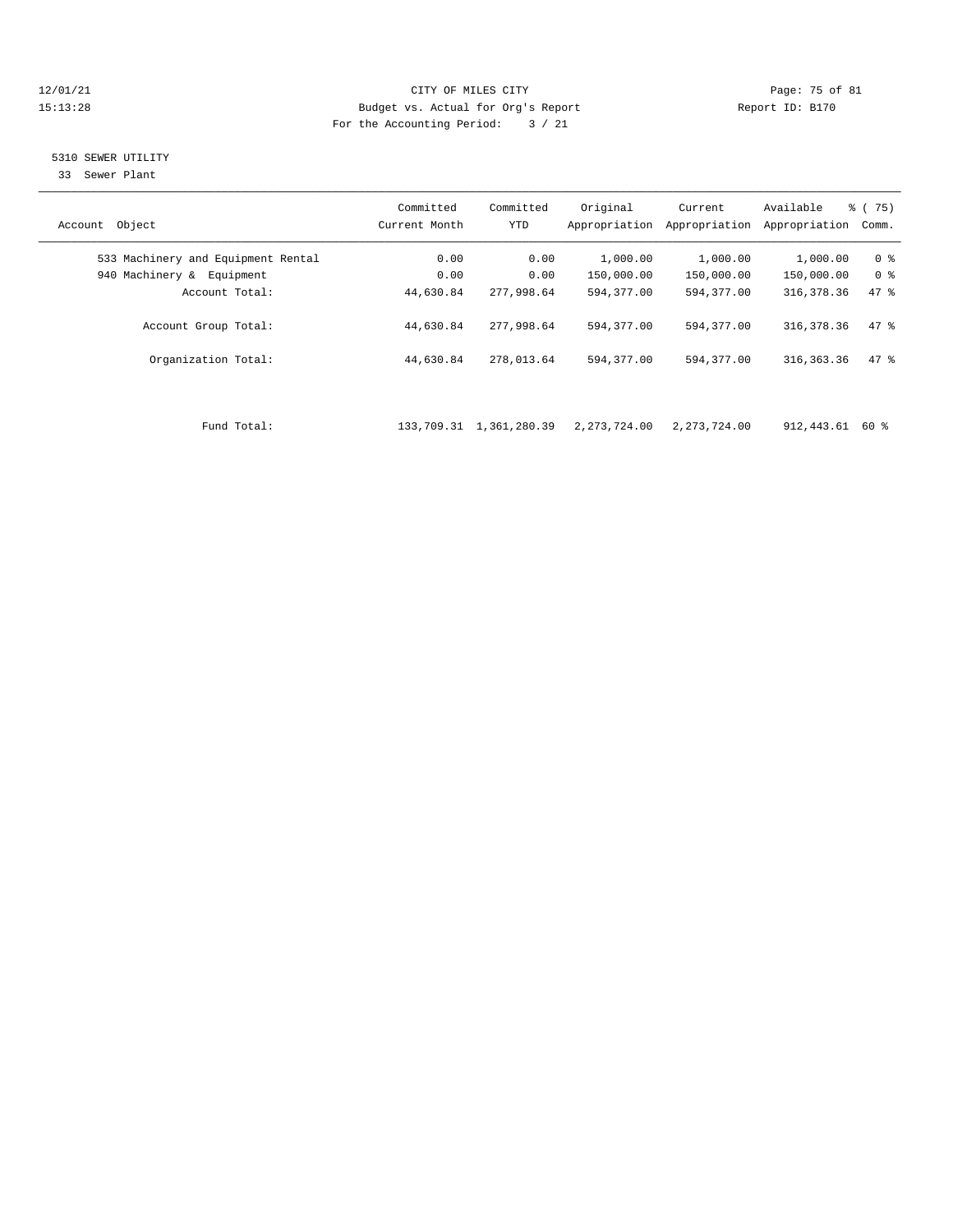### 12/01/21 Page: 76 of 81 15:13:28 Budget vs. Actual for Org's Report Report ID: B170 For the Accounting Period: 3 / 21

————————————————————————————————————————————————————————————————————————————————————————————————————————————————————————————————————

#### 5510 AMBULANCE FUND

10 Ambulance

|                                             | Committed     | Committed               | Original               | Current                                         | Available     | 8 (75)         |
|---------------------------------------------|---------------|-------------------------|------------------------|-------------------------------------------------|---------------|----------------|
| Account Object                              | Current Month | YTD                     |                        | Appropriation Appropriation Appropriation Comm. |               |                |
| 420000 PUBLIC SAFETY-GASB68                 |               |                         |                        |                                                 |               |                |
| 420730 Emergency Medical Services-Ambulance |               |                         |                        |                                                 |               |                |
| 111 Salaries and Wages - Permanent          | 22,970.24     | 208,058.77              | 290,796.00             | 290,796.00                                      | 82,737.23     | 72 %           |
| 112 SALARIES AND WAGES - PART PAID          | 1,074.00      | 13,009.65               | 20,000.00              | 20,000.00                                       | 6,990.35      | 65 %           |
| 121 OVERTIME-PERMANENT                      | 962.12        | 32,101.00               | 65,000.00              | 65,000.00                                       | 32,899.00     | 49 %           |
|                                             | 2,887.34      | 37,439.66               |                        |                                                 |               | $166$ %        |
| 124 Amb OT Trips<br>131 VACATION            |               |                         | 22,500.00<br>22,500.00 | 22,500.00                                       | $-14,939.66$  | 84 %           |
|                                             | 2,229.63      | 18,957.20               |                        | 22,500.00                                       | 3,542.80      |                |
| 132 SICK LEAVE<br>133 OTHER LEAVE PAY       | 3,053.99      | 14,662.56               | 12,700.00              | 12,700.00                                       | $-1,962.56$   | $115$ %        |
|                                             | 0.00          | 3,533.46                | 8,540.00               | 8,540.00                                        | 5,006.54      | 41 %           |
| 134 HOLIDAY PAY                             | 0.00          | 6,663.09                | 12,000.00              | 12,000.00                                       | 5,336.91      | 56%            |
| 141 Unemployment Insurance                  | 49.72         | 489.10                  | 616.00                 | 616.00                                          | 126.90        | 79 %           |
| 142 Workers' Compensation                   | 1,523.85      | 18,709.05               | 19,725.00              | 19,725.00                                       | 1,015.95      | 95%            |
| 143 Health Insurance                        | 5,221.65      | 46,831.57               | 55,987.00              | 55,987.00                                       | 9,155.43      | 84 %           |
| 144 FICA                                    | 557.67        | 5,632.53                | 5,949.00               | 5,949.00                                        | 316.47        | 95%            |
| 147 Firemen's Pension                       | 4,072.82      | 36,586.73               | 44,987.00              | 44,987.00                                       | 8,400.27      | 81 %           |
| 149 Firemen's 457B Match                    | 294.48        | 2,665.18                | 1,970.00               | 1,970.00                                        | $-695.18$     | $135$ %        |
| 210 Office Supplies and Materials           | 64.80         | 1,173.00                | 4,500.00               | 4,500.00                                        | 3,327.00      | $26$ %         |
| 211 Clothing Allotment                      | 0.00          | 772.20                  | 0.00                   | 0.00                                            | $-772.20$     | $***$ $-$      |
| 214 Small Items of Equipment                | 0.00          | 4,274.03                | 4,000.00               | 4,000.00                                        | $-274.03$     | 107 %          |
| 220 Operating Expenses                      | 12.83         | 6,907.26                | 71,312.00              | 71,312.00                                       | 64, 404. 74   | $10*$          |
| 222 Chemicals, Lab & Med Supplies           | 2,508.76      | 38,426.50               | 35,000.00              | 35,000.00                                       | $-3,426.50$   | 110 %          |
| 226 Clothing and Uniforms                   | 0.00          | 224.78                  | 0.00                   | 0.00                                            | $-224.78$     | $***$ $_{8}$   |
| 230 Repair and Maintenance Supplies         | 269.27        | 1,209.72                | 3,000.00               | 3,000.00                                        | 1,790.28      | $40*$          |
| 231 Gas, Oil, Diesel Fuel, Grease, etc.     | 836.78        | 5,594.98                | 16,000.00              | 16,000.00                                       | 10,405.02     | 35%            |
| 241 Consumable Tools                        | 0.00          | 1,159.43                | 3,000.00               | 3,000.00                                        | 1,840.57      | 39%            |
| 300 PURCHASED SERVICES                      | 0.00          | 2,000.00                | 2,000.00               | 2,000.00                                        | 0.00          | $100$ %        |
| 311 Postage, Box Rent, Etc.                 | 0.00          | 1.00                    | 100.00                 | 100.00                                          | 99.00         | 1 <sup>8</sup> |
| 320 Printing, Duplicating, Typing &         | 0.00          | 0.00                    | 350.00                 | 350.00                                          | 350.00        | 0 <sup>8</sup> |
| 334 Memberships, Registrations & Dues       | 0.00          | 135.00                  | 0.00                   | 0.00                                            | $-135.00$     | $***$ $-$      |
| 341 Electric Utility Services               | 242.56        | 2,152.29                | 2,700.00               | 2,700.00                                        | 547.71        | 80 %           |
| 342 Water Utility Services                  | 23.01         | 204.86                  | 400.00                 | 400.00                                          | 195.14        | $51$ %         |
| 343 Sewer Utility Services                  | 27.57         | 244.37                  | 400.00                 | 400.00                                          | 155.63        | 61 %           |
| 344 Gas Utility Service                     | 289.76        | 797.35                  | 1,200.00               | 1,200.00                                        | 402.65        | 66 %           |
| 345 Telephone                               | 137.28        | 1,141.40                | 1,750.00               | 1,750.00                                        | 608.60        | 65 %           |
| 346 Garbage Service                         | 0.00          | 354.49                  | 1,000.00               | 1,000.00                                        | 645.51        | 35%            |
| 347 Internet                                | 24.96         | 199.68                  | 550.00                 | 550.00                                          | 350.32        | 36%            |
| 350 Professional Services                   | 2,694.48      | 46,840.98               | 50,000.00              | 50,000.00                                       | 3,159.02      | 94 %           |
| 360 Contr R & M                             | 0.00          | 2,847.99                | 5,000.00               | 5,000.00                                        | 2,152.01      | 57%            |
| 364 R&M Vehicles - Fire/Amb                 | 3.12          | 11,013.35               | 15,000.00              | 15,000.00                                       | 3,986.65      | 73 %           |
| 370 Travel                                  | 0.00          | 0.00                    | 2,500.00               | 2,500.00                                        | 2,500.00      | 0 <sub>8</sub> |
| 380 Training Services                       | 546.98        | 3,571.22                | 5,000.00               | 5,000.00                                        | 1,428.78      | 71 %           |
| 382 Books                                   | 0.00          | 656.71                  | 2,000.00               | 2,000.00                                        | 1,343.29      | 33%            |
| 400 BUILDING MATERIALS                      | 87.26         | 900.14                  | 3,000.00               | 3,000.00                                        | 2,099.86      | $30*$          |
| 511 Insurance on Buildings                  | 0.00          | 777.63                  | 778.00                 | 778.00                                          | 0.37          | 100 %          |
| 512 Insurance on Vehicles & Equipment       | 0.00          | 2,602.72                | 2,603.00               | 2,603.00                                        | 0.28          | 100 %          |
| 810 Losses (Bad debt expense - Enterprise   | 10,028.16     | 74,941.73               | 125,000.00             | 125,000.00                                      | 50,058.27     | 60 %           |
| 811 Contractual Allowances (Ambl)           | 46,395.34     | 339,006.33              | 464,000.00             | 464,000.00                                      | 124,993.67    | 73 %           |
| 940 Machinery & Equipment                   | 3,600.00      | 222,865.11              | 10,000.00              | 10,000.00                                       | $-212,865.11$ | $***$ $_{8}$   |
| Account Total:                              |               | 112,690.43 1,218,335.80 | 1,415,413.00           | 1,415,413.00                                    | 197,077.20    | 86 %           |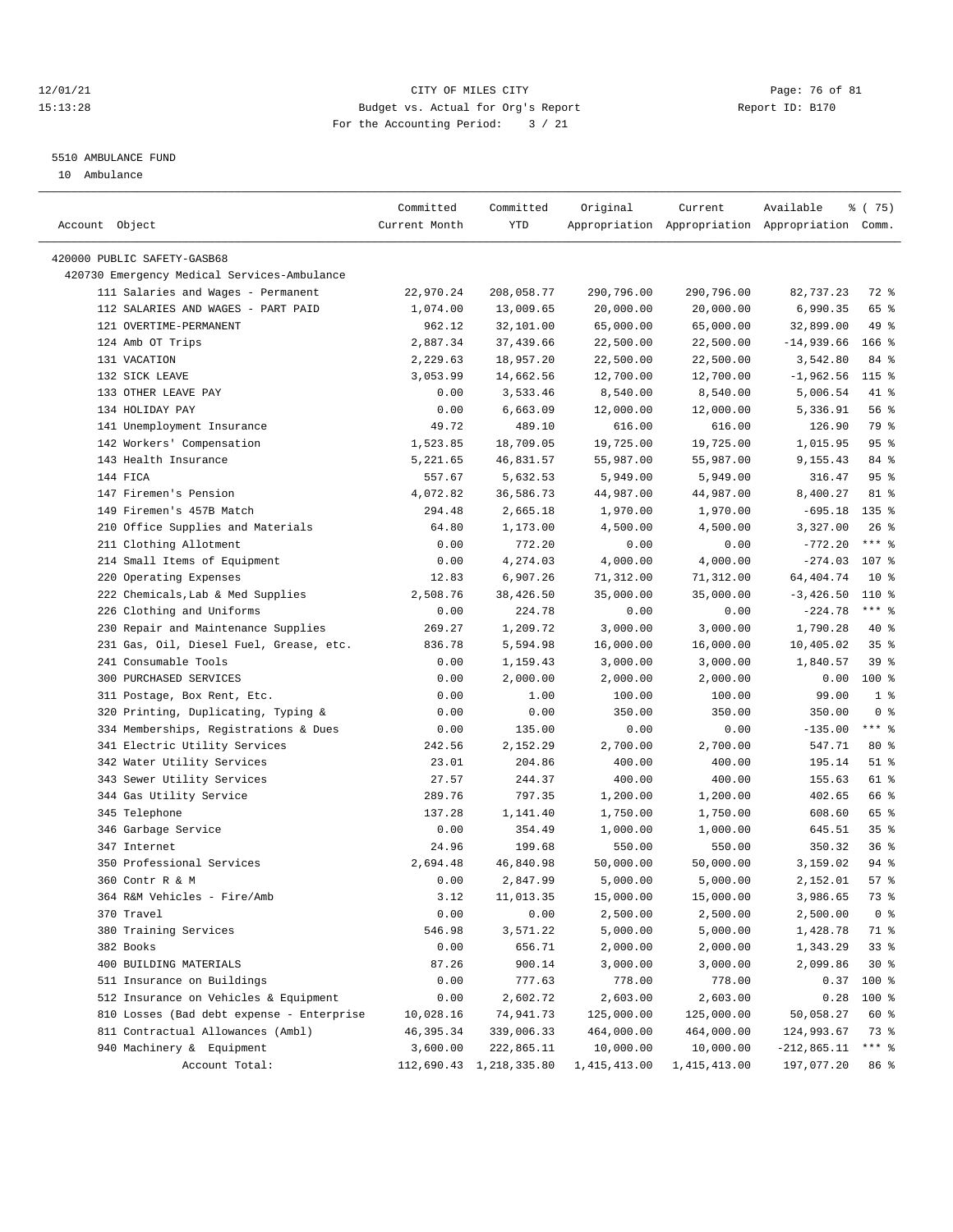### 12/01/21 Page: 77 of 81 15:13:28 Budget vs. Actual for Org's Report Report ID: B170 For the Accounting Period: 3 / 21

#### 5510 AMBULANCE FUND

10 Ambulance

| Account Object                           | Committed<br>Current Month | Committed<br><b>YTD</b> | Original     | Current<br>Appropriation Appropriation | Available<br>Appropriation Comm. | % (75)          |
|------------------------------------------|----------------------------|-------------------------|--------------|----------------------------------------|----------------------------------|-----------------|
| Account Group Total:                     |                            | 112,690.43 1,218,335.80 | 1,415,413.00 | 1,415,413.00                           | 197,077.20                       | 86 <sup>8</sup> |
| 510000 MISCELLANEOUS                     |                            |                         |              |                                        |                                  |                 |
| 510330 Comprehensive Liability Insurance |                            |                         |              |                                        |                                  |                 |
| 513 Liability                            | 0.00                       | 6,310.86                | 6,311.00     | 6,311.00                               |                                  | $0.14$ 100 %    |
| Account Total:                           | 0.00                       | 6,310.86                | 6,311.00     | 6,311.00                               |                                  | $0.14$ 100 %    |
| Account Group Total:                     | 0.00                       | 6,310.86                | 6,311.00     | 6,311.00                               |                                  | $0.14$ 100 %    |
| 520000 OTHER FINANCING USES              |                            |                         |              |                                        |                                  |                 |
| 521000 Interfund Operating Transfers Out |                            |                         |              |                                        |                                  |                 |
| 820 Transfers to Other Funds             | 3,263.17                   | 34, 368.53              | 49,158.00    | 49,158.00                              | 14,789.47                        | 70 %            |
| Account Total:                           | 3,263.17                   | 34, 368.53              | 49,158.00    | 49,158.00                              | 14,789.47                        | 70 %            |
| Account Group Total:                     | 3, 263.17                  | 34, 368.53              | 49,158.00    | 49,158.00                              | 14,789.47                        | 70 %            |
| Organization Total:                      |                            | 115,953.60 1,259,015.19 | 1,470,882.00 | 1,470,882.00                           | 211,866.81                       | 86 %            |
|                                          |                            |                         |              |                                        |                                  |                 |
| Fund Total:                              |                            | 115,953.60 1,259,015.19 | 1,470,882.00 | 1,470,882.00                           | 211,866.81 86 %                  |                 |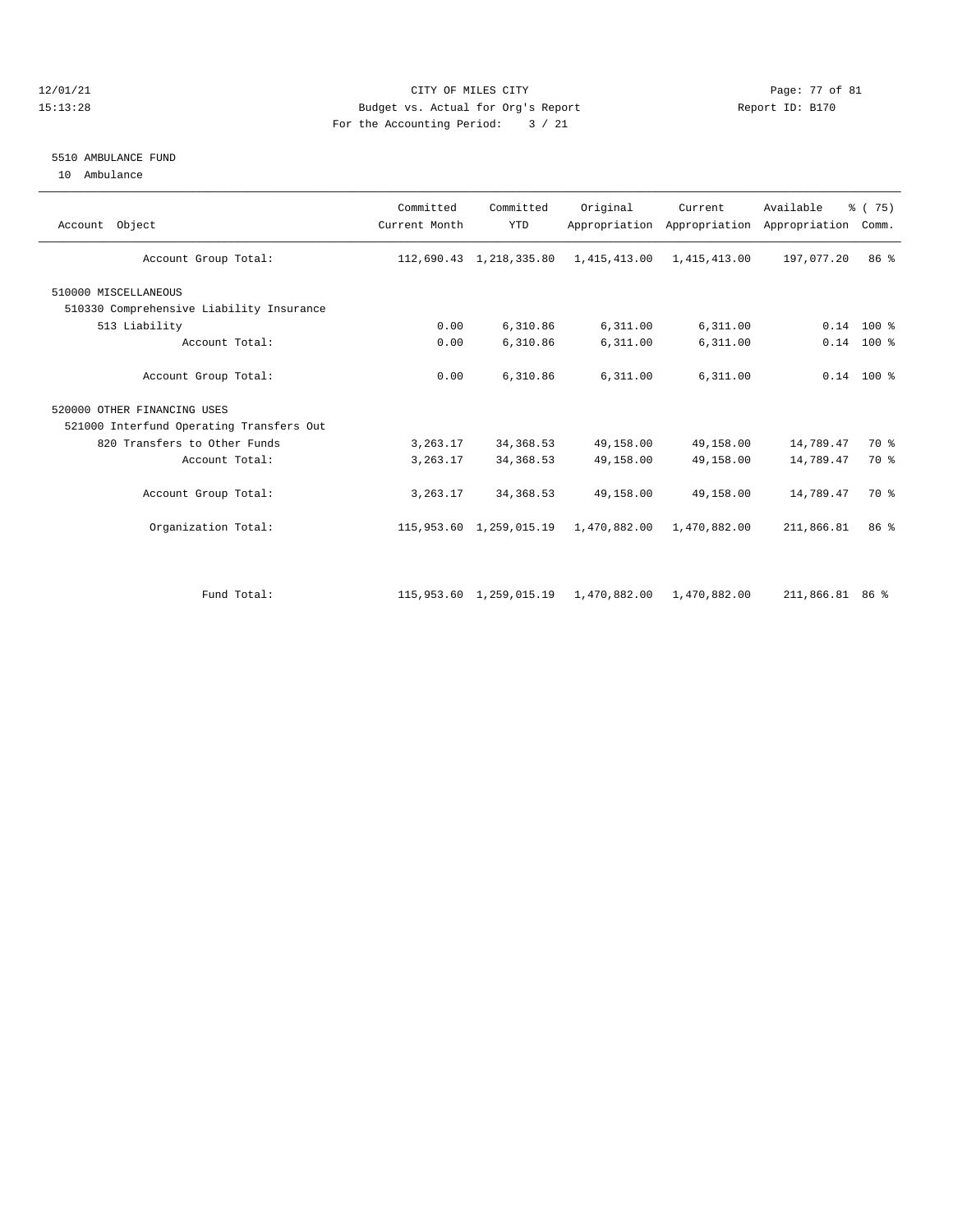### 12/01/21 Page: 78 of 81 CITY OF MILES CITY CONTRIBUTE CITY PAGE: 78 of 81 Page: 78 of 81 CITY CHES CITY CONTRIBUTE CITY PAGE: 78 OF 81 15:13:28 Budget vs. Actual for Org's Report For the Accounting Period: 3 / 21

————————————————————————————————————————————————————————————————————————————————————————————————————————————————————————————————————

### 5610 AIRPORT OPERATING

87 Airport

|                                            | Committed     | Committed  | Original   | Current    | Available                                       | % (75)              |
|--------------------------------------------|---------------|------------|------------|------------|-------------------------------------------------|---------------------|
| Account Object                             | Current Month | YTD        |            |            | Appropriation Appropriation Appropriation Comm. |                     |
| 430000 Public Works-GASB68                 |               |            |            |            |                                                 |                     |
| 430300 Airport (87)                        |               |            |            |            |                                                 |                     |
| 111 Salaries and Wages - Permanent         | 6,359.59      | 63, 115.28 | 100,356.00 | 100,356.00 | 37, 240. 72                                     | 63%                 |
| 121 OVERTIME-PERMANENT                     | 53.55         | 1,365.53   | 2,800.00   | 2,800.00   | 1,434.47                                        | 49 %                |
| 131 VACATION                               | 177.72        | 3,741.68   | 2,100.00   | 2,100.00   | $-1,641.68$                                     | 178 %               |
| 132 SICK LEAVE                             | 403.58        | 1,642.57   | 1,800.00   | 1,800.00   | 157.43                                          | 91 %                |
| 133 OTHER LEAVE PAY                        | 535.95        | 3,757.15   | 3,207.00   | 3,207.00   | $-550.15$                                       | $117*$              |
| 134 HOLIDAY PAY                            | 0.00          | 213.60     | 1,600.00   | 1,600.00   | 1,386.40                                        | $13*$               |
| 141 Unemployment Insurance                 | 11.30         | 111.32     | 168.00     | 168.00     | 56.68                                           | 66 %                |
| 142 Workers' Compensation                  | 110.62        | 3,165.20   | 5,577.00   | 5,577.00   | 2,411.80                                        | 57%                 |
| 143 Health Insurance                       | 1,709.05      | 15,381.45  | 20,508.00  | 20,508.00  | 5,126.55                                        | 75 %                |
| 144 FICA                                   | 576.09        | 5,674.05   | 8,558.00   | 8,558.00   | 2,883.95                                        | 66 %                |
| 145 PERS                                   | 660.41        | 6,234.40   | 9,810.00   | 9,810.00   | 3,575.60                                        | 64 %                |
| 196 CLOTHING ALLOTMENT                     | 0.00          | 333.75     | 375.00     | 375.00     | 41.25                                           | 89 %                |
| 210 Office Supplies and Materials          | 84.98         | 811.94     | 650.00     | 650.00     | $-161.94$                                       | $125$ %             |
| 214 Small Items of Equipment               | 0.00          | 0.00       | 250.00     | 250.00     | 250.00                                          | 0 <sup>8</sup>      |
| 220 Operating Expenses                     | 22.24         | 1,863.00   | 4,000.00   | 4,000.00   | 2,137.00                                        | 47 %                |
| 230 Repair and Maintenance Supplies        | 30,038.76     | 49,588.85  | 10,000.00  | 10,000.00  | $-39,588.85$                                    | 496 %               |
| 231 Gas, Oil, Diesel Fuel, Grease, etc.    | 179.32        | 1,604.10   | 3,000.00   | 3,000.00   | 1,395.90                                        | 53%                 |
| 237 Aviation Fuel                          | 19,212.55     | 178,404.74 | 300,000.00 | 300,000.00 | 121,595.26                                      | 59%                 |
| 239 Tires, Tubes Etc.                      | 0.00          | 155.00     | 2,500.00   | 2,500.00   | 2,345.00                                        | 6 %                 |
| 250 Supplies for Resale                    | 10.56         | 801.49     | 2,000.00   | 2,000.00   | 1,198.51                                        | 40 %                |
| 311 Postage, Box Rent, Etc.                | 0.00          | 193.30     | 200.00     | 200.00     | 6.70                                            | 97%                 |
| 319 Other Communication and Transportation | 143.95        | 1,094.10   | 1,300.00   | 1,300.00   | 205.90                                          | 84 %                |
| 320 Printing, Duplicating, Typing &        | 0.00          | 40.00      | 0.00       | 0.00       | $-40.00$                                        | $***$ $-$           |
| 330 Publicity, Subscriptions & Dues        | 0.00          | 980.82     | 1,200.00   | 1,200.00   | 219.18                                          | 82%                 |
| 334 Memberships, Registrations & Dues      | 0.00          | 420.00     | 800.00     | 800.00     | 380.00                                          | 53%                 |
| 341 Electric Utility Services              | 1,219.59      | 10,134.81  | 11,000.00  | 11,000.00  | 865.19                                          | $92$ $%$            |
| 344 Gas Utility Service                    | 1,301.71      | 3,655.35   | 5,000.00   | 5,000.00   | 1,344.65                                        | 73 %                |
| 345 Telephone                              | 179.07        | 1,896.25   | 3,000.00   | 3,000.00   | 1,103.75                                        | 63 %                |
| 347 Internet                               | 12.80         | 97.20      | 400.00     | 400.00     | 302.80                                          | $24$ %              |
| 350 Professional Services                  | 0.00          | 13.50      | 1,000.00   | 1,000.00   | 986.50                                          | 1 <sup>8</sup>      |
| 360 Contr R & M                            | 0.00          | 0.00       | 3,000.00   | 3,000.00   | 3,000.00                                        | 0 <sup>8</sup>      |
| 363 R&M Vehicles/Equip/Labor-PW            | 0.00          | 10,495.07  | 6,000.00   | 6,000.00   | $-4,495.07$                                     | $175$ %             |
| 367 Plumbing, Heating, Electrical          | 0.00          | 0.00       | 1,000.00   | 1,000.00   | 1,000.00                                        | 0 <sup>8</sup>      |
| 380 Training Services                      | 199.00        | 199.00     | 250.00     | 250.00     | 51.00                                           | $80*$               |
| 511 Insurance on Buildings                 | 0.00          | 3,931.08   | 3,932.00   | 3,932.00   | 0.92                                            | 100 %               |
| 512 Insurance on Vehicles & Equipment      | 0.00          | 2,097.26   | 2,098.00   | 2,098.00   | 0.74                                            | $100*$              |
| 513 Liability                              | 0.00          | 0.00       | 4,800.00   | 4,800.00   | 4,800.00                                        | 0 <sup>8</sup>      |
| 937 AIP 020-2021                           | 479.88        | 479.88     | 0.00       | 0.00       | $-479.88$ *** %                                 |                     |
| 939 AIP-3-30-055-018-2019                  | 0.00          | 5,500.00   | 216,900.00 | 216,900.00 | 211,400.00                                      | 3 <sup>8</sup>      |
| 944 017-2018 Environment                   | 1,680.00      | 158,830.00 | 0.00       | 0.00       | $-158,830.00$                                   | $***$ $%$           |
| Account Total:                             | 65, 362.27    | 538,022.72 | 741,139.00 | 741,139.00 | 203, 116.28                                     | 73 %                |
| 430320 Airport - Improvements              |               |            |            |            |                                                 |                     |
| 940 Machinery & Equipment                  | 0.00          | 3,250.00   | 0.00       | 0.00       | $-3, 250.00$                                    | *** 응               |
| Account Total:                             | 0.00          | 3,250.00   | 0.00       | 0.00       | $-3, 250.00$                                    | $***$ $\frac{6}{6}$ |
| Account Group Total:                       | 65, 362.27    | 541,272.72 | 741,139.00 | 741,139.00 | 199,866.28                                      | 73 %                |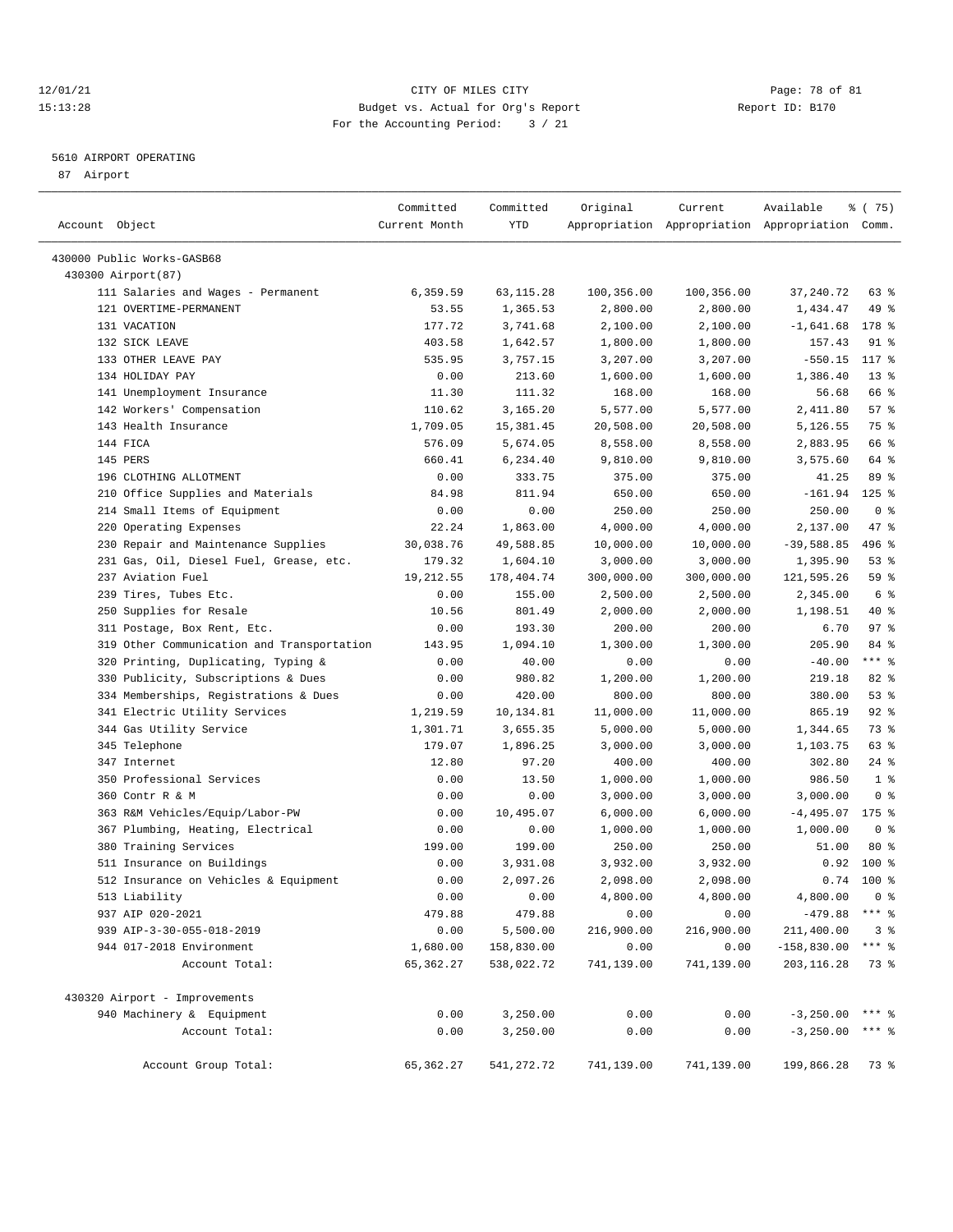### 12/01/21 Page: 79 of 81<br>
1213:28 Budget vs. Actual for Org's Report Page: 79 of 81<br>
1213:28 Report ID: B170 15:13:28 Budget vs. Actual for Org's Report For the Accounting Period: 3 / 21

# 5610 AIRPORT OPERATING

87 Airport

| Account Object                           | Committed<br>Current Month | Committed<br><b>YTD</b> | Original   | Current    | Available<br>Appropriation Appropriation Appropriation Comm. | % (75)          |  |
|------------------------------------------|----------------------------|-------------------------|------------|------------|--------------------------------------------------------------|-----------------|--|
| 490000 DEBT SERVICE                      |                            |                         |            |            |                                                              |                 |  |
| 490500 Other Debt Service Payments       |                            |                         |            |            |                                                              |                 |  |
| 635 Principle- Hanger 8 Door Loan        | 0.00                       | 1,500.00                | 1,500.00   | 1,500.00   | 0.00                                                         | 100 %           |  |
| 636 Interest-Hanger 8 Door Loan          | 0.00                       | 29.69                   | 357.00     | 357.00     | 327.31                                                       | 8 %             |  |
| 648 MT Aero Principle 06-2015            | 0.00                       | 16,953.00               | 16,953.00  | 16,953.00  | 0.00                                                         | 100 %           |  |
| 649 MT Aero Interest06-2015              | 0.00                       | 1,377.41                | 1,378.00   | 1,378.00   | 0.59                                                         | $100*$          |  |
| Account Total:                           | 0.00                       | 19,860.10               | 20,188.00  | 20,188.00  | 327.90                                                       | 98 <sup>8</sup> |  |
| Account Group Total:                     | 0.00                       | 19,860.10               | 20,188.00  | 20,188.00  | 327.90                                                       | 98 <sup>8</sup> |  |
| 520000 OTHER FINANCING USES              |                            |                         |            |            |                                                              |                 |  |
| 521000 Interfund Operating Transfers Out |                            |                         |            |            |                                                              |                 |  |
| 820 Transfers to Other Funds             | 1,662.42                   | 14,961.78               | 19,949.00  | 19,949.00  | 4,987.22                                                     | 75 %            |  |
| Account Total:                           | 1,662.42                   | 14,961.78               | 19,949.00  | 19,949.00  | 4,987.22                                                     | 75 %            |  |
| Account Group Total:                     | 1,662.42                   | 14,961.78               | 19,949.00  | 19,949.00  | 4,987.22                                                     | 75 %            |  |
| Organization Total:                      | 67,024.69                  | 576,094.60              | 781,276.00 | 781,276.00 | 205, 181, 40                                                 | 74 %            |  |
|                                          |                            |                         |            |            |                                                              |                 |  |
| Fund Total:                              | 67,024.69                  | 576,094.60              | 781,276.00 | 781,276.00 | 205, 181. 40 74 %                                            |                 |  |